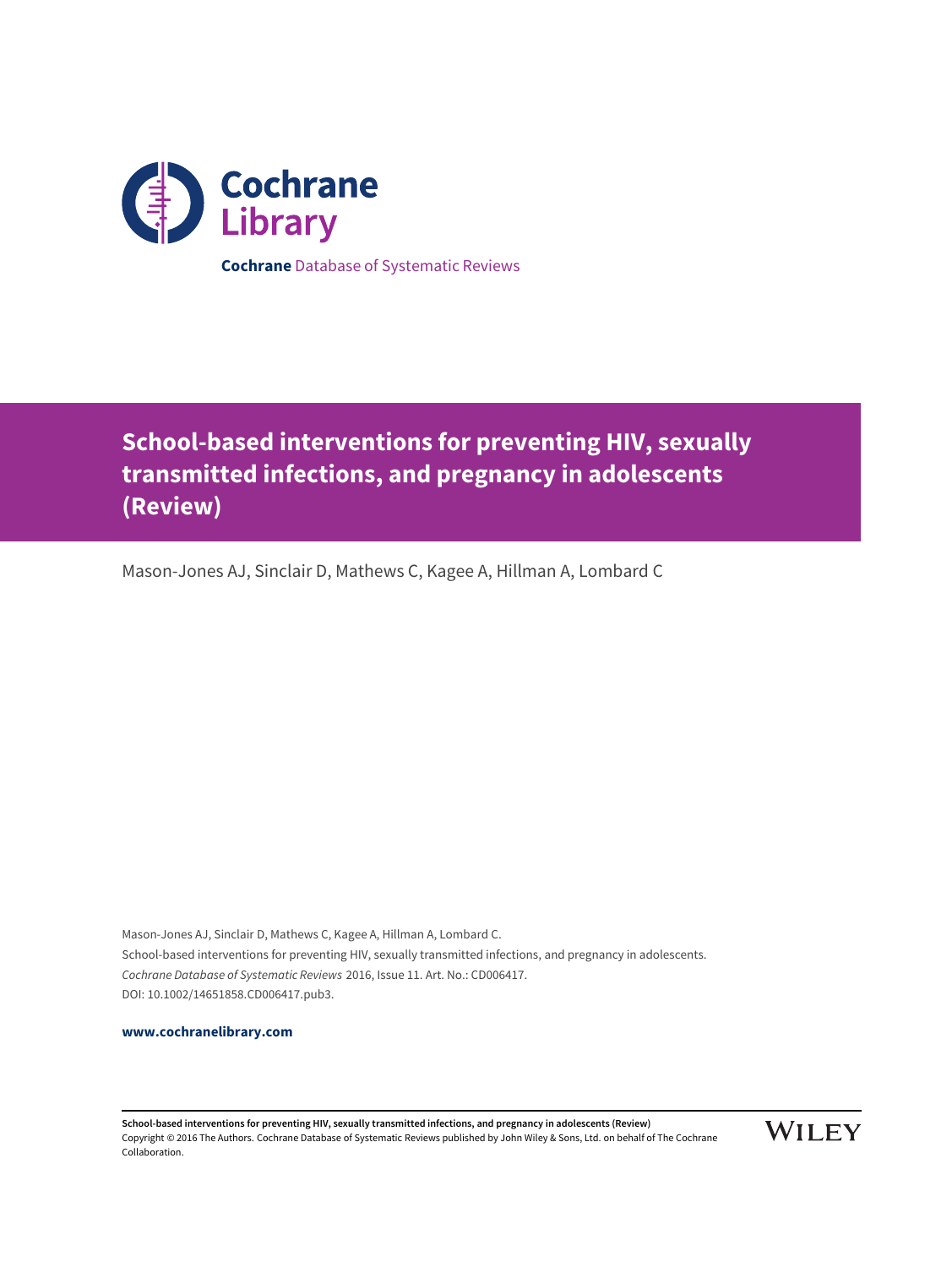# **TABLE OF CONTENTS**

|                                                                                                                                                                                                                                                           | 1              |
|-----------------------------------------------------------------------------------------------------------------------------------------------------------------------------------------------------------------------------------------------------------|----------------|
| ABSTRACT<br>والمتحاوية والمتحاوية والمتحاوية والمتحاوية والمتحاوية والمتحاوية والمتحاوية والمتحاوية والمتحاوية والمتحاوية                                                                                                                                 | 1              |
|                                                                                                                                                                                                                                                           | $\overline{2}$ |
|                                                                                                                                                                                                                                                           | 4              |
|                                                                                                                                                                                                                                                           | 6              |
|                                                                                                                                                                                                                                                           | 7              |
|                                                                                                                                                                                                                                                           | 8              |
|                                                                                                                                                                                                                                                           | 8              |
|                                                                                                                                                                                                                                                           | 9              |
|                                                                                                                                                                                                                                                           | 11             |
|                                                                                                                                                                                                                                                           | 13             |
|                                                                                                                                                                                                                                                           | 17             |
| <b>DISCUSSION</b><br><u>. In the second property of the second property of the second property of the second property of the second property of the second property of the second property of the second property of the second property of the secon</u> | 22             |
|                                                                                                                                                                                                                                                           | 23             |
|                                                                                                                                                                                                                                                           | 24             |
|                                                                                                                                                                                                                                                           | 24             |
|                                                                                                                                                                                                                                                           | 32             |
|                                                                                                                                                                                                                                                           | 60             |
| Analysis 1.1. Comparison 1 Educational interventions versus no intervention, Outcome 1 HIV prevalence.                                                                                                                                                    | 62             |
| Analysis 1.2. Comparison 1 Educational interventions versus no intervention, Outcome 2 HSV2 prevalence.                                                                                                                                                   | 63             |
| Analysis 1.3. Comparison 1 Educational interventions versus no intervention, Outcome 3 Syphilis prevalence.                                                                                                                                               | 64             |
| Analysis 1.4. Comparison 1 Educational interventions versus no intervention, Outcome 4 Pregnancy prevalence (short-                                                                                                                                       |                |
|                                                                                                                                                                                                                                                           | 65             |
| Analysis 1.5. Comparison 1 Educational interventions versus no intervention, Outcome 5 Pregnancy prevalence (long-                                                                                                                                        |                |
|                                                                                                                                                                                                                                                           | 66             |
| Analysis 1.6. Comparison 1 Educational interventions versus no intervention, Outcome 6 Self-reported sexual debut.                                                                                                                                        | 67             |
| Analysis 1.7. Comparison 1 Educational interventions versus no intervention, Outcome 7 Self-reported use of condom at                                                                                                                                     |                |
|                                                                                                                                                                                                                                                           | 68             |
| Analysis 1.8. Comparison 1 Educational interventions versus no intervention, Outcome 8 Self-reported use of condom at                                                                                                                                     |                |
|                                                                                                                                                                                                                                                           | 69             |
| Analysis 2.1. Comparison 2 Incentive-based interventions versus no intervention, Outcome 1 HIV prevalence.                                                                                                                                                | 71             |
| Analysis 2.2. Comparison 2 Incentive-based interventions versus no intervention, Outcome 2 HSV2 prevalence.                                                                                                                                               | 72             |
| Analysis 2.3. Comparison 2 Incentive-based interventions versus no intervention, Outcome 3 Syphilis prevalence.                                                                                                                                           | 73             |
| Analysis 2.4. Comparison 2 Incentive-based interventions versus no intervention, Outcome 4 Pregnancy prevalence (short-                                                                                                                                   |                |
|                                                                                                                                                                                                                                                           | 73             |
| Analysis 2.5. Comparison 2 Incentive-based interventions versus no intervention, Outcome 5 Pregnancy prevalence (long-                                                                                                                                    |                |
|                                                                                                                                                                                                                                                           | 74             |
| Analysis 2.6. Comparison 2 Incentive-based interventions versus no intervention, Outcome 6 Self-reported sexual debut.                                                                                                                                    | 75             |
| Analysis 2.7. Comparison 2 Incentive-based interventions versus no intervention, Outcome 7 Self-reported use of condom                                                                                                                                    |                |
|                                                                                                                                                                                                                                                           | 76             |
| Analysis 3.1. Comparison 3 Combined incentive-based and educational interventions versus no intervention, Outcome 1                                                                                                                                       |                |
|                                                                                                                                                                                                                                                           | 77             |
| Analysis 3.2. Comparison 3 Combined incentive-based and educational interventions versus no intervention, Outcome 2                                                                                                                                       |                |
|                                                                                                                                                                                                                                                           | 78             |
| Analysis 3.3. Comparison 3 Combined incentive-based and educational interventions versus no intervention, Outcome 3                                                                                                                                       |                |
|                                                                                                                                                                                                                                                           | 79             |
| Analysis 3.4. Comparison 3 Combined incentive-based and educational interventions versus no intervention, Outcome 4                                                                                                                                       |                |
|                                                                                                                                                                                                                                                           | 79             |
| Analysis 3.5. Comparison 3 Combined incentive-based and educational interventions versus no intervention, Outcome 5                                                                                                                                       |                |
|                                                                                                                                                                                                                                                           | 80             |
| School-based interventions for preventing HIV, sexually transmitted infections, and pregnancy in adolescents (Review)                                                                                                                                     | - i            |
|                                                                                                                                                                                                                                                           |                |

**Copyright © 2016 The Authors. Cochrane Database of Systematic Reviews published by John Wiley & Sons, Ltd. on behalf of The Cochrane Collaboration.**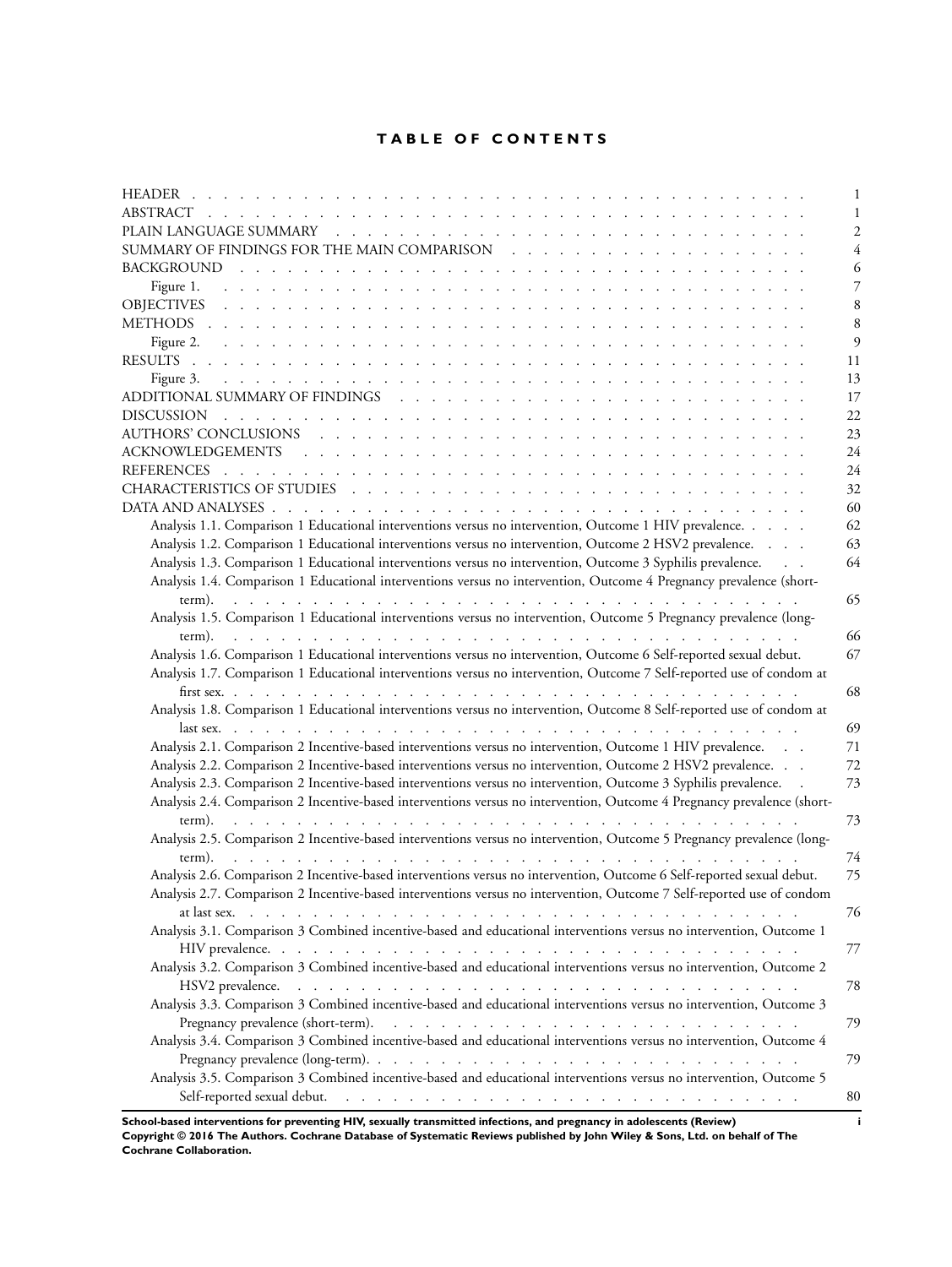| Analysis 3.6. Comparison 3 Combined incentive-based and educational interventions versus no intervention, Outcome 6                                                                                                           |    |
|-------------------------------------------------------------------------------------------------------------------------------------------------------------------------------------------------------------------------------|----|
|                                                                                                                                                                                                                               | 81 |
|                                                                                                                                                                                                                               | 81 |
|                                                                                                                                                                                                                               | 84 |
|                                                                                                                                                                                                                               | 89 |
|                                                                                                                                                                                                                               | 89 |
|                                                                                                                                                                                                                               | 89 |
|                                                                                                                                                                                                                               | 90 |
|                                                                                                                                                                                                                               | 90 |
| INDEX TERMS residences and the state of the state of the state of the state of the state of the state of the state of the state of the state of the state of the state of the state of the state of the state of the state of | 90 |
|                                                                                                                                                                                                                               |    |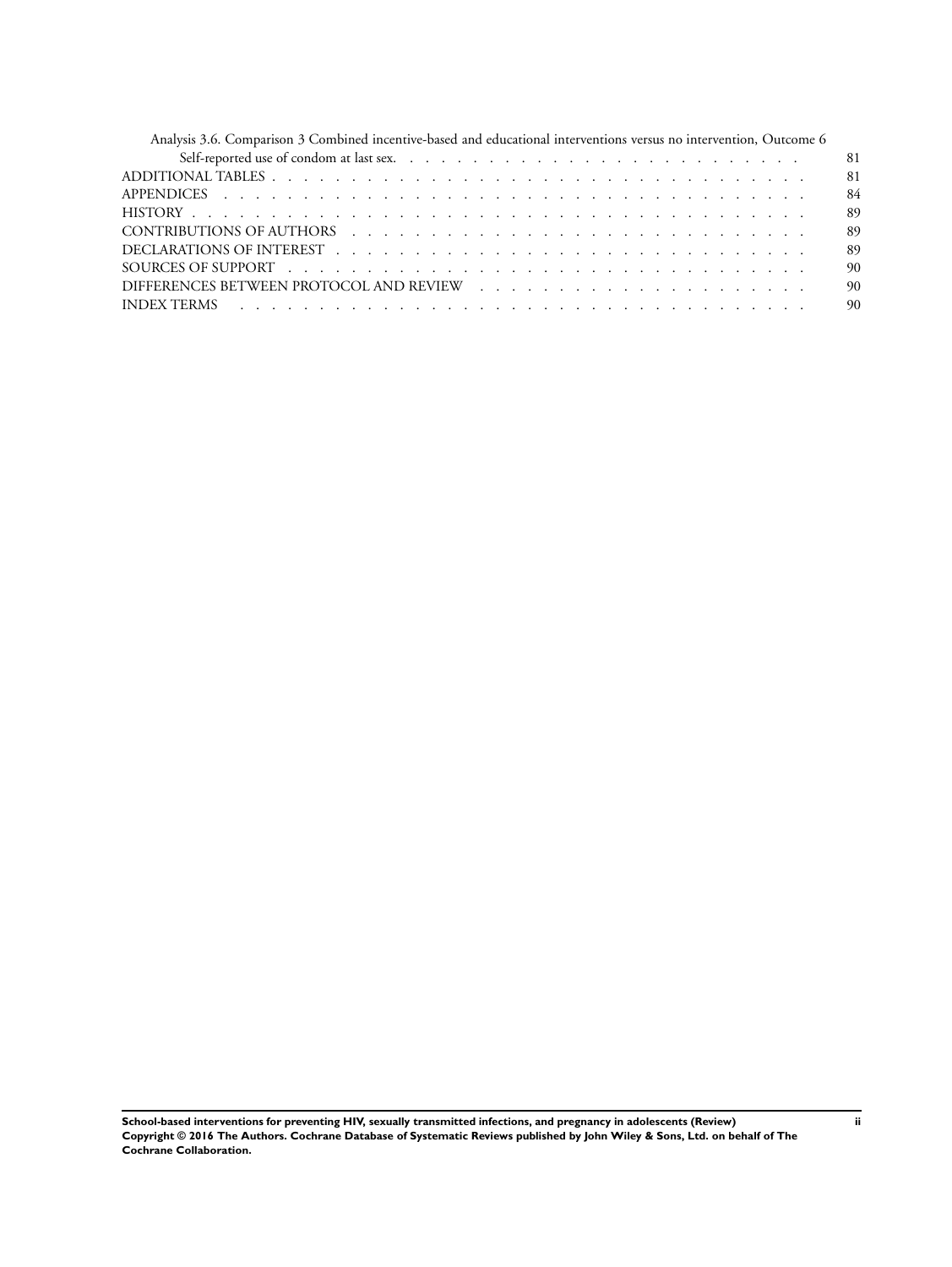**[Intervention Review]**

# **School-based interventions for preventing HIV, sexually transmitted infections, and pregnancy in adolescents**

Amanda J Mason-Jones<sup>1,2,3</sup>, David Sinclair<sup>4</sup>, Catherine Mathews<sup>5,6</sup>, Ashraf Kagee<sup>7</sup>, Alex Hillman<sup>1</sup>, Carl Lombard<sup>8</sup>

<sup>1</sup>Department of Health Sciences, University of York, York, UK. <sup>2</sup>Department of Psychiatry and Mental Health, University of Cape Town, Cape Town, South Africa. <sup>3</sup> Interdisciplinary Health Sciences, University of Stellenbosch, Cape Town, South Africa. <sup>4</sup> Department of Clinical Sciences, Liverpool School of Tropical Medicine, Liverpool, UK. <sup>5</sup>Health Systems Research Unit, South African Medical Research Council, Tygerberg, South Africa. <sup>6</sup>School of Public Health and Family Medicine, University of Cape Town, Cape Town, South Africa. <sup>7</sup>Department of Psychology, Stellenbosch University, Matieland, South Africa. <sup>8</sup>Biostatistics Unit, South African Medical Research Council, Cape Town, South Africa

Contact address: Amanda J Mason-Jones, Department of Health Sciences, University of York, Seebohm Rowntree Building, Heslington, York, YO10 5DD, UK. [amanda.mason-jones@york.ac.uk,](mailto:amanda.mason-jones@york.ac.uk) [amandajmasonjones@gmail.com.](mailto:amandajmasonjones@gmail.com)

**Editorial group:** Cochrane Infectious Diseases Group. **Publication status and date:** New, published in Issue 11, 2016.

**Citation:** Mason-Jones AJ, Sinclair D, Mathews C, Kagee A, Hillman A, Lombard C. School-based interventions for preventing HIV, sexually transmitted infections, and pregnancy in adolescents. *Cochrane Database of Systematic Reviews* 2016, Issue 11. Art. No.: CD006417. DOI: 10.1002/14651858.CD006417.pub3.

Copyright © 2016 The Authors. Cochrane Database of Systematic Reviews published by John Wiley & Sons, Ltd. on behalf of The Cochrane Collaboration. This is an open access article under the terms of the [Creative Commons Attribution-Non-Commercial](http://creativecommons.org/licenses/by-nc/4.0/) Licence, which permits use, distribution and reproduction in any medium, provided the original work is properly cited and is not used for commercial purposes.

# **A B S T R A C T**

### **Background**

School-based sexual and reproductive health programmes are widely accepted as an approach to reducing high-risk sexual behaviour among adolescents.Many studies and systematic reviews have concentrated on measuring effects on knowledge or self-reported behaviour rather than biological outcomes, such as pregnancy or prevalence of sexually transmitted infections (STIs).

# **Objectives**

To evaluate the effects of school-based sexual and reproductive health programmes on sexually transmitted infections (such as HIV, herpes simplex virus, and syphilis), and pregnancy among adolescents.

#### **Search methods**

We searched MEDLINE, Embase, and the Cochrane Central Register of Controlled Trials (CENTRAL) for published peer-reviewed journal articles; and ClinicalTrials.gov and the World Health Organization's (WHO) International Clinical Trials Registry Platform for prospective trials; AIDS Educaton and Global Information System (AEGIS) and National Library of Medicine (NLM) gateway for conference presentations; and the Centers for Disease Control and Prevention (CDC), UNAIDS, the WHO and the National Health Service (NHS) centre for Reviews and Dissemination (CRD) websites from 1990 to 7 April 2016. We handsearched the reference lists of all relevant papers.

#### **Selection criteria**

We included randomized controlled trials (RCTs), both individually randomized and cluster-randomized, that evaluated school-based programmes aimed at improving the sexual and reproductive health of adolescents.

**School-based interventions for preventing HIV, sexually transmitted infections, and pregnancy in adolescents (Review) 1 Copyright © 2016 The Authors. Cochrane Database of Systematic Reviews published by John Wiley & Sons, Ltd. on behalf of The Cochrane Collaboration.**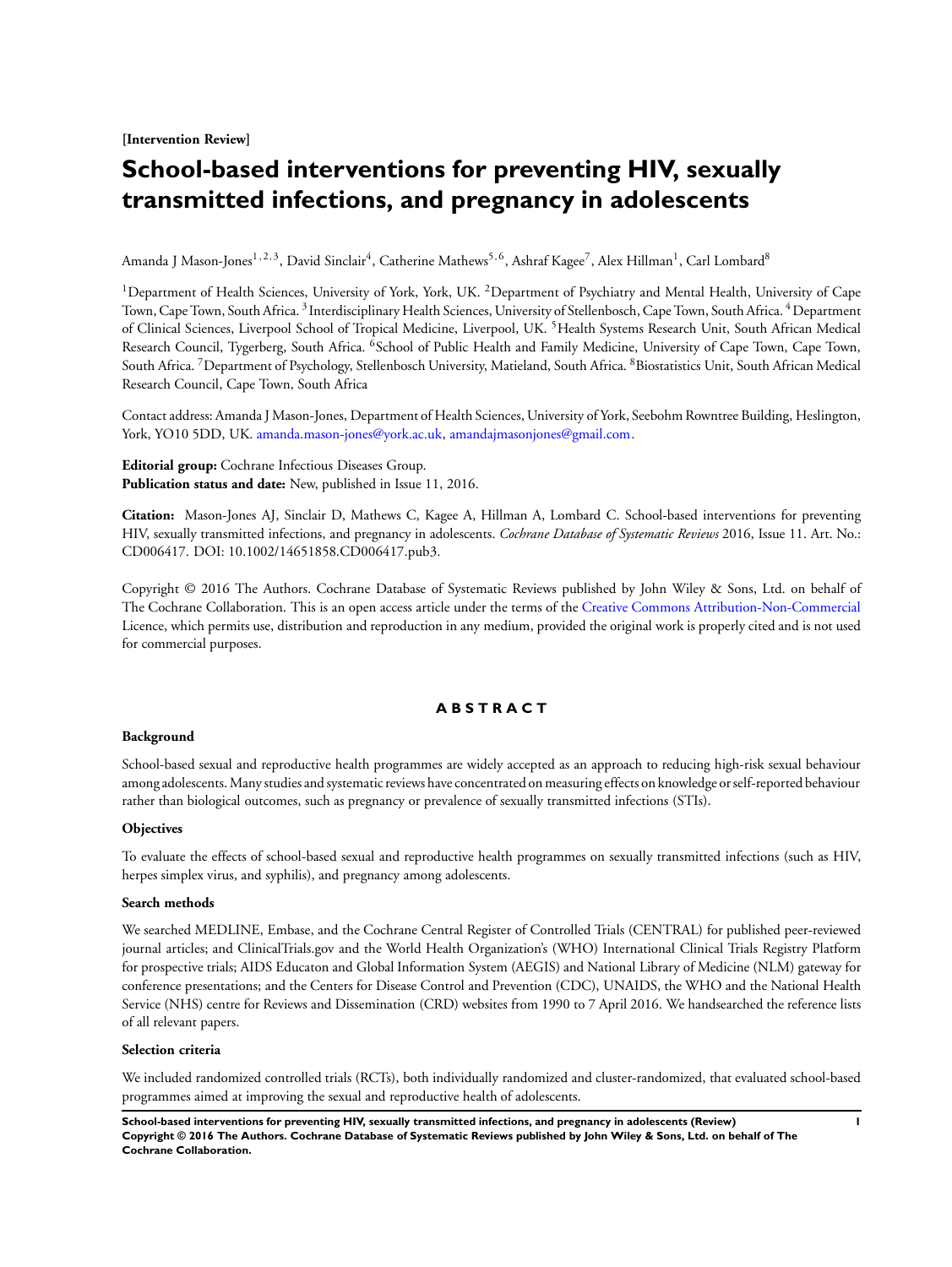# **Data collection and analysis**

Two review authors independently assessed trials for inclusion, evaluated risk of bias, and extracted data. When appropriate, we obtained summary measures of treatment effect through a random-effects meta-analysis and we reported them using risk ratios (RR) with 95% confidence intervals (CIs). We assessed the certainty of the evidence using the GRADE approach.

# **Main results**

We included eight cluster-RCTs that enrolled 55,157 participants. Five trials were conducted in sub-Saharan Africa (Malawi, South Africa, Tanzania, Zimbabwe, and Kenya), one in Latin America (Chile), and two in Europe (England and Scotland).

# **Sexual and reproductive health educational programmes**

Six trials evaluated school-based educational interventions.

In these trials, the educational programmes evaluated had no demonstrable effect on the prevalence of HIV (RR 1.03, 95% CI 0.80 to 1.32, three trials; 14,163 participants; *low certainty evidence*), or other STIs (herpes simplex virus prevalence: RR 1.04, 95% CI 0.94 to 1.15; three trials, 17,445 participants; *moderate certainty evidence*; syphilis prevalence: RR 0.81, 95% CI 0.47 to 1.39; one trial, 6977 participants; *low certainty evidence*). There was also no apparent effect on the number of young women who were pregnant at the end of the trial (RR 0.99, 95% CI 0.84 to 1.16; three trials, 8280 participants; *moderate certainty evidence*).

# **Material or monetary incentive-based programmes to promote school attendance**

Two trials evaluated incentive-based programmes to promote school attendance.

In these two trials, the incentives used had no demonstrable effect on HIV prevalence (RR 1.23, 95% CI 0.51 to 2.96; two trials, 3805 participants; *low certainty evidence*). Compared to controls, the prevalence of herpes simplex virus infection was lower in young women receiving a monthly cash incentive to stay in school (RR 0.30, 95% CI 0.11 to 0.85), but not in young people given free school uniforms (Data not pooled, two trials, 7229 participants; *very low certainty evidence*). One trial evaluated the effects on syphilis and the prevalence was too low to detect or exclude effects confidently (RR 0.41, 95% CI 0.05 to 3.27; one trial, 1291 participants; *very low certainty evidence*). However, the number of young women who were pregnant at the end of the trial was lower among those who received incentives (RR 0.76, 95% CI 0.58 to 0.99; two trials, 4200 participants; *low certainty evidence*).

# **Combined educational and incentive-based programmes**

The single trial that evaluated free school uniforms also included a trial arm in which participants received both uniforms and a programme of sexual and reproductive education. In this trial arm herpes simplex virus infection was reduced (RR 0.82, 95% CI 0.68 to 0.99; one trial, 5899 participants; *low certainty evidence*), predominantly in young women, but no effect was detected for HIV or pregnancy (*low certainty evidence*).

# **Authors' conclusions**

There is a continued need to provide health services to adolescents that include contraceptive choices and condoms and that involve them in the design of services. Schools may be a good place in which to provide these services. There is little evidence that educational curriculum-based programmes alone are effective in improving sexual and reproductive health outcomes for adolescents. Incentivebased interventions that focus on keeping young people in secondary school may reduce adolescent pregnancy but further trials are needed to confirm this.

# **P L A I N L A N G U A G E S U M M A R Y**

# **School-based interventions for preventing HIV, sexually transmitted infections, and pregnancy in adolescents**

Cochrane researchers conducted a review of the effects of school-based interventions for reducing HIV, sexually transmitted infections (STIs), and pregnancy in adolescents. After searching for relevant trials up to 7 April 2016, they included eight trials that had enrolled 55,157 adolescents.

# **Why is this important and how might school-based programmes work?**

Sexually active adolescents, particularly young women, are at high risk in many countries of contracting HIV and other STIs. Early unintended pregnancy can also have a detrimental impact on young people's lives.

**School-based interventions for preventing HIV, sexually transmitted infections, and pregnancy in adolescents (Review) 2 Copyright © 2016 The Authors. Cochrane Database of Systematic Reviews published by John Wiley & Sons, Ltd. on behalf of The Cochrane Collaboration.**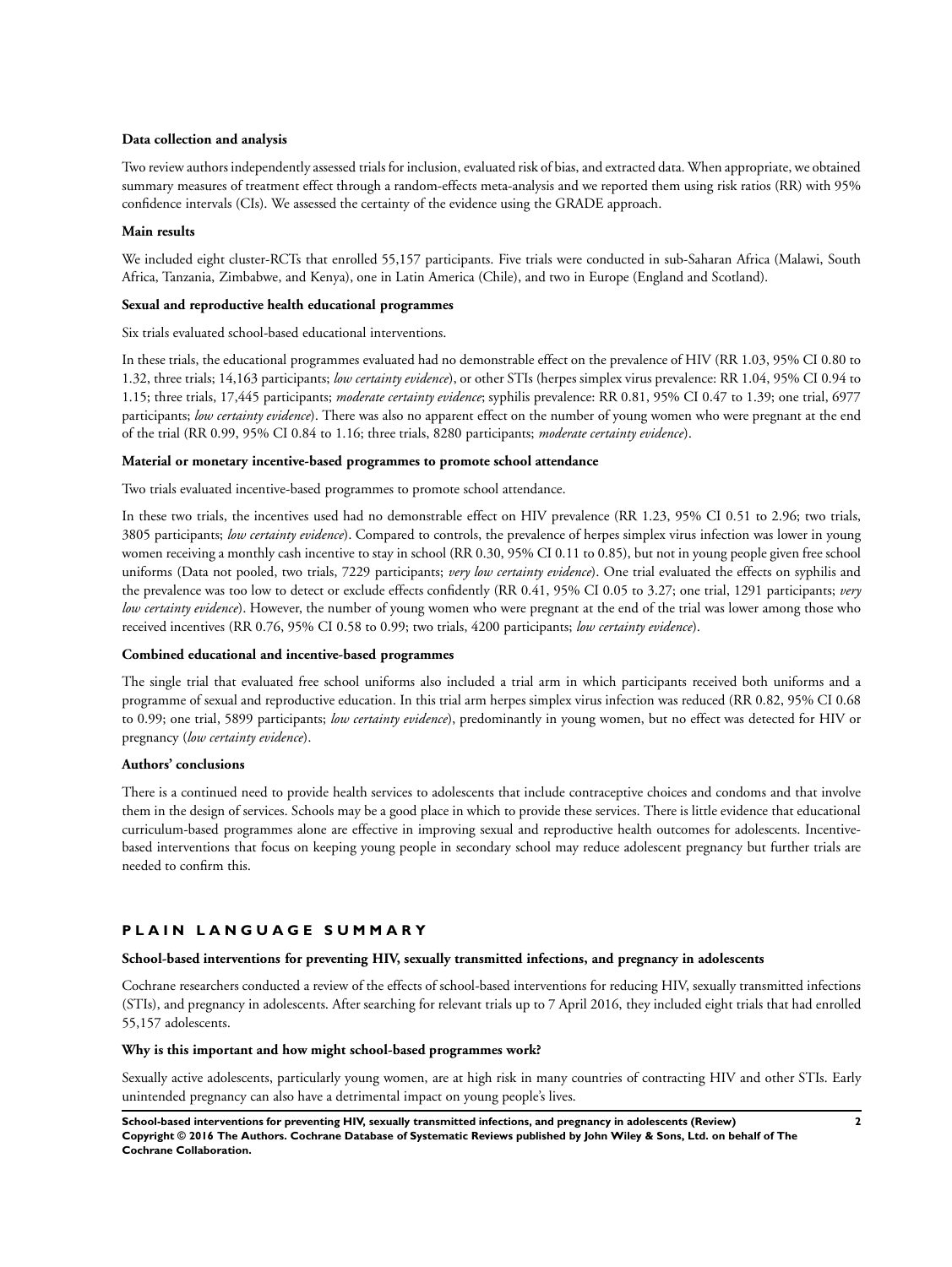The school environment plays an important role in the development of children and young people, and curriculum-based sexuality education programmes have become popular in many regions of the world. While there is some evidence that these programmes improve knowledge and reduce self-reported risk taking, this review evaluated whether they have any impact on the number of young people that contracted STIs or on the number of adolescent pregnancies.

### **What the research says**

#### *Sexual and reproductive health education programmes*

As they are currently configured, educational programmes alone probably have no effect on the number of young people infected with HIV during adolescence (*low certainty evidence*). They also probably have no effect on the number of young people infected with other STIs (herpes simplex virus: *moderate certainty evidence*; syphilis: *low certainty evidence*), or the number of adolescent pregnancies (*moderate certainty evidence*).

# *Material or monetary incentive-based programmes to promote school attendance*

Giving monthly cash, or free school uniforms, to encourage students to stay in school may have no effect on the number of young people infected with HIV during adolescence (*low certainty evidence*). We do not currently know whether monthly cash or free school uniforms will reduce the number of young people infected with other STIs (*very low certainty evidence*). However, incentives to promote school attendance may reduce the number of adolescent pregnancies (*low certainty evidence*).

### *Combined educational and incentive-based programmes*

Based on a single included trial, giving an incentive such as a free school uniform combined with a programme of sexual and

reproductive health education may reduce STIs ( herpes simplex virus ; *low certainty evidence*) in young women, but no effect was detected for HIV or pregnancy (*low certainty evidence*).

# **Authors' conclusions**

There is currently little evidence that educational programmes alone are effective at reducing STIs or adolescent pregnancy. Incentivebased interventions that focus on keeping young people, especially girls, in secondary school may reduce adolescent pregnancy but further high quality trials are needed to confirm this.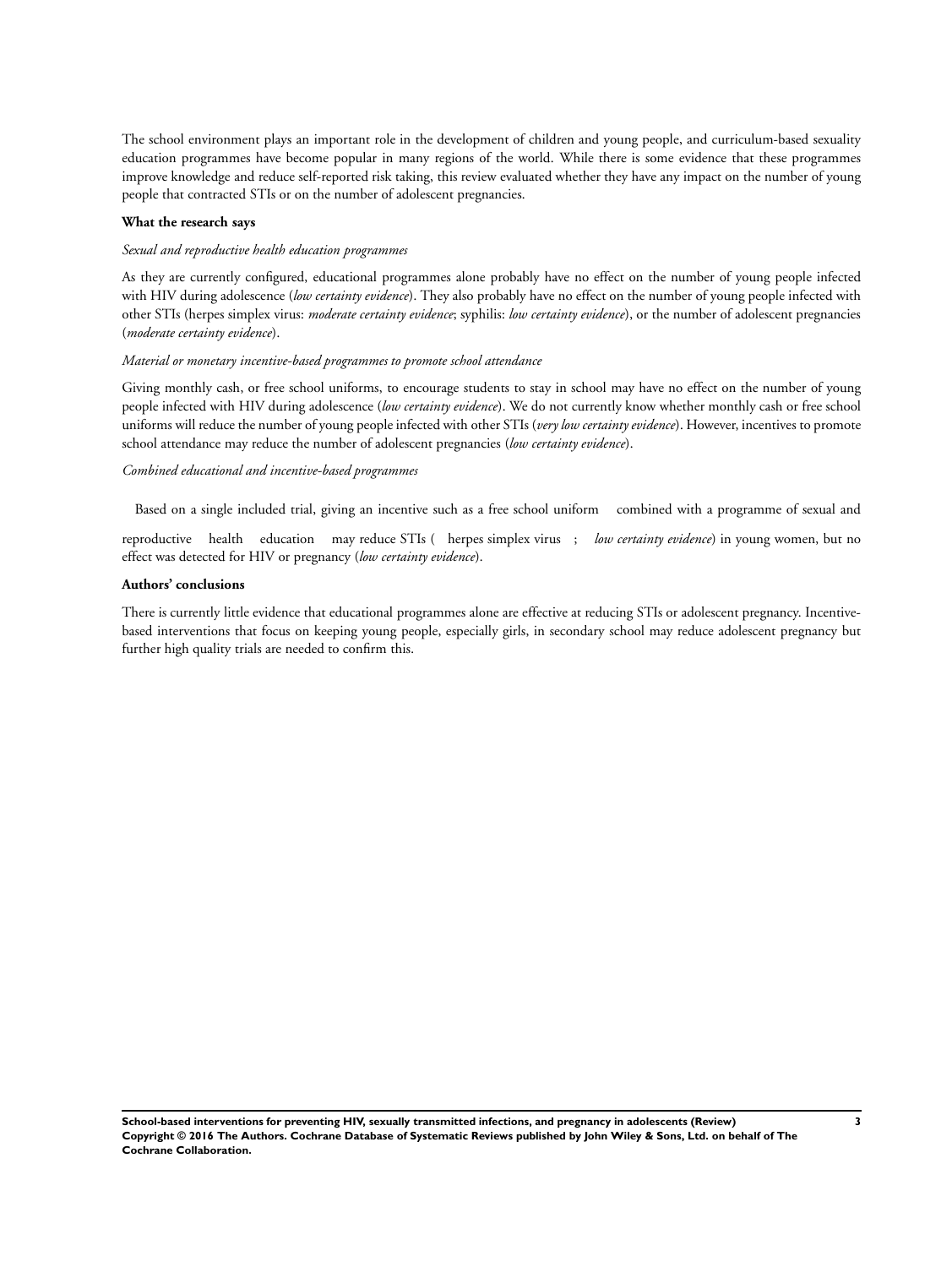# SUMMARY OF FINDINGS FOR THE MAIN COMPARISON *[\[Explanation\]](http://www.thecochranelibrary.com/view/0/SummaryFindings.html)*

# **Educational programmes to reduce HIV, STIs, and pregnancy in adolescents**

**Patient or population:** adolescents

**Settings:** schools and communities

**Intervention:** sexual and reproductive health educational interventions delivered through schools

**Control:** no intervention

**Outcomes:** confirmed biologically by blood or urine test

| <b>Outcomes</b>                                                   | Illustrative comparative risks* (95% CI) |                                             | <b>Relative effect</b><br>(95% CI)          | <b>Number of participants</b><br>(trials) | Certainty of the evidence<br>(GRADE)                     |
|-------------------------------------------------------------------|------------------------------------------|---------------------------------------------|---------------------------------------------|-------------------------------------------|----------------------------------------------------------|
|                                                                   | <b>Assumed risk</b>                      | <b>Corresponding risk</b>                   |                                             |                                           |                                                          |
|                                                                   | <b>Control</b>                           | Sexual and reproductive<br>health education |                                             |                                           |                                                          |
| <b>HIV prevalence</b><br>Follow-up: 18 months to 3<br>years       | 10 per 1000                              | 10 per 1000<br>(8 to 13)                    | <b>RR 1.03</b><br>$(0.80 \text{ to } 1.32)$ | 14,163<br>$(3 \text{ trials})$            | $\oplus \oplus \odot \odot$<br>$low^{1,2,3,4}$           |
| <b>HSV2</b> prevalence<br>Follow-up: 18 months to 3<br>years      | 110 per 1000                             | 114 per 1000<br>(103 to 127)                | <b>RR 1.04</b><br>$(0.94 \text{ to } 1.15)$ | 17,445<br>$(3 \text{ trials})$            | $\oplus \oplus \oplus \bigcirc$<br>moderate $1,2,3,5$    |
| <b>Syphillis prevalence</b><br>Follow-up: 18 months to 3<br>years | 30 per 1000                              | 24 per 1000<br>(14 to 42)                   | <b>RR 0.81</b><br>$(0.47 \text{ to } 1.39)$ | 6977<br>$(1 \text{ trial})$               | $\oplus \oplus \odot \odot$<br>$low^{1,6,7}$             |
| Pregnant at end of trial<br>Follow-up: mean 3 years               | 90 per 1000                              | 89 per 1000<br>(77 to 104)                  | <b>RR0.99</b><br>$(0.85 \text{ to } 1.16)$  | 8280<br>$(3 \text{ trials})$              | $\oplus \oplus \oplus \bigcirc$<br>moderate $1, 2, 3, 5$ |

The assumed risk is taken from the median control group risk across studies. The corresponding risk (and its 95% CI) is based on the assumed risk in the comparison group and the relative effect of the intervention (and its 95% CI).

**Abbreviations:** CI: confidence interval; HIV: human immunodeficiency virus; HSV2: herpes simplex virus-2; RR: risk ratio; STI: sexually transmitted infection

<span id="page-6-0"></span>School-based interventions for preventing HIV, sexually transmitted infections, and pregnancy in adolescents (Review)<br>Copyright © 2016 The Authors. Cochrane Database of Systematic Reviews published by John Wiley & Sons, Lt **Cochrane Collaboration.Copyright © 2016 The Authors. Cochrane Database of Systematic Reviews published by John Wiley & Sons, Ltd. on behalf of The 4 School-based interventions for preventing HIV, sexually transmitted infections, and pregnancy in adolescents (Review)**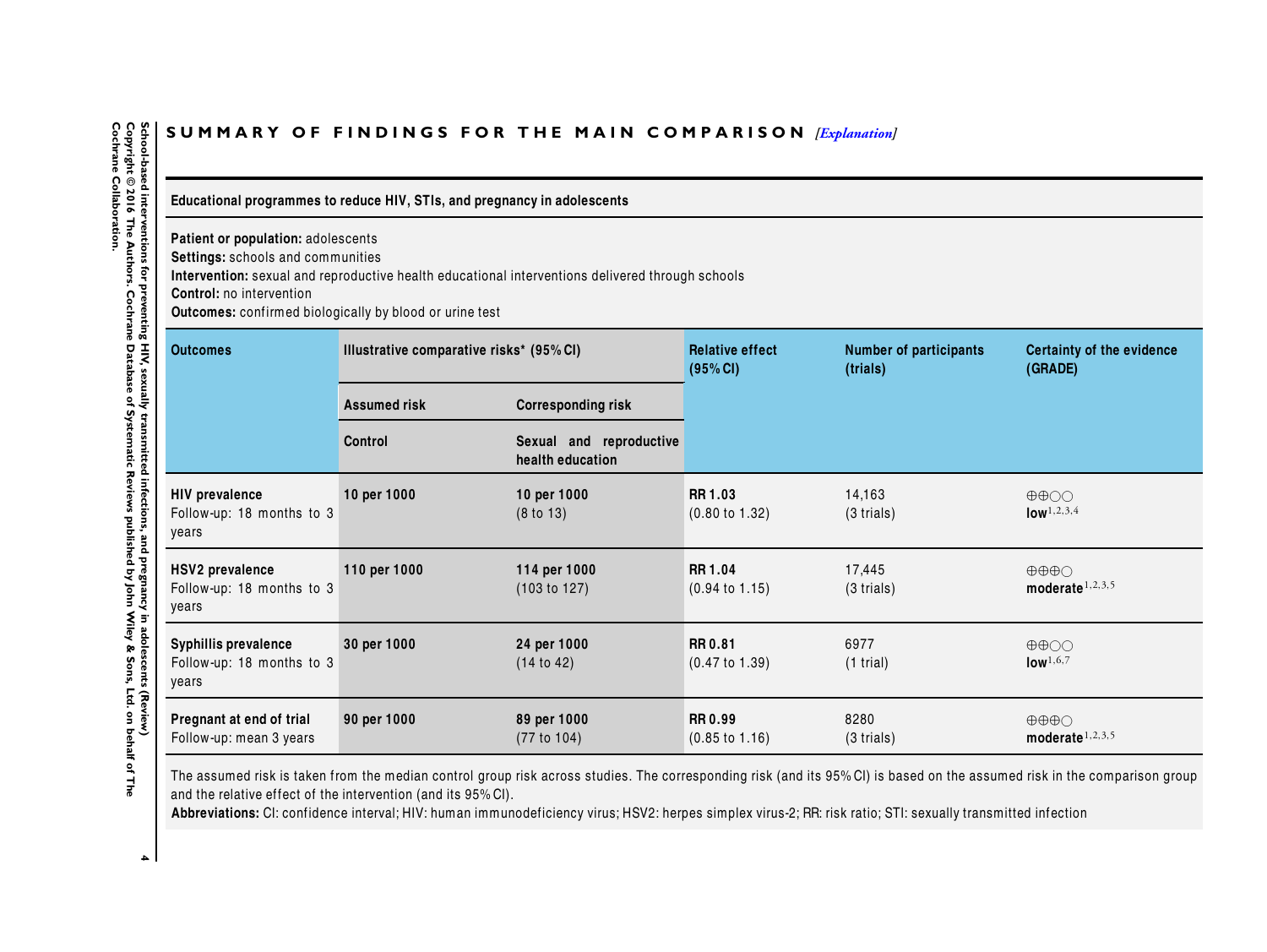GRADE Working Group grades of evidence

High certainty: further research is very unlikely to change our confidence in the estimate of effect.

**Moderate certainty:** further research is likely to have an important impact on our confidence in the estimate of effect and may change the estimate.

Low certainty: further research is very likely to have an important impact on our confidence in the estimate of effect and is likely to change the estimate.

**Very low certainty:** we are very uncertain about the estimate.

<sup>1</sup>No serious risk of bias: none of the trials described blinding of outcome assessors but this deficiency was not considered serious enough to downgrade.

 $2$ No serious inconsistency: none of these trials found a statistically significant effect. Statistical heterogeneity was low.

<sup>3</sup>Downgraded by <sup>1</sup> level for serious indirectness: these trials were conducted in schools in low-income countries, and had

extensive programmes of sexuality education including peers, teachers, and communities. However, the findings are not easily generalized to other programmes or settings.

<sup>4</sup>Downgraded by <sup>1</sup> level for imprecision: due to the low prevalence of HIV in these trials, both the trials and the meta-analysis remain underpowered to allow confident exclusion of small but clinically important effects.

 $5$ No serious imprecision: the meta-analysis is adequately powered to look for a 25% relative reduction, and the 95% CI is narrow and probably excludes clinically important effects.

<sup>6</sup>Downgraded by <sup>1</sup> level for serious indirectness: only <sup>a</sup> single trial from Tanzania evaluated this outcome. This does not exclude effects with different programmes in different settings.

<sup>7</sup>Downgraded by <sup>1</sup> level for serious imprecision: the 95% CI is wide and includes both clinically important effects and no effect.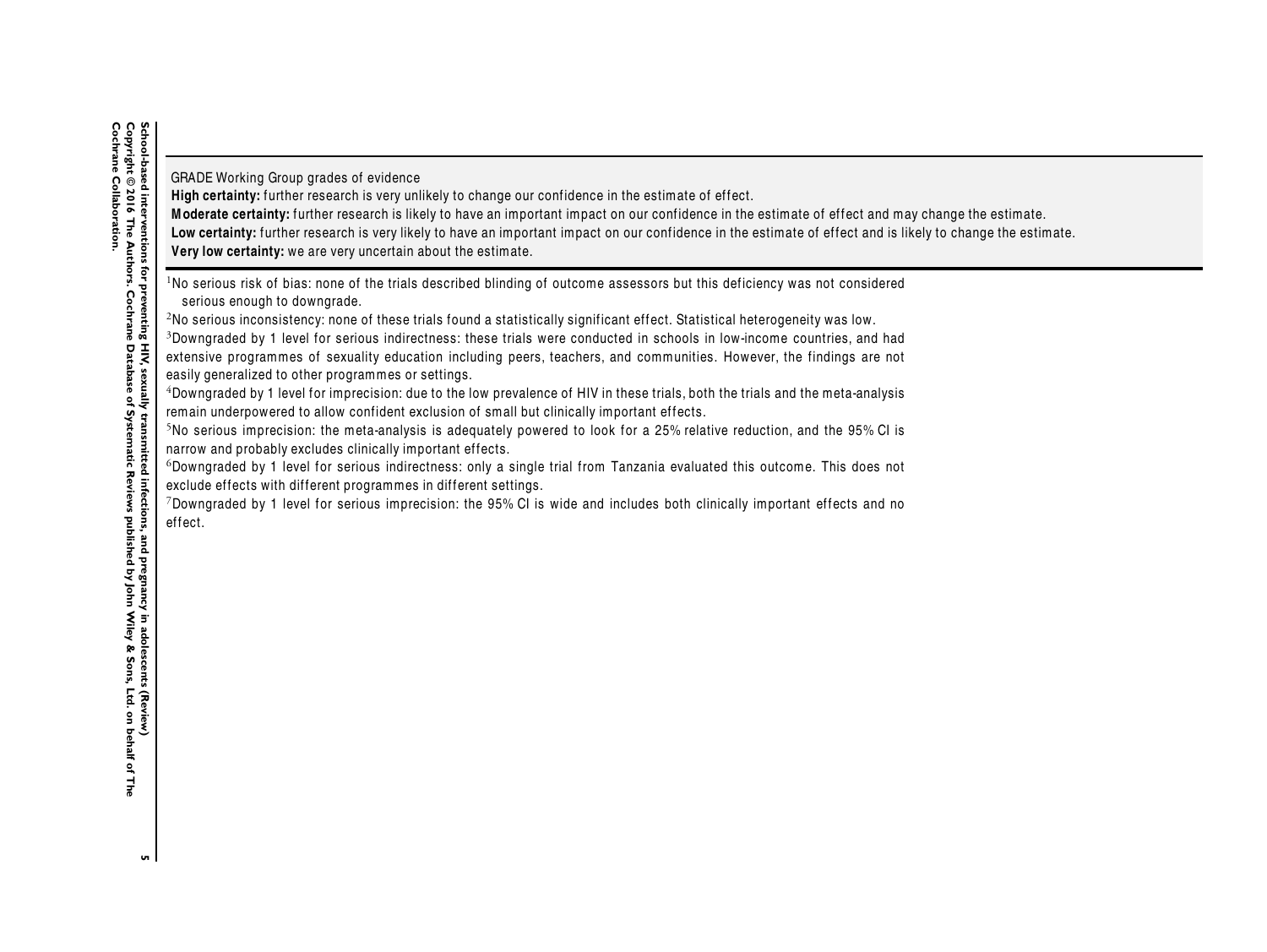# **B A C K G R O U N D**

# **Description of the condition**

Adolescents have been recognized as having an important place in the post-2015 development agenda [\(United Nations 2015](#page-26-0)); indeed three of the United Nation's sustainable development goals (SDGs) specifically target adolescent sexual and reproductive health, and access to appropriate health services as a human right. However, adolescents, particularly those under 16 years of age, constitute a high-risk group who are less likely to use or have access to condoms or contraceptives [\(Harrison 2005](#page-26-0); [Mathews](#page-26-0) [2009](#page-26-0); [Pettifor 2005;](#page-26-0) [UNAIDS 2012](#page-26-0)).

Incident HIV infections amongst young people aged 15 to 24 years account for almost half of new infections [\(UNAIDS 2012\)](#page-26-0). These have increased since 2000, with adolescents within the African region having 90% of the world's HIV-related adolescent deaths [\(World Health Organization 2014\)](#page-26-0). Despite a downward trend in adolescent pregnancy worldwide ([World Bank 2016\)](#page-26-0), most pregnancies in girls under the age of 18 are unwanted and many are terminated. Restrictive abortion laws and lack of services can result in high levels of maternal mortality ([Grimes 2006](#page-26-0)). If the pregnancy is continued and unwanted, it is associated with adverse outcomes for both the mother's and infant's health ([Pallitto 2005](#page-26-0)). A meta-analysis that examined risk factors for pregnancy for girls aged between 13 and 19 years, found that sociodemographic indicators, family disruption, and leaving school early were the most consistently associated factors ([Imamura 2007](#page-26-0)).

The effect of intimate partner violence on young women's ability to control their sexual and reproductive health has also been highlighted as an important issue ([Garcia-Moreno 2013](#page-26-0)). Poor healthrelated outcomes can result from lack of autonomy and difficulty in accessing services. Pregnancy coercion and birth control sabotage has been linked to unintended pregnancy [\(Miller 2010;](#page-26-0) [Thiel](#page-26-0) [de Bocanegra 2010\)](#page-26-0), and limitations on condom use [\(Katz 2015](#page-26-0)), which increases the risk and incidence of sexually transmitted infections (STIs), including HIV ([Dhairyawan 2013\)](#page-26-0). It is also associated with poor perinatal and maternal health with increased risk of low birth weight and preterm birth [\(Shah 2010\)](#page-26-0).

Programmes that promote sexual abstinence and delay of sexual initiation in adolescence have been unsuccessful in reducing selfreported pregnancy and STIs [\(Underhill 2008](#page-26-0); [Oringanje 2016](#page-26-0)).

# **Description of the intervention**

The school environment plays a pivotal role in the socialization and development of children and young people and has been considered to be an appropriate setting for interventions to promote adolescent sexual and reproductive health ([Dick 2006](#page-26-0); [Mason-Jones](#page-26-0) [2012](#page-26-0); [UNAIDS 1997\)](#page-26-0).

Schools bring together large numbers of young people within an established infrastructure, and can provide systems into which interventions can be incorporated. As many young people spend a substantial amount of time in school, it is also an arena for peer connections and the development of relationships that influence individual and group behaviour within the school, and beyond into local communities; although it is important to recognize that schools are not always supportive or safe social environments for young people ([Abrahams 2006;](#page-26-0) [Kaplan 2007;](#page-26-0) [Plummer 2007](#page-26-0)). It is known that dropping out of school can result in adverse health outcomes for young people ([Freudenberg 2007\)](#page-26-0).

Schools have been the setting for many sexual and reproductive health programmes that have been regarded as being successful ([Kirby 2006\)](#page-26-0), and curriculum-based sexuality education programmes have become popular in many regions of the world. Most of these programmes have been based on the theory of social learning ([Bandura 1977\)](#page-26-0), the health belief model ([Rosenstock](#page-26-0) [1988](#page-26-0)), the theory of reasoned action ([Fishbein 2010](#page-26-0)) - or adaptations of these theories - and aim to change attitudes, intentions, behaviours, and social norms through improved knowledge and understanding of the risks of early sexual initiation, and the importance of contraceptive and/or condom use. Many studies have also incorporated the 17 characteristics of programmes that are considered previously to have been successful ([Kirby 2009\)](#page-26-0).

Thus, a range of educational interventions has been developed to promote sexual and reproductive health among adolescents, which aims to reduce the incidence of HIV, STIs, and early unwanted pregnancies. Many of these programmes encourage abstinence from sexual activity, the postponement of sexual debut until later years, or encourage secondary delay (that is, those who have their sexual debut delaying further sexual activity). They also encourage increase in condom use among those adolescents who are sexually active. Interventions include programmes delivered by teachers or peer educators that may be supplemented by condom distribution programmes, and others that include targeted health service provision and include drama, role play, and other engagement activities.

Other evidence suggests that simply staying on at school can have positive effects on sexual and reproductive health outcomes, and that encouraging school attendance helps girls in particular to avoid early sexual activity and pregnancy [\(Black 2008](#page-26-0); [Monstad](#page-26-0) [2008](#page-26-0)).

# **How the intervention might work**

Many sexual and reproductive health education programmes are based on behavioural science theories [\(Glanz 2010\)](#page-26-0), and aim to improve knowledge, change attitudes, intentions, behaviours, and social norms around sexual and reproductive health. There have been a large number of systematic reviews that evaluated the effectiveness of these programmes ([Chin 2012](#page-26-0); [Dick 2006;](#page-26-0) [DiClemente 2008](#page-26-0); [Flisher 2008;](#page-26-0) [Gallant 2004;](#page-26-0) [Harrison 2010;](#page-26-0)

**School-based interventions for preventing HIV, sexually transmitted infections, and pregnancy in adolescents (Review) 6 Copyright © 2016 The Authors. Cochrane Database of Systematic Reviews published by John Wiley & Sons, Ltd. on behalf of The Cochrane Collaboration.**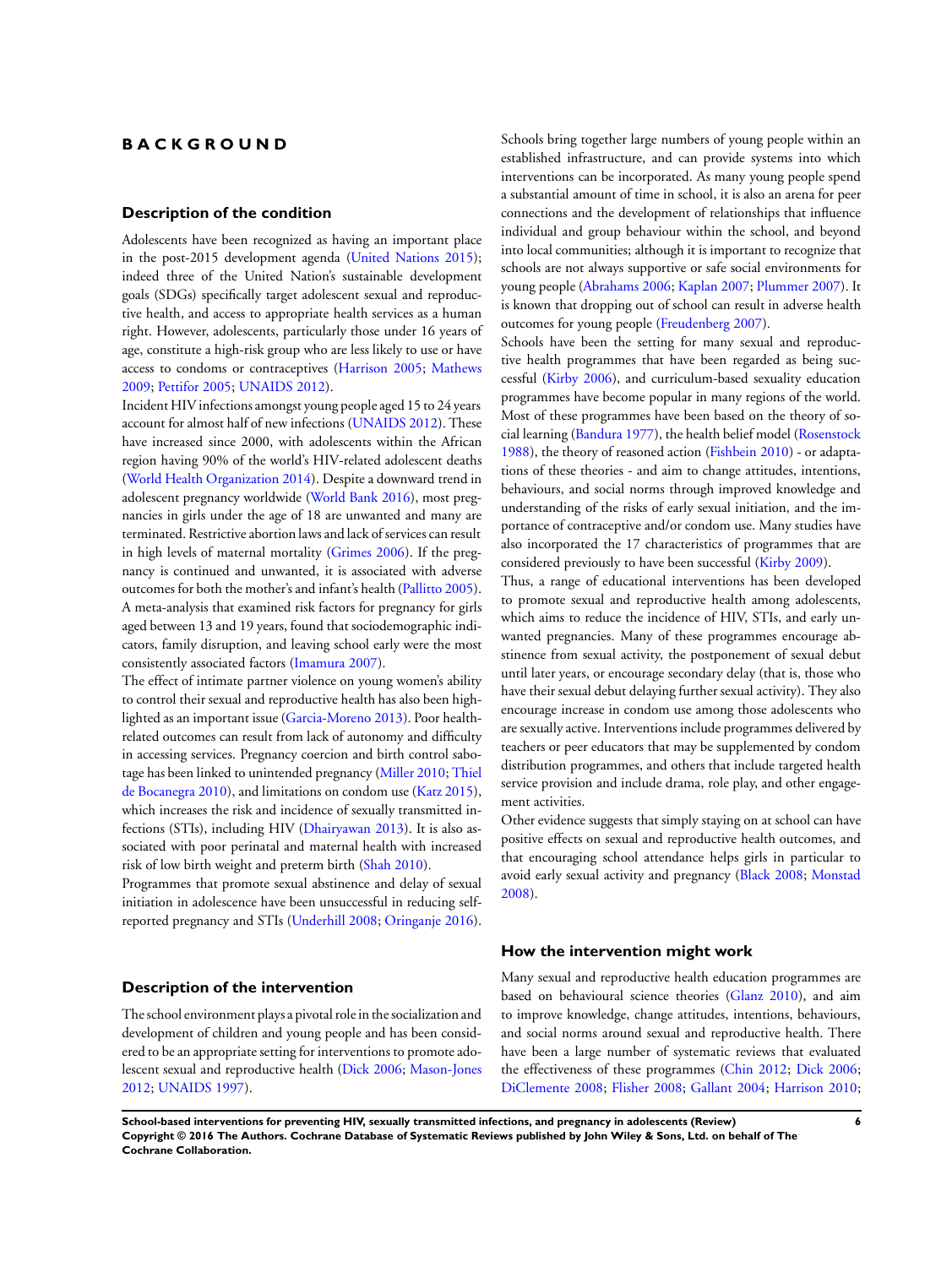[Johnson 2003;](#page-26-0) [Johnson, 2011;](#page-26-0) [Kim 2008](#page-26-0); [Kirby 2007;](#page-26-0) [Lazarus](#page-26-0) [2010](#page-26-0); [Magnussen 2004](#page-26-0); [Medley 2009;](#page-26-0) [Michielsen 2010](#page-26-0); [Paul](#page-26-0) [2008](#page-26-0); [Shepherd 2010](#page-26-0); [Yankah 2008\)](#page-26-0), including reviews that have focused solely on school-based interventions ([Bennet 2005;](#page-26-0) [Fonner 2014](#page-26-0);[Kirby 2006](#page-26-0); [Lopez 2016](#page-26-0); [Paul 2008\)](#page-26-0), and a review of reviews ([Mavedzenge 2013](#page-26-0)). Many of these reviews have suggested that school- and community-based prevention programmes for adolescents have been effective in delaying self-reported sexual activity, HIV-related preventative behaviours, adolescent pregnancy, and STIs ([Chin 2012](#page-26-0); [Fonner 2014](#page-26-0); [Johnson 2003](#page-26-0); [Johnson,](#page-26-0) [2011](#page-26-0); [Kirby 2009;](#page-26-0) [Laud 2016\)](#page-26-0), although others have reported less, or mixed, success [\(Bennet 2005;](#page-26-0) [DiCenso 2002](#page-26-0); [Lopez 2016](#page-26-0) [Oringanje 2016](#page-26-0)). The logic model for how these programmes might be thought to influence sexual and reproductive health outcomes can be seen in Figure 1.



**Figure 1. Logic model showing potential causal chain from influencing factors to impact.**

As school dropout has negative effects on health outcomes for young people ([Freudenberg 2007](#page-26-0)), researchers have become interested in using cash or other types of transfers (such as free school uniforms or vouchers) as incentives for adolescents to remain at school [\(Baird 2009;](#page-26-0) [Baird 2010\)](#page-26-0). Conditional and unconditional cash or other transfer programmes have been introduced to take into account the substantial financial barriers to remaining at school or to accessing health services ([Pettifor 2012](#page-26-0)), especially where these are not freely provided on a universal basis. These programmes view staying at school - especially for girls - as a 'social vaccine', based on evidence that the longer adolescents stay in education the less likely they are to engage in high risk sexual behaviour, such as transactional sex, or because pregnancy or STI/ HIV risks would interrupt their longer-term aspirations and career plans.

#### **Why it is important to do this review**

Most evaluations of school- and community-based programmes, or indeed of any interventions to improve the sexual and reproductive health of young people, have used self-reported sexual behaviours as their main outcomes. However, self-report measures have been found to be prone to bias [\(Langhaug 2011;](#page-26-0) [Plummer](#page-26-0) [2004](#page-26-0)), and, as such, may well be an unreliable surrogate measure for effects such as sexually acquired infections and pregnancy [\(Brown 2015](#page-26-0)). Therefore, this review focuses on the effect of such interventions on biological outcome measures. Incidence of HIV or other STIs, or pregnancy are the most convincing indicators of the effectiveness of preventative interventions. This systematic review provides a unique contribution to the field because it only included studies if biological outcomes, such as HIV, STIs, or pregnancy, had been measured objectively. There are also varying

**School-based interventions for preventing HIV, sexually transmitted infections, and pregnancy in adolescents (Review) 7 Copyright © 2016 The Authors. Cochrane Database of Systematic Reviews published by John Wiley & Sons, Ltd. on behalf of The Cochrane Collaboration.**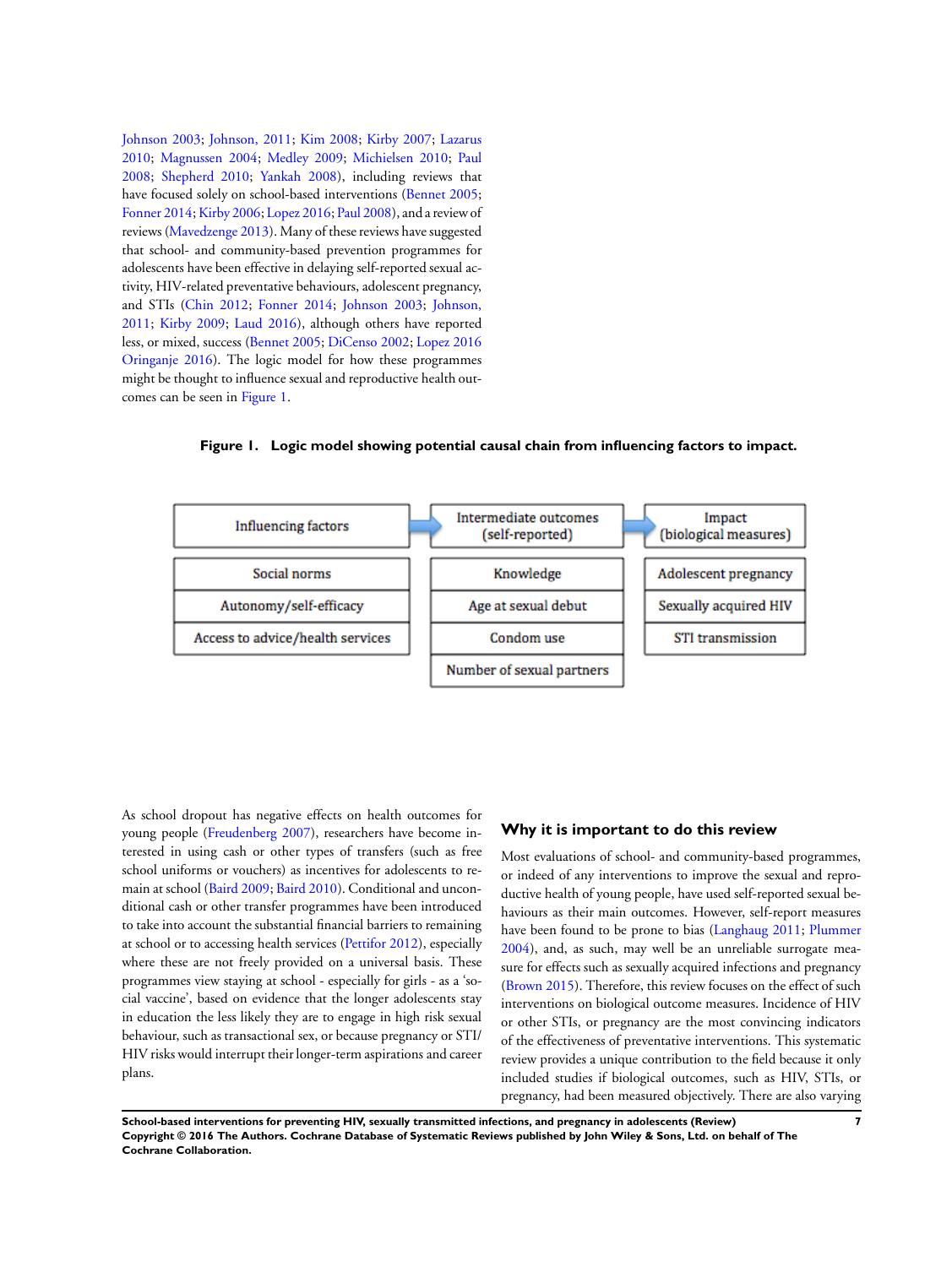interpretations of the strength of the evidence regarding schoolbased HIV, STIs, and pregnancy prevention programmes for adolescents. This systematic review also provides more detail about the current strength of the evidence by using the GRADE assessment tool.

# **O B J E C T I V E S**

To evaluate the effects of school-based sexual and reproductive health programmes on sexually transmitted infections (such as HIV, herpes simplex virus, and syphilis), and pregnancy among adolescents.

# **M E T H O D S**

# **Criteria for considering studies for this review**

### **Types of studies**

Randomized controlled trials (RCTs) (both individually randomized and cluster-randomized).

# **Types of participants**

Adolescents (defined as 10 to 19 year olds) attending primary, middle, or high (secondary) school at the time of the intervention. In countries where children start school at a later age, or where school populations sometimes include young people over the age of 20 years, we included these studies if most of the participants (over 50%) were adolescents.

#### **Types of interventions**

We included any intervention that aimed to reduce the risk of HIV or other sexually transmitted infections (STIs) or pregnancy among adolescents, and was primarily conducted in schools or linked to schools or school attendance, with or without a community component. Some were curriculum-based educational interventions primarily delivered by adults (teachers, or other adults) or peers (peer educators), or included additional features to change the school or community environment (for example, by changing school policies or improving health services). Other interventions focused on encouraging adolescents to stay at school by providing incentives (cash or other material transfers).

# **Types of outcome measures**

- Clinical/biological outcomes:
	- HIV prevalence;
	- STI prevalence;

• Pregnancy prevalence.

Behavioural self-reported outcomes:

- use of male condoms at first sex;
- use of male condoms at most recent (last) sex;
- incidence of sexual initiation (sexual debut).

# **Search methods for identification of studies**

## **Electronic searches**

We developed the search strategy with the assistance of the HIV/ AIDS Review Group Information Specialist and developed a comprehensive search strategy in an attempt to identify all relevant studies regardless of language or publication status (published, unpublished, in press, and in progress). We searched the following bibliographic databases for the years 1990 to 7 April 2016 using the search terms presented in the Appendices: MED-LINE ([Appendix 1](#page-87-0)), Embase ([Appendix 2\)](#page-88-0), CENTRAL (the Cochrane Central Register of Controlled Trials) [\(Appendix 3](#page-89-0)), the World Health Organization (WHO) International Clinical Trials Registry Platform [\(apps.who.int/trialsearch;](http://apps.who.int/trialsearch/) [Appendix 4](#page-91-0)), and ClinicalTrials.gov [\(clinicaltrials.gov](http://clinicaltrials.gov/)). We also searched the following conference databases: AIDS Education Global Information System (AEGIS) ([www.aegis.com](http://www.aegis.com/)), and NLM GATEWAY ( [gateway.nlm.nih.gov/gw\)](http://gateway.nlm.nih.gov/gw/).

# **Searching other resources**

We also searched libraries of relevant organizations and international agencies: the Centers for Disease Control and Prevention (CDC), UNAIDS, the WHO, and the National Health Service (NHS) Centre for Reviews and Dissemination (CRD). We handsearched the reference lists of all relevant papers, including systematic reviews and reviews of reviews. We contacted researchers, research institutions, relevant government departments, and organizations that were known to conduct school-based HIV intervention research or were known to us to identify further published and unpublished studies. Where we were unable to obtain sufficient data from the published articles, we contacted the study authors to request further information about ongoing trials, raw data, and unpublished work.

#### **Data collection and analysis**

# **Selection of studies**

Two review authors (AMJ and either DS, CM, AH, or AK) independently reviewed all titles and abstracts identified in the search for relevant trials for the review. We obtained full-text articles for

**School-based interventions for preventing HIV, sexually transmitted infections, and pregnancy in adolescents (Review) 8 Copyright © 2016 The Authors. Cochrane Database of Systematic Reviews published by John Wiley & Sons, Ltd. on behalf of The Cochrane Collaboration.**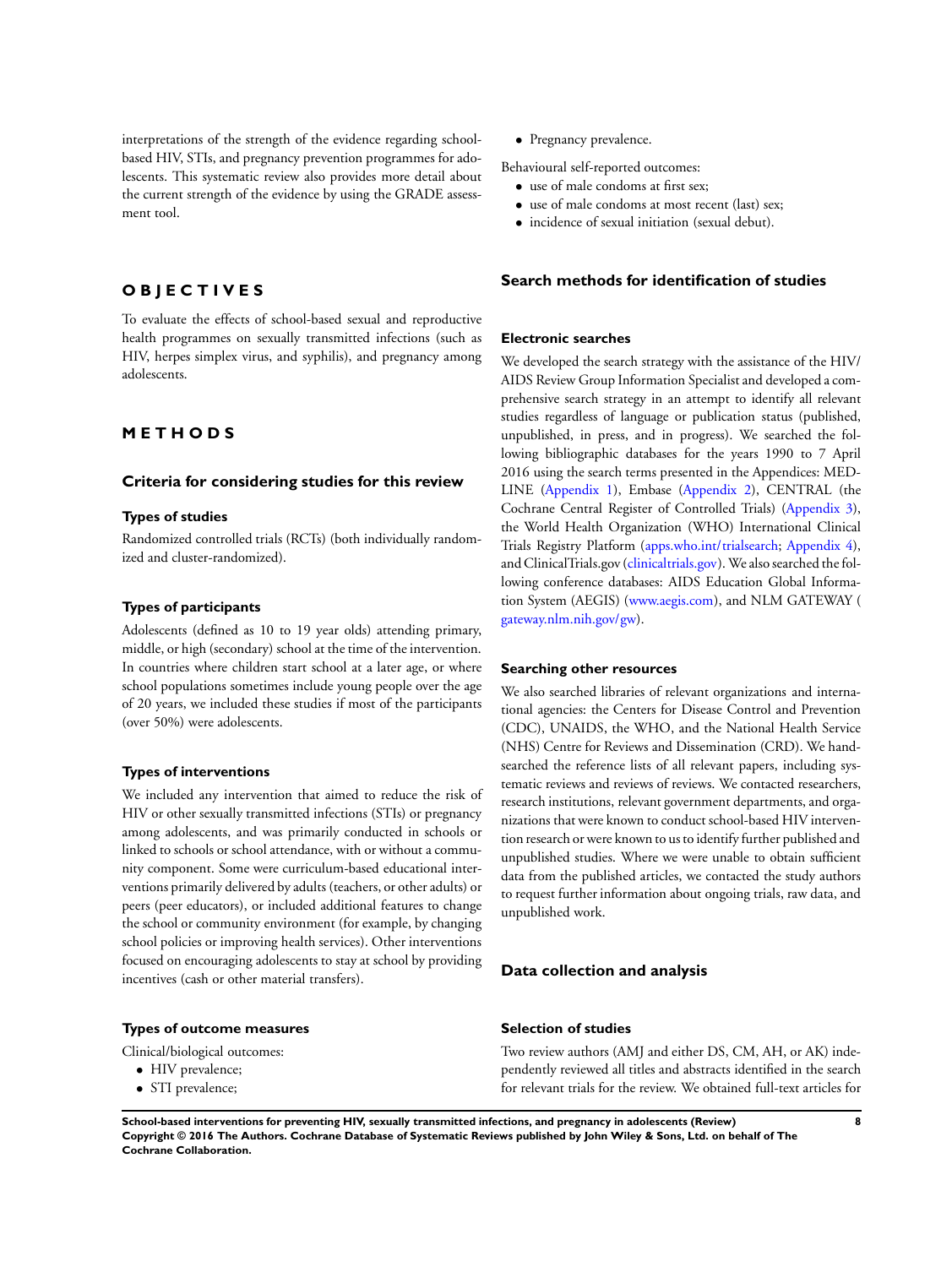<span id="page-11-0"></span>all studies that both review authors recorded as potentially relevant for the review. If the two review authors did not agree initially, we obtained the full-text article and consulted a third review author to make the decision. We listed all full-text articles that we excluded and their reasons for exclusion in a ['Characteristics of](#page-55-0) [excluded studies'](#page-55-0) table. Also, we constructed a PRISMA diagram to illustrate the study selection process (Figure 2).





**School-based interventions for preventing HIV, sexually transmitted infections, and pregnancy in adolescents (Review) 9 Copyright © 2016 The Authors. Cochrane Database of Systematic Reviews published by John Wiley & Sons, Ltd. on behalf of The Cochrane Collaboration.**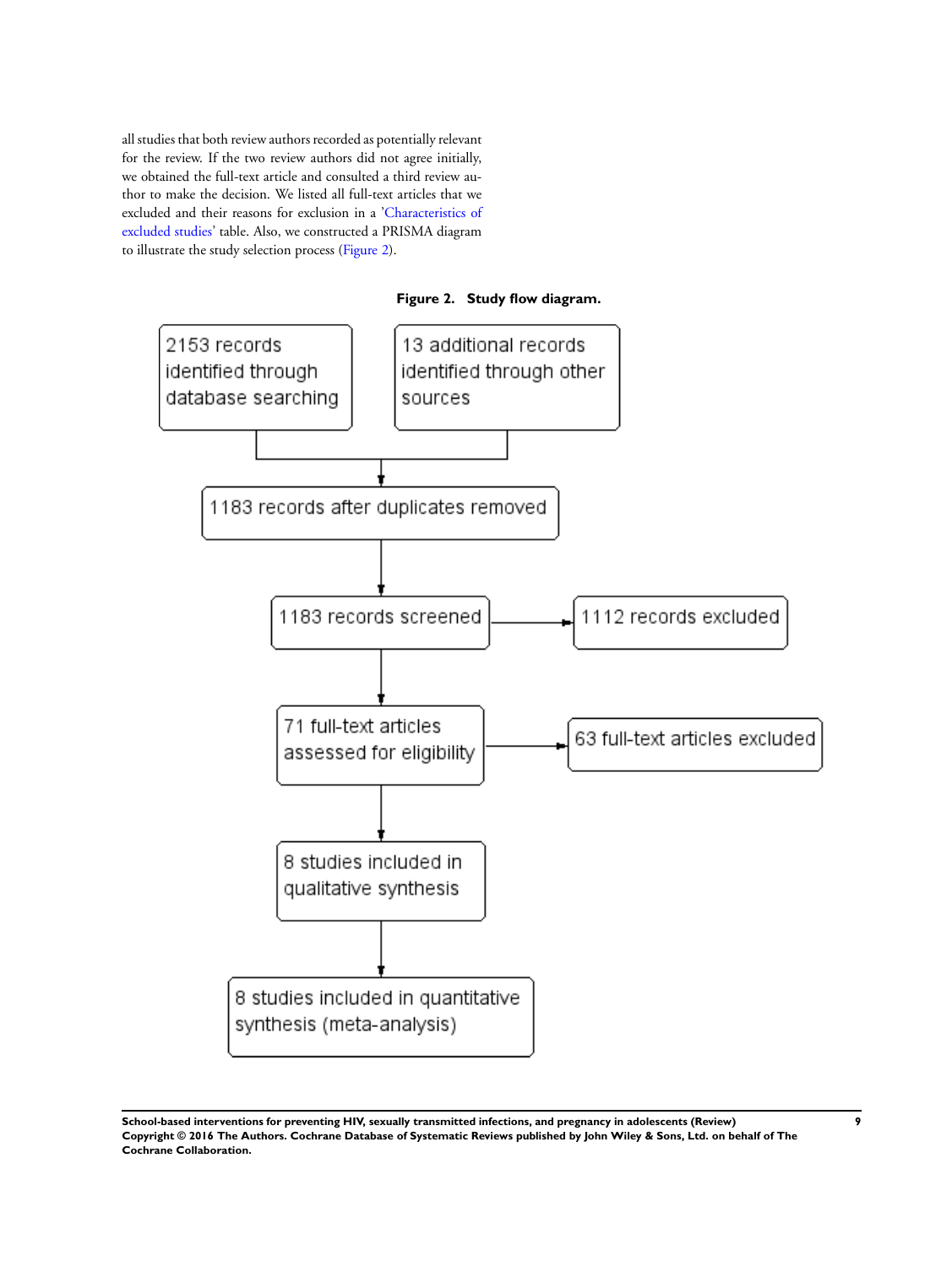#### **Data extraction and management**

Two review authors (AMJ and either DS, CM, AH, or AK) independently extracted data on study design (location, context, theoretical framework, dates, duration of follow-up), participants (age, gender, language, ethnicity), interventions (type and complexity of the intervention and all the component parts, length of training of teachers or facilitators, content and duration of the intervention, intensity of the intervention), and methodological quality (method of randomization, attrition, sample size, adjustments for assignment bias, appropriateness of analysis for cluster RCTs, potential confounders, and protection against contamination), using a standardized data extraction form designed specifically for the purpose.

For the meta-analysis of the trials the effect measure we used for inference was the relative risk of the outcome. Some of the included trials reported this measure, but other trials reported odds ratios. To convert the information from these studies into a relative risk framework, we used frequencies of observed outcomes and odds ratio effect estimates and corresponding confidence limits to estimate the design effect (DE) and intraclass correlation (ICC) for each study overall. We did this by estimating the variance of the odds ratio under the assumption of independence from the raw frequencies, extracting the variance of the odds ratio from the confidence limits adjusted for clustering, and then calculating the design effect as the ratio of the variance (clustered) over the variance (independence). We followed the guidelines from the *Cochrane Handbook for Systematic Reviews of Interventions* to reduce the size of each trial to its 'effective sample size' [\(Rao 1992](#page-26-0)). We then solved the corresponding ICC from the standard design effect equation ( $DE = 1+(m-1)*ICC$ , where m is the average cluster size). We used this information to adjust the standard error of the relative risk estimate for clustering [\(McKenzie 2014\)](#page-26-0). If the ICC or design effect was not reported, we assumed the ICC to be 0.1, as in a previous review of school-based studies ([Walsh 2015](#page-26-0)). For [Stephenson 2008 GBR,](#page-26-0) we estimated the DE from the unweighted effect measures and confidence intervals (CIs) reported. We then applied this estimated DE to the weighted estimates and CIs reported.

We managed trials with multiple publications as one study. One trial incorporated three interventions that were meta-analysed separately [\(Duflo 2015 KEN](#page-26-0)). We entered eligible trials into Review Manager (RevMan) 5.3 ([Review Manager 5.3\)](#page-26-0). Where methods, data or analyses were unclear, we contacted the trial authors for clarification. We resolved any discrepancies and disagreements by discussion amongst the review author team. There were a few disagreements, generally as a result of differing interpretations of the texts or tables, and we resolved these by going back to the original or supporting papers, or back to the review authors to resolve. We assessed the quality of evidence using the GRADE approach

# [\(GRADEpro 2014](#page-26-0)).

#### **Assessment of risk of bias in included studies**

We independently examined the components of each included trial for risk of bias using the Cochrane 'Risk of bias' assessment tool [\(Higgins 2011\)](#page-26-0), and incorporated those items specifically related to cluster-RCTs. This included information on random sequence generation, recruitment bias, baseline imbalance, allocation concealment, blinding (of participants, personnel, and the outcome assessors), incomplete outcome data, selective outcome reporting, and other sources of bias. We assessed the methodological components of the trials and classified them as being at either high, low, or unclear risk of bias. Again, we resolved any differences of opinion by discussion.

# **Measures of treatment effect**

We reported all outcomes using risk ratios (RR) with 95% CIs.

# **Dealing with missing data**

We aimed to conduct a complete-case analysis so that we included all individuals with a recorded outcome in the analysis. If missing information was a problem, or we needed more details on reported measures, we sought further clarification from study investigators. All included trials reported at least one of the main outcome measures. However, one trial did not include the data in the final published paper and we were unable to get this data for inclusion in the review despite contacting the trial authors [\(Jemmott 2015 ZAF\)](#page-26-0).

#### **Assessment of heterogeneity**

We assessed statistical heterogeneity between trials by inspecting the forest plots to detect overlapping CIs and by calculating the I² statistic using RevMan 5.3 ([Higgins 2003\)](#page-26-0). We also conducted a Chi<sup>2</sup> test for heterogeneity at the P=0.1 level.

# **Assessment of reporting biases**

When we reported the results of the included trials, we used the intention-to-treat results for the meta-analysis. We did not construct funnel plots to look for evidence of publication bias because there were too few trials included in each analysis.

### **Data synthesis**

Two review authors, AMJ and CL, analysed data using RevMan 5.3 ([Review Manager 5.3](#page-26-0)). Given that the included trials used a variety of interventions, where it was appropriate to combine trials in a meta-analysis we used a random-effects model, since this is a conservative approach based on fewer assumptions than the fixedeffect approach. We stratified the primary analysis by gender and performed a subgroup analysis by type of intervention (primarily curriculum-based versus incentive-based, and incentive-based plus curriculum) where this was possible. Where trials reported

**School-based interventions for preventing HIV, sexually transmitted infections, and pregnancy in adolescents (Review) 10 Copyright © 2016 The Authors. Cochrane Database of Systematic Reviews published by John Wiley & Sons, Ltd. on behalf of The Cochrane Collaboration.**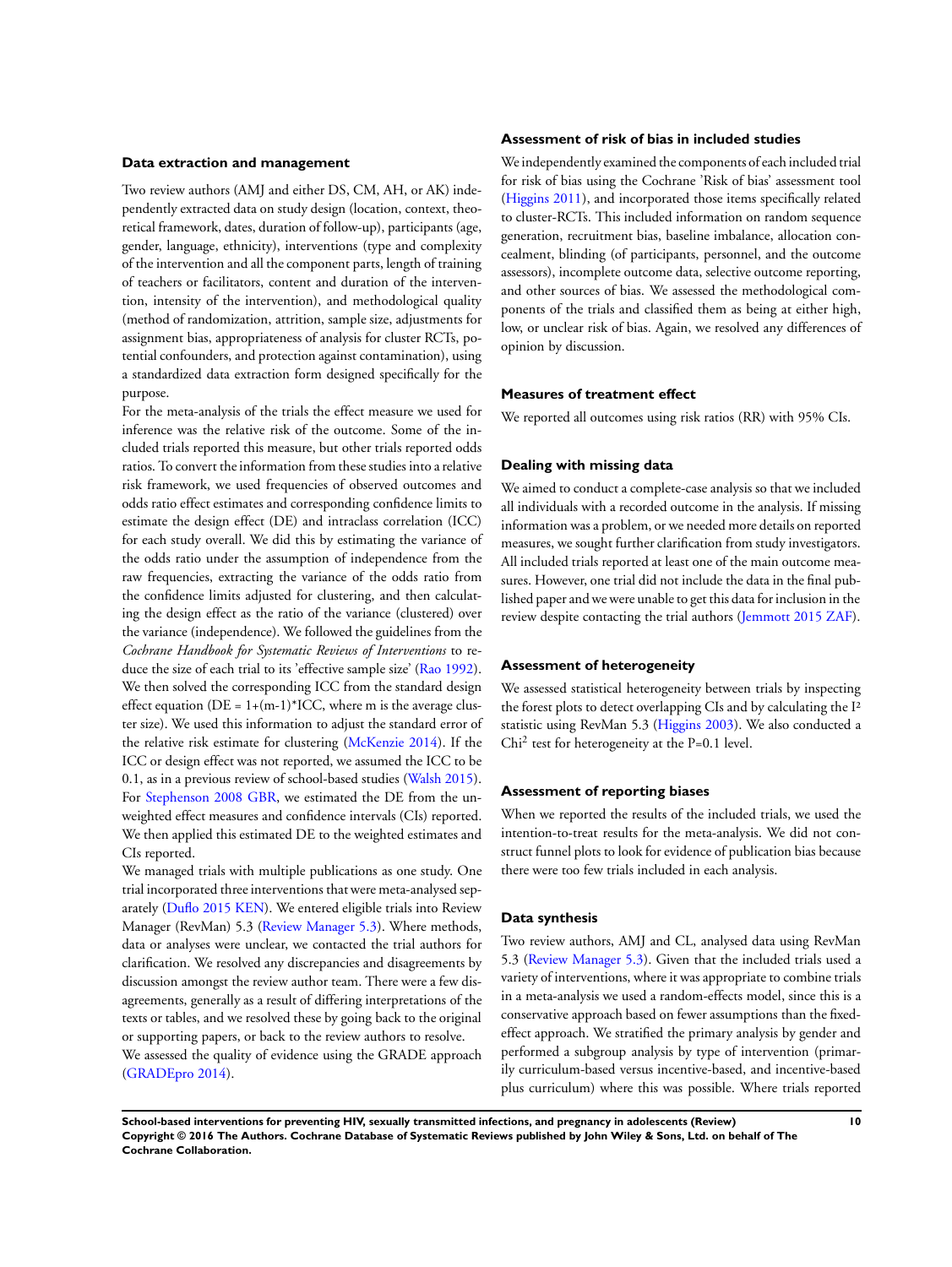incidence rates (for example, [Ross 2007 TZA\)](#page-26-0), we estimated the total number of infections reported and added this to the baseline infections to get an overall prevalence of infections at the endpoint of the trial. Where trials reported the inverse outcome we inverted the reported numbers. For [Henderson 2007 GBR](#page-26-0) we estimated the number of respondents who were evaluated for using a condom at last sex and we then used this as the number of sexually active participants in the trial.

#### **Subgroup analysis and investigation of heterogeneity**

We conducted subgroup analyses for young women and young men separately. We also conducted subgroup analyses for type of intervention (for example, education-based interventions and incentives to stay at school).

# **'Summary of findings' tables**

We used a 'Summary of findings' table to interpret the results and to provide key information about the certainty of evidence for included trials in the comparison, magnitude of effect of the interventions examined, and included available data on the main outcomes. We used the GRADE profiler, [GRADEpro 2014,](#page-26-0) to import data from RevMan 5.3 [\(Review Manager 5.3](#page-26-0)). We based the display on a recent trial of what review users prefer ([Carrasco-](#page-26-0)[Labra 2015](#page-26-0)).

# **R E S U L T S**

# **Description of studies**

#### **Results of the search**

The search identified 1183 unique references after we removed duplicates. After screening the abstracts, we excluded 1112 articles, and we assessed the remaining 71 full-text articles formally for eligibility against the inclusion criteria (see [Figure 2\)](#page-11-0).

### **Included studies**

We included eight cluster-randomized trials in this review; 281 communities and 55,157 participants were enrolled. The cluster size ranged from 18 to 461 participants. One trial was conducted in Latin America (Chile, [Cabezón 2005 CHL](#page-26-0)), two trials in Europe (England ([Stephenson 2008 GBR](#page-26-0)), and Scotland [\(Henderson](#page-26-0) [2007 GBR](#page-26-0))), and five in sub-Saharan Africa (Malawi ([Baird 2012](#page-26-0) [MWI](#page-26-0)), Zimbabwe [\(Cowan 2010 ZWE](#page-26-0)), Kenya [\(Duflo 2015](#page-26-0) [KEN\)](#page-26-0), South Africa [\(Jemmott 2015 ZAF](#page-26-0)), and Tanzania [\(Ross](#page-26-0) [2007 TZA\)](#page-26-0). Of those conducted in Africa, two were in rural areas [\(Cowan 2010 ZWE](#page-26-0); [Ross 2007 TZA\)](#page-26-0), and three were in both rural and urban areas ([Baird 2012 MWI;](#page-26-0) [Duflo 2015 KEN;](#page-26-0) [Jemmott](#page-26-0) [2015 ZAF\)](#page-26-0).

All included trials were published between 2005 and 2015, with reported follow-ups ranging from 18 months ([Baird 2012 MWI](#page-26-0)), to seven years ([Duflo 2015 KEN;](#page-26-0) [Stephenson 2008 GBR](#page-26-0)).

Seven of the eight trials included a specific sexual and reproductive health educational component in the intervention and were based on a range of theoretical frameworks ([Cabezón 2005 CHL;Cowan](#page-26-0) [2010 ZWE](#page-26-0); [Duflo 2015 KEN](#page-26-0); [Henderson 2007 GBR](#page-26-0); [Jemmott](#page-26-0) [2015 ZAF](#page-26-0); [Ross 2007 TZA](#page-26-0); [Stephenson 2008 GBR](#page-26-0)). These interventions focused specifically on changing knowledge, attitudes, behaviours, and norms related to sexual and reproductive health. The educational component ranged in intensity from three, onehour sessions in one school year ([Stephenson 2008 GBR\)](#page-26-0), to 36 sessions of 40 minutes over three school years ([Ross 2007 TZA](#page-26-0)). Three trials incorporated trained peer educators into their intervention ([Cowan 2010 ZWE](#page-26-0); [Ross 2007 TZA](#page-26-0); [Stephenson 2008](#page-26-0) [GBR](#page-26-0)), two incorporated nurse or health worker training to encourage 'youth friendly services' ([Cowan 2010 ZWE](#page-26-0); [Ross 2007](#page-26-0) [TZA\)](#page-26-0), and one included a parental training component [\(Cowan](#page-26-0) [2010 ZWE\)](#page-26-0). Drama (including video dramas), games, or role play were incorporated into five of the intervention programmes [\(Cowan 2010 ZWE;](#page-26-0) [Henderson 2007 GBR;](#page-26-0) [Jemmott 2015 ZAF;](#page-26-0) [Ross 2007 TZA;](#page-26-0) [Stephenson 2008 GBR\)](#page-26-0). Four of the seven trials reported some mention of gender roles ([Cowan 2010 ZWE;](#page-26-0) [Henderson 2007 GBR](#page-26-0); [Ross 2007 TZA;](#page-26-0) [Stephenson 2008 GBR](#page-26-0)). Condoms were not given freely to participants in any of the trials, but were demonstrated to students in two trials ([Henderson 2007](#page-26-0) [GBR](#page-26-0); [Stephenson 2008 GBR\)](#page-26-0), and sold and marketed to young people in one trial ([Ross 2007 TZA](#page-26-0)) (see [Table 1](#page-83-0): Description of educational interventions).

One trial, and a trial within one of the studies, had no specific educational component, and used only a conditional or unconditional cash transfer as the intervention [\(Baird 2012 MWI](#page-26-0)), or two free school uniforms over a period of 18 months [\(Duflo 2015 KEN](#page-26-0)). These interventions were an attempt to influence the 'upstream factors' that affect reproductive health outcomes, such school attendance, poverty, and inequality (see [Table 2](#page-85-0): Description of incentive interventions).

Biological outcomes such as HIV, herpes simplex virus 2 (HSV2) (and other sexually transmitted infections (STIs)), were measured by dried blood spots and laboratory tests [\(Baird 2012 MWI;](#page-26-0) [Cowan 2010 ZWE](#page-26-0); [Duflo 2015 KEN;](#page-26-0) [Ross 2007 TZA](#page-26-0)), or blood sera and urine tests ([Jemmott 2015 ZAF\)](#page-26-0), and participants were provided treatment, counselling, and follow-up as necessary. Current pregnancy was measured by urine sample [\(Ross 2007 TZA](#page-26-0)), or school reports with follow-up home visits ([Duflo 2015 KEN](#page-26-0)), whilst pregnancy at follow-up was measured by linkage to health service records ([Henderson 2007 GBR;](#page-26-0) [Stephenson 2008 GBR](#page-26-0)), or school reports ([Cabezón 2005 CHL;](#page-26-0) [Duflo 2015 KEN](#page-26-0)), with follow-up home visits [\(Duflo 2015 KEN\)](#page-26-0).

**School-based interventions for preventing HIV, sexually transmitted infections, and pregnancy in adolescents (Review) 11 Copyright © 2016 The Authors. Cochrane Database of Systematic Reviews published by John Wiley & Sons, Ltd. on behalf of The Cochrane Collaboration.**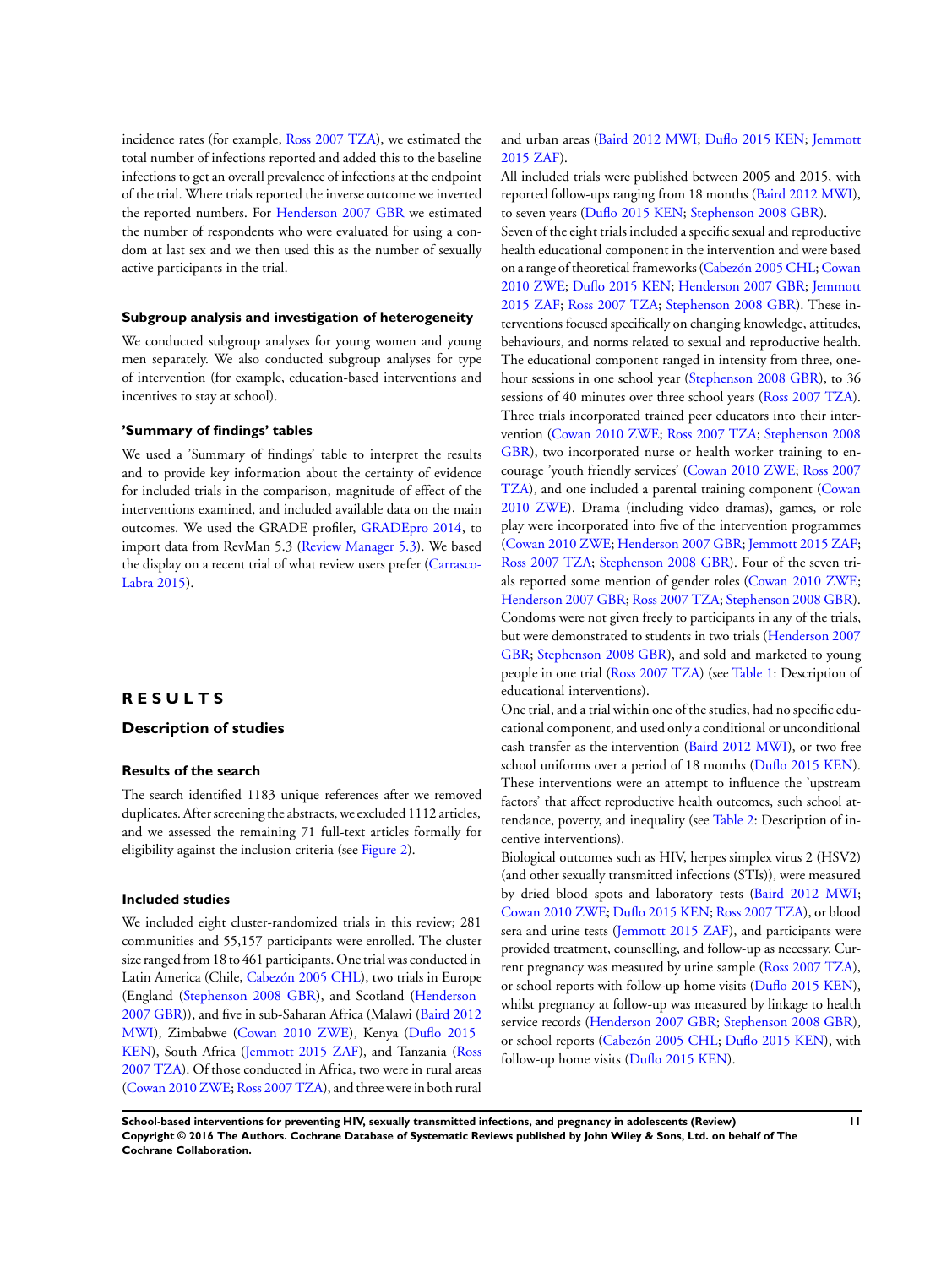# **Excluded studies**

We excluded 63 studies (see the '[Characteristics of excluded](#page-55-0) [studies'](#page-55-0) table); a further five trials are ongoing, or have been completed, but have not reported their results in peer-reviewed publications (see the ['Characteristics of ongoing studies](#page-58-0)' table).

# **Risk of bias in included studies**

We have summarized the 'Risk of bias' assessments in [Figure 3.](#page-15-0)

**School-based interventions for preventing HIV, sexually transmitted infections, and pregnancy in adolescents (Review) 12 Copyright © 2016 The Authors. Cochrane Database of Systematic Reviews published by John Wiley & Sons, Ltd. on behalf of The Cochrane Collaboration.**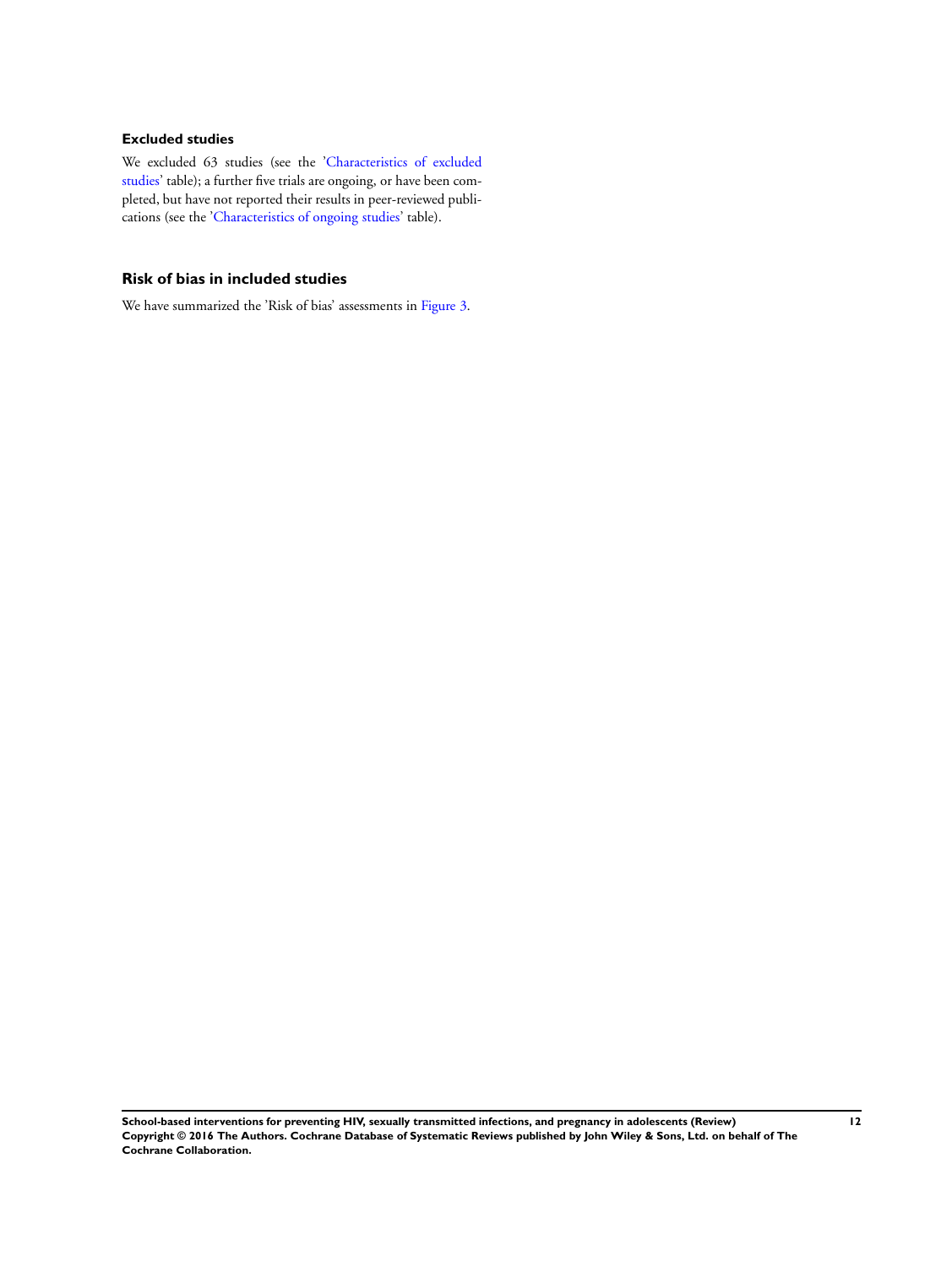|                      | Random sequence generation (selection bias) | Recruitment bias | Baseline imbalance | Allocation concealment (selection bias) | Blinding of participants and personnel (performance bias) | Blinding of outcome assessment (detection bias) | (Incomplete outcome data (attrition bias | Selective reporting (reporting bias) | Other bias     |
|----------------------|---------------------------------------------|------------------|--------------------|-----------------------------------------|-----------------------------------------------------------|-------------------------------------------------|------------------------------------------|--------------------------------------|----------------|
| Baird 2012 MWI       | $\ddot{}$                                   | ÷                | ?                  | ?                                       | $\ddot{}$                                                 | ?                                               | Ŧ                                        | Ŧ                                    | Ŧ              |
| Cabezón 2005 CHL     | ÷                                           | ۳                | ۳                  | ÷                                       | ?                                                         | ?                                               | ?                                        | ۳                                    | ÷              |
| Cowan 2010 ZWE       | Ĩ,                                          | Ĩ,               | Ŧ                  | 7                                       | Ĩ,                                                        | ?                                               | ÷                                        | ¥                                    | ÷              |
| Duflo 2015 KEN       | Ŧ                                           | ÷                | Ŧ                  | Ĩ,                                      | Ĩ,                                                        | Ĩ,                                              | ÷                                        | ÷                                    | Ŧ              |
| Henderson 2007 GBR   | Ĩ,                                          | 7                | ?                  | 7                                       | Ĩ,                                                        | Ĩ,                                              | $\ddot{}$                                | ¥                                    | $\color{red}+$ |
| Jemmott 2015 ZAF     | Ĩ,                                          | Ĩ,               | ?                  | $\color{red}+$                          | Ĩ,                                                        | ?                                               | $\ddot{}$                                | ۳                                    | ?              |
| <b>Ross 2007 TZA</b> | ÷                                           | ÷                | ¥                  | $\color{red}+$                          | Ĩ,                                                        | ?                                               | ÷                                        | ¥                                    | ÷              |
|                      |                                             |                  |                    |                                         |                                                           |                                                 |                                          |                                      |                |

<span id="page-15-0"></span>**Figure 3. 'Risk of bias' summary: review authors' judgements about each 'Risk of bias' item for each included study.**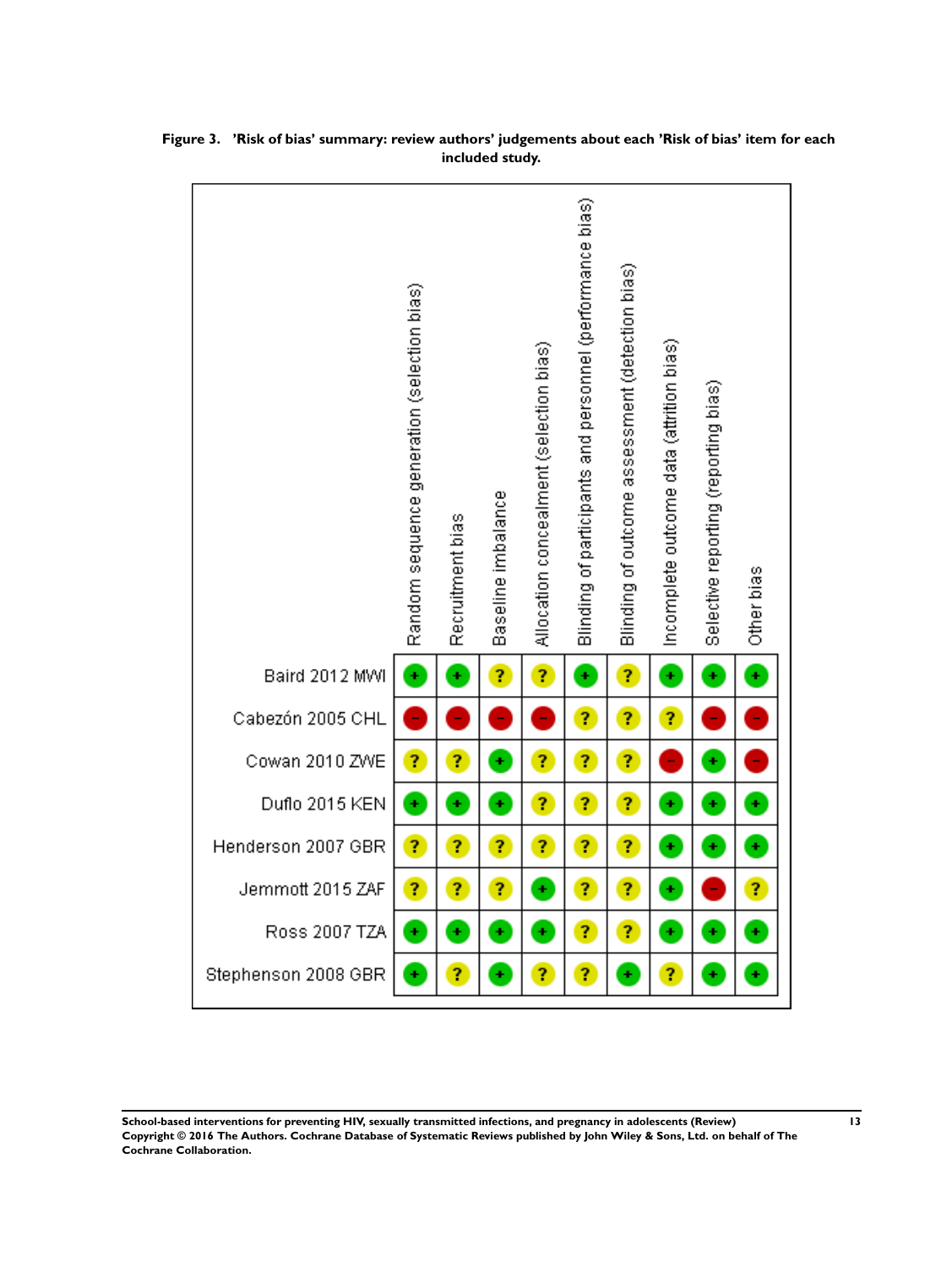# **Allocation**

#### **Random sequence generation**

[Baird 2012 MWI,](#page-26-0) [Duflo 2015 KEN](#page-26-0), [Ross 2007 TZA,](#page-26-0) and [Stephenson 2008 GBR](#page-26-0) utilized a computer-generated random sequence and we deemed them to be at low risk of bias. We judged [Cabezón 2005 CHL](#page-26-0) to be at high risk of bias, as classes were alternately selected by choosing a letter of the class from a bag, and the remaining trials were at unclear risk due to inadequate description of methods [\(Cowan 2010 ZWE](#page-26-0); [Henderson 2007 GBR;](#page-26-0) [Jemmott](#page-26-0) [2015 ZAF\)](#page-26-0).

#### **Recruitment bias**

We considered [Baird 2012 MWI,](#page-26-0) [Duflo 2015 KEN](#page-26-0) and [Ross](#page-26-0) [2007 TZA](#page-26-0) to be at low risk of recruitment bias as individuals were recruited and baseline surveys were completed before the randomization of enumeration areas. We judged [Cowan 2010 ZWE,](#page-26-0) [Henderson 2007 GBR,](#page-26-0) [Jemmott 2015 ZAF](#page-26-0) and [Stephenson 2008](#page-26-0) [GBR](#page-26-0) to be at unclear risk of recruitment bias, as clusters were randomized first and then individuals were recruited from those clusters. [Cabezón 2005 CHL](#page-26-0) only requested informed consent from parents of girls in the intervention group, and we therefore deemed it to be at high risk of recruitment bias.

#### **Baseline imbalance**

[Cowan 2010 ZWE](#page-26-0), [Duflo 2015 KEN](#page-26-0), [Ross 2007 TZA](#page-26-0), and [Stephenson 2008 GBR](#page-26-0) all reported baseline measurements of outcomes between intervention and control participants and there were no baseline imbalances reported, therefore we judged them to be at low risk of bias. We deemed [Baird 2012 MWI,](#page-26-0) [Henderson](#page-26-0) [2007 GBR](#page-26-0) and [Jemmott 2015 ZAF](#page-26-0) to be at unclear risk of bias for baseline imbalance. [Baird 2012 MWI](#page-26-0) reported that, at baseline, schoolgirls in the intervention group were more likely to report unprotected sexual intercourse than those in the control group. Furthermore, the main outcome measures, HIV and HSV2, were not measured at baseline. [Henderson 2007 GBR](#page-26-0) reported a slight gender imbalance at baseline and also an imbalance in those who reported sexual activity between the intervention and control groups. [Jemmott 2015 ZAF](#page-26-0) reported 'some imbalance' at baseline, but provided no further details. We deemed [Cabezón 2005 CHL](#page-26-0) to be at high risk of bias as there was baseline imbalance in the incidence of pregnancy between the intervention and control groups in the 1997 cohort, with no pregnancies in the intervention group and six in the control group.

#### **Allocation concealment**

We judged both [Jemmott 2015 ZAF](#page-26-0) and [Ross 2007 TZA](#page-26-0) to be at low risk of bias for allocation concealment as they reported concealing allocation up to the point of assignment. We judged [Baird](#page-26-0) [2012 MWI,](#page-26-0) [Cowan 2010 ZWE,](#page-26-0) [Duflo 2015 KEN,](#page-26-0) [Henderson](#page-26-0) [2007 GBR,](#page-26-0) and [Stephenson 2008 GBR](#page-26-0) to be at an unclear risk of bias for allocation concealment, as the trial authors did not describe this in any detail. We judged one trial to be at a high risk of bias for allocation concealment [\(Cabezón 2005 CHL\)](#page-26-0), as classes were chosen alternately and therefore assignment was unlikely to have been concealed adequately.

# **Blinding**

[Baird 2012 MWI](#page-26-0) and colleagues mentioned that they did not mask students to their assignment, and it became apparent that some participants had friends or acquaintances in other groups. However as it was not an educational intervention but rather a cash transfer incentive-based programme there was no chance of 'contamination'. Furthermore, although participants were aware of whether they were receiving cash, how much, and whether it was conditional or not, they were not aware that the primary outcomes were related to HIV/STI prevalence. [Baird 2012 MWI](#page-26-0) did not mask the investigators that conducted statistical analyses and did not describe blinding of the assessors who gathered samples. Overall, we deemed the trial as at an unclear risk of bias for performance and detection bias. Only [Stephenson 2008 GBR](#page-26-0) described the process of blind matching of participants to routine National Health Service (NHS) data, and therefore we judged it to be at low risk of bias for the purposes of this Cochrane Review for detection bias, but unclear for performance bias. It is often difficult to blind participants and personnel in cluster-RCTs within schools and communities, as a number of trial authors noted [\(Henderson 2007](#page-26-0) [GBR](#page-26-0); [Jemmott 2015 ZAF;](#page-26-0) [Stephenson 2008 GBR\)](#page-26-0). Trial authors did not report blinding of participants or personnel ([Cabezón](#page-26-0) [2005 CHL](#page-26-0); [Cowan 2010 ZWE;](#page-26-0) [Henderson 2007 GBR;](#page-26-0) [Jemmott](#page-26-0) [2015 ZAF](#page-26-0); [Ross 2007 TZA](#page-26-0)), or said that it was not possible to blind teachers who attended a training course to deliver the intervention [\(Duflo 2015 KEN](#page-26-0); [Henderson 2007 GBR\)](#page-26-0). Therefore, we judged these trials to be at an unclear risk of bias ([Cabezón](#page-26-0) [2005 CHL;](#page-26-0) [Cowan 2010 ZWE](#page-26-0); [Duflo 2015 KEN](#page-26-0); [Henderson](#page-26-0) [2007 GBR](#page-26-0); [Jemmott 2015 ZAF](#page-26-0); [Ross 2007 TZA\)](#page-26-0).

#### **Incomplete outcome data**

We judged [Baird 2012 MWI,](#page-26-0) [Duflo 2015 KEN](#page-26-0), [Henderson 2007](#page-26-0) [GBR](#page-26-0), [Jemmott 2015 ZAF](#page-26-0) and [Ross 2007 TZA](#page-26-0) to be at low risk of bias for this domain, as loss to follow-up was similar in both intervention and control groups amongst those selected for follow-up,

**School-based interventions for preventing HIV, sexually transmitted infections, and pregnancy in adolescents (Review) 14 Copyright © 2016 The Authors. Cochrane Database of Systematic Reviews published by John Wiley & Sons, Ltd. on behalf of The Cochrane Collaboration.**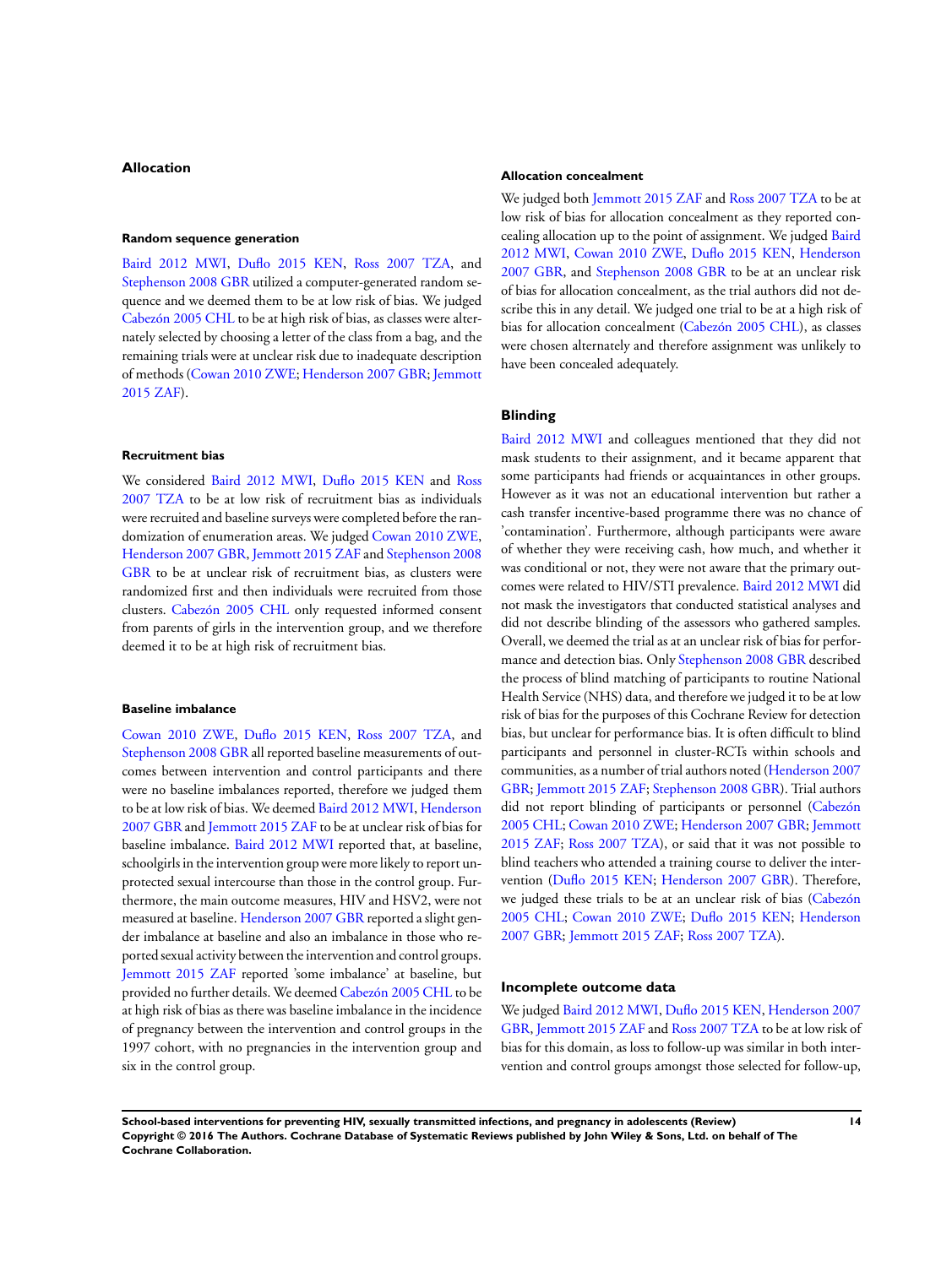and these trials performed intention-to-treat analyses. We deemed [Henderson 2007 GBR](#page-26-0) to be at low risk of bias for objective outcomes, as follow-up was equal across both trial arms (99.6% intervention, 99.5% control). A small level of attrition may have occurred due to women attending private clinics (less than 2% terminations) or having terminations in England or Wales (2.7%). There is no reason to expect this would differ across trial arms. However, we deemed [Henderson 2007 GBR](#page-26-0) to be at high risk of bias for self-reported outcomes due to a very low rate of response (41% control, 38% intervention). A systematic under-representation of school leavers may have biased the result towards the null hypothesis. We deemed [Ross 2007 TZA](#page-26-0) to be at low risk of bias due to similar attrition rates across control (72%) and intervention (74%) arms. [Stephenson 2008 GBR](#page-26-0) conducted an intentionto-treat analysis. Missing data for objective measures meant that 28% of the control girls and 21% of the trial girls (P value 0.21) could not be matched with abortion data. It is possible that this may have biased the result towards the null hypothesis, but this risk appears to be small. [Cabezón 2005 CHL](#page-26-0) reported that loss to follow-up was 'similar' across intervention and control groups, but provided no data to support this, so we judged the trial to be at an unclear risk of bias. [Cowan 2010 ZWE](#page-26-0) reported that interim survey results revealed a high rate of outmigration (46%) from the original cohort, so the design of the trial was altered and resulted in a cross-sectional study. As a result, the proportion of the original cohort members included in the final survey was unlikely to have been more than 7%. This very high loss to follow-up left all outcome measures and the study prone to a high risk of bias.

#### **Selective reporting**

We judged six trials to be at low risk of bias ([Baird 2012 MWI;](#page-26-0) [Cowan 2010 ZWE;](#page-26-0) [Duflo 2015 KEN](#page-26-0), [Henderson 2007 GBR;](#page-26-0) [Ross 2007 TZA](#page-26-0); [Stephenson 2008 GBR\)](#page-26-0), as the trial authors reported all of the outcomes stated in their methods section. We judged [Cabezón 2005 CHL](#page-26-0) to be at high risk of bias as the measurement of pregnancy rates was obtained from school records, and it is unlikely that all pregnancies were reported. [Jemmott 2015](#page-26-0) [ZAF](#page-26-0) did not include complete details of the outcome data related to the biological outcomes measured (HIV, HSV2 and other STIs) in the published paper and so we judged it to be at high risk of bias.

#### **Other potential sources of bias**

We considered [Baird 2012 MWI](#page-26-0), [Duflo 2015 KEN](#page-26-0), [Henderson](#page-26-0) [2007 GBR](#page-26-0), [Ross 2007 TZA](#page-26-0), and [Stephenson 2008 GBR](#page-26-0) to have a low risk of bias for this domain, as we found no other potential sources of bias. [Jemmott 2015 ZAF](#page-26-0) did not describe their method of choosing schools that were eligible in sufficient detail, so we deemed the trial to be at an unclear risk of bias. We judged [Cabezón](#page-26-0) [2005 CHL](#page-26-0) to be at high risk of bias. As abortion in Chile is illegal, it is unlikely that pregnancy and abortion would be reported fully to schools. [Cowan 2010 ZWE](#page-26-0) reported that it became difficult to implement the programme in schools for political reasons, and that this coincided with a fall in school attendance for economic reasons and substantial outmigration from the country. Therefore we judged this trial as having a high risk of bias.

# **Effects of interventions**

See: **[Summary of findings for the main comparison](#page-6-0)** [Educational](#page-6-0) [interventions versus no intervention](#page-6-0); **[Summary of findings 2](#page-20-0)** [Incentive-based programmes versus no intervention](#page-20-0); **[Summary](#page-22-0) [of findings 3](#page-22-0)** [Combined incentive-based and educational](#page-22-0) [interventions versus no intervention](#page-22-0)

# **Comparison 1: School-based educational interventions versus no intervention**

Six trials evaluated school-based educational interventions and reported biologically confirmed outcomes ([Cabezón 2005 CHL;](#page-26-0) [Cowan 2010 ZWE;](#page-26-0) [Duflo 2015 KEN](#page-26-0); [Henderson 2007 GBR;](#page-26-0) [Ross 2007 TZA;](#page-26-0) [Stephenson 2008 GBR\)](#page-26-0). One additional trial reported that these outcomes were measured, but did not report the data [\(Jemmott 2015 ZAF](#page-26-0)). We have requested the data from the trial authors but have received no response. [Duflo 2015 KEN](#page-26-0) was a four-arm trial in which one trial arm received an educational intervention that we included in Comparison 1. This trial also included an incentive programme, the results of which we have reported in Comparison 2, as well as a combined incentive and educational programme that is reported in Comparison 3.

#### **HIV incidence and prevalence**

Only [Ross 2007 TZA](#page-26-0) measured HIV incidence. The incidence of HIV was low with no statistically significant differences between intervention and control groups in young women (16/1448 intervention group versus 24/1492 control group), or young men (3/ 2076 intervention group versus 2/2024 control group).

Three trials measured HIV prevalence at the end of follow-up [\(Cowan 2010 ZWE;](#page-26-0) [Duflo 2015 KEN](#page-26-0); [Ross 2007 TZA\)](#page-26-0). In these trials, there were no demonstrable effects on the prevalence of HIV in young women or young men, or both sexes combined (RR 1.03, 95% CI 0.80 to 1.32; three trials, 14,163 participants; [Analysis 1.1](#page-65-0)). Although the effect estimate is close to no effect, the 95% confidence interval (CI) is wide, and larger studies may be necessary to fully exclude the possibility of small effects.

Note that although [Ross 2007 TZA](#page-26-0) did not measure HIV prevalence, we were able to calculate prevalence based on the reported baseline prevalence and the incidence rate. This is based on the assumption that those who had HIV at baseline (or subsequently developed HIV during the study) were still living with HIV at the end of the study.

**School-based interventions for preventing HIV, sexually transmitted infections, and pregnancy in adolescents (Review) 15 Copyright © 2016 The Authors. Cochrane Database of Systematic Reviews published by John Wiley & Sons, Ltd. on behalf of The Cochrane Collaboration.**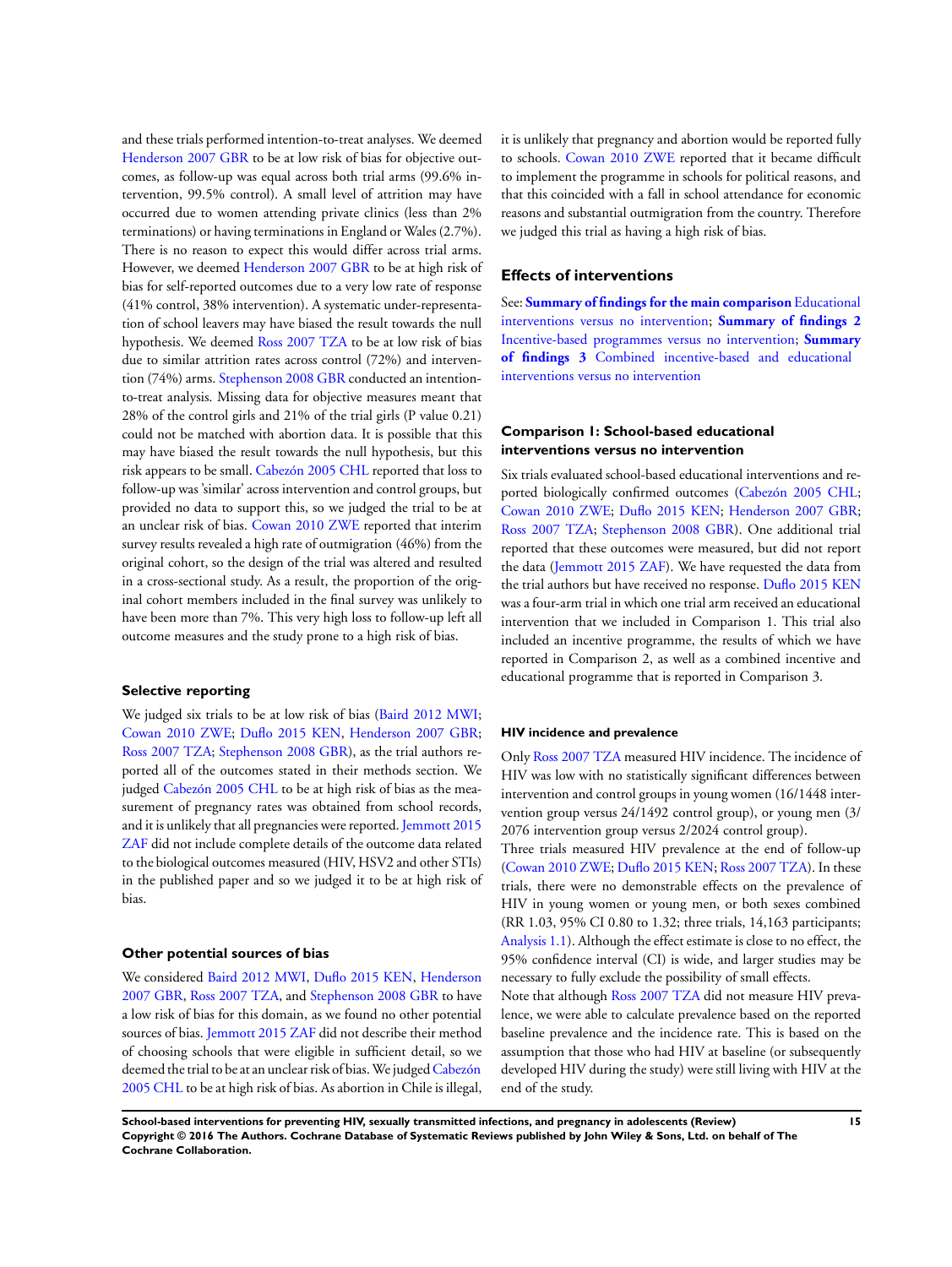#### **Other sexually transmitted infections**

Three trials measured and reported HSV2 prevalence at the end of follow-up. Across all three trials there were no demonstrable effects in either young women, young men, or both sexes combined (RR 1.04, 95% CI 0.94 to 1.15; three trials, 17,445 participants; [Analysis 1.2\)](#page-66-0).

Only [Ross 2007 TZA](#page-26-0) measured and reported the prevalence of syphilis at the end of follow-up. Although the prevalence was lower in the intervention group, the 95% CI is wide and includes the possibility of no effect for young women, young men, and both sexes combined (RR 0.81, 95% CI 0.47 to 1.39; one trial, 6977 participants; [Analysis 1.3](#page-66-0)).

#### **Pregnancy**

Three trials measured short-term pregnancy prevalence through either urine testing [\(Cowan 2010 ZWE;](#page-26-0) [Ross 2007 TZA](#page-26-0)), or school reports and home visits ([Duflo 2015 KEN\)](#page-26-0) of female participants within the trial. There were no apparent effects in individual trials or all trials combined (RR 0.99, 95% CI 0.85 to 1.16; three trials, 8280 participants; [Analysis 1.4\)](#page-66-0).

Four trials measured long-term pregnancy prevalence. Two trials measured this outcome using health service data with biologically confirmed pregnancies ([Henderson 2007 GBR;](#page-26-0) [Stephenson](#page-26-0) [2008 GBR\)](#page-26-0), while the other two trials relied on school reports and records ([Cabezón 2005 CHL](#page-26-0); [Duflo 2015 KEN](#page-26-0)). There was an apparent reduction in long-term pregnancy prevalence (RR 0.55, 95% CI 0.34 to 0.91; [Analysis 1.5](#page-68-0)). Of these trials, only [Cabezón](#page-26-0) [2005 CHL](#page-26-0) reported an effect that reached standard levels of statistical significance, and this effect was consistent for both cohorts, (RR 0.20, 95% CI 0.11 to 0.35 and RR 0.18, 95% CI 0.08 to 0.39). However, we deemed this trial to be at a high risk of bias and when this study was excluded there was no effect on long-term pregnancy prevalence for the remaining trials (RR 0.93, 95% CI 0.81 to 1.08; three trials, 11, 612 participants).

#### **Self-reported measures of behaviour change**

Six trials also collected data on secondary measures of self-reported behaviour change ([Cowan 2010 ZWE;](#page-26-0) [Duflo 2015 KEN;](#page-26-0) [Henderson 2007 GBR;](#page-26-0) [Jemmott 2015 ZAF;](#page-26-0) [Ross 2007 TZA;](#page-26-0) [Stephenson 2008 GBR\)](#page-26-0). Across these trials there was no demonstrable effect on the number of young people reporting their first sexual encounter during the trial period (RR 0.96, 95% CI 0.91 to 1.01; four trials, 22,623 participants; [Analysis 1.6\)](#page-69-0). There was also no evidence of an effect on the proportion of young people using a condom during their first sexual encounter (RR 1.00, 95% CI 0.98 to 1.01; two trials, 8015 participants; [Analysis 1.7](#page-71-0)), or using a condom during their most recent sexual encounter (RR 1.00, 95% CI 0.97 to 1.03; six trials, 18,795 participants; [Analysis 1.8](#page-72-0)). Although the exact outcome measurement varied between trials, statistical heterogeneity between trials was low.

# **Comparison 2: Incentive programmes versus no intervention**

Two trials evaluated incentive-based programmes to encourage school attendance [\(Baird 2012 MWI](#page-26-0); [Duflo 2015 KEN](#page-26-0)).

# **HIV prevalence**

There were no demonstrable effects on the prevalence of HIV in young women or men in either trial, or in the trials combined (RR 1.23, 95% CI 0.51 to 2.96; two trials, 3805 participants; [Analysis](#page-73-0) [2.1](#page-73-0)). However, the prevalence of HIV was low, and consequently the trials are underpowered to exclude clinically important effects with confidence.

[Baird 2012 MWI](#page-26-0) measured HIV prevalence amongst girls attending school, and those who had dropped out. However, the trial was not powered to detect effects in school dropouts, and because our analysis was aimed primarily at school-based interventions, we have only included the schoolgirl cohort in all of our analyses. In the published paper Baird reported that the effect of HIV prevalence was statistically significant (HIV tests were positive in 7/490 intervention schoolgirls and 17/799 control schoolgirls at followup).

# **Other sexually transmitted diseases**

Both trials reported HSV2 prevalence at the end of the trial. Of these, [Baird 2012 MWI](#page-26-0) reported a reduction in HSV2 prevalence in young women (RR 0.30, 95% CI 0.11 to 0.85), based on 5/ 488 intervention schoolgirls testing positive compared to 27/796 control schoolgirls. However, it is important to note that Baird did not measure, or report HSV2 prevalence at baseline. No effect was apparent in young women or young men in the other trial ([Duflo](#page-26-0) [2015 KEN\)](#page-26-0), or when we combined the two trials (RR 0.98, 95% CI 0.72 to 1.36; two trials, 7229 participants; [Analysis 2.2](#page-74-0)). Only [Baird 2012 MWI](#page-26-0) assessed the prevalence of syphilis, and the prevalence was too low to demonstrate effects (1/491 intervention schoolgirls versus 4/800 control schoolgirls; [Analysis 2.3](#page-75-0)).

#### **Pregnancy**

Both trials measured short-term pregnancy prevalence. Overall, pregnancy was reduced by around a quarter in those who received incentives (116/2014 intervention versus 151/2186 control; RR 0.76, 95% CI 0.58 to 0.99; two trials, 4200 participants; [Analysis](#page-76-0) [2.4](#page-76-0)). The effect size was consistent across trials, but with wide CIs which include no effect.

Only [Duflo 2015 KEN](#page-26-0) measured the incidence of pregnancy throughout the long-term follow-up period up to seven years, and did not demonstrate an effect (604/1521 intervention versus 583/ 1370 control; RR 0.89, 95% CI 0.73 to 1.08; one trial, 2891 participants; [Analysis 2.5](#page-76-0)).

**School-based interventions for preventing HIV, sexually transmitted infections, and pregnancy in adolescents (Review) 16 Copyright © 2016 The Authors. Cochrane Database of Systematic Reviews published by John Wiley & Sons, Ltd. on behalf of The Cochrane Collaboration.**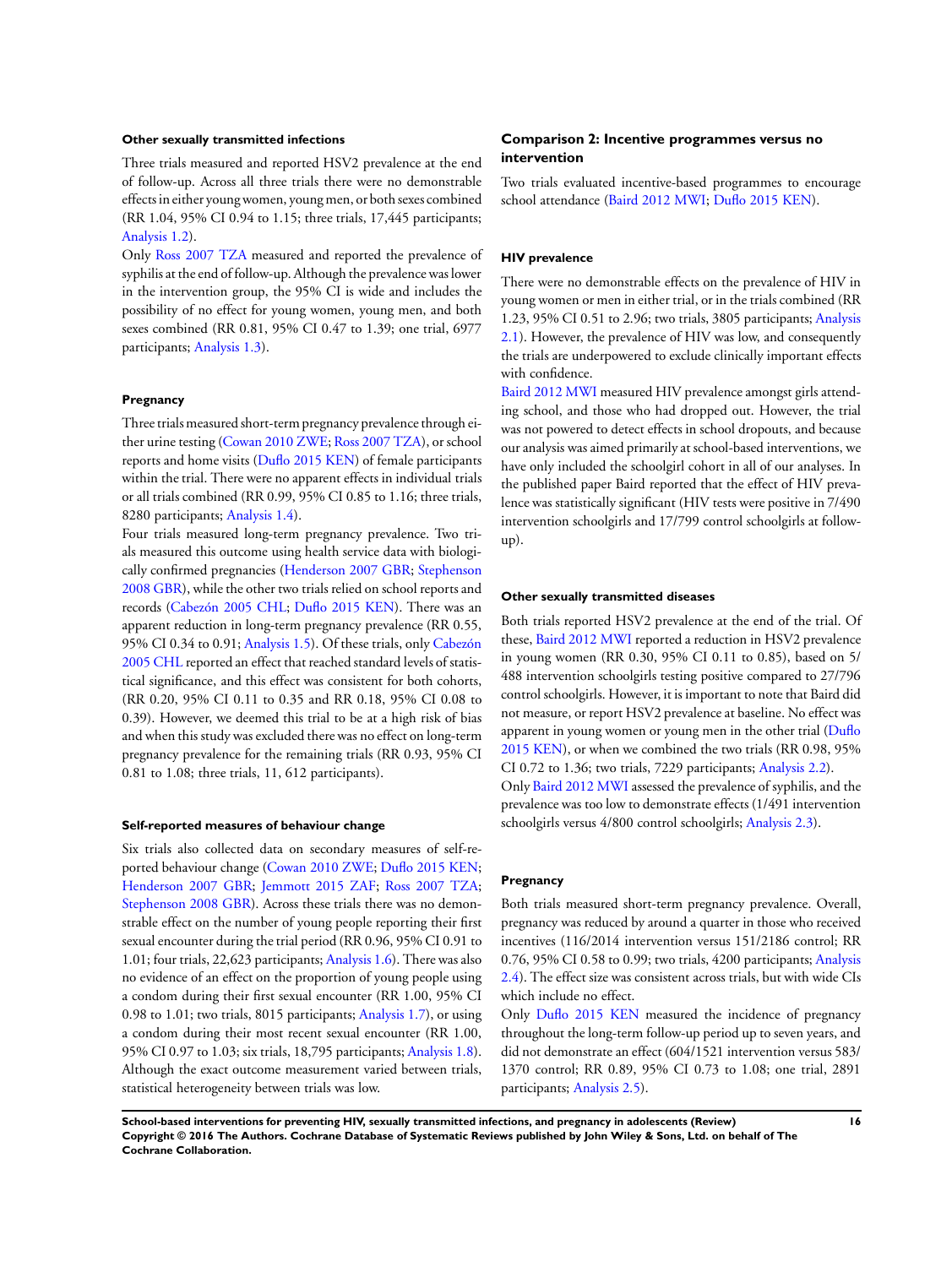### **Self-reported measures of behaviour change**

Both trials collected data on secondary measures of self-reported behaviour change. There was a reduction in the proportion of young people reporting their first sexual encounter (sexual debut) during the trial period (RR 0.83, 95% CI 0.73 to 0.95; two trials, 7177 participants; [Analysis 2.6\)](#page-77-0). Only [Duflo 2015 KEN,](#page-26-0) reported on the proportion using a condom during their most recent sexual encounter and demonstrated no reduction (RR 0.98, 95% CI 0.85 to 1.12; one trial, 4265 participants, [Analysis 2.7\)](#page-78-0).

# **Comparison 3: Combined incentive and educational programmes**

[Duflo 2015 KEN](#page-26-0) was a four-arm trial that also included a trial arm in which participants received both free school uniforms and a programme of sexual and reproductive health education.

# **HIV prevalence**

There were no demonstrable effects on HIV prevalence (RR 1.53, 95% CI 0.45 to 5.13; 1 trial, 2506 participants; [Analysis 3.1\)](#page-79-0).

#### **Other sexually transmitted diseases**

The prevalence of herpes simplex virus infection was lower in those receiving an incentive and educational programme combined compared to controls (RR 0.82, 95% CI 0.68 to 0.99; one trial, 5899 participants, [Analysis 3.2](#page-80-0)), and this reduction was mainly in young women (RR 0.76, 95% CI 0.62 to 0.93).

# **Pregnancy**

No effect was demonstrated either on the proportion of young women pregnant in the short-term (RR 0.90, 95% CI 0.67 to 1.19; one trial, 2782 participants; [Analysis 3.3\)](#page-81-0), or the incidence of pregnancy at the long-term follow up (RR 0.90, 95% CI 0.73 to 1.12; one trial, 2801 participants; [Analysis 3.4\)](#page-81-0).

# **Self-reported measures of behaviour change**

The proportion of young people reporting their sexual debut during the trial was lower in those receiving the intervention (RR 0.84, 95% CI 0.73 to 0.97; one trial, 6102 participants; [Analysis](#page-82-0) [3.5](#page-82-0)), but there was no effect demonstrated on the proportion of adolescents using a condom during their most recent sexual encounter (RR 1.02, 95% CI 0.89 to 1.17; one trial, 4193 participants; [Analysis 3.6](#page-83-0)).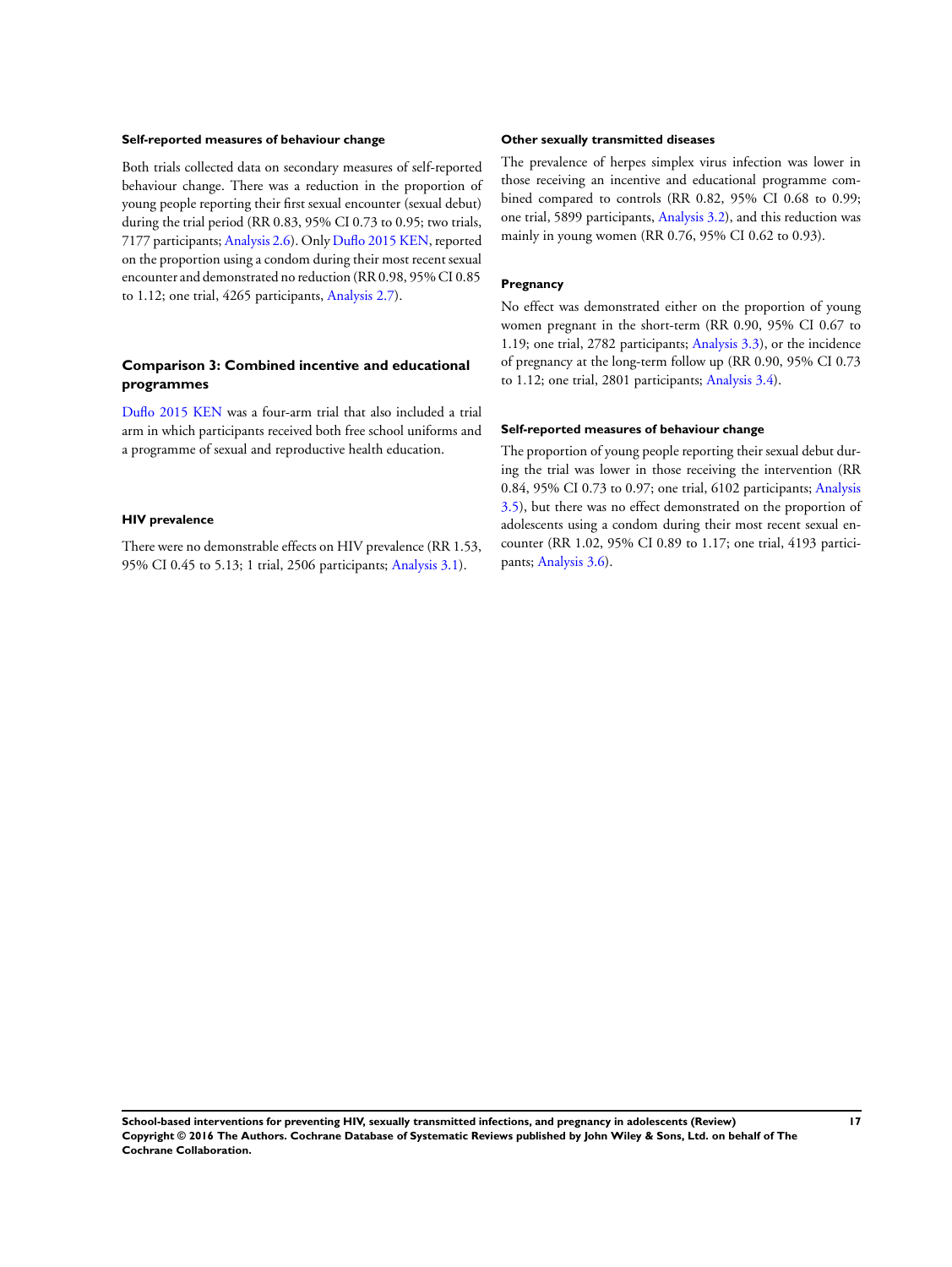# <span id="page-20-0"></span>ADDITIONAL SUMMARY OF FINDINGS *[\[Explanation\]](http://www.thecochranelibrary.com/view/0/SummaryFindings.html)*

# School-based incentive programmes to reduce HIV, STIs, and pregnancy in adolescents

**Patient or population:** adolescents

**Settings:** school and communities

**Intervention:** incentive-based programmes delivered through schools which aim to reduce HIV and STI among adolescents

**Control: <sup>n</sup>**<sup>o</sup> intervention

**Outcomes:** confirmed biologically by blood or urine test

| <b>Outcomes</b>                                              | Illustrative comparative risks* (95% CI) |                           | <b>Relative effect</b><br>(95% CI)          | <b>Number of participants</b><br>(trials) | <b>Quality of the evidence</b><br>(GRADE)             |
|--------------------------------------------------------------|------------------------------------------|---------------------------|---------------------------------------------|-------------------------------------------|-------------------------------------------------------|
|                                                              | <b>Assumed risk</b>                      | <b>Corresponding risk</b> |                                             |                                           |                                                       |
|                                                              | <b>Control</b>                           | Incentive programmes      |                                             |                                           |                                                       |
| <b>HIV prevalence</b><br>Follow-up: 18 months to 3<br>years  | 10 per 1000                              | 12 per 1000<br>(5 to 30)  | <b>RR 1.23</b><br>(0.51 to 2.96)            | 3805<br>$(2 \text{ trials})$              | $\oplus \oplus \odot \odot$<br>$low^{1,2,3,4}$        |
| <b>HSV2</b> prevalence<br>Follow-up: 18 months to 3<br>years | Not calculated                           | Not calculated            | Not calculated                              | 7229<br>$(2 \text{ trials})$              | $\bigoplus$ OOO<br>very low $^{1,3,5}$                |
| Syphillis prevalence<br>Follow-up: 18 months to 3<br>years   | 30 per 1000                              | 12 per 1000<br>(2 to 98)  | <b>RR 0.41</b><br>$(0.05 \text{ to } 3.27)$ | 1291<br>$(1 \text{ trial})$               | $\bigoplus$ OOO<br>very low $^{1,6,7}$                |
| Pregnant at end of trial<br>Follow-up: mean 3 years          | 90 per 1000                              | 68 per 1000<br>(52 to 89) | <b>RR 0.76</b><br>$(0.58 \text{ to } 0.99)$ | 4200<br>$(2 \text{ trials})$              | $\oplus \oplus \odot \odot$<br>low <sup>1,2,3,8</sup> |

The assumed risk is taken from the median control group risk across studies. The corresponding risk (and its 95% CI) is based on the assumed risk in the comparison group and the relative effect of the intervention (and its 95% CI).

**Abbreviations:** CI: confidence interval; HIV: human immunodeficiency virus; HSV2: herpes simplex virus-2; RR: risk ratio; STI: sexually transmitted infection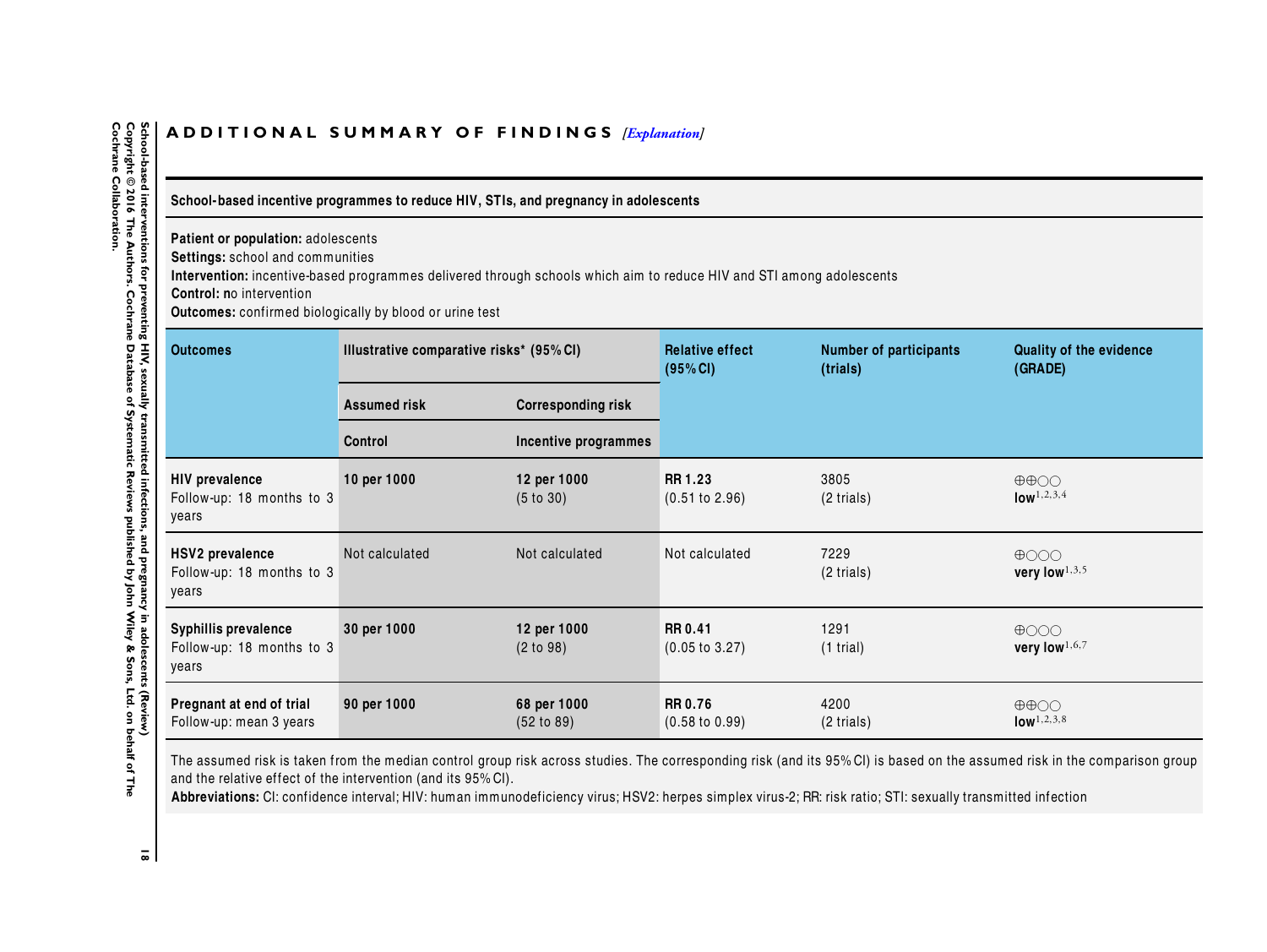GRADE Working Group grades of evidence

High certainty: further research is very unlikely to change our confidence in the estimate of effect.

**<sup>M</sup> oderate certainty:** further research is likely to have an important impact on our conf idence in the estimate of effect and may change the estimate.

Low certainty: further research is very likely to have an important impact on our confidence in the estimate of effect and is likely to change the estimate.

**Very low certainty:** we are very uncertain about the estimate.

<sup>1</sup>No serious risk of bias: neither of these trials described blinding of outcome assessors. However, this deficiency was not serious enough to downgrade.

<sup>2</sup>No serious inconsistency: statistical heterogeneity was low.

<sup>3</sup>Downgraded by 1 level for serious indirectness: these two trials were conducted in Malawi and Kenya, and used very different interventions. <mark>[Baird](#page-26-0) [2012](#page-26-0) [MWI](#page-26-0)</mark> gave a monthly cash transfer while <mark>[Duf](#page-26-0)lo [2015](#page-26-0) [KEN](#page-26-0)</mark> provided free school uniforms. It is difficult to extrapolate these result to different settings.

<sup>4</sup>Downgraded by <sup>1</sup> level for imprecision: due to the low prevalence of HIV in these trials, both the trials and the meta-analysis remain underpowered to allow confident exclusion of small but clinically important effects.

 $5$ Downgraded by 2 levels for serious inconsistency: [Baird](#page-26-0) [2012](#page-26-0) [MWI](#page-26-0) reported a statistically significant reduction in HSV2 in young women, whereas <mark>[Duf](#page-26-0)lo [2015](#page-26-0) [KEN](#page-26-0)</mark> found no effect in either males or females alone or combined into one mixed gender group.

 $^6$ Downgraded by 1 level for serious indirectness: only a single trial assessed this outcome. The lack of effect does not exclude the possibility of effects in other settings.

 $7$ Downgraded by 2 levels for serious imprecision: the prevalence of syphilis was very low and consequently the trial is underpowered to confidently exclude small but clinically important effects.

<sup>8</sup>Downgraded by <sup>1</sup> level for serious imprecision: the 95% CI is wide and includes both important effects and negligible effects.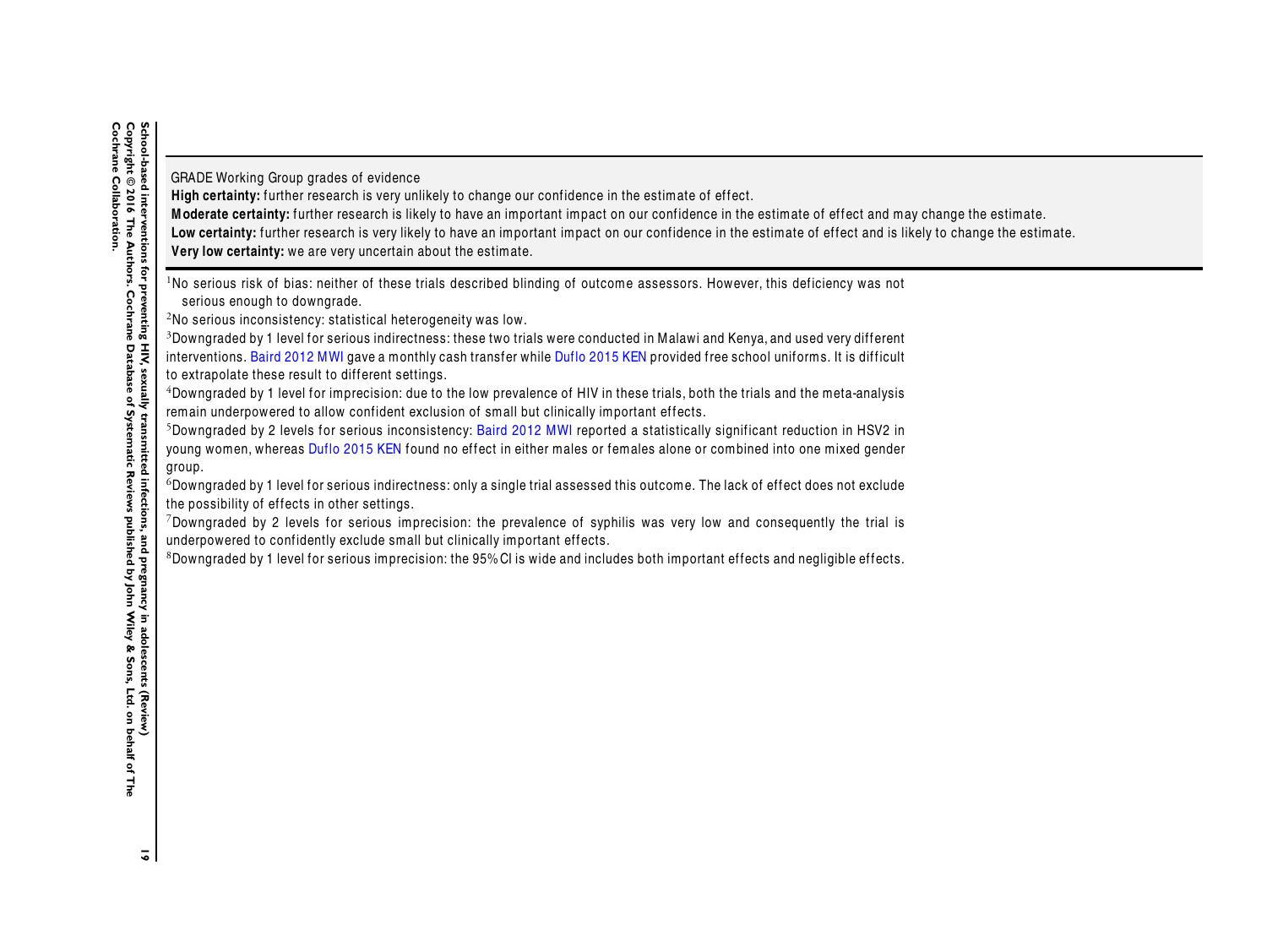<span id="page-22-0"></span>

| School-based combined incentive and educational programmes to reduce HIV, STIs, and pregnancy in adolescents |  |
|--------------------------------------------------------------------------------------------------------------|--|
|                                                                                                              |  |

**Patient or population:** adolescents

**Settings:** school and communities

**Intervention:** incentives to promote school attendance plus sexual and reproductive health education

**Control:** no intervention

**Outcomes:** confirmed biologically by blood or urine test

| <b>Outcomes</b>                                              | Illustrative comparative risks* (95% CI) |                            | <b>Relative effect</b><br>(95% CI)          | <b>Number of participants</b><br>(trials) | Quality of the evidence<br>(GRADE)           |
|--------------------------------------------------------------|------------------------------------------|----------------------------|---------------------------------------------|-------------------------------------------|----------------------------------------------|
|                                                              | <b>Assumed risk</b>                      | <b>Corresponding risk</b>  |                                             |                                           |                                              |
|                                                              | <b>Control</b>                           | Incentive programmes       |                                             |                                           |                                              |
| <b>HIV prevalence</b><br>Follow-up: 18 months to 3<br>years  | 10 per 1000                              | 15 per 1000<br>(5 to 51)   | <b>RR 1.53</b><br>$(0.45 \text{ to } 5.13)$ | 2506<br>$(1 \text{ trial})$               | $\oplus \oplus \odot \odot$<br>$low^{1,2,3}$ |
| <b>HSV2</b> prevalence<br>Follow-up: 18 months to 3<br>years | 110 per 1000                             | 90 per 1000<br>(75 to 109) | <b>RR 0.82</b><br>$(0.68 \text{ to } 0.99)$ | 5899<br>$(1 \text{ trial})$               | $\oplus \oplus \odot \odot$<br>$low^{1,2,3}$ |
| Syphillis prevalence<br>Follow-up: 18 months to 3<br>years   |                                          |                            |                                             | $(0 \text{ trials})$                      |                                              |
| Pregnant at end of trial<br>Follow-up: mean 3 years          | 90 per 1000                              | 81 per 1000<br>(60 to 107) | <b>RR0.90</b><br>$(0.67 \text{ to } 1.19)$  | 2782<br>$(1 \text{ trial})$               | $\oplus \oplus \odot \odot$<br>$low^{1,2,3}$ |

The assumed risk is taken from the median control group risk across studies. The corresponding risk (and its 95% CI) is based on the assumed risk in the comparison group and the relative effect of the intervention (and its 95% CI).

**Abbreviations:** CI: confidence interval; HIV: Human Immunodeficiency Virus; HSV2: herpes simplex virus-2; RR: risk ratio; STI: sexually transmitted infection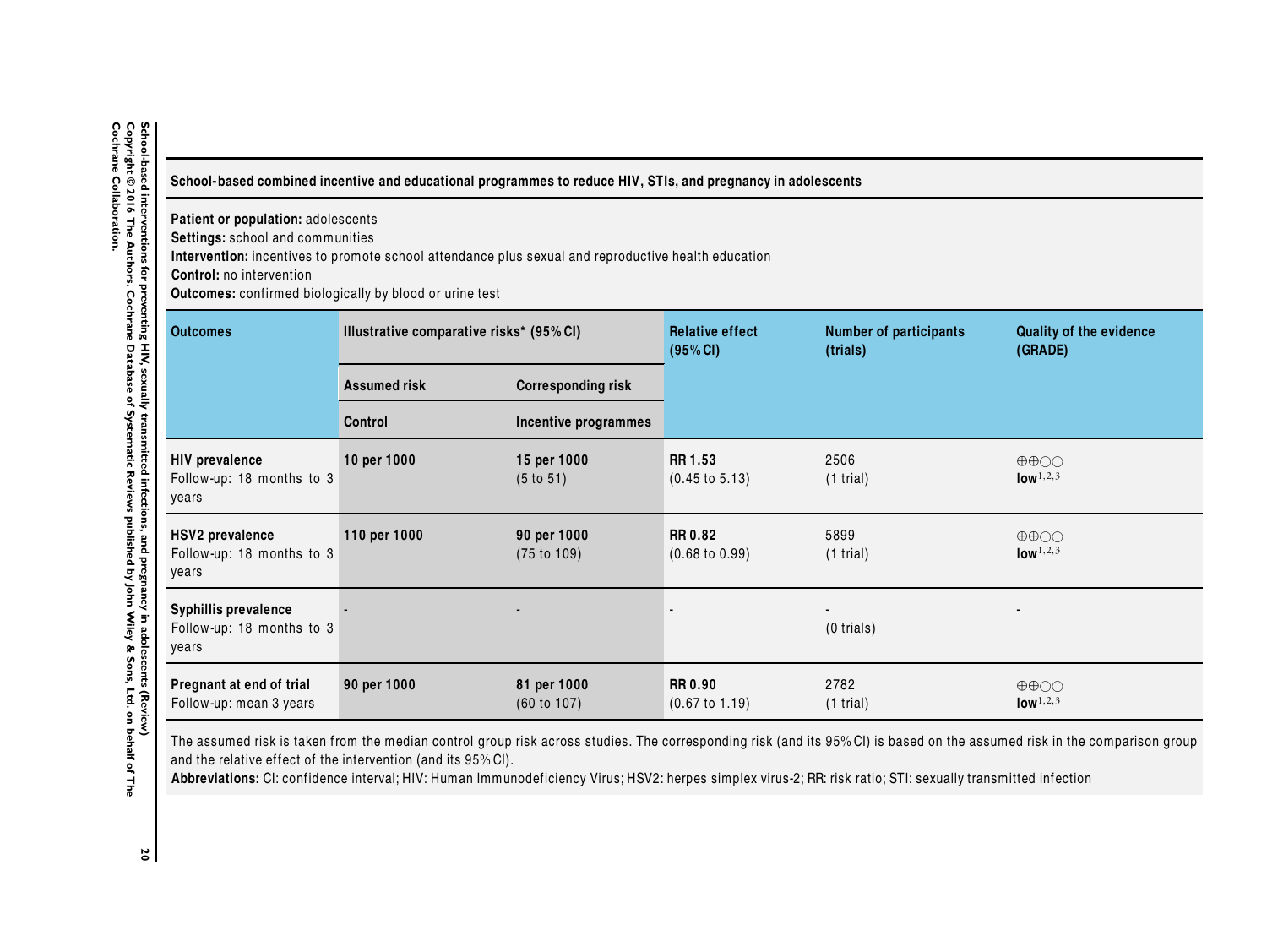GRADE Working Group grades of evidence

High certainty: further research is very unlikely to change our confidence in the estimate of effect.<br>Moderate certainty: further research is likely to have an important impact on our confidence in the estimate of effect a **<sup>M</sup> oderate certainty:** further research is likely to have an important impact on our conf idence in the estimate of effect and may change the estimate.

**Low certainty:** further research is very likely to have an important impact on our confidence in the estimate of effect and is likely to change the estimate.<br>Very low certainty: we are very uncertain about the estimate

**Very low certainty:** we are very uncertain about the estimate.

<sup>1</sup>No serious risk of bias: this trial did not describe blinding of outcome assessors. However, this deficiency was not serious enough to downgrade.

 $2$ Downgraded by 1 level for serious indirectness: only a single trial assessed this outcome and consequently the results are difficult to extrapolate to different settings or alternative incentives or educational programmes.

<sup>3</sup>Downgraded by <sup>1</sup> level for serious imprecision: the 95% CI is wide and includes both important effects and negligible or no effect.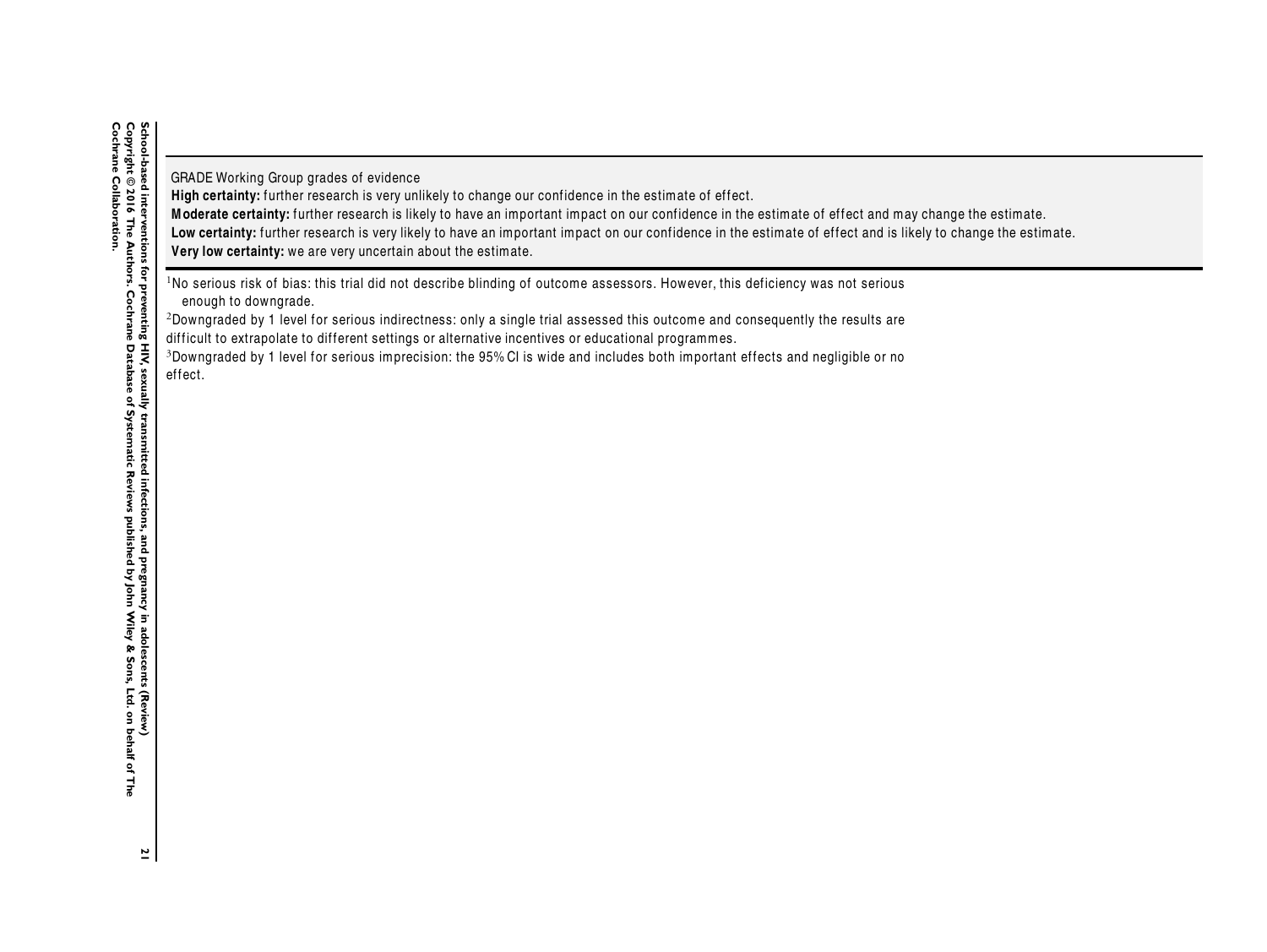# **D I S C U S S I O N**

# **Summary of main results**

# **Sexual and reproductive health educational programmes**

In these trials, the educational programmes evaluated had no demonstrable effect on the prevalence of HIV (*low certainty evidence*), or other sexually transmitted infections (Herpes Simplex virus prevalence: *moderate certainty evidence*; Syphilis prevalence: *low certainty evidence*). There was also no apparent effect on the number of young women who were pregnant at the end of the trial (*moderate certainty evidence*).

# **Material or monetary incentive-based programmes to promote school attendance**

In these two trials, the incentives used had no demonstrable effect on the prevalence of HIV (*low certainty evidence*). Compared to controls, the prevalence of Herpes Simplex virus infection was lower in young women receiving a monthly cash incentive to stay in school, but not in young people given free school uniforms (*very low certainty evidence*). Only one trial evaluated the effects on syphilis and the prevalence was too low to confidently detect or exclude effects (*very low certainty evidence*). However, the number of young women who were pregnant at the end of the trial was lower among those who received incentives (*low certainty evidence*).

# **Combined material or monetary incentive-based and educational programmes**

One trial used a combined approach; this showed there was no demonstrable effect on the prevalence of HIV (*low certainty evidence*). Compared to controls, the prevalence of HSV infection was lower for those receiving free school uniforms to stay in school and an educational programme (*low certainty evidence*). The provision of a combined programme had no demonstrable effect on the number of young women who were pregnant at both shortand long-term follow-up (*low certainty evidence*).

# **Overall completeness and applicability of evidence**

The trials included in this review evaluated educational programmes that incorporated many of the specific characteristics that have previously been recommended for well-designed adolescent sexual and reproductive health interventions [\(Kirby 2006](#page-26-0)). However, despite this, they failed to demonstrate any reduction in the prevalence of STIs or adolescent pregnancy. It is only possible to theorize about the potential reasons for this, but three factors may be important.

Firstly, the trials could simply be underpowered for the detection of small but clinically important effects. This could certainly be true for the lack of effect on HIV. Even in geographical settings where HIV is more common than elsewhere, the incidence during adolescence is relatively low and very large trials would be required to exclude small effects with confidence (see [Table 3\)](#page-86-0). For more common outcomes though, such as HSV2 and pregnancy, the trials are adequately powered to detect effects, and the effect estimate is close to zero with narrow 95% confidence intervals (CIs). Importantly, if the interventions are not reducing these more common outcomes, they are unlikely to be having an impact on HIV. Secondly, despite the effort that went in to designing these educational programmes, they may still have failed to address some areas critical to effecting change. For instance, it is unclear to what extent the programmes incorporated discussion of exploitation or violence, or whether the messages were adapted appropriately for both the male and female students. Furthermore, none gave condoms freely to participants. It is therefore not possible to say that educational programmes would never work, only that these programmes did not, despite extensive efforts to develop multifaceted approaches through formative consultation with young people themselves [\(Henderson 2007 GBR;](#page-26-0) [Ross 2007 TZA;](#page-26-0) [Stephenson](#page-26-0) [2008 GBR](#page-26-0)).

The third possible explanation is that educational programmes alone do not address the wider structural issues that influence sexual health outcomes, sexual behaviour and risk taking; the availability and affordability of schools and health services, contraceptive choice and condoms, poverty, and cultural gender norms. Indeed it is this third factor which has led some to develop and promote interventions which prioritize school attendance and educational achievement.

This review included two trials that promoted school attendance through cash transfers, and free school uniforms respectively [\(Baird 2012 MWI](#page-26-0); [Duflo 2015 KEN](#page-26-0)). Further trials are currently ongoing [\(Pettifor 2016\)](#page-26-0), or have not yet reported their results [\(NCT01187979](#page-26-0); [NCT01233531](#page-26-0)). The two early trials have had some positive, but conflicting findings, which should temper enthusiasm for this approach until the results of these additional trials have been published. [Baird 2012 MWI](#page-26-0) found a reduction in HSV2 prevalence in girls given monthly cash incentives, while [Duflo 2015 KEN](#page-26-0) did not reproduce this effect with free school uniforms. Similarly, while both cash incentives and free school uniforms were associated with a reduction in adolescent pregnan-cies, a third trial arm in [Duflo 2015 KEN](#page-26-0), which received both free school uniforms and an educational intervention, did not have a lower incidence of pregnancy. This is counter-intuitive and further trials will help us to understand why.

# **Quality of the evidence**

**School-based interventions for preventing HIV, sexually transmitted infections, and pregnancy in adolescents (Review) 22 Copyright © 2016 The Authors. Cochrane Database of Systematic Reviews published by John Wiley & Sons, Ltd. on behalf of The Cochrane Collaboration.**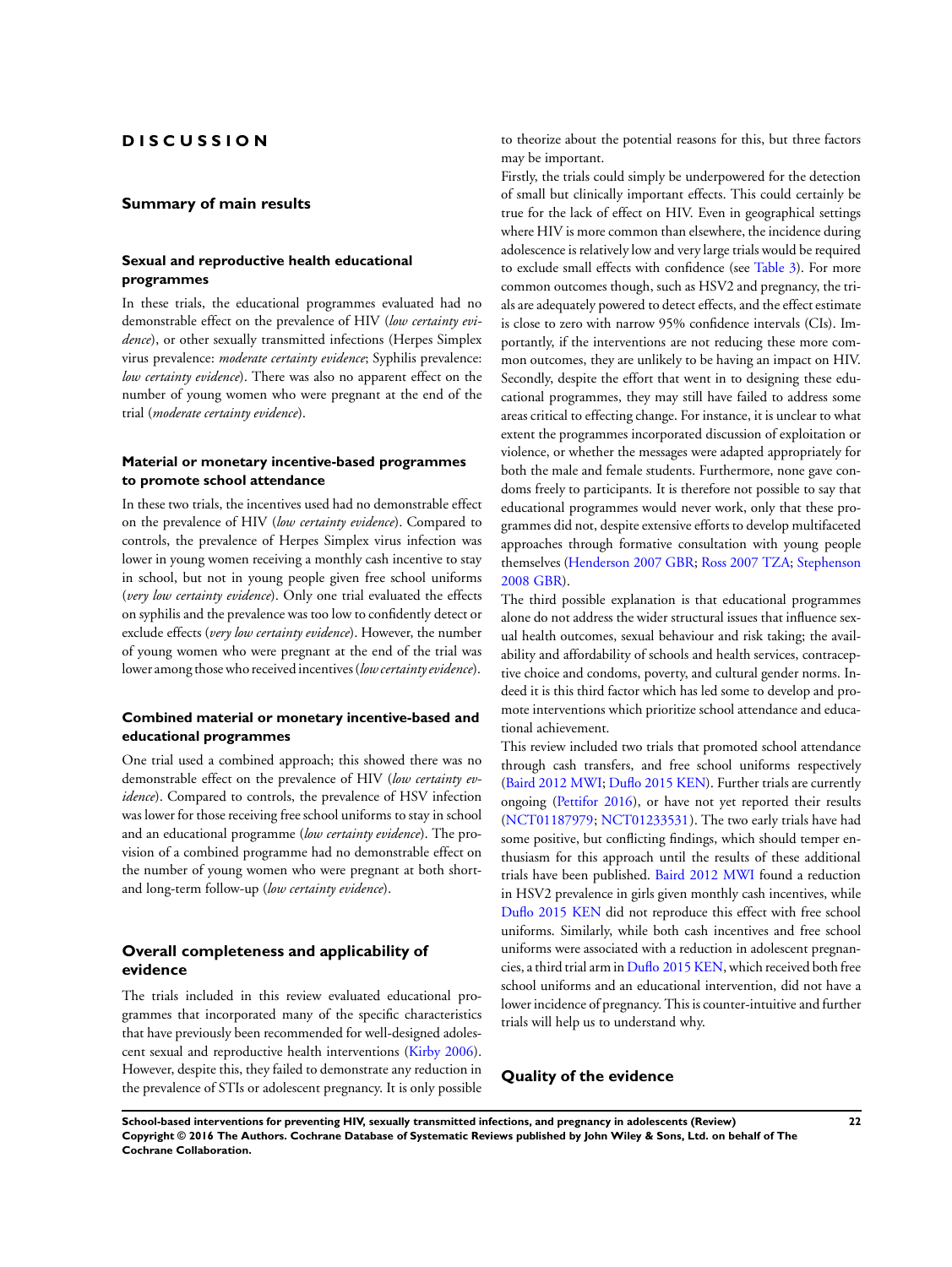We assessed the quality or certainty in the evidence using the GRADE approach, which we have presented in the 'Summary of findings' tables [\(Summary of findings for the main comparison;](#page-6-0) [Summary of findings 2](#page-20-0)).

For educational programmes we have moderate certainty that these programmes do not have an impact on either STIs or pregnancy. As described above, we downgraded the certainty for indirectness, as we are unable to extrapolate the findings of these few trials in specific settings confidently to all educational programmes everywhere. For the finding of no effect on HIV prevalence we further downgraded the evidence to low certainty under 'imprecision', as the prevalence of HIV was generally low in these trials and very large trials would be needed to exclude fully the possibility of small but clinically important effects.

For incentive-based programmes, our level of certainty is low or very low due to the limited number of trials available (which affects both precision and directness) and the inconsistencies in the findings of the two available trials. There are currently several more trials of incentive-based programmes underway, and we would expect that certainty about the presence or absence of effects will be increased in future editions of this review.

# **Potential biases in the review process**

We used only peer-reviewed trials in this review. It is unlikely that we missed papers that were unpublished that included biological outcomes, as this is a relatively new innovation in adolescent sexual and reproductive health research and it is likely that they would be published. Most intervention studies of this kind use self-reported measures only.

The missing data from [Jemmott 2015 ZAF](#page-26-0) are unlikely to have affected the overall findings, however, the findings on pregnancy at long-term follow-up were sensitive to the exclusion of [Cabezón](#page-26-0) [2005 CHL](#page-26-0). The potential for a high risk of bias in this study suggests that the study authors' conclusions should be treated with caution.

All eight of the cluster-randomized controlled trials (cluster-RCTs) reported that they took account of the cluster randomization. However, not all of them included the intraclass correlation (ICC) or design effect. Therefore, we recalculated the standard errors reported and use these in our meta-analyses.

We have only included RCTs. Before-and-after studies are often used for public health interventions, but when we deemed that there were enough RCTs for this analysis, we decided that the inclusion of studies with less robust designs was unlikely to add anything further.

# **Agreements and disagreements with other studies or reviews**

The conclusions of this Cochrane Review are consistent with previous published reviews of curriculum-based educational programmes. The Health Technology Assessment Centre's systematic review of school-based interventions to prevent STIs including HIV included RCTs and assessed sexual risk behaviour outcomes [\(Shepherd 2010\)](#page-26-0). The review authors identified few statistically significant effects on behaviour in the included studies. Where there were significant effects, they often only applied to a subgroup of the participants (boys only or girls only, or only the subgroup who became sexually active during the study period). This led them to conclude that "school-based behavioural interventions for the prevention of STIs in young people can bring about improvements in knowledge and increased self-efficacy, but the interventions did not significantly influence sexual risk-taking behaviour or infection rates". The recent suggestion that the UK Govenment's Teenage Pregnancy Strategy which incorporated schoolbased programmes and health service interventions has been effective in reducing adolescent pregnancy [\(Hadley 2016](#page-26-0)) is promising but needs further evidence from controlled studies, preferably with randomized designs, as temporal trends can confuse and mislead. There now seems to be consensus that in sub-Saharan Africa few curriculum-based educational programmes have been shown to be effective, and many of the evaluations have a high risk of bias [\(Michielsen 2010;](#page-26-0) [Paul 2008\)](#page-26-0). The most recent systematic review of programmes for adolescents and young people based in schools and other settings, found 28 experimental studies, only 11 of which were RCTs, and many of which were judged to be of sub optimal quality [\(Michielsen 2010\)](#page-26-0). This paucity of strong evidence regarding the effects of educational programmes in sub-Saharan Africa on adolescent HIV, STI and pregnancy prevention is also consistent with the assessments of earlier reviews ([Flisher](#page-26-0) [2008](#page-26-0); [Gallant 2004](#page-26-0); [Kirby 2007](#page-26-0); [Magnussen 2004](#page-26-0); [Michielsen](#page-26-0) [2010](#page-26-0); [Paul 2008\)](#page-26-0), in that programmes that aimed at delaying sexual debut among adolescents and young people have been shown to have limited effectiveness. Our current knowledge of what works remains limited, especially for marginalized adolescents ([Chandra-Mouli 2015](#page-26-0)).

The finding that incentive-based programmes that encourage school attendance may reduce pregnancy in adolescents confirms the results of a previous study which suggests that leaving school early was associated with early pregnancy [\(Imamura 2007\)](#page-26-0).

# **A U T H O R S ' C O N C L U S I O N S**

# **Implications for practice**

There is a continued need to provide health services that cater for the sexual and reproductive health needs of adolescents by providing a range of contraceptive choices and condoms and to include them in decision-making around services that can most fully meet their needs. Schools may be a good place in which to

**School-based interventions for preventing HIV, sexually transmitted infections, and pregnancy in adolescents (Review) 23 Copyright © 2016 The Authors. Cochrane Database of Systematic Reviews published by John Wiley & Sons, Ltd. on behalf of The Cochrane Collaboration.**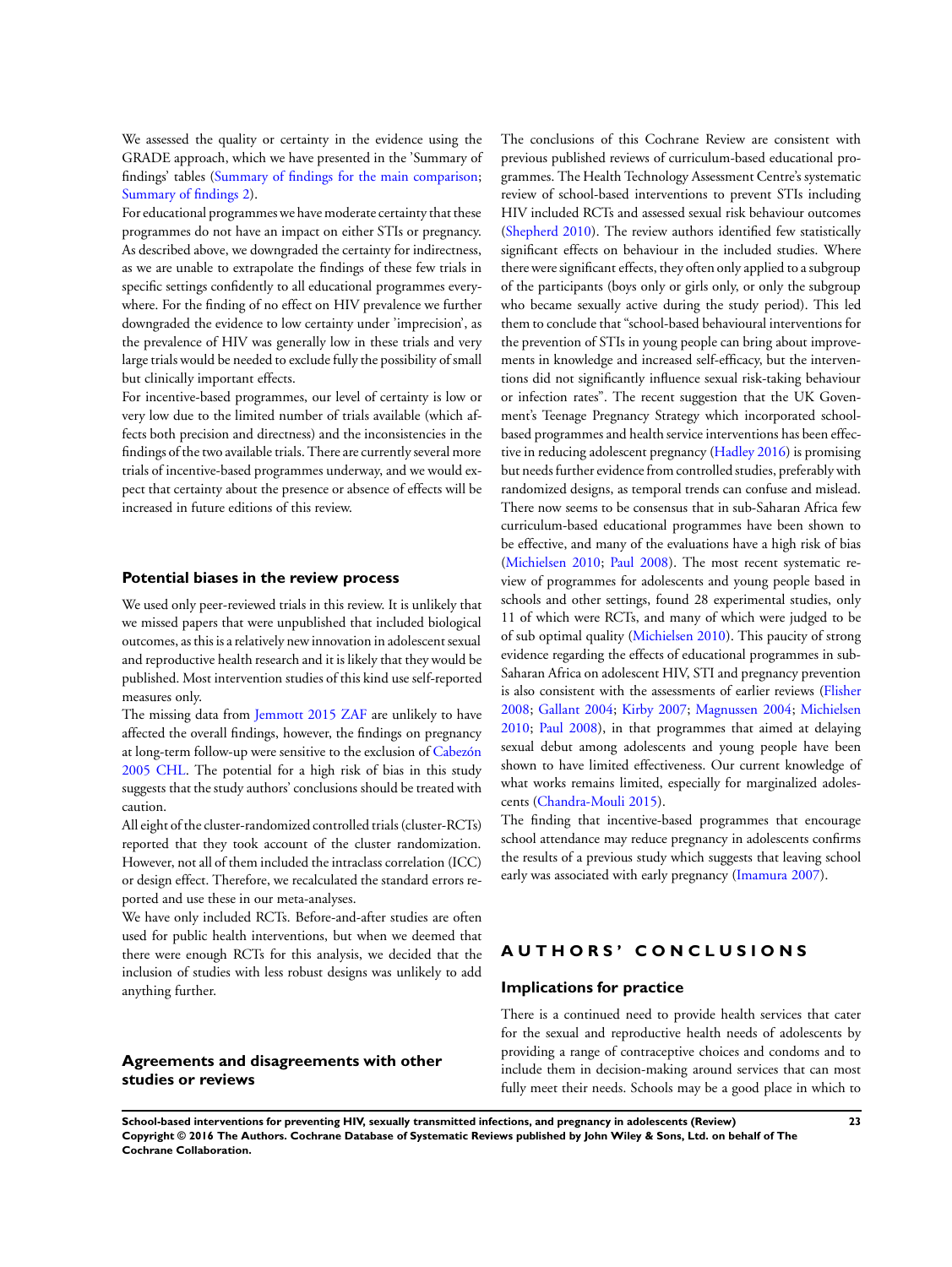<span id="page-26-0"></span>provide sexual and reproductive health services, but there is little evidence that curriculum-based educational programmes alone, as they are currently configured and without the provision of contraception and condoms, are effective in reducing risk behaviours for adolescents and improving their health outcomes. It is likely that the wider role of health service provision and availability, gender norms, sexual exploitation and intimate partner violence, poverty and inequality also need to be acknowledged and addressed and that programmes for girls and boys might need to be configured differently.

Incentive-based interventions that focus on keeping young people in secondary school have had some promising - though conflicting - early results, and further trials are ongoing to investigate this.

# **Implications for research**

Some of the trials included in this review were large, complex, well-designed, and well-conducted trials whose participants were followed up on a medium- to long-term basis. The cost of these trials has been significant, yet they have not been able to show effectiveness for educational curriculum-based interventions on biologically measured adolescent sexual and reproductive health outcomes. The implications for research are significant. The only trial that showed promise in reducing the prevalence of herpes simplex virus 2 (HSV2) was the conditional cash transfer intervention (Baird 2012 MWI); while the only two trial interventions that reduced pregnancy were the incentive-based interventions to maintain school attendance (Baird 2012 MWI; Duflo 2015 KEN).

Increasingly it is being realized that structural determinants of health, such as the provision of continuing secondary education or training, are important issues to address for improving adolescent sexual and reproductive outcomes, especially for girls. We need to

begin to acknowledge this fully in our work when designing high quality interventions.

# **A C K N O W L E D G E M E N T S**

The University of York, UK; the Cochrane Infectious Diseases Group at the Liverpool School of Tropical Medicine, UK; the South African Medical Research Council; and Stellenbosch University). David Sinclair was supported by the Effective Health Care Research Consortium. This Consortium and the editorial base of the Cochrane Infectious Diseases Group is funded by UK aid from the UK Government for the benefit of developing countries (Grant: 5242). The views expressed in this review do not necessarily reflect UK government policy.

Professor Alan Flisher, who sadly died in 2010, had the original

idea for the review and registered the original title. Dr Wanjir

Mũ koma worked on the initial protocol for the review with Professor Flisher. Following a presentation and discussion at the South African Cochrane Centre, Professor Jimmy Volmink suggested changing the review to include only studies with biological endpoints. Joy Oliver at the South African Cochrane Centre designed the search strategy and conducted all searches and the updates of searches. Hasci Horvath from the former HIV/AIDS Collaborative review group at University of California, San Francisco provided support up to 2015 and Professor Paul Garner and Anne-Marie Stephani from the Cochrane Infectious Diseases Group at the Liverpool School of Tropical Medicine, provided support from 1 February 2015. We acknowledge and thank all of these people who have supported this review.

# **R E F E R E N C E S**

# **References to studies included in this review**

#### **Baird 2012 MWI** *{published data only}*

Baird SJ, Garfein S, McIntosh CT, Ozler B. Effect of a cash transfer programme for schooling on prevalence of HIV and herpes simplex type 2 in Malawi: a cluster randomised trial. *Lancet* 2012;**379**(9823):1320–9.

#### **Cabezón 2005 CHL** *{published data only}*

Cabezón C, Vigil P, Rojas I, Leiva E, Riquelme R, Aranda W, et al. Adolescent pregnancy prevention: an abstinencecentered randomized controlled intervention in a Chilean public high school. *Journal of Adolescent Health* 2005;**36**(1): 64–9.

#### **Cowan 2010 ZWE** *{published data only}*

Cowan FM, Pascoe SJ, Langhaug LF, Mavhu W, Chidiya S, Jaffar S, et al. The Regai Dzive Shiri project: results of a randomized trial of an HIV prevention intervention for youth. *AIDS* 2010;**24**(16):2541–52.

#### **Duflo 2015 KEN** *{published data only}*

Duflo E, Dupas P, Kremer M. Education, HIV and early fertility: experimental evidence from Kenya. *American Economic Review* 2015;**105**(9):2757–97.

#### **Henderson 2007 GBR** *{published data only}*

Henderson M, Wight D, Raab GM, Abraham C, Parkes A, Scott S, et al. Impact of a theoretically based sex education programme (SHARE) delivered by teachers on NHS registered conceptions and terminations: final result of cluster randomised trial. *BMJ* 2007;**334**(7585):133.

# **Jemmott 2015 ZAF** *{published data only}*

Jemmott JB 3rd, Jemmott LS, Ngwane Z, Bellaby SL, Carty CC, Heeren GA, et al. HIV/STI risk-reduction intervention efficacy with South African adolescents over 54 months. *Health Psychology* 2015;**34**(6):610–21.

**School-based interventions for preventing HIV, sexually transmitted infections, and pregnancy in adolescents (Review) 24 Copyright © 2016 The Authors. Cochrane Database of Systematic Reviews published by John Wiley & Sons, Ltd. on behalf of The Cochrane Collaboration.**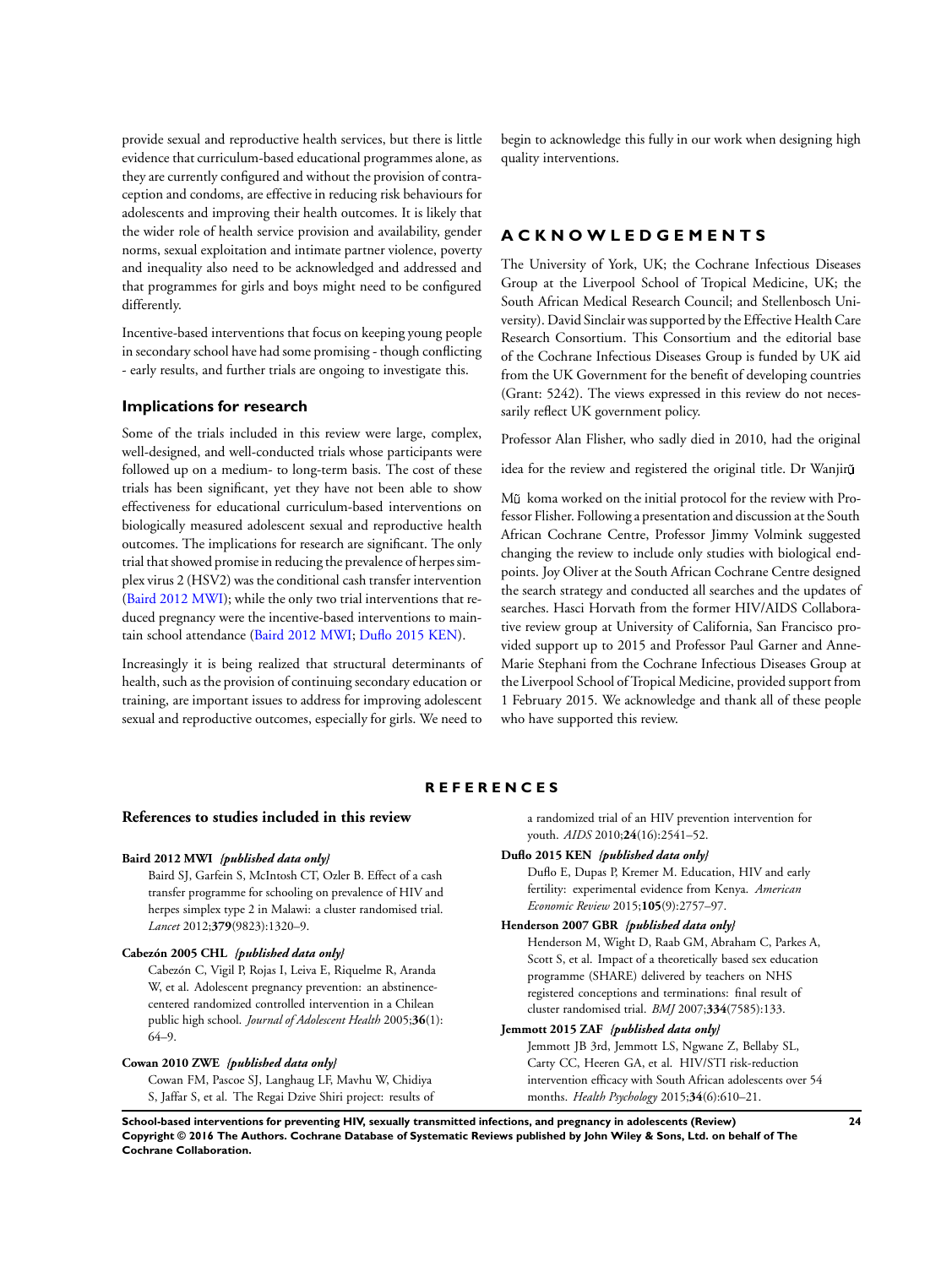### **Ross 2007 TZA** *{published data only}*

Ross DA, Changalucha J, Obasi AIN, Todd J, Plummer ML, Cleophas-Mazige B, et al. Biological and behavioural impact of an adolescent sexual health intervention in Tanzania: a community-randomized trial. *AIDS* 2007;**21** (14):1943–55.

# **Stephenson 2008 GBR** *{published data only}*

Stephenson J, Strange V, Allen E, Copas A, Johnson A, Bonell C, et al. the RIPPLE Study Team. The long-term effects of a peer-led sex education programme (RIPPLE): a cluster randomised trial in schools in England. *PLoS Medicine* 2008;**5**(11):e224.

# **References to studies excluded from this review**

#### **Aninanya 2015** *{published data only}*

Aninanya GA, Debpuur CY, Awine T, Williams JE, Hodgson A, Howard N. Effects of an adolescent sexual and reproductive health intervention on health service usage by young people in northern Ghana: a communityrandomised trial. *PLoS One* 2015;**10**(4):e0125267.

#### **Bauermeister 2015** *{published data only}*

Bauermeister JA, Pingel ES, Jadwin-Cakmak J, Harper GW, Horvath K, Weiss G, et al. Acceptability and preliminary efficacy of a tailored online HIV/STI testing intervention for young men who have sex with men: the Get Connected! program. *AIDS and Behavior* 2015;**19**(10):1860–74.

### **Beattie 2015** *{published data only}*

Beattie TS, Bhattacharjee P, Isac S, Davey C, Javalkar P, Nair S, et al. Supporting adolescent girls to stay in school, reduce child marriage and reduce entry into sex work as HIV risk prevention in north Karnataka, India: protocol for a cluster randomised controlled trial. *BMC Public Health* 2015;**15**: 292.

#### **Borawski 2015** *{published data only}*

Borawski EA, Tufts KA, Trapl ES, Hayman LL, Yoder LD, Lovegreen LD. Effectiveness of health education teachers and school nurses teaching sexually transmitted infections/ human immunodeficiency virus prevention knowledge and skills in high school. *Journal of School Health* 2015;**85**(3): 189–96.

#### **Chhabra 2007** *{published data only}*

Chhabra R, Springer C, Rapkin B, Merchant Y. Differences among male/female adolescents participating in a Schoolbased Teenage Education Program (STEP) focusing on HIV prevention in India. *Ethnicity & Disease* 2007;**18**(2 Suppl 2):S2–123-7.

### **Coyle 2004** *{published data only}*

Coyle KK, Kirby DB, Marín BV, Gómez CA, Gregorich SE. Draw the line/respect the line: a randomized trial of a middle school intervention to reduce sexual risk behaviors. *American Journal of Public Health* 2004;**94**(5):843–51.

# **Cupp 2013** *{published data only}*

Cupp PK, Atwood KA, Byrnes HF, Miller BA, Fongkaew W, Chamratrithirong A, et al. The impact of Thai family matters on parent-adolescent sexual risk communication

attitudes and behaviors. *Journal of Health Communication* 2013;**18**(11):1384–96.

#### **Dente 2005** *{published data only}*

Dente MG, Fabiani M, Okwey R, Conestà N, Opira C, Declich S. Impact of voluntary counselling and testing and health education on HIV prevention among secondary school students in northern Uganda. *Health Policy and Development* 2005;**3**(1):1–11.

# **de Walque 2012** *{published data only}*

de Walque D, Dow WH, Nathan R, Abdul R, Abilahi F, Gong E, et al. Incentivising safe sex: a randomised trial of conditional cash transfers for HIV and sexually transmitted infection prevention in rural Tanzania. *BMJ Open* 2012;**2**: e000747.

### **DiClemente 2004** *{published data only}*

DiClemente RJ, Wingood GM, Harrington KF, Lang DL, Davies SL, Hook EW 3rd, et al. Efficacy of an HIV prevention intervention for African American adolescent girls: a randomized controlled trial. *JAMA* 2004;**292**(2): 171–9.

# **DiIorio 2007** *{published data only}*

DiIorio C, McCarty F, Resnicow K, Lehr S, Denzmore P. REAL men: a group-randomized trial of an HIV prevention intervention for adolescent boys. *American Journal of Public Health* 2007;**97**(6):1084–9.

# **Di Noia 2007** *{published data only}*

Di Noia J, Schinke SP. Gender-specific HIV prevention with urban early-adolescent girls: outcomes of the keepin'it safe program. *AIDS Education and Prevention* 2007;**19**(6): 479.

## **Dittus 2014** *{published data only}*

Dittus PJ, De Rosa CJ, Jeffries RA, Afifi AA, Cumberland WG, Chung EQ, et al. The project connect health systems intervention: linking sexually experienced youth to sexual and reproductive health care. *Journal of Adolescent Health* 2014;**55**(4):528–34.

## **Espada 2015** *{published data only}*

Espada JP, Morales A, Orgilés M, Jemmott JB, Jemmott LS. Short-term evaluation of a skill-development sexual education program for Spanish adolescents compared with a well-established program. *Journal of Adolescent Health* 2015;**56**(1):30–7.

# **Estrada 2015** *{published data only}*

Estrada Y, Rosen A, Huang S, Tapia M, Sutton M, Willis L, et al. Efficacy of a brief intervention to reduce substance use and human immunodeficiency virus infection risk among Latino youth. *Journal of Adolescent Health* 2015;**57**(6): 651–7.

# **Gaydos 2008** *{published data only}*

Gaydos C, Hsieh Y, Galbraith J, Barnes M, Waterfield G, Stanton B. Focus-on-Teens, sexual risk-reduction intervention for high-school adolescents: impact on knowledge, change of risk-behaviours, and prevalence of sexually transmitted diseases. *International Journal of STD & AIDS* 2008;**19**(10):704–10.

**School-based interventions for preventing HIV, sexually transmitted infections, and pregnancy in adolescents (Review) 25 Copyright © 2016 The Authors. Cochrane Database of Systematic Reviews published by John Wiley & Sons, Ltd. on behalf of The Cochrane Collaboration.**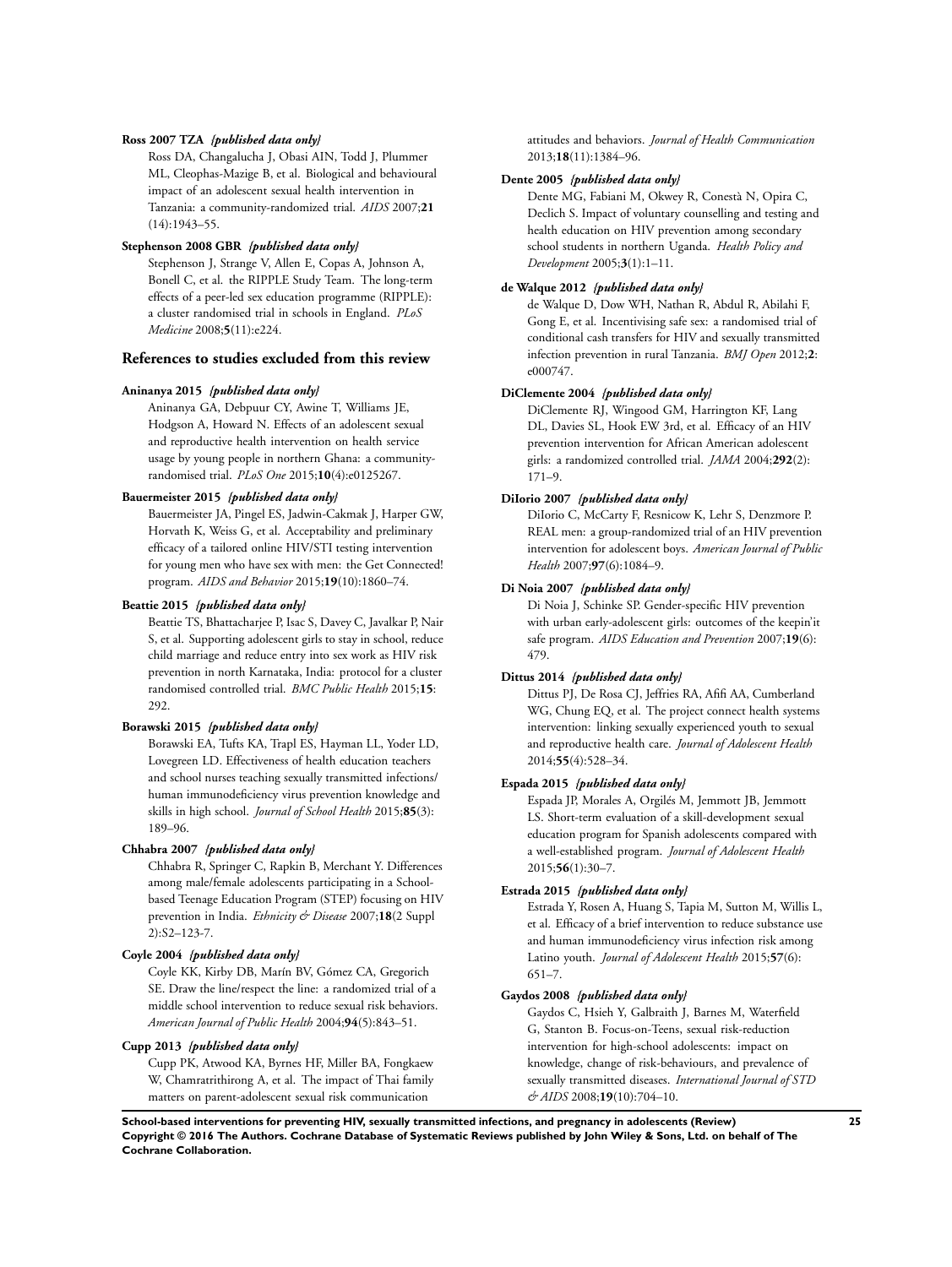# **Gray 2007** *{published data only}*

Gray RH, Wawer MJ. Randomised trials of HIV prevention. *Lancet* 2007;**370**(9583):200–1.

# **Grossman 2013** *{published data only}*

Grossman JM, Frye A, Charmaraman L, Erkut S. Family homework and school-based sex education: delaying early adolescents' sexual behavior. *Journal of School Health* 2013; **83**(11):810–7.

# **Guse 2012** *{published data only}*

Guse K, Levine D, Martins S, Lira A, Gaarde J, Westmorland W, et al. Interventions using new digital media to improve adolescent sexual health: a systematic review. *Journal of Adolescent Health* 2012;**51**(6):535–43.

# **Hawk 2013** *{published data only}*

Hawk M. The Girlfriends Project: results of a pilot study assessing feasibility of an HIV testing and risk reduction intervention developed, implemented, and evaluated in community settings. *AIDS Education and Prevention* 2013; **25**(6):519–34.

# **Hidalgo 2015** *{published data only}*

Hidalgo MA, Kuhns LM, Hotton AL, Johnson AK, Mustanski B, Garofalo R. The MyPEEPS randomized controlled trial: a pilot of preliminary efficacy, feasibility, and acceptability of a group-level, HIV risk reduction intervention for young men who have sex with men. *Archives of Sexual Behavior* 2015;**44**(2):475–85.

# **Hill 2014** *{published data only}*

Hill KG, Bailey JA, Hawkins JD, Catalano RF, Kosterman R, Oesterle S, et al. The onset of STI diagnosis through age 30: results from the Seattle Social Development Project intervention. *Prevention Science* 2014;**15**(1):19–32.

# **Jemmott 2010** *{published data only}*

Jemmott JB 3rd, Jemmott LS, Fong GT. Efficacy of a theory-based abstinence-only intervention over 24 months: a randomized controlled trial with young adolescents. *JAMA Pediatrics* 2010;**164**(2):152–9.

#### **Jewkes 2008** *{published data only}*

Jewkes R, Nduna M, Levin J, Jama N, Dunkle K, Puren A, et al. Impact of stepping stones on incidence of HIV and HSV-2 and sexual behaviour in rural South Africa: cluster randomised controlled trial. *BMJ* 2008;**337**:a506.

# **Kennedy 2014** *{published data only}*

Kennedy CE, Brahmbhatt H, Likindikoki S, Beckham SW, Mbwambo JK, Kerrigan D. Exploring the potential of a conditional cash transfer intervention to reduce HIV risk among young women in Iringa, Tanzania. *AIDS Care* 2014; **26**(3):275–81.

### **Kirby 1997** *{published data only}*

Kirby D, Korpi M, Barth RP, Cagampang HH. The impact of the Postponing Sexual Involvement Curriculum among youths in California. *Family Planning Perspectives* 2007;**29**  $(3):100-8.$ 

# **Langley 2015** *{published data only}*

Langley C, Barbee AP, Antle B, Christensen D, Archuleta A, Bibhuti KS, et al. Enhancement of reducing the risk for the 21st century: improvement to a curriculum developed to prevent teen pregnancy and STI transmission. *American Journal of Sexuality Education* 2015;**10**(1):40–69.

#### **Li 2008** *{published data only}*

Li X, Stanton B, Wang B, Mao R, Zhang H, Qu M, et al. Cultural adaptation of the focus on kids program for college students in China. *AIDS Education and Prevention* 2008;**20**  $(1):1-14.$ 

#### **Markham 2012** *{published data only}*

Markham CM, Tortolero SR, Peskin MF, Shegog R, Thiel M, Baumler ER, et al. Sexual risk avoidance and sexual risk reduction interventions for middle school youth: a randomized controlled trial. *Journal of Adolescent Health* 2012;**50**(3):279–88.

# **Marsch 2015** *{published data only}*

Marsch LA, Guarino H, Grabinski MJ, Syckes MA, Dillingham ET, Xie H, et cal. Comparative effectiveness of web-based vs. educator-delivered HIV prevention for adolescent substance users: a randomized, controlled trial. *Journal of Substance Abuse Treatment* 2015;**59**:30–7.

# **Mathews 2015** *{published data only}*

Mathews C, Eggers SM, de Vries PJ, Mason-Jones AJ, Townsend L, Aaro LE, et al. Reaching the hard to reach: longitudinal investigation of adolescents' attendance at an after-school sexual and reproductive health programme in Western Cape, South Africa. *BMC Public Health* 2015;**15**: 608.

#### **Mavedzenge 2011** *{published data only}*

Mavedzenge SMN, Doyle AM, Ross DA. HIV prevention in young people in sub-Saharan Africa: a systematic review. *Journal of Adolescent Health* 2011;**49**(6):568–586.

# **Mellanby 2000** *{published data only}*

Mellanby AR, Rees JB, Tripp JH. Peer-led and adultled school health education: a critical review of available comparative research. *Health Education Research* 2000;**15** (5):533–45.

#### **Michielsen 2010** *{published data only}*

Michielsen K, Chersich MF, Luchters S, De Koker P, Van Rossem R, Temmerman M. Effectiveness of HIV prevention for youth in sub-Saharan Africa: systematic review and meta-analysis of randomized and nonrandomized trials. *AIDS* 2010;**24**(8):1193–202.

# **Morales 2016** *{published data only}*

Morales A, Espada JP, Orgiles M. A 1-year follow-up evaluation of a sexual-health education program for Spanish adolescents compared with a well-established program. *European Journal of Public Health* 2016;**26**(1):35–41.

# **Morrison 2007** *{published data only}*

Morrison DM, Casey EA, Beadnell BA, Hoppe MJ, Gillmore MR, Wilsdon A, et al. Effects of friendship closeness in an adolescent group HIV prevention intervention. *Prevention Science* 2007;**8**(4):274–84.

# **Namisi 2013** *{published data only}*

Namisi FS, Aarø LE, Kaaya S, Onya HE, Wubs A, Mathews C. Condom use and sexuality communication with adults:

**School-based interventions for preventing HIV, sexually transmitted infections, and pregnancy in adolescents (Review) 26 Copyright © 2016 The Authors. Cochrane Database of Systematic Reviews published by John Wiley & Sons, Ltd. on behalf of The Cochrane Collaboration.**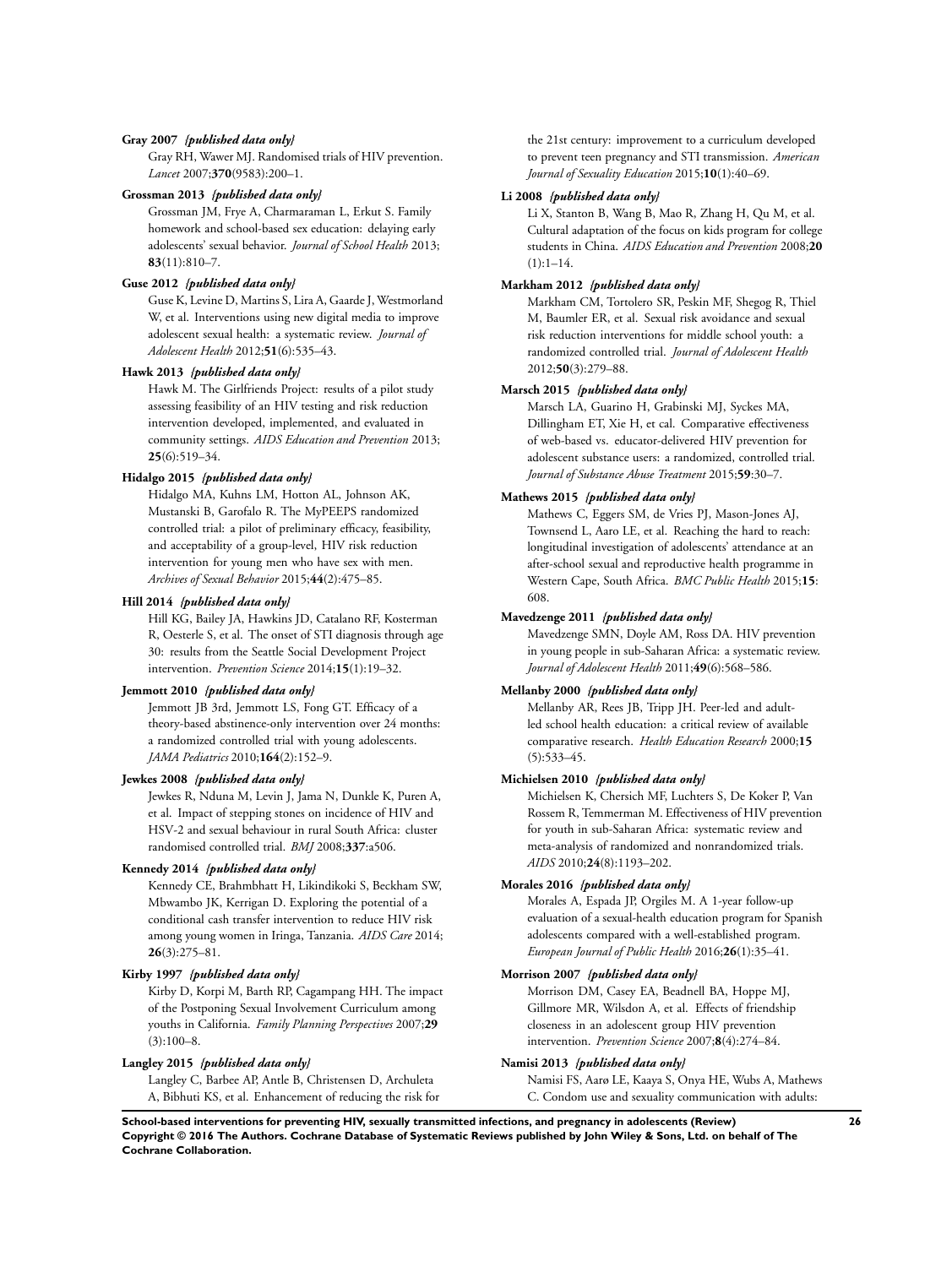a study among high school students in South Africa and Tanzania. *BMC Public Health* 2013;**13**:874.

#### **Newby 2013** *{published data only}*

Newby KV, French DP, Brown KE, Lecky DM. Increasing young adults' condom use intentions and behaviour through changing chlamydia risk and coping appraisals: study protocol for a cluster randomised controlled trial of efficacy. *BMC Public Health* 2013;**13**:528.

# **Oringanje 2016** *{published data only}*

Oringanje C, Meremikwu MM, Eko E, Meremikwu A, Ehiri JE. Interventions for preventing unintended pregnancies among adolescents. *Cochrane Database of Systematic Reviews* 2016, Issue 2. DOI: 10.1002/14651858.CD005215.pub3

# **Paul-Ebhohimhen 2008** *{published data only}*

Paul-Ebhohimhen VA, Poobalan A, van Teijlingen ER. A systematic review of school-based sexual health interventions to prevent STI/HIV in sub-Saharan Africa. *BMC Public Health* 2008;**8**:4.

#### **Pedlow 2003** *{published data only}*

Pedlow CT, Carey MP. HIV sexual risk-reduction interventions for youth: a review and methodological critique of randomized controlled trials. *Behavior Modification* 2003;**27**(2):135–90.

#### **Peskin 2015** *{published data only}*

Peskin MF, Shegog R, Markham CM, Thiel M, Baumler ER, Addy RC, et al. Efficacy of It's Your Game-Tech: a computer-based sexual health education program for middle school youth. *Journal of Adolescent Health* 2015;**56**(5): 515–21.

# **Pettifor 2015** *{published data only}*

Pettifor A, MacPhail C, Selin A, Gomez-Olive X, Hughes J, Wagner R, et al. HPTN 068 conditional cash transfer to prevent HIV infection among young women in South Africa: results of a randomized controlled trial. *Journal of the International AIDS Society* 2015;**18**:45–6.

#### **Picot 2012** *{published data only}*

Picot J, Shepherd J, Kavanagh J, Cooper K, Harden A, Barnett-Page E, et al. Behavioural Interventions for the prevention of sexually transmitted infections in young people aged 13-19 years: a systematic review. *Health Education Research* 2012;**27**(3):495–512.

# **Prado 2007** *{published data only}*

Prado G, Pantin H, Briones E, Schwartz SJ, Feaster D, Huang S, et al. A randomized controlled trial of a parentcentered intervention in preventing substance use and HIV risk behaviors in Hispanic adolescents. *Journal of Consulting and Clinical Psychology* 2007;**75**(6):914.

# **Raiford 2014** *{published data only}*

Raiford JL, Herbst JH, Carry M, Browne FA, Doherty I, Wechsberg WM. Low prospects and high risk: structural determinants of health associated with sexual risk among young African American women residing in resource-poor communities in the south. *American Journal of Community Psychology* 2014;**54**(3-4):243–50.

#### **Reyna 2014** *{published data only}*

Reyna VF, Mills BA. Theoretically motivated interventions for reducing sexual risk taking in adolescence: a randomized controlled experiment applying fuzzy-trace theory. *Journal of Experimental Psychology. General* 2014;**143**(4):1627–48.

#### **Rohrbach 2015** *{published data only}*

Rohrbach LA, Berglas NF, Jerman P, Angulo-Olaiz F, Chou CP, Constantine NA. A rights-based sexuality education curriculum for adolescents: 1-year outcomes from a clusterrandomized trial. *Journal of Adolescent Health* 2015;**57**(4): 399–406.

# **Ross 2010** *{published data only}*

Ross DA. Behavioural interventions to reduce HIV risk: what works?. *AIDS* 2010;**24**(Suppl 4):S4–14.

#### **Sanci 2015** *{published data only}*

Sanci L, Chondros P, Sawyer S, Pirkis J, Ozer E, Hegarty K, et al. Responding to young people's health risks in primary care: a cluster randomised trial of training clinicians in screening and motivational interviewing. *PLoS ONE* 2015; **10**(9):e0137581.

#### **Shahmanesh 2008** *{published data only}*

Shahmanesh M, Patel V, Mabey D, Cowan F. Effectiveness of interventions for the prevention of HIV and other sexually transmitted infections in female sex workers in resource poor setting: a systematic review. *Tropical Medicine & International Health* 2008;**13**(5):659–79.

#### **Shepherd 2010** *{published data only}*

Shepherd J, Kavanagh J, Picot J, Cooper K, Harden A, Barnett-Page E, et al. The effectiveness and costeffectiveness of behavioural interventions for the prevention of sexually transmitted infections in young people aged 13- 19: a systematic review and economic evaluation. *Health Technology Assessment* 2010;**14**(7):1–230.

# **Simmons 2015** *{published data only}*

Simmons N, Donnell D, Ou SS, Celentano DD, Aramrattana A, Davis-Vogel A, et al. Assessment of contamination and misclassification biases in a randomized controlled trial of a social network peer education intervention to reduce HIV risk behaviors among drug users and risk partners in Philadelphia, PA and Chiang Mai, Thailand. *AIDS and Behavior* 2015;**19**(10):1818–27.

#### **Spoth 2014** *{published data only}*

Spoth R, Clair S, Trudeau L. Universal family-focused intervention with young adolescents: effects on healthrisking sexual behaviors and STDs among young adults. *Prevention Science* 2014;**15**(1):47–58.

### **Stanton 2015** *{published data only}*

Stanton B, Wang B, Deveaux L, Lunn S, Rolle G, Li X, et al. Assessing the effects of a complementary parent intervention and prior exposure to a preadolescent program of HIV risk reduction for mid-adolescents. *American Journal of Public Health* 2015;**57**(4):399–406.

#### **Stephenson 1998** *{published data only}*

Stephenson JM, Oakley A, Charleston S, Brodala A, Fenton K, Petruckevitch A, et al. Behavioural intervention trials for

**School-based interventions for preventing HIV, sexually transmitted infections, and pregnancy in adolescents (Review) 27 Copyright © 2016 The Authors. Cochrane Database of Systematic Reviews published by John Wiley & Sons, Ltd. on behalf of The Cochrane Collaboration.**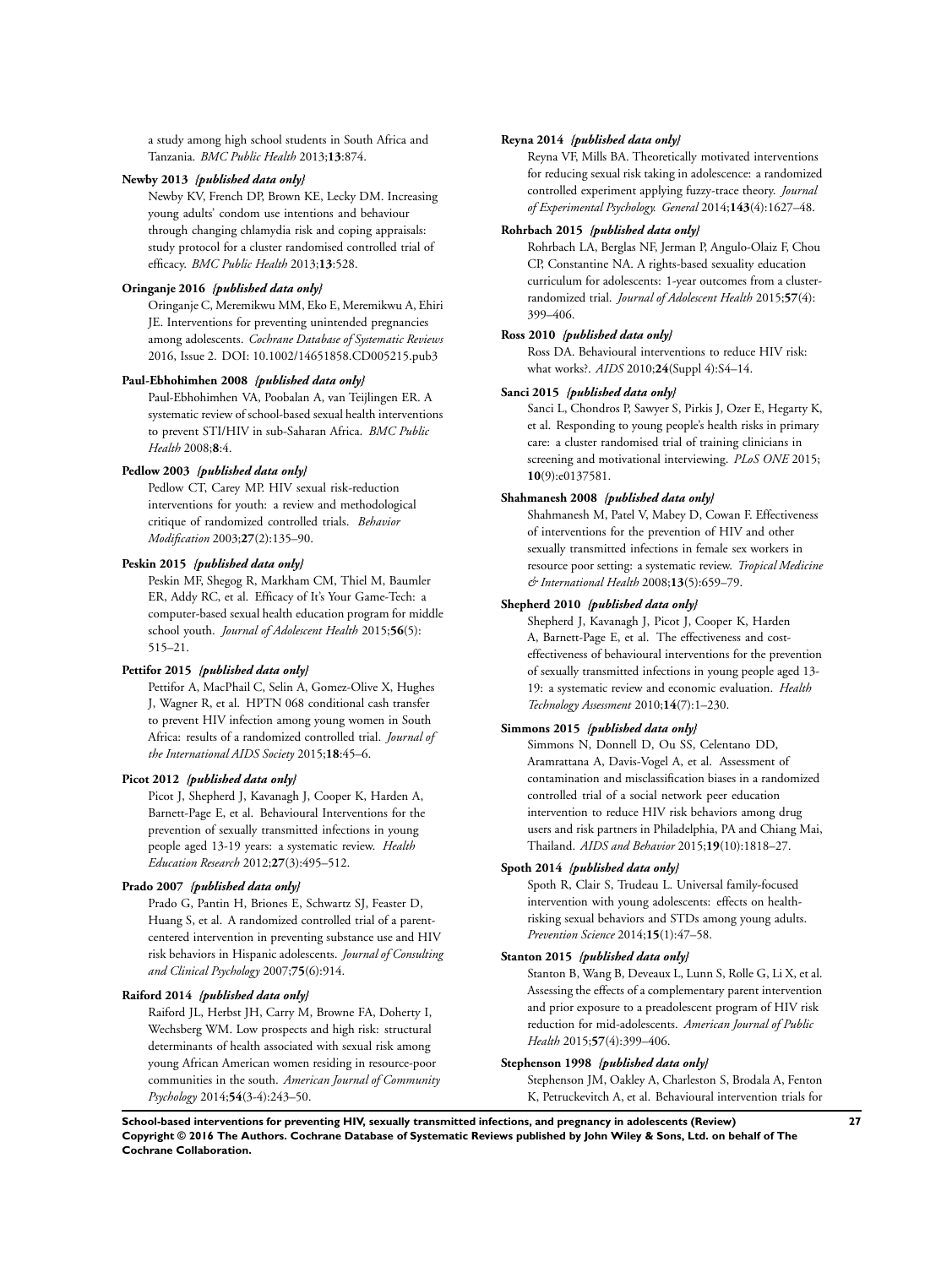HIV/STD prevention in schools: are they feasible?. *Sexually Transmitted Infections* 1998;**74**(6):405–8.

# **Tingey 2015** *{published data only}*

Tingey L, Mullany B, Chambers R, Hastings R, Barlow A, Rompalo A. The Respecting the Circle of Life trial for American Indian adolescents: rationale, design, methods, and baseline characteristics. *AIDS Care* 2015;**27**(7):885–91.

# **Tortolero 2010** *{published data only}*

Tortolero SR, Markham CM, Peskin MF, Shegog R, Addy RC, Escobar-Chaves LE, et al. It's Your Game: Keep It Real: delaying sexual behavior with an effective middle school program. *Journal of Adolescent Health* 2010;**46**(2):169–79.

### **Underhill 2007** *{published data only}*

Underhill K, Operario D, Montgomery P. Systematic review of abstinence-plus HIV prevention programs in highincome countries. *PLoS Medicine* 2007;**4**(9):e275.

# **Wang 2014** *{published data only}*

Wang B, Stanton B, Deveaux L, Li X, Koci V, Lunn S. The impact of parent involvement in an effective adolescent risk reduction intervention on sexual risk communication and adolescent outcomes. *AIDS Education and Prevention* 2014; **26**(6):500–20.

# **Weiss 2008** *{published data only}*

Weiss HA, Wasserheit JN, Barnabas RV, Hayes RJ, Abu-Raddad LJ. Persisting with prevention: the importance of adherence for HIV prevention. *Emerging Themes in Epidemiology* 2008;**5**(8):1–7.

### **Zhang 2015** *{published data only}*

Zhang J, Jemmott JB, Jemmott LS. Mediation and moderation of an efficacious theory-based abstinence-only intervention for African American adolescents. *Health Psychology* 2015;**34**(12):1175–84.

#### **Zimmerman 2008** *{published data only}*

Zimmerman RS, Cupp PK, Donohew L, Kristin Sionéan C, Feist-Price S, Helme D. Effects of a school-based, theory-driven HIV and pregnancy prevention curriculum. *Perspectives on Sexual and Reproductive Health* 2008;**40**(1): 42–51.

# **References to ongoing studies**

#### **ISRCTN56270821** *{published data only}*

ISRCTN56270821. Preventing sexual risk behavior and partner violence among adolescents in Cape Town. isrctn.com/ISRCTN56270821 (first received 7 January 2013).

# **NCT01187979** *{published data only}*

NCT01187979. Reducing HIV in adolescents (RHIVA) [A proof of concept cluster randomised controlled trial to evaluate the impact of a cash incentivised prevention intervention to reduce HIV infection in high school learners in rural KwaZulu–Natal, South Africa]. clinicaltrials.gov/ ct2/show/NCT01187979?term=abdool+karim&rank=4 (first received 12 August 2010).

### **NCT01233531** *{published data only}*

NCT01233531. Effects of cash transfer for the prevention of HIV in young South African women. clinicaltrials.gov/ ct2/show/NCT01233531?term=hptn+068&rank=1 (first received 1 November 2010).

# **NCT02455583** *{published data only}*

NCT02455583. An assessment of an HIV prevention intervention (Project AIM) on youth sexual intentions, sexual behaviors and HSV-2 incidence and prevalence in junior secondary schools in Eastern Botswana. clinicaltrials.gov/ct2/show/NCT02455583 (first received 6 January 2015).

### **NCT02665091** *{published data only}*

NCT02665091. Peer education program for HIV/AIDS related sexual behaviors of secondary school students [Impact of peer education program on HIV/AIDS related sexual behaviors of secondary school students in rural communities, India: a quasi–experimental study.]. clinicaltrials.gov/ct2/show/record/NCT02665091 (first received 22 January 2016).

# **Additional references**

# **Abrahams 2006**

Abrahams N, Mathews S, Ramela P. Intersections of 'sanitation, sexual coercion and girls' safety' in schools. *Tropical Medicine and International Health* 2006;**11**(5): 751–6.

# **Baird 2009**

Baird S, Chirwa E, McIntosh C, Ozler B. The short-term impacts of a schooling conditional cash transfer program on the sexual behavior of young women. *Health Economics* 2010;**19 Suppl**:55–68.

#### **Baird 2010**

Baird S, McIntosh G, Ozler B. Cash or Condition? Evidence from a Cash Transfer Experiment. Policy Research Working Paper 5259. The World Bank Development Research Group Poverty and Inequality Team 2010:1–42.

#### **Bandura 1977**

Bandura A. *Social Learning Theory*. Englewood Cliffs, NJ: Prentice Hill, 1977.

# **Bennet 2005**

Bennett SE, Assefi NP. School-based teenage pregnancy prevention programs: a systematic review of randomized controlled trials. *Journal of Adolescent Health* 2005;**36**(1): 72–81.

# **Black 2008**

Black SE, Devereux PJ, Salvanes KG. Staying in the classroom and out of the maternity ward? The effect of compulsory schooling laws on teenage births. *Economic Journal* 2008;**118**(530):1025–54.

#### **Brown 2015**

Brown JL, DiClemente RJ. The need for biological outcomes to complement self-report in adolescent research. *Pediatrics* 2015;**136**(3):e551–3.

**School-based interventions for preventing HIV, sexually transmitted infections, and pregnancy in adolescents (Review) 28 Copyright © 2016 The Authors. Cochrane Database of Systematic Reviews published by John Wiley & Sons, Ltd. on behalf of The Cochrane Collaboration.**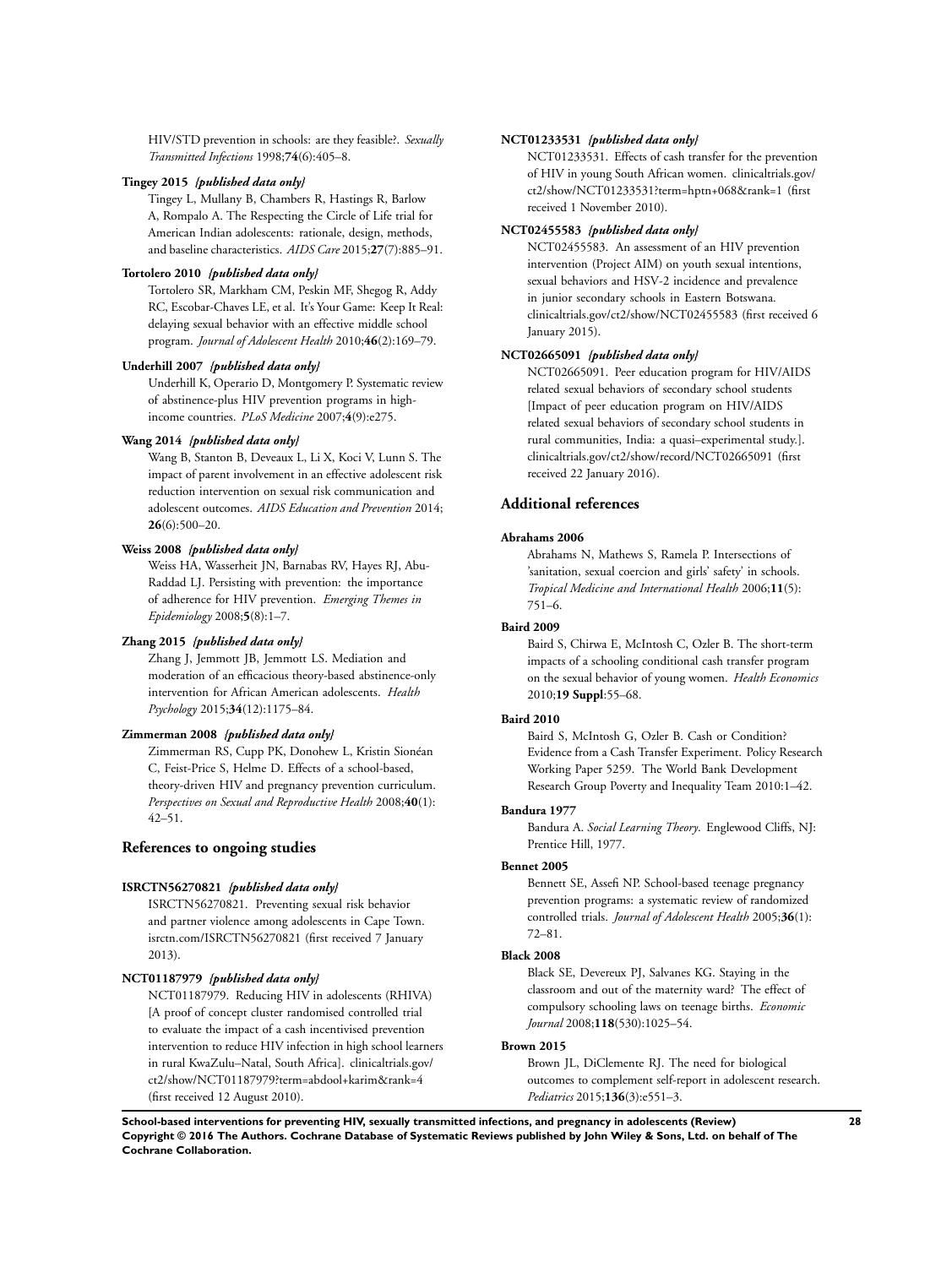#### **Carrasco-Labra 2015**

Carrasco-Labra A, Brignardello-Peetersen R, Santesso N, Neumann I, Mustafa RA, Mbuagbaw L, et al. Comparison between the standard and a new alternative format of the Summary-of-Findings tables in Cochrane review users: study protocol for a randomized controlled trial. *Trials* 2015;**16**:164.

#### **Chandra-Mouli 2015**

Chandra-Mouli V, Lane C, Wong S. What does not work in adolescent sexual and reproductive health: a review of evidence on interventions commonly accepted as best practices. *Global Health: Science and Practice* 2015;**3**(3): 333–40.

#### **Chin 2012**

Chin HB, Sipe TA, Elder R, Mercer SL, Chattopadhyay SK, Jacob V, et al. The effectiveness of group-based comprehensive risk reduction and abstinence education interventions to prevent or reduce the risk of adolescent pregnancy, human immunodeficiency virus and sexually transmitted infections. Two systematic reviews for the guide to community preventive services. *American Journal of Preventive Medicine* 2012;**42**(3):272–94.

#### **Cowan 2008**

Cowan FM, Pascoe SJS, Langhaug LF, Dirawo J, Chidiya S, Jaffar S, et al. The Regai Dzive Shiri Project: a cluster randomised controlled trial to determine the effectiveness of a multi-component community-based HIV prevention intervention for rural youth in Zimbabwe - study design and baseline results. *Tropical Medicine and International Health* 2008;**13**(10):1235–44.

#### **Dhairyawan 2013**

Dhairyawan R, Tariq S, Scourse R, Coyne KM. Intimate partner violence in women living with HIV attending an inner city clinic in the UK: prevalence and associated factors. *HIV Medicine* 2013;**14**(5):303–10.

# **DiCenso 2002**

DiCenso A, Guyatt G, Willan A, Griffith L. Interventions to reduce unintended pregnancies among adolescents: systematic review of randomised controlled trials. *BMJ* 2002;**324**(7351):1426.

## **Dick 2006**

Dick B, Ferguson J, Ross DA. Preventing HIV/AIDS in young people. A systematic review of the evidence from developing countries. Introduction and rationale. *World Health Organization Technical Report Series* 2006;**938**:1-13, 317-41.

# **DiClemente 2008**

DiClemente RJ, Crittenden CP, Rose E, Sales JM, Wingood GM, Crosby RA, et al. Psychosocial predictors of HIVrelated sexual behaviours and the efficacy of prevention interventions in adolescents at-risk for HIV infection: what works and what doesn't work?. *Psychosomatic Medicine* 2008;**70**:598–605.

#### **Fishbein 2010**

Fishbein M, Asjen I. *Predicting and changing behavior. The reasoned action approach*. New York (NY): Taylor & Francis, 2010.

#### **Flisher 2008**

Flisher AJ, Mukoma W, Louw J. Evaluating adolescent sexual and reproductive health interventions in Southern and Eastern Africa. In: Klepp KI, Flisher AJ, Kaaya SF editor(s). *Promoting adolescent sexual and reproductive health in east and southern Africa*. The Nordic Africa Institute, 2008:249–66.

#### **Fonner 2014**

Fonner VA, Armstrong KS, Kennedy CE, O'Reilly KR, Sweat M. School-based sex education and HIV prevention in low- and middle-income countries: a systematic review and meta-analysis. *PLoS ONE* 2014;**9**(3):e89692.

### **Freudenberg 2007**

Freudenberg N, Ruglis J. Reframing school dropout as a public health issue. *Preventing chronic disease. Public health research, practice and policy* 2007;**4**(4):1–11.

### **Gallant 2004**

Gallant M, Maticka-Tyndale E. School-based HIV prevention programmes for African youth. *Social Science and Medicine* 2004;**58**(7):1337–51.

#### **Garcia-Moreno 2013**

Garcia-Moreno C, Palitto C, Devries K, Stockl H, Watts C, Abrahams N. *Global and regional estimates of violence against women: prevalence and health effects of intimate partner violence and non-partner sexual violence*. Geneva: Word Health Organization, 2013.

#### **Glanz 2010**

Glanz K, Bishop DB. The role of behavioral science theory in development and implementation of public health interventions. *Annual Review of Public Health* 2010;**31**(1): 399–418.

# **GRADEpro 2014 [Computer program]**

GRADE Working Group, McMaster University. GRADEpro GDT. Version accessed July 2015. Hamilton (ON): GRADE Working Group, McMaster University, 2014.

#### **Grimes 2006**

Grimes DA, Benson J, Singh S, Romero M, Ganatra B, Okonofua FE, et al. Unsafe abortion: the preventable pandemic. *Lancet* 2006;**368**(9550):1908–19.

#### **Hadley 2016**

Hadley A, Chandra-Mouli V, Ingham G. Implementing the United Kingdom Government's 10-year teenage pregnancy strategy for England (1999-2010): applicable lessons for other countries. *Journal of Adolescent Health* 2016;**59**(1): 68–74.

#### **Harrison 2005**

Harrison A, Cleland J, Gouws E, Frohlich J. Early sexual debut among young men in rural South Africa: heightened vulnerability to sexual risk?. *Sexually Transmitted Infections* 2005;**81**(3):259–61.

**School-based interventions for preventing HIV, sexually transmitted infections, and pregnancy in adolescents (Review) 29 Copyright © 2016 The Authors. Cochrane Database of Systematic Reviews published by John Wiley & Sons, Ltd. on behalf of The Cochrane Collaboration.**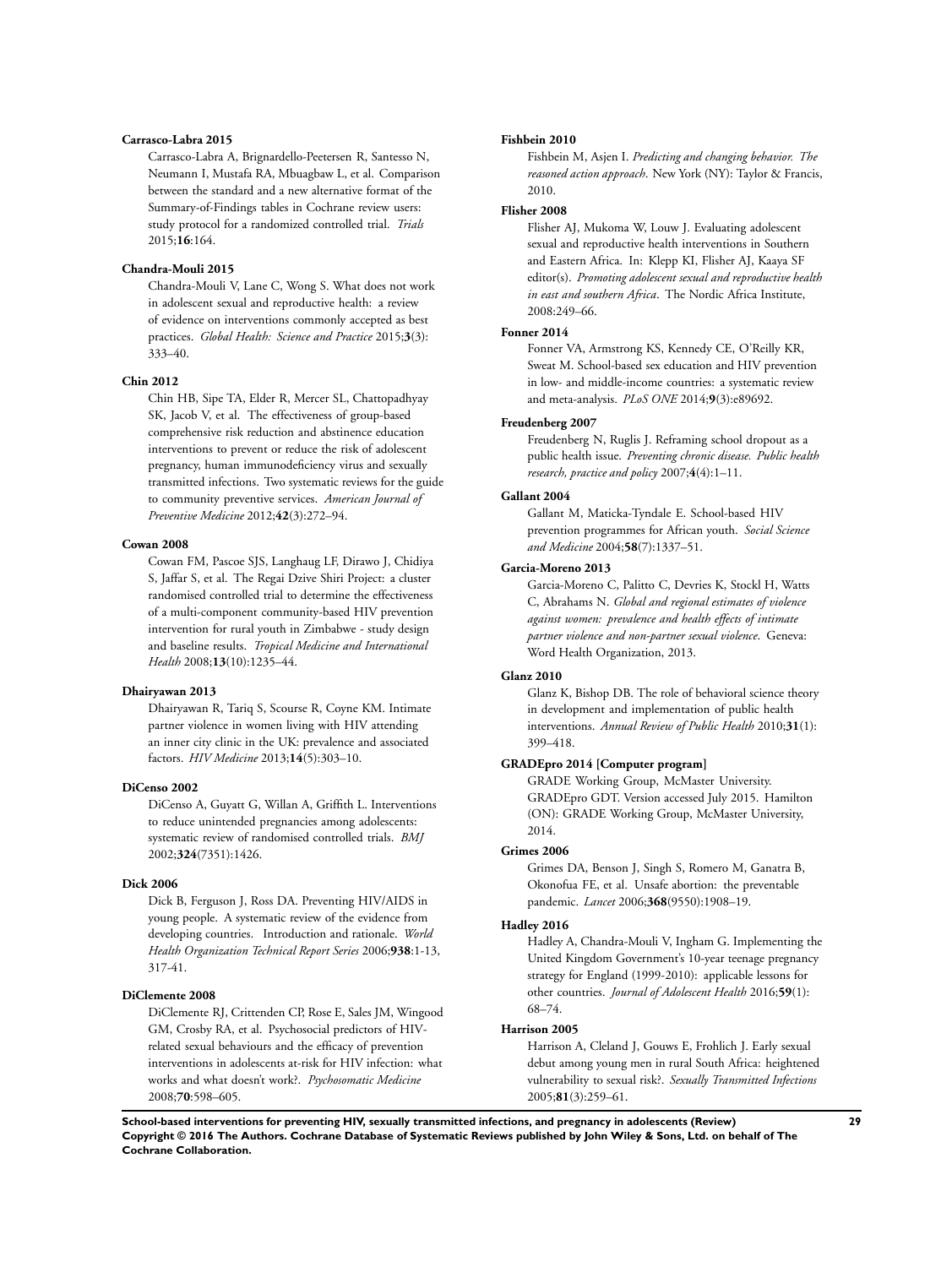#### **Harrison 2010**

Harrison A, Newell M-L, Imrie J, Hoddinott G. HIV prevention for South African youth: which interventions work? A systematic review of current evidence. *BMC Public Health* 2010;**10**:102.

#### **Hayes 2005**

Hayes RJ, Changalucha J, Ross DA, Gavyole A, Todd J, Obasi AI, et al. The MEMA kwa Vijana project: design of a community randomised trial of an innovative adolescent sexual health intervention in rural Tanzania. *Contemporary Clinical Trials* 2005;**26**(4):430–42.

# **Higgins 2003**

Higgins JP, Thompson SG, Deeks JJ, Altman DG. Measuring inconsistency in meta-analyses. *BMJ* 2003;**327**: 557–60.

#### **Higgins 2011**

Higgins JP, Altman DG, Gøtzsche PC, Jüni P, Moher D, Oxman AD, et al. Cochrane Collaboration's tool for assessing risk of bias in randomised trials. *BMJ* 2011;**343**: d5928.

#### **Imamura 2007**

Imamura M, Tucker J, Hannaford P, Oliveira da Silva M, Astin M, Wyness L, et al. Factors associated with teenage pregnancy in the European Union countries: a systematic review. *European Journal of Public Health* 2007;**17**(6): 630–6.

#### **Johnson 2003**

Johnson BT, Carey MP, Marsh KL, Levin KD, Scott-Sheldon LA. Interventions to reduce sexual risk for the human immunodeficiency virus in adolescents. *Archives of Pediatric and Adolescent Medicine* 2003;**157**(4):381–8.

# **Johnson, 2011**

Johnson BT, Scott-Sheldon LA, Huedo-Medina TB, Carey MP. Interventions to reduce sexual risk for human immunodeficiency virus in adolescents: a meta-analysis of trials, 1985-2008. *Archives of Pediatric and Adolescent Medicine* 2011;**165**(1):77–84.

# **Kaplan 2007**

Kaplan I, Lewis I, Mumba P. Picturing global educational inclusion? Looking and thinking across students photographs from the UK, Zambia and Indonesia. *Journal of Research in Special Educational Needs* 2007;**7**:23–35.

# **Katz 2015**

Katz J, Poleshuck EL, Beach B, Olin R. Reproductive coercion by male sexual partners associations with partner violence and college women's sexual health. Journal of Interpersonal Violence 2015 Aug 5 Epub ahead of print]. DOI: 10.1177/0886260515597441

#### **Kim 2008**

Kim CR, Free C. Recent evaluations of the peer-led approach In adolescent sexual health education: a systematic review. *International Family Planning Perspectives* 2008;**34**  $(2):89-96.$ 

# **Kirby 2006**

Kirby D, Obasi A, Laris BA. The effectiveness of sex education and HIV education interventions in schools in developing countries. In: Ross D, Dick B, Ferguson J editor (s). *Preventing HIV/AIDS in young people : a systematic review of the evidence from developing countries : UNAIDS interagency task team on HIV and young people*. World Health Organization, 2006.

# **Kirby 2007**

Kirby DB, Laris BA, Rolleri LA. Sex and HIV education programs: their impact on sexual behaviors of young people throughout the world. *Journal of Adolescent Health* 2007;**40** (3):206–17.

# **Kirby 2009**

Kirby D, Laris BA. Effective curriculum-based sex and STD/HIV education programs for adolescents. *Child Development Perspectives* 2009;**2**:210–9.

# **Langhaug 2011**

Langhaug LF, Cheung YB, Pascoe SJ, Chirawu P, Woelk G, Hayes RJ, et al. How you ask really matters: randomised comparison of four sexual behaviour questionnaire delivery modes in Zimbabwean youth. *Sexually Transmitted Infections* 2011;**87**(2):165–73.

# **Laud 2016**

Laud AD. The efficacy of HIV and sex education interventions among youths in developing countries: a review. *Public Health Research* 2016;**6**(1):1–17.

# **Lazarus 2010**

Lazarus JV, Sihvonen-Riemenschneider H, Laukamm-Josten U, Wong F, Liljestrand J. Systematic review of interventions to prevent the spread of sexually transmitted infections, including HIV, among young people in Europe. *Croatian Medical Journal* 2010;**51**(1):74–84.

# **Lopez 2016**

Lopez LM, Bernholc A, Chen M, Tolley EE. Schoolbased interventions for improving contraceptive use in adolescents. *Cochrane Database of Systematic Reviews* 2016, Issue 6. DOI: 10.1002/14651858.CD012249

#### **Magnussen 2004**

Magnussen L, Ehiri JE, Jolly PE. Interventions to prevent HIV/AIDS among adolescents in less developed countries: are they effective?. *International Journal of Adolescent Medicine and Health* 2004;**16**(4):303–23.

#### **Mason-Jones 2012**

Mason-Jones AJ, Crisp C, Momberg M, Koech J, De Koker P, Mathews C. A systematic review of the role of school-based healthcare in adolescent sexual, reproductive, and mental health. *Systematic Reviews* 2012;**1**:49. DOI: 10.1186/2046-4053-1-49

#### **Mathews 2009**

Mathews C, Aaro LE, Flisher AJ, Mukoma W, Wubs AG, Schaalma H. Predictors of early first sexual intercourse among adolescents in Cape Town, South Africa. *Health Education Research* 2009;**24**(1):1–10.

#### **Mavedzenge 2013**

Mavedzenge SN, Luecke E, Ross DA. Technical brief. Effectiveness of HIV Prevention, Treatment and Care Interventions Among Adolescents: A Systematic Review

**School-based interventions for preventing HIV, sexually transmitted infections, and pregnancy in adolescents (Review) 30 Copyright © 2016 The Authors. Cochrane Database of Systematic Reviews published by John Wiley & Sons, Ltd. on behalf of The Cochrane Collaboration.**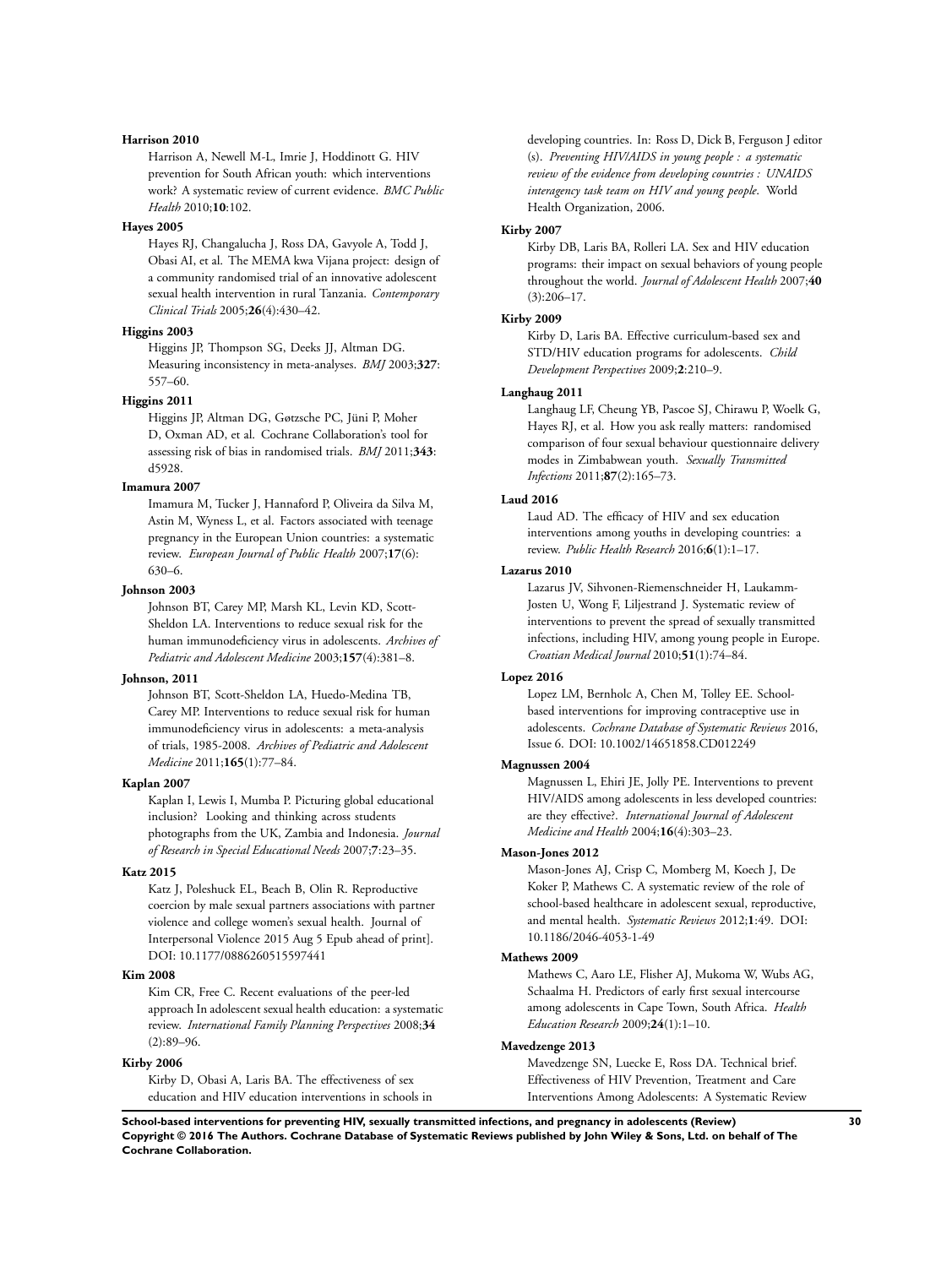of Systematic Reviews. September 2013. http:// dutblogs.dut.ac.za/hivaids/wp-content/uploads/2013/ 10/Systematic-Review-Effective-HIV-Response-in-Adolescents-2013.pdf (accessed 10 March 2015).

#### **McKenzie 2014**

McKenzie J, Ryan R, Di Tanna GL. Cochrane Consumers and Communication Review Group: cluster randomised controlled trials. March 2014. https://cccrg.cochrane.org/ sites/cccrg.cochrane.org/files/uploads/ClusterRCTs.pdf (accessed 30 June 2016).

# **Medley 2009**

Medley A, Kennedy C, O'Reilly K, Sweat M. Effectiveness of peer education interventions for HIV prevention in developing countries: a systematic review and meta-analysis. *AIDS Education and Prevention* 2009;**21**(3):181–206.

#### **Miller 2010**

Miller E, Decker MR, McCauley HL, Tancredi DJ, Levenson RR, Waldman J, et al. Pregnancy coercion, intimate partner violence and unintended pregnancy. *Contraception* 2010;**81**(4):316–22.

# **Monstad 2008**

Monstad K, Propper C, Salvanes KG. Education and fertility: evidence from a natural experiment. *Scandinavian Journal of Economics* 2008;**110**(4):827–52.

#### **Pallitto 2005**

Pallitto CC, Campbell JC, O'Campo P. Is intimate partner violence associated with unintended pregnancy? A review of the literature. *Trauma, Violence & Abuse* 2005;**6**(3):217–35.

#### **Paul 2008**

Paul-Ebhohimhen VA, Poobalan A, van Teijlingen ER. A systematic review of school-based sexual health interventions to prevent STI/HIV in sub-Saharan Africa. *BMC Public Health* 2008;**8**:4.

# **Pettifor 2005**

Pettifor AE, Rees HV, Kleinschmidt I, Steffenson AE, MacPhail C, Hlongwa-Madikizela L, et al. Young people's sexual health in South Africa: HIV prevalence and sexual behaviours from a nationally representative household survey. *AIDS* 2005;**19**(14):1525–34.

#### **Pettifor 2012**

Pettifor A, MacPhail C, Nguyen N, Rosenberg M. Can money prevent the spread of HIV? A review of cash payments for HIV prevention. *AIDS and Behavior* 2012;**16** (7):1729–38.

### **Pettifor 2016**

Pettifor A, MacPhail C, Selin A, Xavier Gomez-Olive F, Rosenburg M, Wagner RG, the HPTN 068 protocol team. HPTN 068: a randomized control trial of a conditional cash transfer to reduce HIV infection in young women in South Africa - study design and baseline results. *AIDS and Behavior* 2016;**20**(9):1863–82.

### **Plummer 2004**

Plummer ML, Ross DA, Wight D, Changalucha J, Mshana G, Wamoyi J, et al. A bit more truthful: the validity of adolescent sexual behaviour data collected in rural northern

Tanzania using five methods. *Sexually Transmitted Infections* 2004;**80 Suppl 2**:ii49–56.

#### **Plummer 2007**

Plummer ML, Wight D, Wamoyi J, Nyalali K, Ingall T, Mshana G, et al. Are schools a good setting for adolescent sexual health promotion in rural Africa? A qualitative assessment from Tanzania. *Health Education Research* 2007; **22**(4):483–99.

#### **Rao 1992**

Rao JN, Scott AJ. A simple method for the analysis of clustered binary data. *Biometrics* 1992;**48**(2):577–85.

# **Review Manager 5.3 [Computer program]**

The Nordic Cochrane Centre, The Cochrane Collaboration. Review Manager 5 (RevMan 5). Version 5.3. Copenhagen: The Nordic Cochrane Centre, The Cochrane Collaboration, 2014.

#### **Rosenstock 1988**

Rosenstock IM, Strecher VJ, Becker MH. Social Learning Theory and the Health Belief Model. *Health Education & Behavior* 1988;**15**(2):175–83.

# **Shah 2010**

Shah PS, Shah J. Maternal exposure to domestic violence and pregnancy and birth outcomes: a systematic review and meta-analyses. *Journal of Women's Health* 2010;**19**(11): 2017–31.

# **Stephenson 2004**

Stephenson JM, Strange V, Forrest S, Oakley A, Copas A, Allen E, et al. and the RIPPLE study team. Pupil-led sex education in England (RIPPLE study): cluster-randomised intervention trial. *Lancet* 2004;**364**(9431):338–46.

## **Thiel de Bocanegra 2010**

Thiel de Bocanegra H, Rostovtseva DP, Khera S, Godhwani N. Birth control sabotage and forced sex: experiences reported by women in domestic violence shelters. *Violence Against Women* 2010;**16**(5):601–12.

#### **UNAIDS 1997**

UNAIDS. *Impact of HIV and sexual health education on the sexual behaviour of young people: a review update*. Geneva: UNAIDS, 1997.

#### **UNAIDS 2012**

UNAIDS. *Report on the global AIDS epidemic*. Geneva: UNAIDS, 2012.

# **Underhill 2008**

Underhill K, Operario D, Montgomery P. Abstinence-only programs for HIV infection prevention in high-income countries. *Cochrane Database of Systematic Reviews* 2008, Issue 1. DOI: 10.1002/14651858.CD007006

#### **United Nations 2015**

United Nations. Sustainable Development Goals 2015. https://sustainabledevelopment.un.org/ (accessed 10 October 2015).

# **Walsh 2015**

Walsh K, Zwi K, Woolfenden S, Shlonksy A. School-based education programmes for the prevention of child sexual

**School-based interventions for preventing HIV, sexually transmitted infections, and pregnancy in adolescents (Review) 31 Copyright © 2016 The Authors. Cochrane Database of Systematic Reviews published by John Wiley & Sons, Ltd. on behalf of The Cochrane Collaboration.**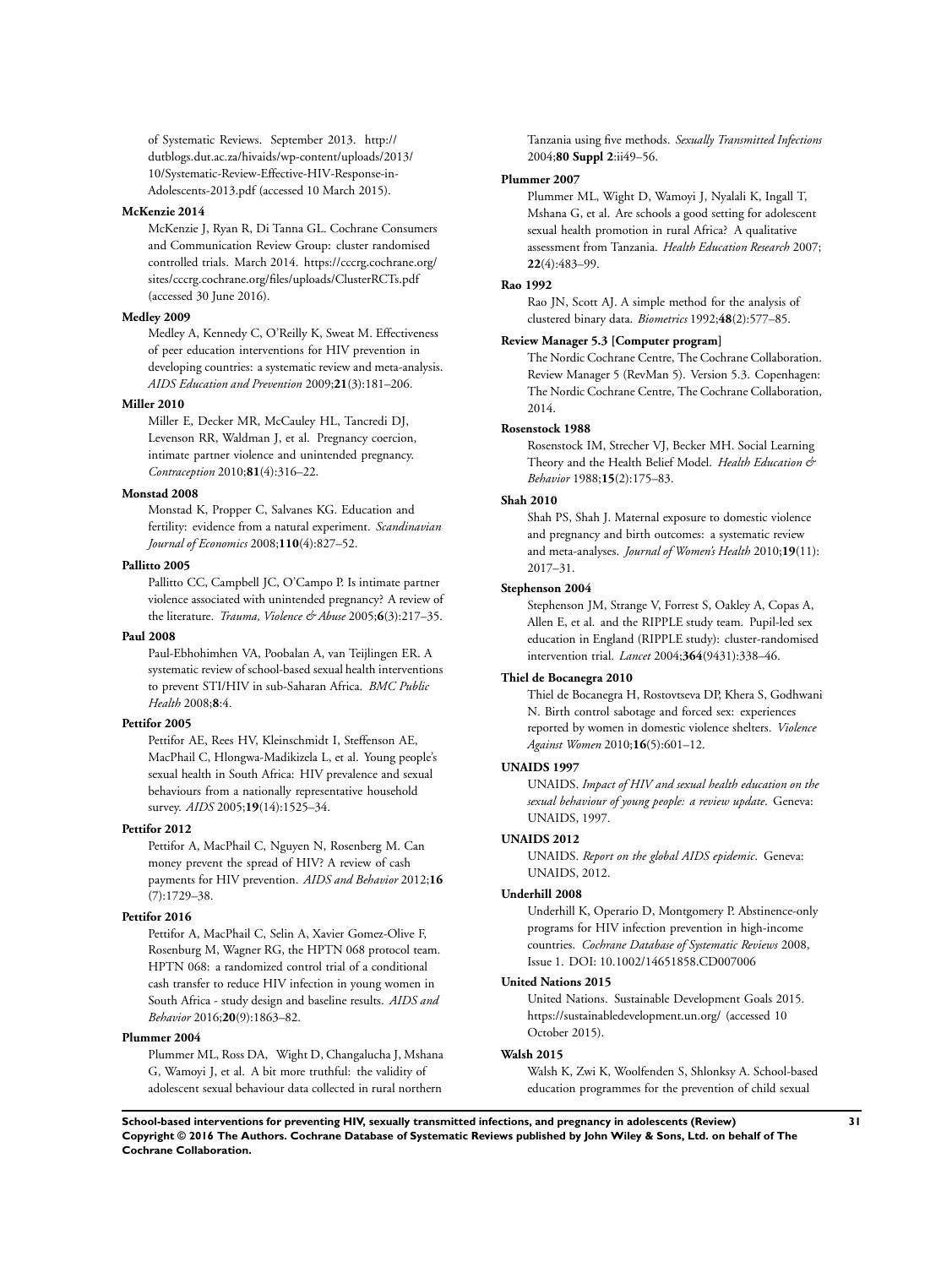abuse. *Cochrane Database of Systematic Reviews* 2015, Issue 4. DOI: 10.1002/14651858.CD004380.pub3

#### **Wight 2002**

Wight D, Raab GM, Henderson M, Abraham C, Buston K, Hart G, et al. Limits of teacher delivered sex education: interim behavioural outcomes from randomised trial. *BMJ* 2002;**324**(7351):1430.

#### **World Bank 2016**

World Bank. Adolescent fertility rate (births per 1000 women ages 15-19). http://data.worldbank.org/indicator/ SP.ADO.TFRT (accessed 3 August 2016).

# **World Health Organization 2014**

WHO. Global Health Estimates 2013 Summary tables: DALYs, YLLs and YLDs by cause, age and sex by HWO regional group and World Bank income classification, 2000-2012. http://www.who.int/healthinfo/ global burden disease/en/. Geneva, (accessed 10 October 2014).

#### **Yankah 2008**

Yankah E, Aggleton P. Effects and effectiveness of life skills education for HIV prevention in young people. *AIDS Education and Prevention* 2008;**20**(6):465–85.

# **References to other published versions of this review**

#### **Mason-Jones 2011**

Mason-Jones AJ, Mathews C, Kagee A, Lombard C. Clinical effectiveness of school and mixed school and community based interventions for STI and HIV prevention in adolescents. *Cochrane Database of Systematic Reviews* 2011, Issue 11. DOI: 10.1002/14651858.CD006417.pub2

#### **Mukoma 2007**

Mukoma W, Kagee A, Flisher AJ, Mathews C. School-based interventions to postpone sexual intercourse and promote condom use among adolescents. *Cochrane Database of Systematic Reviews* 2007, Issue 1. DOI: 10.1002/ 14651858.CD006417

∗ *Indicates the major publication for the study*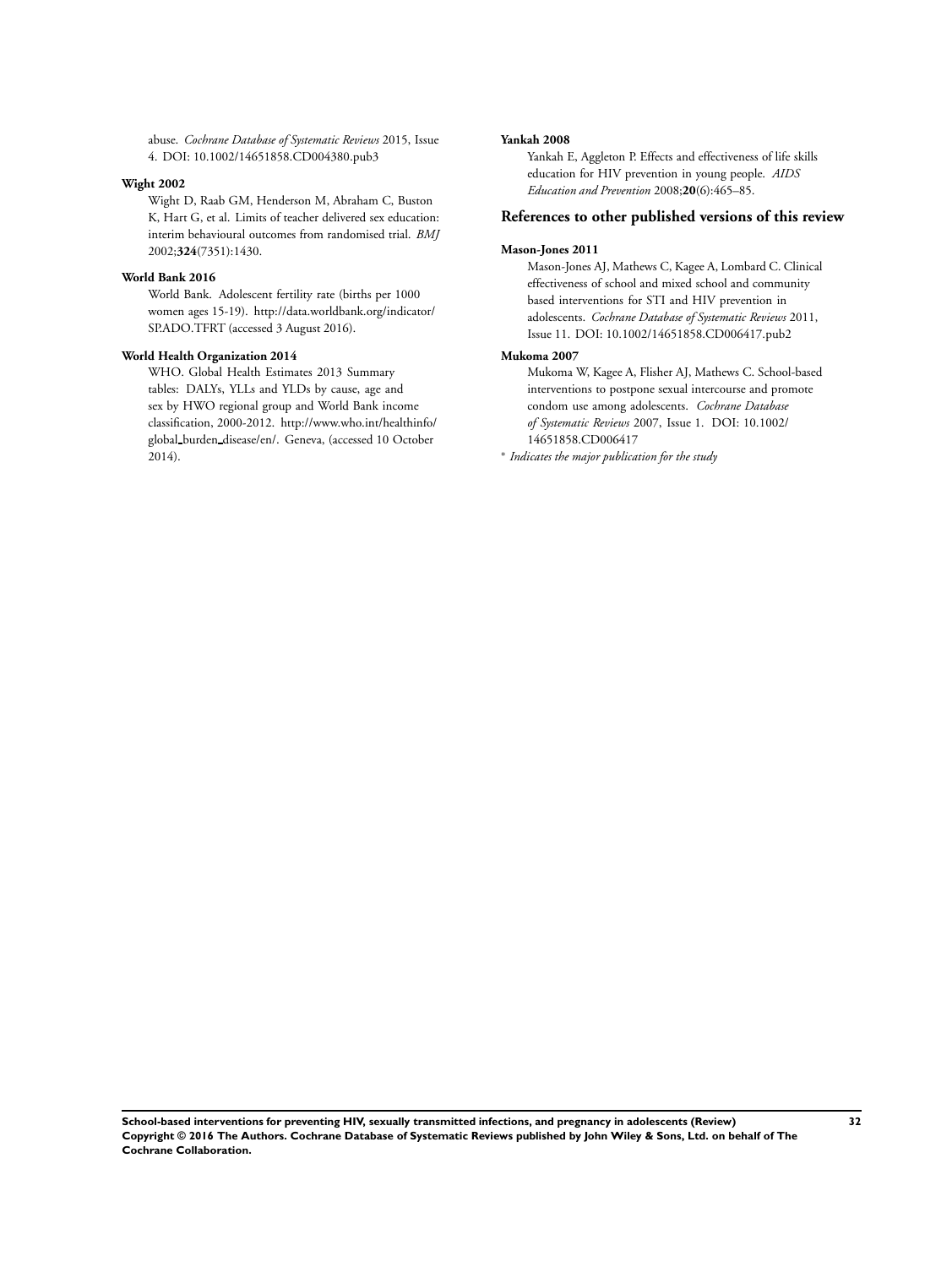# **CHARACTERISTICS OF STUDIES**

# **Characteristics of included studies** *[ordered by study ID]*

# **[Baird 2012 MWI](#page-26-0)**

| Methods       | Trial design: cluster-randomized controlled trial (cluster-RCT)<br>Unit of randomization: enumeration areas<br>Number of clusters: 176<br>Data collection: the primary outcomes were collected by home-based voluntary coun-<br>selling and testing (VCT)<br>Length of follow-up: impact assessed at 12 months, and biological outcomes measured<br>at 18 months<br>Adjustment for clustering: yes                                                                                                                                                                                                        |
|---------------|-----------------------------------------------------------------------------------------------------------------------------------------------------------------------------------------------------------------------------------------------------------------------------------------------------------------------------------------------------------------------------------------------------------------------------------------------------------------------------------------------------------------------------------------------------------------------------------------------------------|
| Participants  | Target group: 'never married' girls aged 13 to 22 years (schoolgirls and those who had<br>dropped out of school)<br>Sample size: 3796<br>Exclusions: none stated                                                                                                                                                                                                                                                                                                                                                                                                                                          |
| Interventions | Intervention group:<br>• Did the target group receive sexuality education? No, there was no specific<br>sexuality education component.<br>• How many sessions? N/A.<br>• Who delivered the sessions? N/A.<br>• What was the content of the session? N/A.<br>• What additional components were there? Cash transfers were given as monthly<br>payments of USD 1 to USD 5 to the participant and USD 4 to USD 10 to her family<br>to encourage participants to stay in education (conditional) or with no conditions<br>attached.<br>• Were condoms distributed free? No.<br>Control group: no intervention |
| Outcomes      | Included in this review:<br>• prevalence of HIV at 18 months;<br>• prevalence of HSV2 at 18 months;<br>• prevalence of syphilis;<br>• self-reported sexual debut.<br>Not included in this review:<br>• school enrolment;<br>· self-reported marriage;<br>• self-reported pregnancy;<br>• knowledge of HIV/AIDS.                                                                                                                                                                                                                                                                                           |
| Notes         | Country: Malawi<br>Setting: Zomba district (rural)<br>Study dates: 2007 to 2009<br>Study sponsors: Global Development Network, Bill and Melinda Gates Foundation,<br>National Bureau of Economic Research Africa Project, World Bank's Research Support<br>Budget, and several World Bank trust funds (Gender Action Plan, Knowledge for Change                                                                                                                                                                                                                                                           |

**School-based interventions for preventing HIV, sexually transmitted infections, and pregnancy in adolescents (Review) 33 Copyright © 2016 The Authors. Cochrane Database of Systematic Reviews published by John Wiley & Sons, Ltd. on behalf of The Cochrane Collaboration.**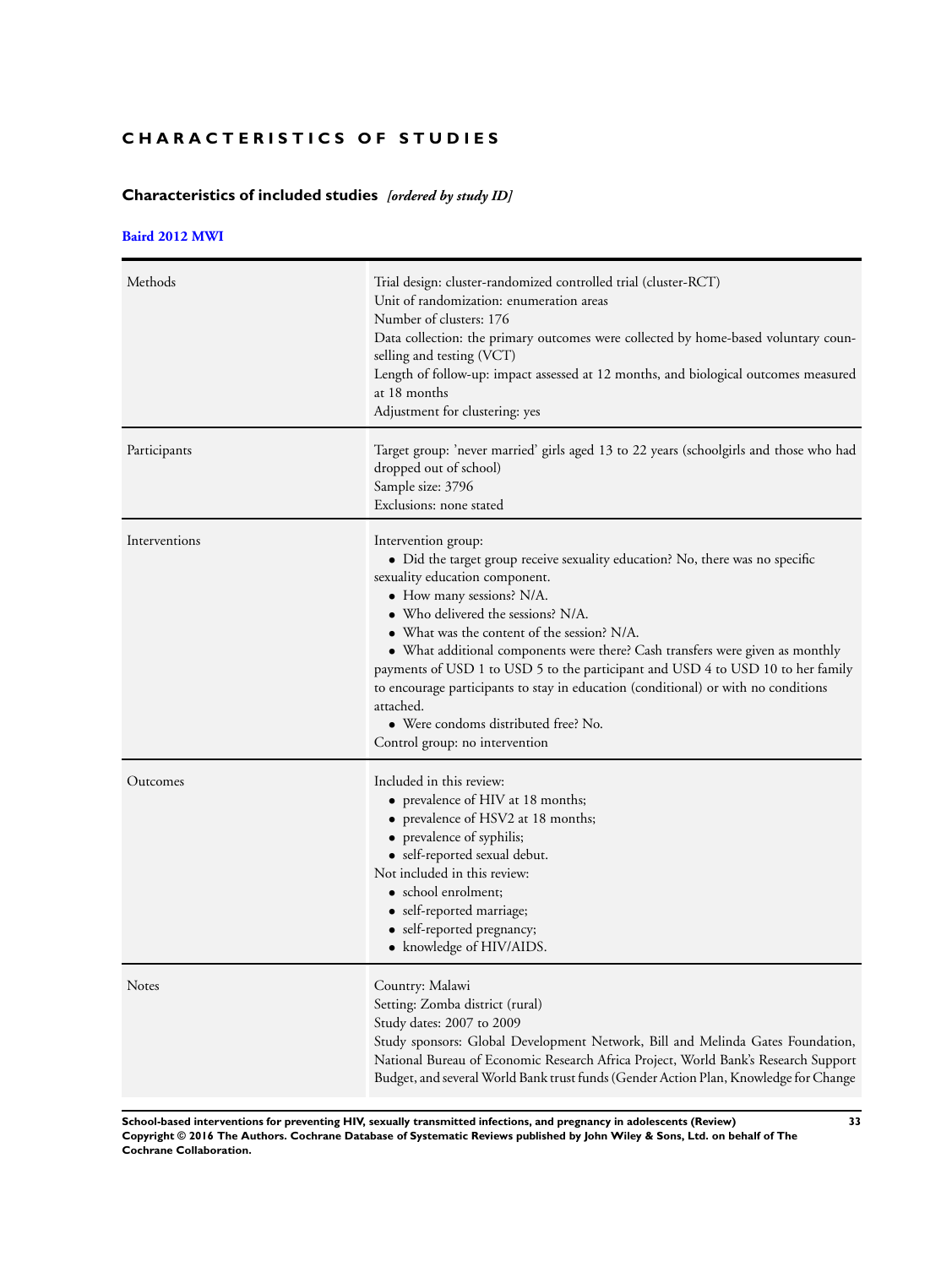## **[Baird 2012 MWI](#page-26-0)** (*Continued)*

| Program, and Spanish Impact Evaluation fund) |  |  |  |  |  |
|----------------------------------------------|--|--|--|--|--|
|----------------------------------------------|--|--|--|--|--|

| Risk of bias |
|--------------|
|              |

| <b>Bias</b>                                                                           | Authors' judgement | Support for judgement                                                                                                                                                                                                                                                                                                                                                                                                                                                                                                                                                                                |
|---------------------------------------------------------------------------------------|--------------------|------------------------------------------------------------------------------------------------------------------------------------------------------------------------------------------------------------------------------------------------------------------------------------------------------------------------------------------------------------------------------------------------------------------------------------------------------------------------------------------------------------------------------------------------------------------------------------------------------|
| Random sequence generation (selection Low risk<br>bias)                               |                    | Quote: "the 176 geographic enumeration<br>areas were randomly assigned (1:1) to inter-<br>vention (cash transfer programme) or con-<br>trol groups (no programme)." p.1322<br>Quote: "the intervention group were fur-<br>ther randomly assigned with computer-<br>generated random numbers to one of<br>two groups: one received conditional cash<br>transfer offers and the other unconditional<br>cash transfer offers." p. 1322<br>Comment: stratified random sampling was<br>described. Method of stratification de-<br>scribed                                                                 |
| Recruitment bias                                                                      | Low risk           | Comment: a stratified random sample of<br>176 enumeration areas was chosen from<br>550 enumeration areas in the district. Indi-<br>viduals were recruited and baseline surveys<br>completed before randomization of enu-<br>meration areas                                                                                                                                                                                                                                                                                                                                                           |
| Baseline imbalance                                                                    | Unclear risk       | Quote: "Baseline characteristics in the in-<br>tervention and control groups were similar.<br>" p. 1325<br>Comment: the intervention group were<br>more likely to have unprotected sexual in-<br>tercourse at baseline (16% intervention<br>schoolgirls vs 11% control schoolgirls and<br>61% vs 57% of those dropped out of<br>school). Biological outcomes (HIV, HSV2<br>and syphilis prevalence) were not reported<br>at baseline. Authors report that this is be-<br>cause HIV testing was rare in Malawi at the<br>start of the study and that it would consti-<br>tute a separate intervention |
| Allocation concealment (selection bias)                                               | Unclear risk       | Comment: not reported sufficiently.                                                                                                                                                                                                                                                                                                                                                                                                                                                                                                                                                                  |
| Blinding of participants and personnel Low risk<br>(performance bias)<br>All outcomes |                    | Quote: "Study participants were not<br>masked to their assignment but did not<br>know what the comparison groups were be-<br>cause they were assigned at the enumera-<br>tion area level." p.1322, and "Study partic-                                                                                                                                                                                                                                                                                                                                                                                |

**School-based interventions for preventing HIV, sexually transmitted infections, and pregnancy in adolescents (Review) 34 Copyright © 2016 The Authors. Cochrane Database of Systematic Reviews published by John Wiley & Sons, Ltd. on behalf of The Cochrane Collaboration.**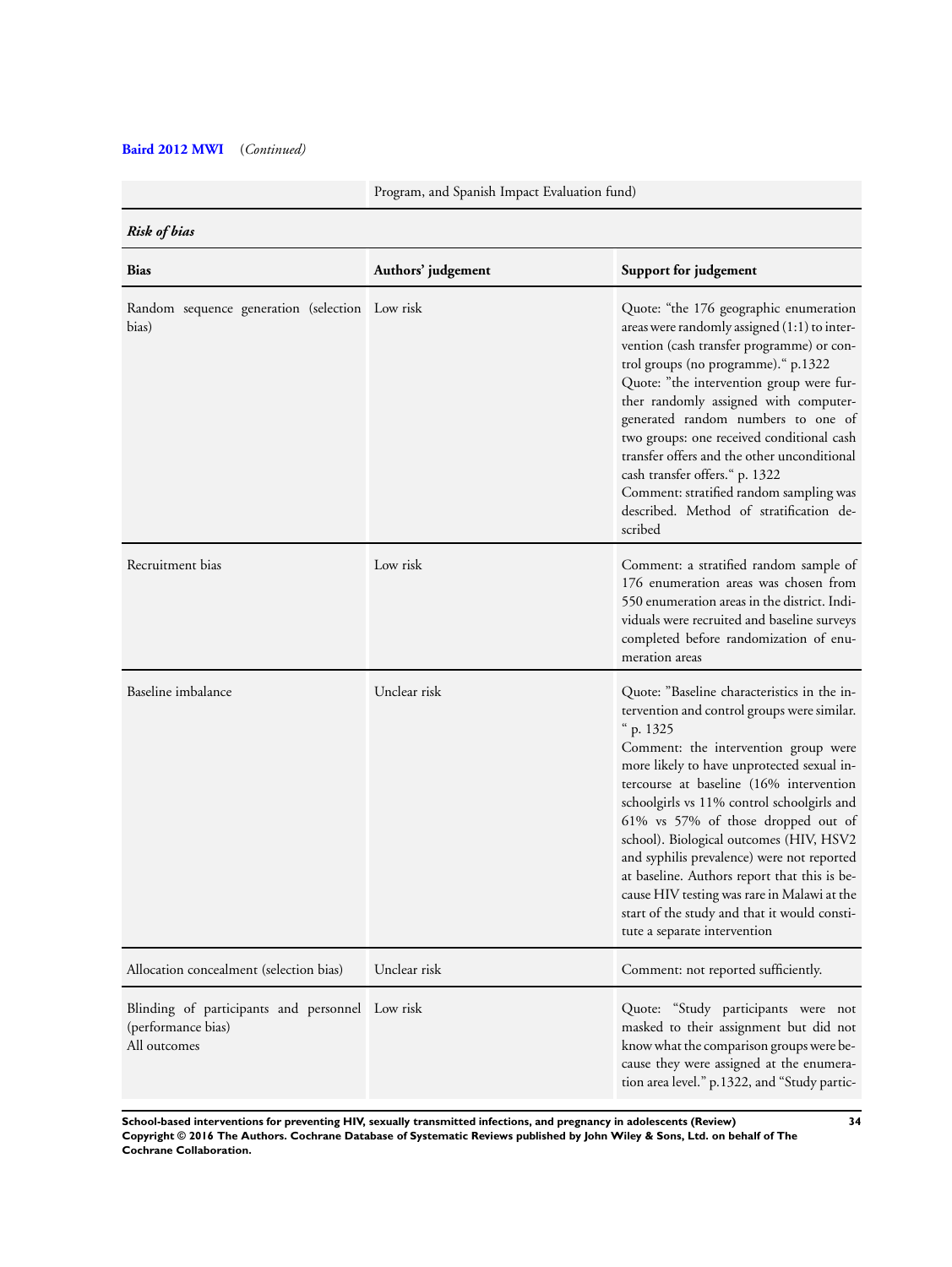## **[Baird 2012 MWI](#page-26-0)** (*Continued)*

|                                                                                 |          | ipants could not think that cash transfers<br>were intended to reduce risky sexual be-<br>haviour and HIV or that they were tied to<br>good behaviour in terms of sexual activity.<br>"p.1323<br>Comment: participants were aware of<br>whether they were receiving cash, how<br>much, and whether it was conditional or<br>not. They were not, however, aware that<br>the primary outcomes were in fact related<br>to STI prevalence, although some students<br>had friends and acquaintances in the other<br>groups<br>Source: p.1322, p.1323 Procedures.                                                                                                                                                                                                                                                                                                                                                                                                                                                                                                                                                                                      |
|---------------------------------------------------------------------------------|----------|--------------------------------------------------------------------------------------------------------------------------------------------------------------------------------------------------------------------------------------------------------------------------------------------------------------------------------------------------------------------------------------------------------------------------------------------------------------------------------------------------------------------------------------------------------------------------------------------------------------------------------------------------------------------------------------------------------------------------------------------------------------------------------------------------------------------------------------------------------------------------------------------------------------------------------------------------------------------------------------------------------------------------------------------------------------------------------------------------------------------------------------------------|
| Blinding of outcome assessment (detection Unclear risk<br>bias)<br>All outcomes |          | Quote: "Trained counsellors who did<br>home-based counselling and rapid testing<br>for HIV, HSV-2 and syphilis were masked<br>to the participant's group. Statistical analy-<br>ses were done by the investigators who were<br>not masked to the treatment status of the<br>participants." p.1322                                                                                                                                                                                                                                                                                                                                                                                                                                                                                                                                                                                                                                                                                                                                                                                                                                                |
| Incomplete outcome data (attrition bias)<br>All outcomes                        | Low risk | Quote: "The percentage of study partici-<br>pants lost to follow up did not differ be-<br>tween control, conditional, and uncondi-<br>tional groups, and was lower than that re-<br>ported for similar studies" and "133 (7%)<br>baseline schoolgirls and 86 (10%) base-<br>line dropouts were lost to follow up at 12<br>months" and that "none of the enumera-<br>tion areas had complete loss to follow up<br>rates were similar for 18 month visit (figure<br>2). Of the 1777 individuals selected for bi-<br>ological testing, 71 (4%) were lost to follow<br>up because of either refusal to get tested (n<br>= 51) or not being located by the data col-<br>lection teams."<br>Loss to follow up was similar amongst all<br>groups. There was successful follow up of:<br>255/265 (96%) selected (90% of 283 to-<br>tal) CCT schoolgirls offered cash arm, 235/<br>236 (99.6%) selected (46% of 506 total)<br>UCT schoolgirls offered cash arm, 210/226<br>(96%) selected (48% of 436 total) drop-<br>outs offered cash arm. 799/827 (97%) se-<br>lected (53% of 1495 total) control school-<br>girls. 207/223 (93%) selected (46% of 453 |

**School-based interventions for preventing HIV, sexually transmitted infections, and pregnancy in adolescents (Review) 35 Copyright © 2016 The Authors. Cochrane Database of Systematic Reviews published by John Wiley & Sons, Ltd. on behalf of The Cochrane Collaboration.**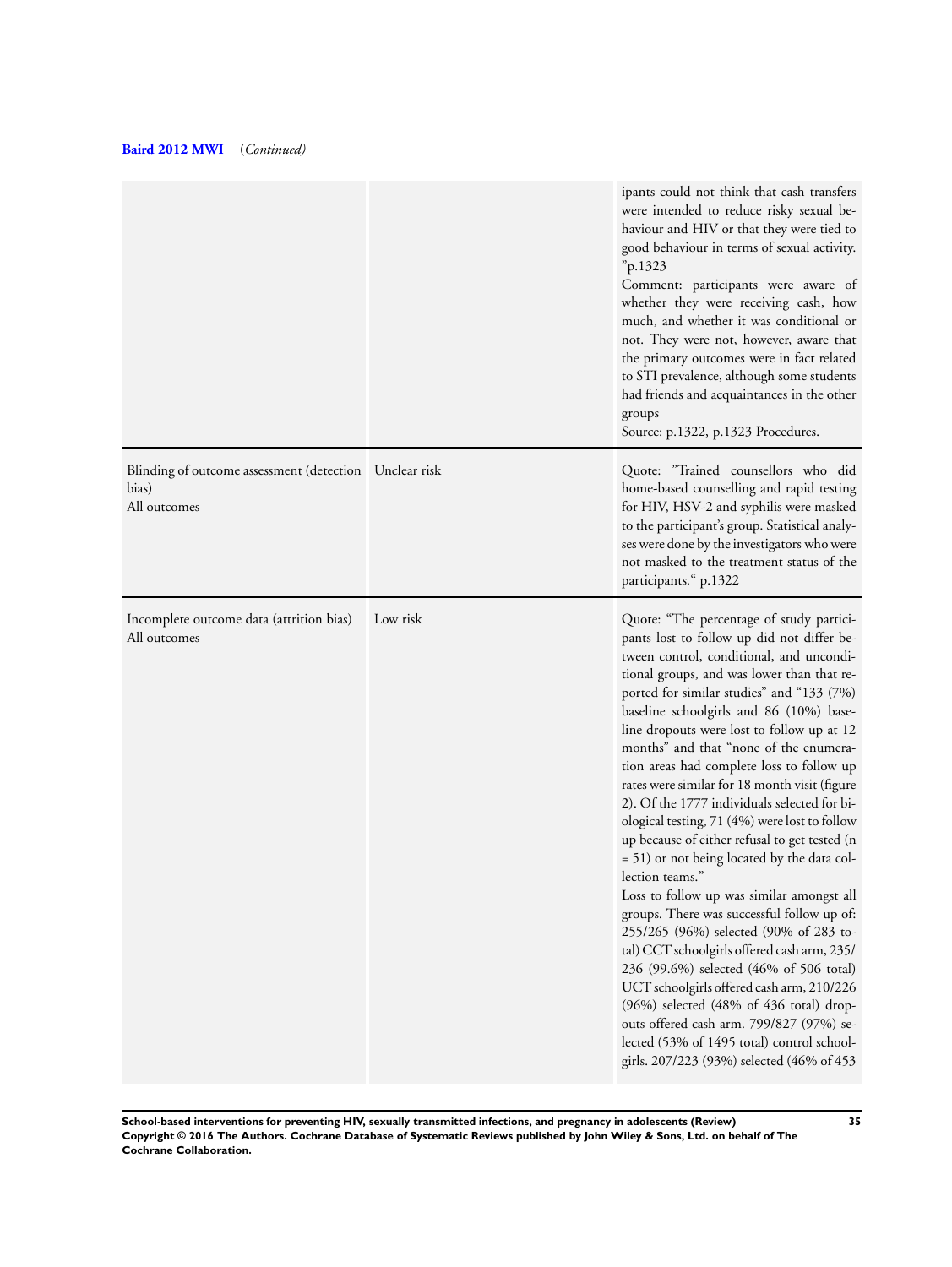### **[Baird 2012 MWI](#page-26-0)** (*Continued)*

|                                      |          | total) schoolgirl controls<br>Source:<br>p.1324 'Statistical analysis paragraph 2<br>p.1327 Discussion paragraph 2<br>p.1325 Results paragraph 2<br>p.1324 figure 2 |
|--------------------------------------|----------|---------------------------------------------------------------------------------------------------------------------------------------------------------------------|
| Selective reporting (reporting bias) | Low risk | Comment: all outcomes stated in methods<br>were reported.                                                                                                           |
| Other bias                           | Low risk | Comment: no other source of bias identi-<br>fied.                                                                                                                   |

## **[Cabezón 2005 CHL](#page-26-0)**

| Methods       | Trial design: cluster-RCT<br>Unit of randomization: classes in secondary schools<br>Number of clusters: 13<br>Data collection: pregnancies that were term, preterm or miscarried were registered by<br>the school administration<br>Length of follow-up: 3 years<br>Adjustment for clustering: no                                                                                                                                                                                                                                                                                            |
|---------------|----------------------------------------------------------------------------------------------------------------------------------------------------------------------------------------------------------------------------------------------------------------------------------------------------------------------------------------------------------------------------------------------------------------------------------------------------------------------------------------------------------------------------------------------------------------------------------------------|
| Participants  | Target group: girls aged 15 to 16 years attending an all-girls' high school<br>Sample size: 1259<br>Exclusions: none stated                                                                                                                                                                                                                                                                                                                                                                                                                                                                  |
| Interventions | The intervention<br>• Did the target group receive sexuality education? Yes.<br>• How many sessions? 14 sessions of 45 minutes each.<br>• Who delivered the sessions? Teachers who were not specifically biology or<br>sexuality education teachers.<br>• What was the content of the sessions? TeenSTAR programme, stressing<br>abstinence, fertility awareness, and psychological and personal aspects of sexuality.<br>Contraceptive use was not recommended.<br>• What additional components were there? None.<br>• Were condoms distributed free? No.<br>Control group: no intervention |
| Outcomes      | Outcomes included in this review:<br>• pregnancy prevalence.<br>Not included in this review:<br>• no other outcomes reported.                                                                                                                                                                                                                                                                                                                                                                                                                                                                |
| <b>Notes</b>  | Country: Chile<br>Setting: one school in a suburban area.<br>Study dates: 1997 to 2000<br>Study sponsors: not stated                                                                                                                                                                                                                                                                                                                                                                                                                                                                         |

**School-based interventions for preventing HIV, sexually transmitted infections, and pregnancy in adolescents (Review) 36 Copyright © 2016 The Authors. Cochrane Database of Systematic Reviews published by John Wiley & Sons, Ltd. on behalf of The Cochrane Collaboration.**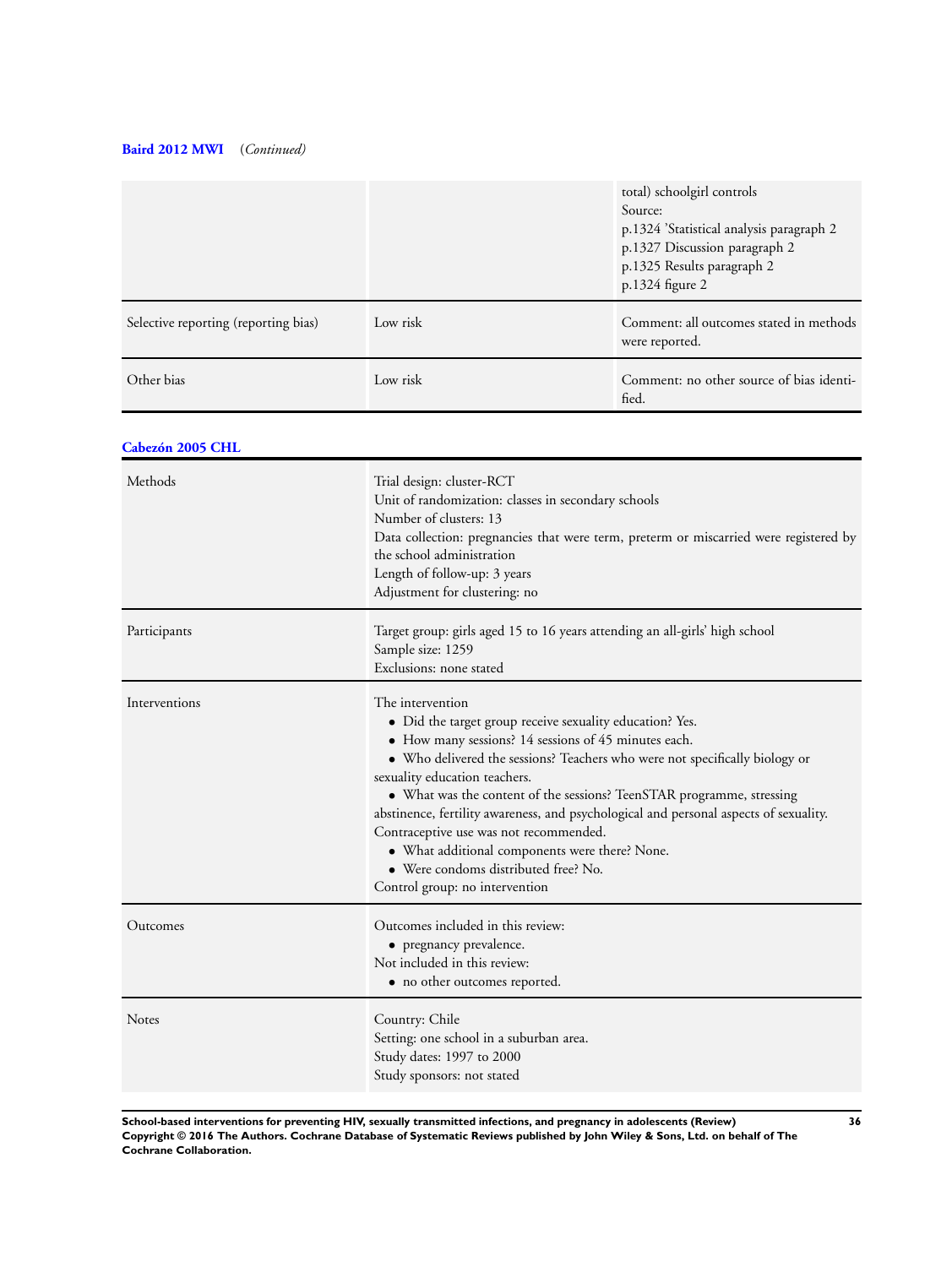## **[Cabezón 2005 CHL](#page-26-0)** (*Continued)*

*Risk of bias*

| <b>Bias</b>                                                                               | Authors' judgement | Support for judgement                                                                                                                                                                                                                                                                  |
|-------------------------------------------------------------------------------------------|--------------------|----------------------------------------------------------------------------------------------------------------------------------------------------------------------------------------------------------------------------------------------------------------------------------------|
| Random sequence generation (selection High risk<br>bias)                                  |                    | Quote: "Among 10 classes five were alter-<br>natively selected". p.65<br>Quote: "These 8 classes were chosen<br>blindly, taking the letter of the class from<br>a bag to be intervention group in the 1998<br>cohort, thus leaving 2 classes as control<br>group in this cohort." p.65 |
| Recruitment bias                                                                          | High risk          | Comment: only intervention group par-<br>ents were asked to sign a consent form                                                                                                                                                                                                        |
| Baseline imbalance                                                                        | High risk          | Comment: there was baseline imbalance in<br>pregnancy incidence between the groups in<br>1997, with none in the intervention group<br>and 6 in the control group. p.66 Table 3                                                                                                         |
| Allocation concealment (selection bias)                                                   | High risk          | Comment: unlikely as classes were chosen<br>alternately.                                                                                                                                                                                                                               |
| Blinding of participants and personnel Unclear risk<br>(performance bias)<br>All outcomes |                    | Comment: blinding not described.                                                                                                                                                                                                                                                       |
| Blinding of outcome assessment (detection Unclear risk<br>bias)<br>All outcomes           |                    | Comment: blinding not described.                                                                                                                                                                                                                                                       |
| Incomplete outcome data (attrition bias)<br>All outcomes                                  | Unclear risk       | Quote: "During the 4-year follow up pe-<br>riod the dropout rates from school were<br>similar in the three studied cohorts." p. 67                                                                                                                                                     |
| Selective reporting (reporting bias)                                                      | High risk          | Quote: "Measurement of pregnancy rates is<br>difficult because it is not possible to know<br>if there were any induced abortions in the<br>control or study groups." p. 68                                                                                                             |
| Other bias                                                                                | High risk          | Comment: as abortion in Chile is illegal it<br>is unlikely that pregnancy and abortion was<br>fully reported to schools                                                                                                                                                                |

**School-based interventions for preventing HIV, sexually transmitted infections, and pregnancy in adolescents (Review) 37 Copyright © 2016 The Authors. Cochrane Database of Systematic Reviews published by John Wiley & Sons, Ltd. on behalf of The Cochrane Collaboration.**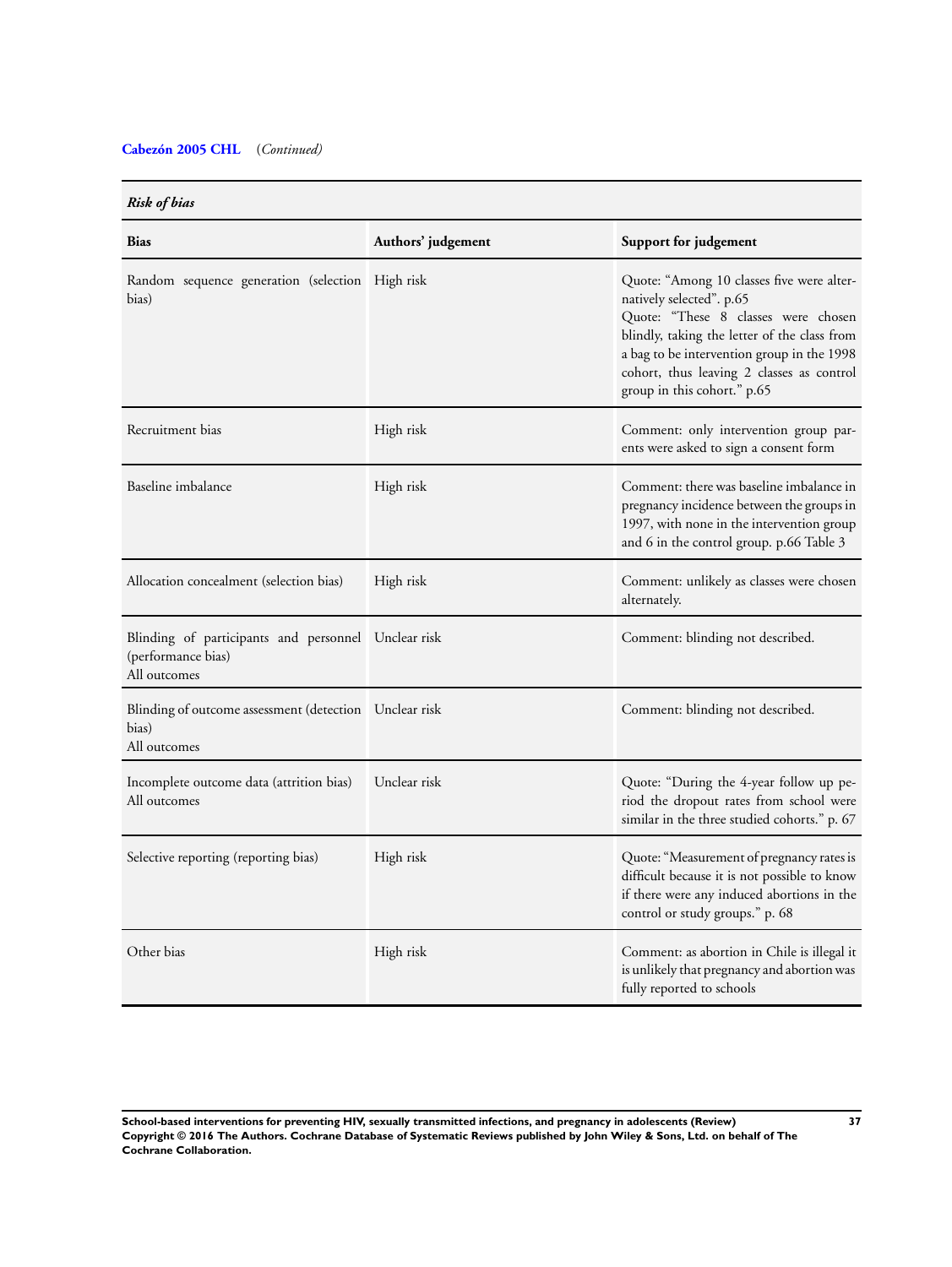**[Cowan 2010 ZWE](#page-26-0)**

| Methods       | Trial design: cluster-RCT<br>Unit of randomization: a 'community' comprising a health clinic, its catchment popu-<br>lation and its secondary schools<br>Number of clusters: 30<br>Data collection: a representative survey of 18-22 year olds in study communities 4 years<br>after the intervention. This included a questionnaire, HIV-1, HSV2, and a pregnancy<br>test<br>Length of follow-up: 4 years<br>Adjustment for clustering: yes                                                                                                                                                                                                                                                                                                                                                                                                                                                                                                                                                                                                                                                                                                                              |
|---------------|---------------------------------------------------------------------------------------------------------------------------------------------------------------------------------------------------------------------------------------------------------------------------------------------------------------------------------------------------------------------------------------------------------------------------------------------------------------------------------------------------------------------------------------------------------------------------------------------------------------------------------------------------------------------------------------------------------------------------------------------------------------------------------------------------------------------------------------------------------------------------------------------------------------------------------------------------------------------------------------------------------------------------------------------------------------------------------------------------------------------------------------------------------------------------|
| Participants  | Target group: Form 2 pupils (median age 15 years)<br>Sample size: 6791<br>Exclusions: none stated                                                                                                                                                                                                                                                                                                                                                                                                                                                                                                                                                                                                                                                                                                                                                                                                                                                                                                                                                                                                                                                                         |
| Interventions | The intervention<br>• Did the target group receive sexuality education? Yes.<br>• How many sessions? Not clear. Reported as an "in-school 3-year curriculum and<br>1-year 24 session out-of school programme".<br>• Who delivered the sessions? 'Professional peer educators' (PPEs) - i.e. school<br>leavers who were selected, trained, and supervised and worked in the community for 8<br>to 10 months.<br>• What was the content of the sessions? HIV prevention activities using adapted<br>'MEMA kwa Vijana' programme with additional materials from 'Talktime', 'Mopani',<br>'Auntie Stella' and 'Young People We Care' which included self-awareness,<br>communication, self-belief and gender.<br>• What additional components were there? A 22-session community programme<br>targeting parents and community stakeholders aimed at improving communication<br>between parents and children and support for adolescent reproductive health. A 5-day<br>residential training programme for clinic nurses to improve accessibility for adolescents.<br>• Were condoms distributed free? No.<br>Control group: no intervention (delayed intervention until 2007) |
| Outcomes      | Outcomes included in this review:<br>• HIV prevalence;<br>• HSV2 prevalence;<br>• current pregnancy;<br>· self-reported sexual debut;<br>• use of condoms at last sex.<br>Outcomes not included in this review:<br>• knowledge and attitudes around sexual behaviour;<br>• reported sexual behavior including multiple sexual partners;<br>• use of pregnancy prevention methods with first, last, or any partner;<br>• self reported symptoms of STDs.                                                                                                                                                                                                                                                                                                                                                                                                                                                                                                                                                                                                                                                                                                                   |
| Notes         | Country: Zimbabwe<br>Setting: rural districts<br>Study dates: 2003 to 2007<br>Study sponsors: National Institute of Mental Health, DfID Zimbabwe                                                                                                                                                                                                                                                                                                                                                                                                                                                                                                                                                                                                                                                                                                                                                                                                                                                                                                                                                                                                                          |

**School-based interventions for preventing HIV, sexually transmitted infections, and pregnancy in adolescents (Review) 38 Copyright © 2016 The Authors. Cochrane Database of Systematic Reviews published by John Wiley & Sons, Ltd. on behalf of The Cochrane Collaboration.**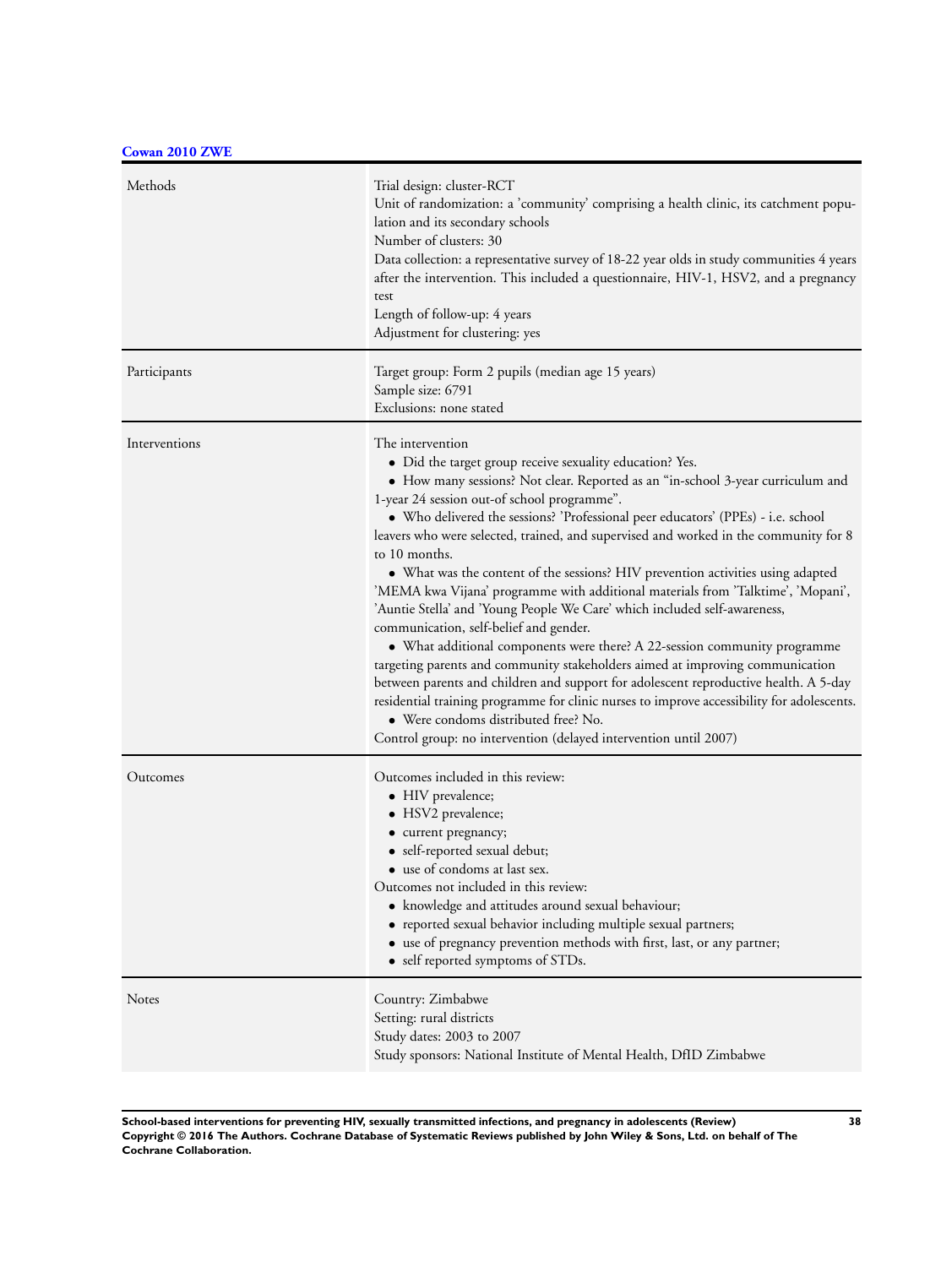## **[Cowan 2010 ZWE](#page-26-0)** (*Continued)*

*Risk of bias*

| <i>rivat of ome</i>                                                                       |                    |                                                                                                                                                                                                                                                                                                                                                                                                                                                                                                                                                                                                                 |
|-------------------------------------------------------------------------------------------|--------------------|-----------------------------------------------------------------------------------------------------------------------------------------------------------------------------------------------------------------------------------------------------------------------------------------------------------------------------------------------------------------------------------------------------------------------------------------------------------------------------------------------------------------------------------------------------------------------------------------------------------------|
| <b>Bias</b>                                                                               | Authors' judgement | Support for judgement                                                                                                                                                                                                                                                                                                                                                                                                                                                                                                                                                                                           |
| Random sequence generation (selection Unclear risk<br>bias)                               |                    | Quote: "Restricted randomisation was used<br>to ensure balance between arms of the<br>study." Source: p1237 (Cowan 2008).<br>Comment: random allocation, stratifica-<br>tion criteria detailed, but method of ran-<br>domization was not explained                                                                                                                                                                                                                                                                                                                                                              |
| Recruitment bias                                                                          | Unclear risk       | Comment: clusters were randomized first<br>and then individuals were recruited from<br>those clusters                                                                                                                                                                                                                                                                                                                                                                                                                                                                                                           |
| Baseline imbalance                                                                        | Low risk           | Quote: "There was excellent balance be-<br>tween early and deferred intervention [au-<br>thor's note: i.e. between intervention and<br>control] arms in terms of rates of HIV-1<br>infection and other behavioural and socio-<br>demographic variables." Source: p.1240<br>(Cowan 2008).                                                                                                                                                                                                                                                                                                                        |
| Allocation concealment (selection bias)                                                   | Unclear risk       | Comment: allocation concealment not de-<br>scribed.                                                                                                                                                                                                                                                                                                                                                                                                                                                                                                                                                             |
| Blinding of participants and personnel Unclear risk<br>(performance bias)<br>All outcomes |                    | Comment: no blinding described.                                                                                                                                                                                                                                                                                                                                                                                                                                                                                                                                                                                 |
| Blinding of outcome assessment (detection Unclear risk<br>bias)<br>All outcomes           |                    | Comment: no blinding described.                                                                                                                                                                                                                                                                                                                                                                                                                                                                                                                                                                                 |
| Incomplete outcome data (attrition bias)<br>All outcomes                                  | High risk          | Quote: "During our interim survey in<br>2006, we found there had been consid-<br>erable outmigration (46%). Those who re-<br>mained were of lower risk than those who<br>had left" p. 2542<br>"The age of the [original] cohort spanned<br>11 years, the age of participants surveyed at<br>the end of the trial spanned 5 years."<br>"The proportion of original cohort mem-<br>bers being included in the final survey was<br>unlikely to be more than 7%." p.2543<br>Comment: there was a very low follow-up<br>rate of the original cohort. Cross-sectional<br>analysis of clusters was completed, but with |

**School-based interventions for preventing HIV, sexually transmitted infections, and pregnancy in adolescents (Review) 39 Copyright © 2016 The Authors. Cochrane Database of Systematic Reviews published by John Wiley & Sons, Ltd. on behalf of The Cochrane Collaboration.**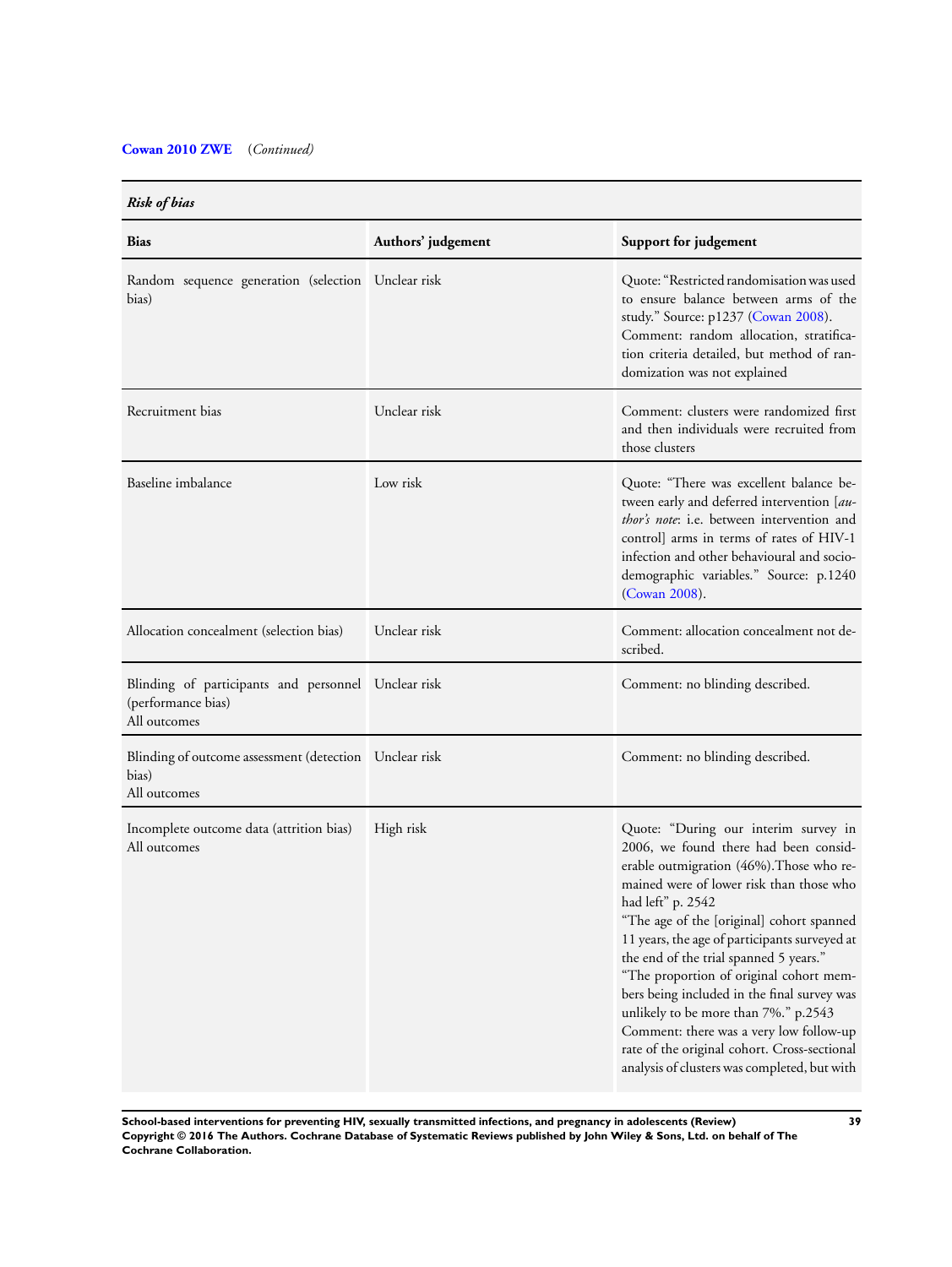## **[Cowan 2010 ZWE](#page-26-0)** (*Continued)*

|                                      |           | few of original participants. As a result any<br>effect of the intervention is likely to be di-<br>luted by following up members of the clus-<br>ter who did not receive the intervention                                                                                                                                                                                                                                                                                                                                                                                                                                                                                                                                     |
|--------------------------------------|-----------|-------------------------------------------------------------------------------------------------------------------------------------------------------------------------------------------------------------------------------------------------------------------------------------------------------------------------------------------------------------------------------------------------------------------------------------------------------------------------------------------------------------------------------------------------------------------------------------------------------------------------------------------------------------------------------------------------------------------------------|
| Selective reporting (reporting bias) | Low risk  | Comment: all outcomes stated in the<br>Methods were reported.                                                                                                                                                                                                                                                                                                                                                                                                                                                                                                                                                                                                                                                                 |
| Other bias                           | High risk | Quote: "It became difficult to implement<br>the programme in schools for political rea-<br>sons. This coincided with a fall in school at-<br>tendance for economic reasons." p.2551. A<br>reported decline in HIV incidence in Zim-<br>babwe resulted in a change in study de-<br>sign in order to increase the power of the<br>study. As a result, the final cross-sectional<br>survey included six enumeration areas from<br>each community (each community con-<br>tained approximately 50 enumeration ar-<br>eas), so approximately 12% of eligible 18-<br>22 year olds were sampled. As a result of<br>outmigration the proportion of the orig-<br>inal cohort members being included was<br>unlikely to be more than 7% |

### **[Duflo 2015 KEN](#page-26-0)**

| Methods       | Trial design: cluster-RCT<br>Unit of randomization: schools<br>Number of clusters: 328<br>Data collection: unannounced 'roll call' visits were made over 5 years. Biomarker data<br>(HIV and HSV2) were measured at 7 years<br>Length of follow-up: 7 years<br>Adjustment for clustering: yes                                                                                                                                                                                                                                                                                                                                                                                                                                                    |
|---------------|--------------------------------------------------------------------------------------------------------------------------------------------------------------------------------------------------------------------------------------------------------------------------------------------------------------------------------------------------------------------------------------------------------------------------------------------------------------------------------------------------------------------------------------------------------------------------------------------------------------------------------------------------------------------------------------------------------------------------------------------------|
| Participants  | Target group: 6th grade students (13 to 14 years old)<br>Sample size: 19,289 students in 6th grade in 2003, enrolled in primary schools<br>Exclusions: none stated                                                                                                                                                                                                                                                                                                                                                                                                                                                                                                                                                                               |
| Interventions | The intervention (3 intervention groups: 1. Stand-alone education subsidy, 2. Stand-<br>alone education, 3. a joint programme of subsidy plus education)<br>• Did the target group receive sexuality education? Yes, the Kenyan government's<br>UNICEF HIV/AIDS curriculum.<br>• How many sessions? No details given about exposure or timing.<br>• Who delivered the sessions? Trained class teachers.<br>• What was the content of the session? The focus was on abstinence until marriage.<br>• What additional components were there? Health clubs to deliver HIV<br>information outside the classroom. The 'stand-alone education subsidy' was free school<br>uniforms that were given at the onset of the school year and 18 months later. |

**School-based interventions for preventing HIV, sexually transmitted infections, and pregnancy in adolescents (Review) 40 Copyright © 2016 The Authors. Cochrane Database of Systematic Reviews published by John Wiley & Sons, Ltd. on behalf of The Cochrane Collaboration.**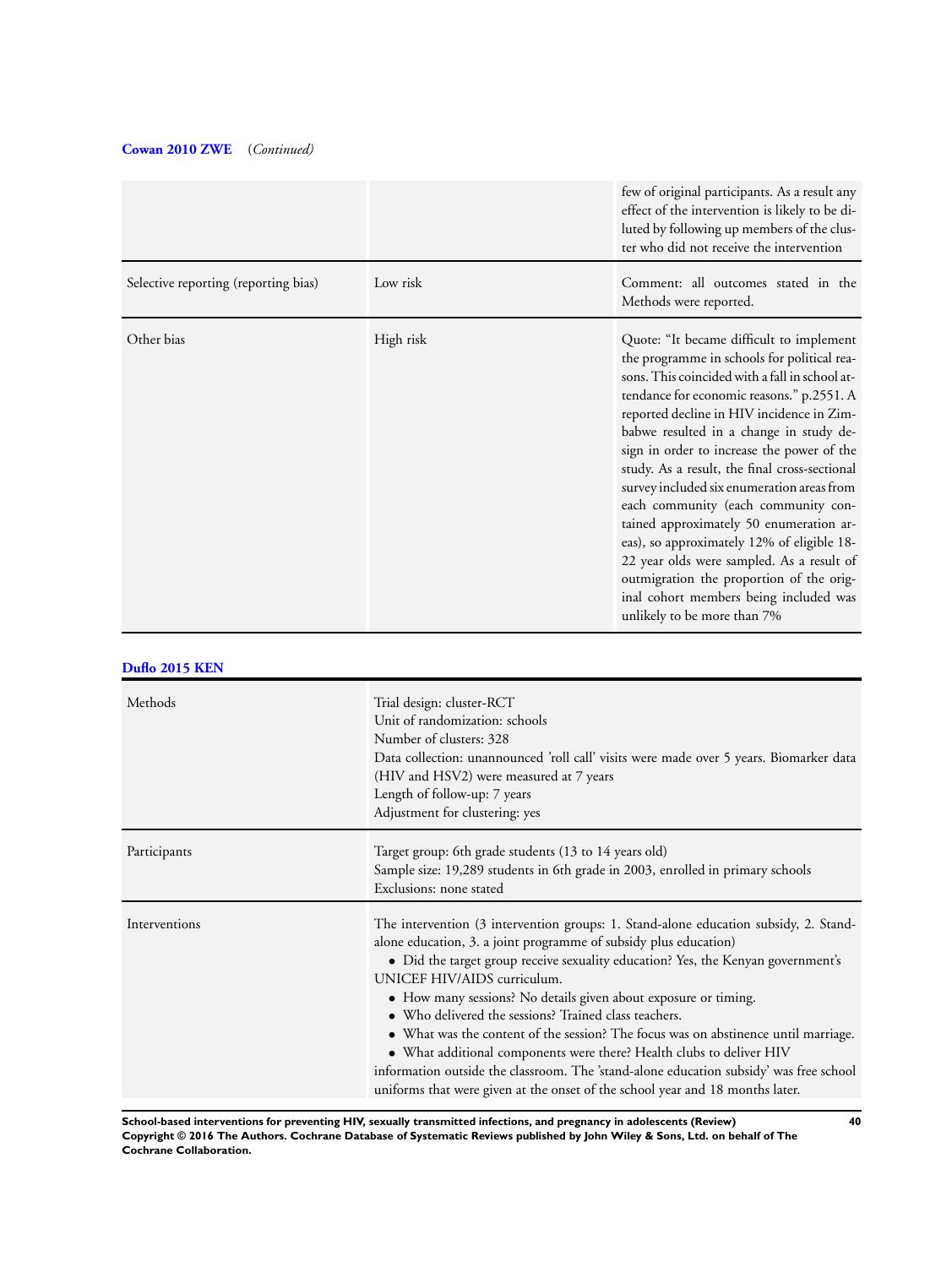## **[Duflo 2015 KEN](#page-26-0)** (*Continued)*

|              | • Were condoms distributed free? No.<br>Control group: no intervention.                                                                                                                                                                                                                                                         |
|--------------|---------------------------------------------------------------------------------------------------------------------------------------------------------------------------------------------------------------------------------------------------------------------------------------------------------------------------------|
| Outcomes     | Included in this review:<br>• prevalence of HIV at 7 years;<br>• prevalence of HSV2 at 7 years;<br>• self/peer-reported pregnancy;<br>• self-reported sexual debut;<br>• self-reported condom used at last sex.<br>Not included in this review:<br>• school enrolment;<br>• self-reported marriage;<br>• knowledge of HIV/AIDS. |
| <b>Notes</b> | Country: Kenya<br>Setting: Butere-Mumias and Bungoma<br>Study dates: 2003 to 2010<br>Study sponsors: the Hewlett Foundation, the MacArthur Foundation, the National In-<br>stitutes of Health, the Nike Foundation, the Partnership for Child Development, and<br>the World Bank                                                |

## *Risk of bias*

| <b>Bias</b>                                             | Authors' judgement | Support for judgement                                                                                                                                                                                                                                                                                                                                                                         |
|---------------------------------------------------------|--------------------|-----------------------------------------------------------------------------------------------------------------------------------------------------------------------------------------------------------------------------------------------------------------------------------------------------------------------------------------------------------------------------------------------|
| Random sequence generation (selection Low risk<br>bias) |                    | Quote "Schools were stratified and assigned<br>to one of four arms using a random number<br>generator." p.2673                                                                                                                                                                                                                                                                                |
| Recruitment bias                                        | Low risk           | Comment: all schools in the geographical<br>area were included and agreed to partic-<br>ipate. Clusters were randomized first and<br>then individuals were included from those<br>clusters. However students were enrolled<br>before the announcement of the educa-<br>tional subsidy programme and only those<br>on the original baseline enrolment group<br>were eligible for free uniforms |
| Baseline imbalance                                      | Low risk           | Quote: "Differences across treatment<br>groups are small in magnitude and only 4<br>of 65 p-values estimated are smaller than 0.<br>10, suggesting that the randomization was<br>effective at creating balance between the<br>groups."                                                                                                                                                        |
| Allocation concealment (selection bias)                 | Unclear risk       | Comment: allocation concealment was not<br>described.                                                                                                                                                                                                                                                                                                                                         |

**School-based interventions for preventing HIV, sexually transmitted infections, and pregnancy in adolescents (Review) 41 Copyright © 2016 The Authors. Cochrane Database of Systematic Reviews published by John Wiley & Sons, Ltd. on behalf of The Cochrane Collaboration.**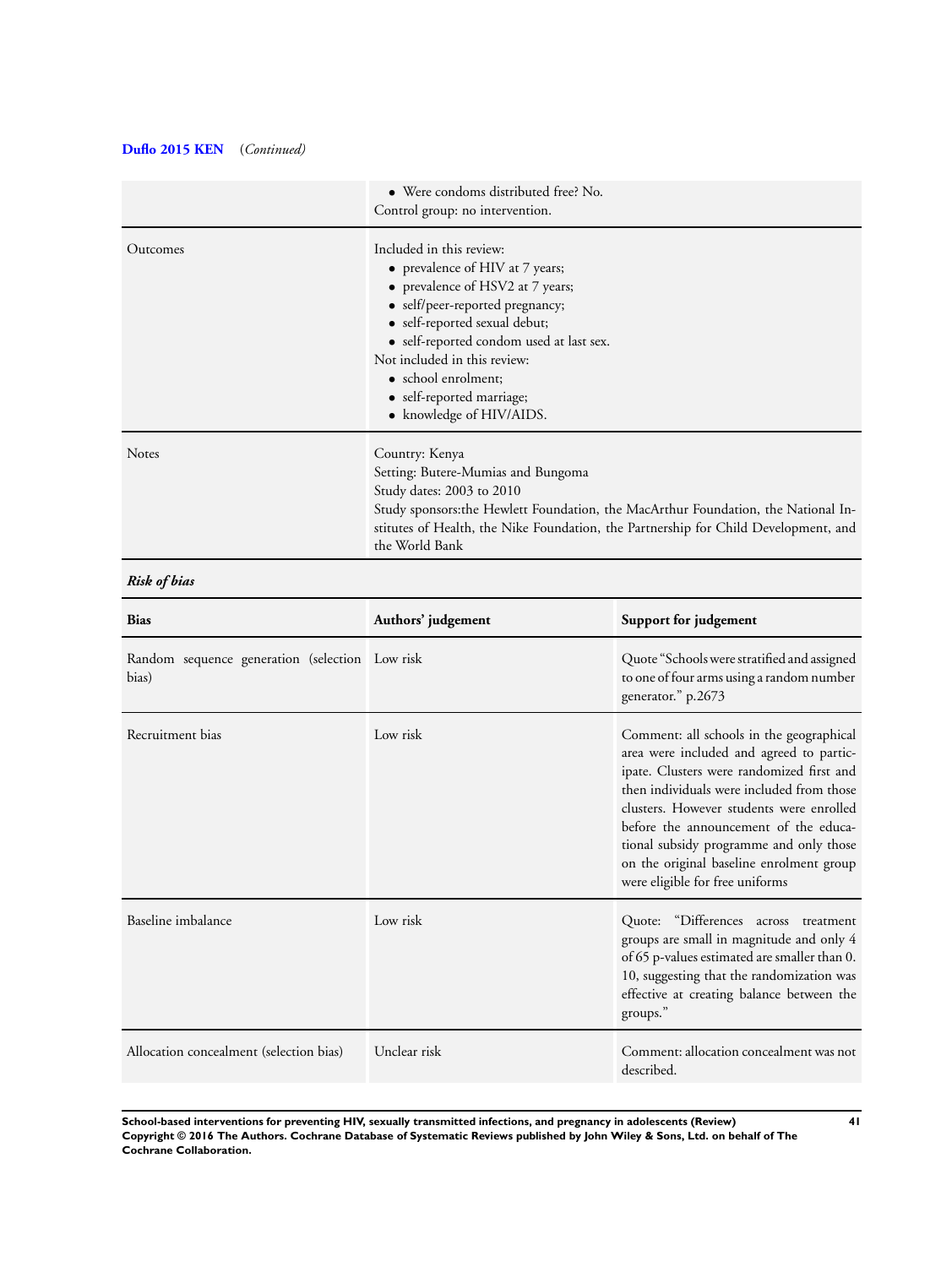## **[Duflo 2015 KEN](#page-26-0)** (*Continued)*

| Blinding of participants and personnel Unclear risk<br>(performance bias)<br>All outcomes |          | Comment: blinding of students not de-<br>scribed. Blinding of teachers was not pos-<br>sible                                                                                                                                                                                                                                                                                                                                                                     |
|-------------------------------------------------------------------------------------------|----------|------------------------------------------------------------------------------------------------------------------------------------------------------------------------------------------------------------------------------------------------------------------------------------------------------------------------------------------------------------------------------------------------------------------------------------------------------------------|
| Blinding of outcome assessment (detection   Unclear risk<br>bias)<br>All outcomes         |          | Comment: 'roll calls' were used for the<br>pregnancy outcomes. It was unclear if the<br>assessors were blinded to allocation of the<br>schools and therefore the individuals at-<br>tending them. The HIV and HSV2 testing<br>was completed by a mobile clinic and later,<br>for those who had not responded, 'field of-<br>ficers' and 'lab technicians'. Again it was<br>unclear if these assessors were blinded to al-<br>location of the individuals/schools |
| Incomplete outcome data (attrition bias)<br>All outcomes                                  | Low risk | Comment: there was no loss of clusters in<br>the trial.                                                                                                                                                                                                                                                                                                                                                                                                          |
| Selective reporting (reporting bias)                                                      | Low risk | Comment: all outcomes stated in the meth-<br>ods were reported.                                                                                                                                                                                                                                                                                                                                                                                                  |
| Other bias                                                                                | Low risk | Comment: no other source of bias was<br>identified.                                                                                                                                                                                                                                                                                                                                                                                                              |

#### **[Henderson 2007 GBR](#page-26-0)**

| Methods       | Trial design: cluster-RCT<br>Unit of randomization: schools<br>Number of clusters: 25<br>Data collection: Data collection was via linkage of individual participants' details to<br>NHS conception and termination data, aggregated by school<br>Length of follow-up: 4.5 years.<br>Adjustment for clustering: yes<br>Cluster-RCT to assess the impact of a theoretically-based sexuality education programme<br>in 25 (13 intervention, 12 control) secondary schools in the east of Scotland. The<br>approach taken was stated as 'harm reduction' so that those already sexually active would<br>be encouraged to use condoms. Incentives were offered to schools including teacher<br>training, supply cover, or, for schools in the control arm, an equivalent cash amount that<br>could be spent on personal and social education but not sexuality education |
|---------------|---------------------------------------------------------------------------------------------------------------------------------------------------------------------------------------------------------------------------------------------------------------------------------------------------------------------------------------------------------------------------------------------------------------------------------------------------------------------------------------------------------------------------------------------------------------------------------------------------------------------------------------------------------------------------------------------------------------------------------------------------------------------------------------------------------------------------------------------------------------------|
| Participants  | Target group: 3rd year secondary school students aged 13-15 years<br>Sample size: 4196<br>Exclusions: Roman Catholic schools                                                                                                                                                                                                                                                                                                                                                                                                                                                                                                                                                                                                                                                                                                                                        |
| Interventions | The intervention<br>• Did the target group receive sexuality education? Yes, SHARE (Sexual Health and<br>Relationships: Safe, Happy and Responsible).<br>• How many sessions? 20 sessions; 10 sessions in 3rd year, aged 13-14 years and 10<br>in the 4th year, aged 14-15 years.                                                                                                                                                                                                                                                                                                                                                                                                                                                                                                                                                                                   |

**School-based interventions for preventing HIV, sexually transmitted infections, and pregnancy in adolescents (Review) 42 Copyright © 2016 The Authors. Cochrane Database of Systematic Reviews published by John Wiley & Sons, Ltd. on behalf of The Cochrane Collaboration.**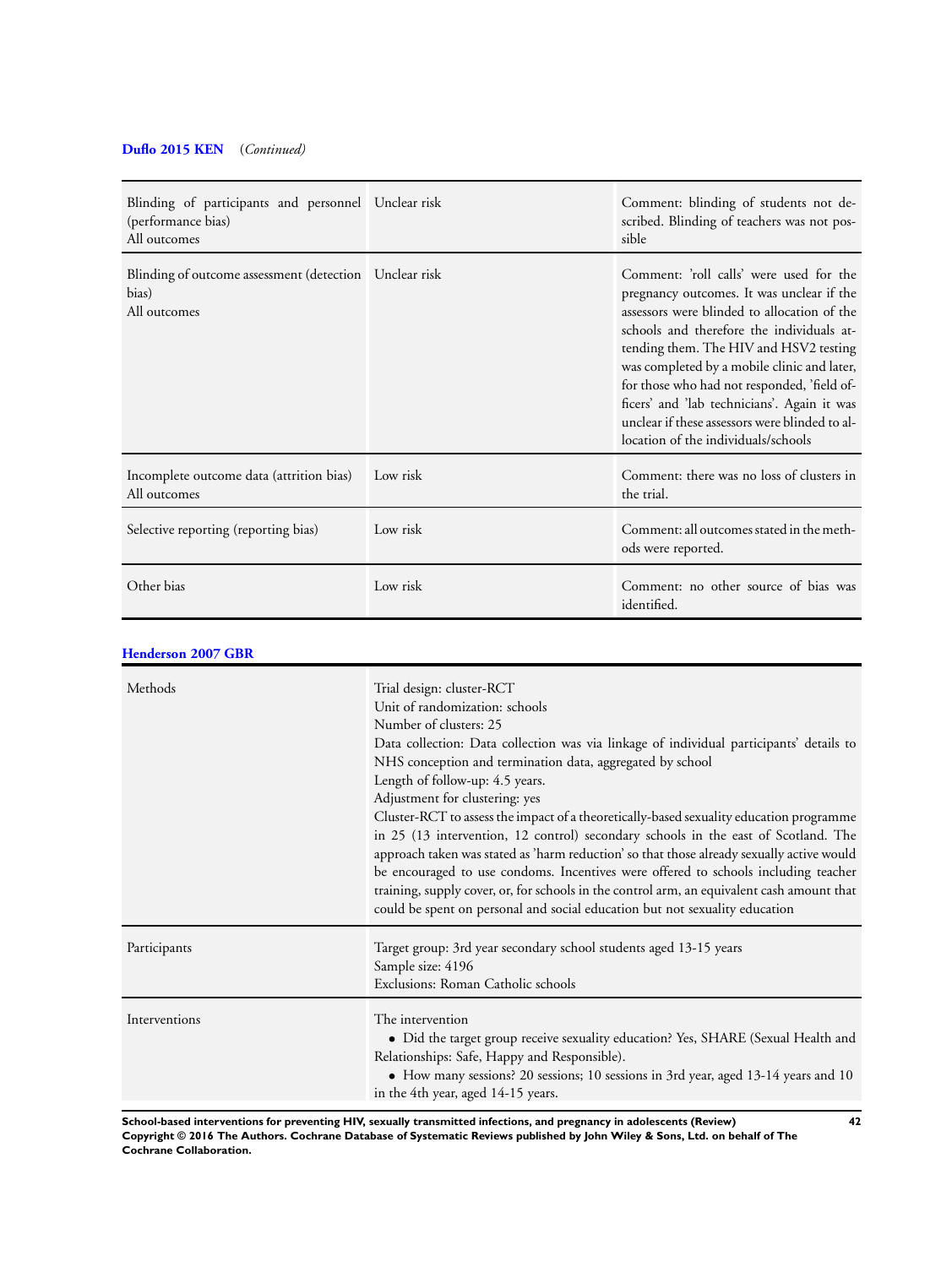## **[Henderson 2007 GBR](#page-26-0)** (*Continued)*

|              | • Who delivered the sessions? Trained class teachers.<br>• What was the content of the session? Advice to delay sexual intercourse until they<br>were ready and always use a condom until they planned to have children.<br>• What additional components were there? Access to health services.<br>• Were condoms distributed free? No.<br>Control group: usual practice.                                                                                                         |
|--------------|-----------------------------------------------------------------------------------------------------------------------------------------------------------------------------------------------------------------------------------------------------------------------------------------------------------------------------------------------------------------------------------------------------------------------------------------------------------------------------------|
| Outcomes     | Included in this review:<br>• current pregnancy;<br>• has been pregnant;<br>• self-reported sexual debut;<br>• self-reported use of condom at first sex;<br>• self-reported use of condom at last sex.<br>Not included in this review:<br>• any self-reported evidence of sex unprotected against STDs;<br>• mean score for condom use;<br>• self-reported most recent intercourse with oral contraception, with or without a<br>condom;<br>• self-reported unwanted pregnancies. |
| <b>Notes</b> | Country: Scotland<br>Setting: state schools in east Scotland<br>Study dates: 1993 to 1996<br>Study sponsors: UK Medical Research Council and Health Education Board for Scotland                                                                                                                                                                                                                                                                                                  |

### *Risk of bias*

| <b>Bias</b>                                                 | Authors' judgement | Support for judgement                                                                                                                                                                                                                                                                       |
|-------------------------------------------------------------|--------------------|---------------------------------------------------------------------------------------------------------------------------------------------------------------------------------------------------------------------------------------------------------------------------------------------|
| Random sequence generation (selection Unclear risk<br>bias) |                    | Quote: "A balanced randomisation took<br>into account socioeconomic characteristics<br>of the school populations"<br>Comment: stratification of random sam-<br>pling described. Method of random gener-<br>ation not described<br>Source: p.2 Recruitment and randomisa-<br>tion of schools |
| Recruitment bias                                            | Unclear risk       | Comment: clusters were randomized first<br>and then individuals were recruited from<br>those clusters                                                                                                                                                                                       |
| Baseline imbalance                                          | Unclear risk       | Comment: slight imbalance in gender re-<br>ported by authors. Also there was a differ-<br>ence in those students who had reported<br>sexual intercourse at baseline. Source: p.3<br>online (Wight 2002)                                                                                     |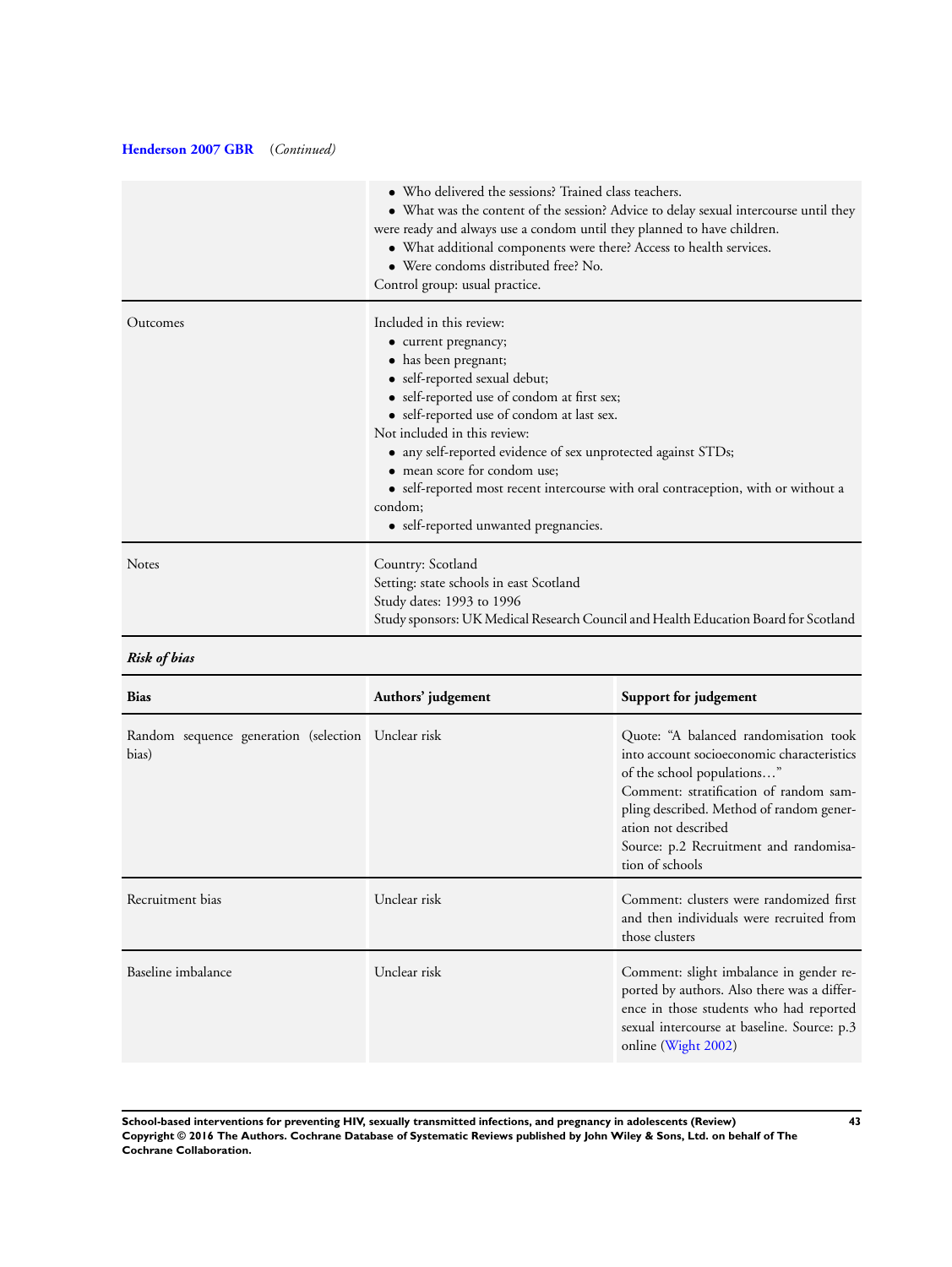## **[Henderson 2007 GBR](#page-26-0)** (*Continued)*

| Allocation concealment (selection bias)                                                   | Unclear risk | Comment: allocation concealment was not<br>described.                                                                                                                                                                                                                                                                                                                                                                                                                                                                                                                                                                                                                                                                                                                                                                                                                                                                                                                                                                                                                                                                                                                                                                                                                                      |
|-------------------------------------------------------------------------------------------|--------------|--------------------------------------------------------------------------------------------------------------------------------------------------------------------------------------------------------------------------------------------------------------------------------------------------------------------------------------------------------------------------------------------------------------------------------------------------------------------------------------------------------------------------------------------------------------------------------------------------------------------------------------------------------------------------------------------------------------------------------------------------------------------------------------------------------------------------------------------------------------------------------------------------------------------------------------------------------------------------------------------------------------------------------------------------------------------------------------------------------------------------------------------------------------------------------------------------------------------------------------------------------------------------------------------|
| Blinding of participants and personnel Unclear risk<br>(performance bias)<br>All outcomes |              | Comment: blinding of students was not de-<br>scribed. Blinding of teachers was not pos-<br>sible, as teachers were sent on a SHARE<br>training course                                                                                                                                                                                                                                                                                                                                                                                                                                                                                                                                                                                                                                                                                                                                                                                                                                                                                                                                                                                                                                                                                                                                      |
| Blinding of outcome assessment (detection Unclear risk<br>bias)<br>All outcomes           |              | Quote: "We submitted records of surname,<br>forename, date of birth, and postcode(s) for<br>women in the trial (excluding withdrawals)<br>for linkage to the NHS data<br>Comment: biological outcome data from<br>NHS databases, gathered independently of<br>trial personnel, but blinding of study asses-<br>sors not described<br>Source: p.2 Follow up and statistical anal-<br>ysis                                                                                                                                                                                                                                                                                                                                                                                                                                                                                                                                                                                                                                                                                                                                                                                                                                                                                                   |
| Incomplete outcome data (attrition bias)<br>All outcomes                                  | Low risk     | Biological outcomes: Quote: "There may<br>have been a small level of attrition across<br>both arms because of women attending pri-<br>vate health care (less than 2% of termina-<br>tions), moving from Scotland during the<br>study period (1% average annual migration<br>out of Scotland), or having their termina-<br>tions in England or Wales (2.7% of all ter-<br>minations performed on Scottish residents)<br>. On balance, the comparison between this<br>study and national rates suggests that the<br>linkage was broadly effective."<br>Comment: 99.6% participants in interven-<br>tion arm analysed, 99.5% participants in<br>control arm analysed (flow diagram p.2).<br>Very high follow-up rate, loss to follow-up<br>not significantly different across trial arms<br>$(9/2071$ intervention arm vs $10/2135$ con-<br>trol arm). Intention-to-treat analysis per-<br>formed<br>Source: p.3 Discussion first paragraph, and<br>p.2 flow diagram<br>Outcome group: self-reported outcomes<br>Quote: "One school considered the base-<br>line survey to be too explicit for pupils aged<br>13-14 years but took part in all other as-<br>pects of the study" "a new work experi-<br>ence scheme increased this [leaving school]<br>to 27%. The response rate was lower for |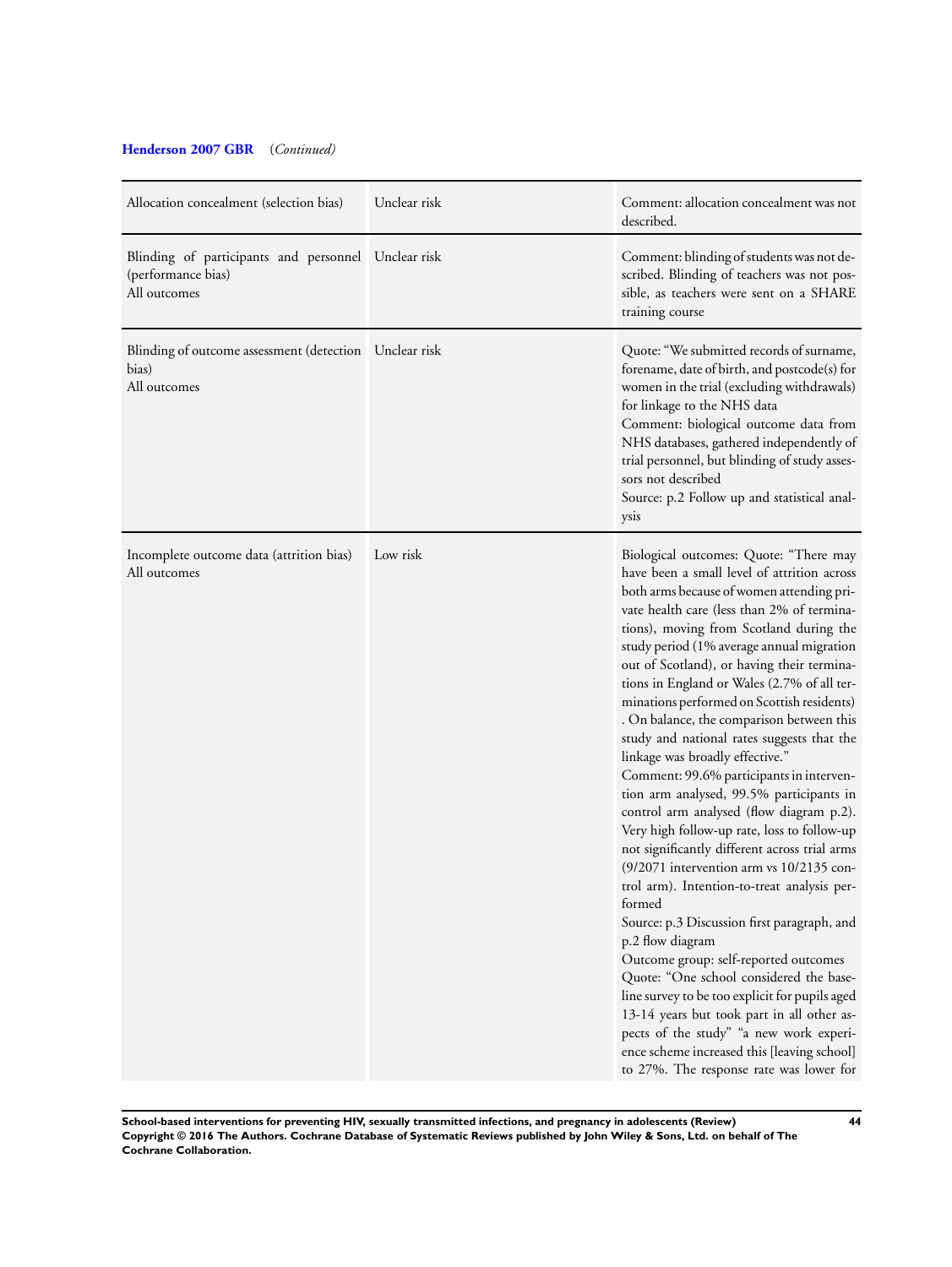### **[Henderson 2007 GBR](#page-26-0)** (*Continued)*

|                                      |          | school leavers (41% control, 38% interven-<br>tion). Non-response among those still in<br>school was primarily among persistent ab-<br>sentees, but a small proportion refused to<br>participate (2%). The response rates were<br>similar in each arm of the trial."<br>Comment: follow-up data available for<br>2987/4233 (71%) control pupils, and<br>2867/4197 (68%) intervention pupils.<br>High loss to follow-up, spread approxi-<br>mately equally across both groups. System-<br>atic under-representation of school leavers<br>could possibly have introduced bias to-<br>wards the null as data is missing regarding<br>long-term effects<br>Source: p.3 Participant follow up, p.2 flow<br>chart |
|--------------------------------------|----------|-------------------------------------------------------------------------------------------------------------------------------------------------------------------------------------------------------------------------------------------------------------------------------------------------------------------------------------------------------------------------------------------------------------------------------------------------------------------------------------------------------------------------------------------------------------------------------------------------------------------------------------------------------------------------------------------------------------|
| Selective reporting (reporting bias) | Low risk | Comment: all outcomes stated in methods<br>were reported.                                                                                                                                                                                                                                                                                                                                                                                                                                                                                                                                                                                                                                                   |
| Other bias                           | Low risk | Comment: no other source of bias identi-<br>fied.                                                                                                                                                                                                                                                                                                                                                                                                                                                                                                                                                                                                                                                           |

#### **[Jemmott 2015 ZAF](#page-26-0)**

| Methods       | Trial design: cluster-RCT<br>Unit of randomization: schools<br>Number of clusters: 18 (9 matched pairs)<br>Data collection: questionnaire surveys at 3, 6, 12, 42, and 54 months. Blood test and<br>urine sample for STIs at 54 months<br>Length of follow-up: 54 months<br>Adjustment for clustering: yes                                                                                                                                                                                                                                                                                                                                                                                                                                              |
|---------------|---------------------------------------------------------------------------------------------------------------------------------------------------------------------------------------------------------------------------------------------------------------------------------------------------------------------------------------------------------------------------------------------------------------------------------------------------------------------------------------------------------------------------------------------------------------------------------------------------------------------------------------------------------------------------------------------------------------------------------------------------------|
| Participants  | Target group: Grade 6 pupils (median age not stated but range 9 to 18 years)<br>Sample size: 1057<br>Exclusions: none stated                                                                                                                                                                                                                                                                                                                                                                                                                                                                                                                                                                                                                            |
| Interventions | The intervention<br>• Did the target group receive sexuality education? Yes.<br>• How many sessions? 12 sessions given over 6 days.<br>• Who delivered the sessions? Adult facilitators with 8 days' training.<br>• What was the content of the session? 'Let us protect our future' programme with<br>small group mixed gender sessions involved games, brainstorming, role-playing, group<br>discussions and comic workbooks with a series of characters and storylines. Participants<br>were given assignments to take home and to complete with parents.<br>• What additional components were there? Incentives were given to encourage<br>participants to attend follow-up (notebooks, pens, cap, jacket).<br>• Were condoms distributed free? No. |

**School-based interventions for preventing HIV, sexually transmitted infections, and pregnancy in adolescents (Review) 45 Copyright © 2016 The Authors. Cochrane Database of Systematic Reviews published by John Wiley & Sons, Ltd. on behalf of The Cochrane Collaboration.**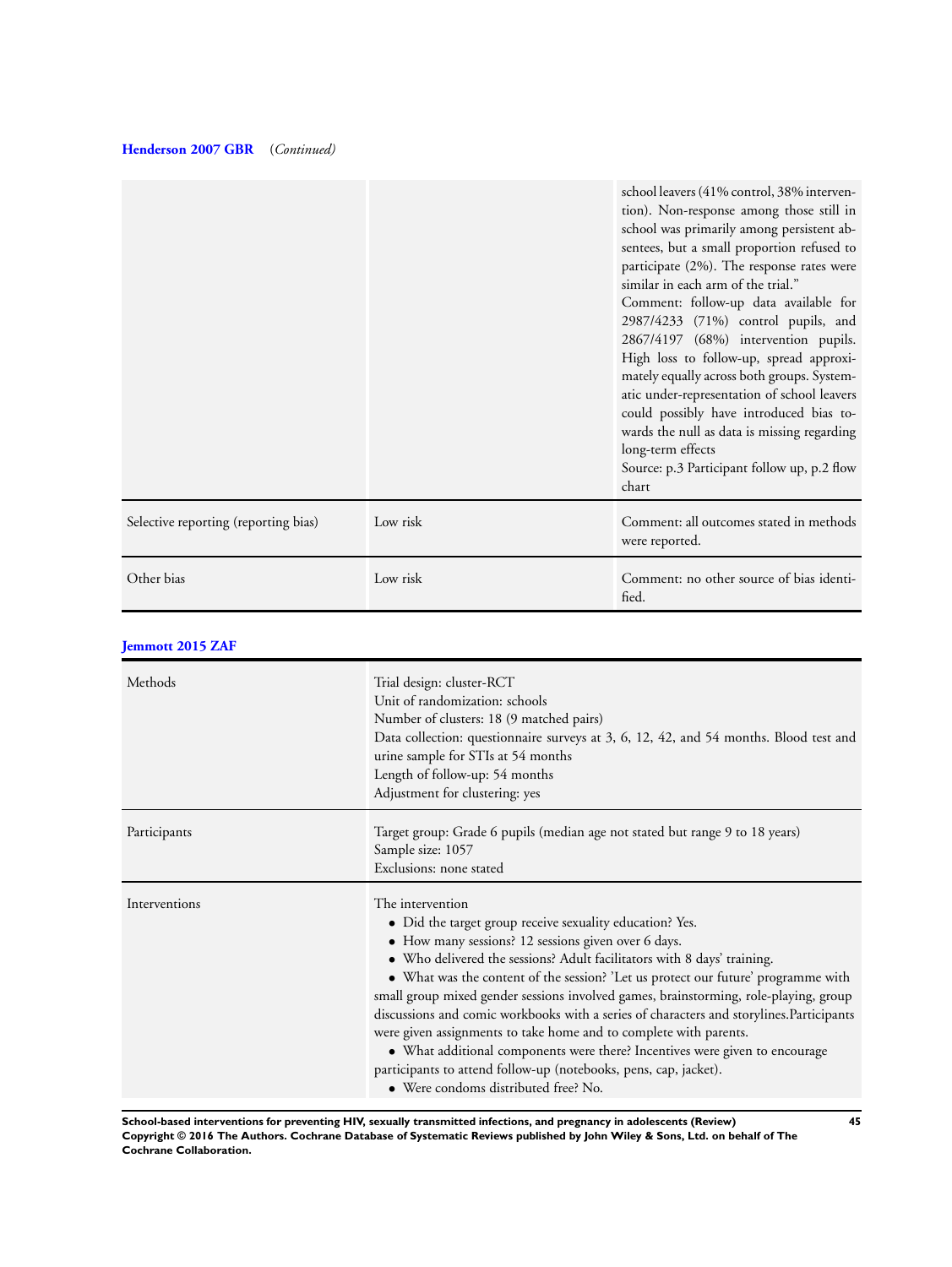### **[Jemmott 2015 ZAF](#page-26-0)** (*Continued)*

|              | Control group: no intervention.                                                                                                                                                                                                                                                                                                                                                                                                                                                                                                                                                                             |
|--------------|-------------------------------------------------------------------------------------------------------------------------------------------------------------------------------------------------------------------------------------------------------------------------------------------------------------------------------------------------------------------------------------------------------------------------------------------------------------------------------------------------------------------------------------------------------------------------------------------------------------|
| Outcomes     | Outcomes included in this review:<br>• self-reported condom use at last sex.<br>Outcomes not included in this review:<br>• HSV-2 prevalence (data not available);<br>• self-reported unprotected vaginal intercourse in the 3 months prior to final data<br>collection (54 months);<br>• self-reported sexual experience (e.g. vaginal sex, multiple partners, heterosexual<br>anal sex, consistent condom use, frequency of condom use, talking to parents about<br>condoms and about not having sex);<br>• potential mediators/theoretical constructs of the HIV risk-reduction intervention<br>targeted. |
| <b>Notes</b> | Country: South Africa<br>Setting: urban/semi-rural areas of Eastern Cape<br>Study dates: 2004 to 2010<br>Study sponsors: not stated                                                                                                                                                                                                                                                                                                                                                                                                                                                                         |

## *Risk of bias*

| <b>Bias</b>                                                                               | Authors' judgement | Support for judgement                                                                                                                                                                                                                                                                                                                                                                                                                            |
|-------------------------------------------------------------------------------------------|--------------------|--------------------------------------------------------------------------------------------------------------------------------------------------------------------------------------------------------------------------------------------------------------------------------------------------------------------------------------------------------------------------------------------------------------------------------------------------|
| Random sequence generation (selection Unclear risk<br>bias)                               |                    | Schools were randomized firstly from 35<br>eligible schools but the method for this<br>was not described. It was not clear how<br>the matching was done for the 18 schools<br>chosen. The authors did say that random-<br>ization was done using a computer-gener-<br>ated random number sequence within pairs<br>where one of the pair would be allocated<br>to the HIV/STI risk reduction intervention<br>and one to the control group. p. 611 |
| Recruitment bias                                                                          | Unclear risk       | Comment: clusters were randomized first<br>and then individuals were recruited from<br>those clusters                                                                                                                                                                                                                                                                                                                                            |
| Baseline imbalance                                                                        | Unclear risk       | Comment: there was some imbalance at<br>baseline.                                                                                                                                                                                                                                                                                                                                                                                                |
| Allocation concealment (selection bias)                                                   | Low risk           | Quote: "School personnel, potential par-<br>ticipants and recruiters were masked to the<br>schools' randomized intervention assign-<br>ment." p.611                                                                                                                                                                                                                                                                                              |
| Blinding of participants and personnel Unclear risk<br>(performance bias)<br>All outcomes |                    | Quote: "The nature of the intervention<br>precluded masking the facilitators and par-<br>ticipants to the group assignment during                                                                                                                                                                                                                                                                                                                |

**School-based interventions for preventing HIV, sexually transmitted infections, and pregnancy in adolescents (Review) 46 Copyright © 2016 The Authors. Cochrane Database of Systematic Reviews published by John Wiley & Sons, Ltd. on behalf of The Cochrane Collaboration.**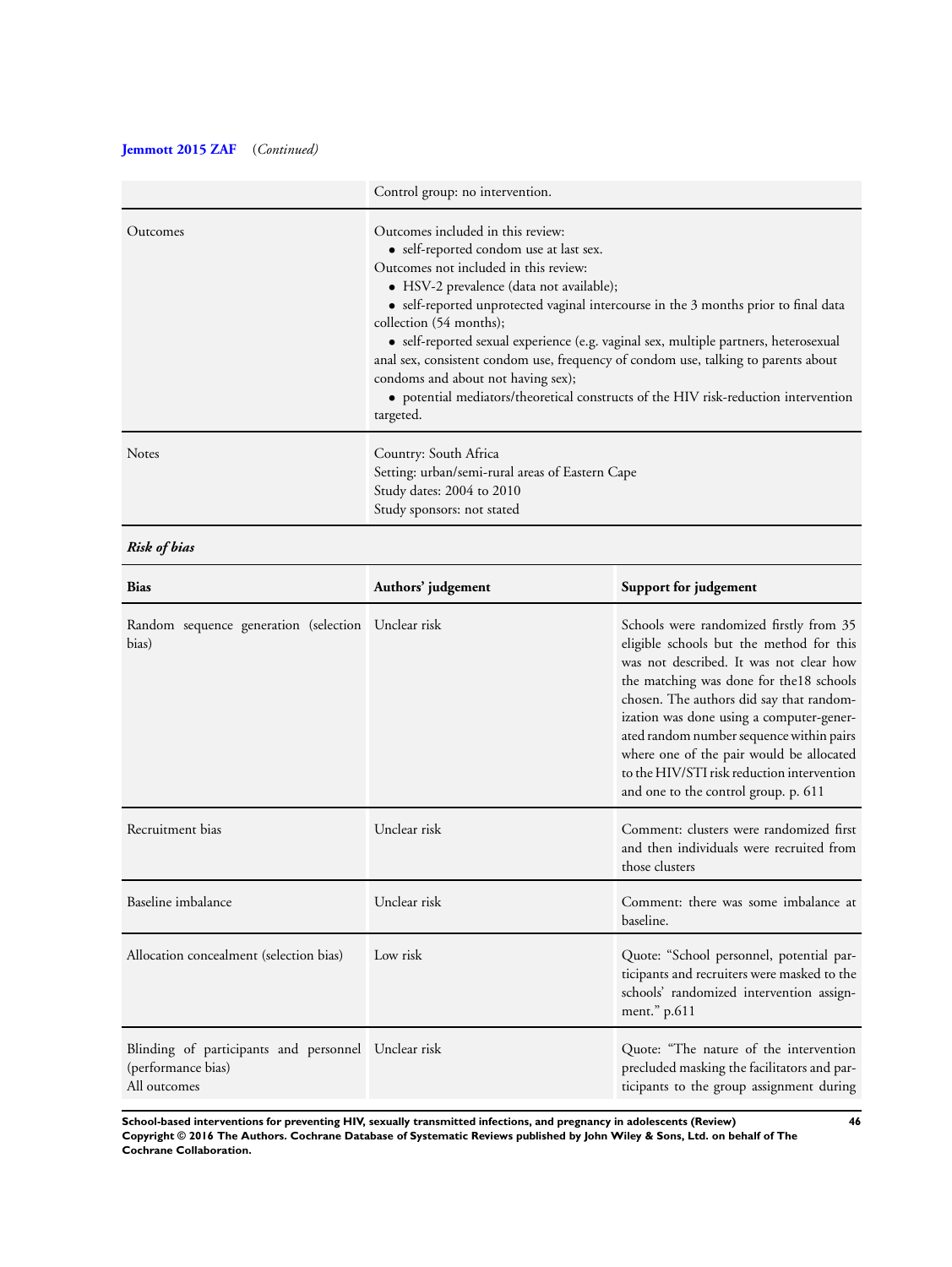#### **[Jemmott 2015 ZAF](#page-26-0)** (*Continued)*

|                                                                                   |              | the interventions." p.611                                                                                                                                                                                                     |
|-----------------------------------------------------------------------------------|--------------|-------------------------------------------------------------------------------------------------------------------------------------------------------------------------------------------------------------------------------|
| Blinding of outcome assessment (detection   Unclear risk<br>bias)<br>All outcomes |              | Comment: blinding was not described.<br>Source: Measures: p.615. No description<br>of blinding of laboratory technicians to the<br>allocation status of the samples                                                           |
| Incomplete outcome data (attrition bias)<br>All outcomes                          | Low risk     | It appears that the authors had a very high<br>follow-up rate. The participant flow dia-<br>gram (p.616) suggests that the study had<br>a 99.2% follow-up at 54 months (1049/<br>1057)                                        |
| Selective reporting (reporting bias)                                              | High risk    | Data for the biological outcomes was not<br>included in table 2 (p.617) so could not be<br>included in the meta-analysis. The authors<br>were contacted directly and asked for the<br>data but this has not been sent to date |
| Other bias                                                                        | Unclear risk | Method of choosing schools that were eli-<br>gible was not sufficiently described                                                                                                                                             |

**[Ross 2007 TZA](#page-26-0)**

| Methods       | Trial design: cluster-RCT<br>Unit of randomization: communities<br>Number of clusters: 20<br>Data collection: survey at 1 and 3 years after enrolment. HIV/HSV2 and pregnancy test<br>at 3 years<br>Length of follow-up: 3 years<br>Adjustment for clustering: yes                                                                                                                                                                                                                                                                                                                                                                                                                                                                                                                                                                             |
|---------------|------------------------------------------------------------------------------------------------------------------------------------------------------------------------------------------------------------------------------------------------------------------------------------------------------------------------------------------------------------------------------------------------------------------------------------------------------------------------------------------------------------------------------------------------------------------------------------------------------------------------------------------------------------------------------------------------------------------------------------------------------------------------------------------------------------------------------------------------|
| Participants  | Target group: Year 5 to 7 primary school pupils (14 to 18 years old)<br>Sample size: 9645<br>Exclusions: none stated                                                                                                                                                                                                                                                                                                                                                                                                                                                                                                                                                                                                                                                                                                                           |
| Interventions | The intervention:<br>• Did the target group receive sexuality education? Yes.<br>• How many sessions? 12 $x$ 40 minute sessions per year for 2 years.<br>• Who delivered the sessions? Teachers with peer assistants.<br>• What was the content of the session? Aimed to provide knowledge and skills to<br>delay sexual debut, reduce sexual risk-taking and increase appropriate use of health<br>services.<br>• What additional components were there? Health workers were trained for 1 week<br>in the provision of youth-friendly sexual and reproductive health services and<br>supervised quarterly. Community mobilization activities included annual youth health<br>weeks, interschool competitions and performances, and quarterly video shows.<br>• Were condoms distributed free? No, but they were promoted and sold by 4-5 peer |

**School-based interventions for preventing HIV, sexually transmitted infections, and pregnancy in adolescents (Review) 47 Copyright © 2016 The Authors. Cochrane Database of Systematic Reviews published by John Wiley & Sons, Ltd. on behalf of The Cochrane Collaboration.**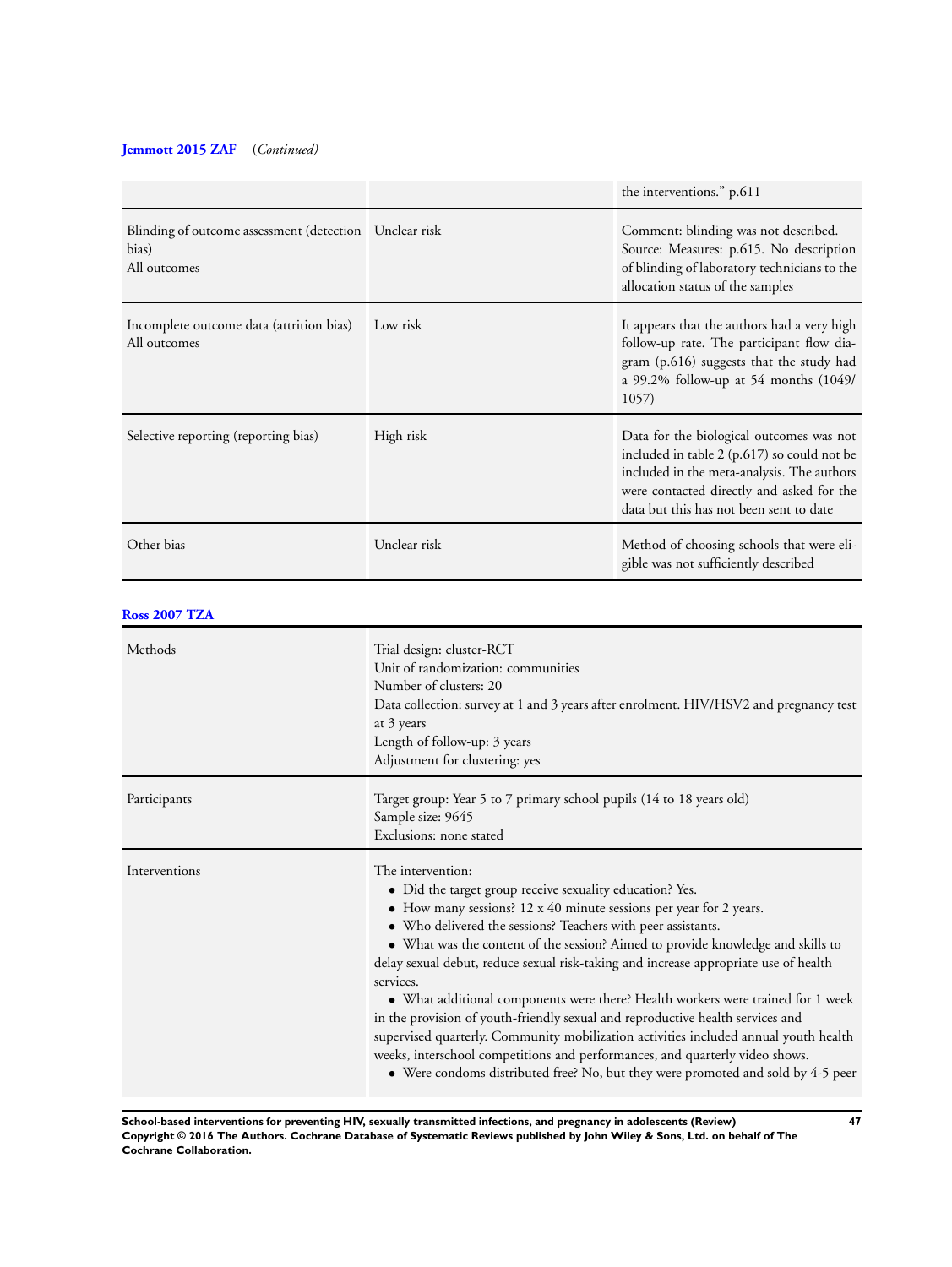## **[Ross 2007 TZA](#page-26-0)** (*Continued)*

|              | assistants per village.<br>Control group: no intervention.                                                                                                                                                                                                                                                                                             |
|--------------|--------------------------------------------------------------------------------------------------------------------------------------------------------------------------------------------------------------------------------------------------------------------------------------------------------------------------------------------------------|
| Outcomes     | Outcomes included in this review:<br>• HIV incidence;<br>• HSV2 prevalence;<br>• syphilis prevalence;<br>• current pregnancy;<br>• self-reported sexual debut;<br>• self-reported condom use at last sex.<br>Outcomes not included in this review:<br>• other self-reported sexual behaviour such as more than 1 partner during the past<br>12 months. |
| <b>Notes</b> | Country: Tanzania<br>Setting: rural areas of Mwanza region<br>Study dates: 1998 to 2002<br>Study sponsors: The European Commission, Development Cooperation Ireland, UK<br>Medical Research Council, Department for International Development (DFID)                                                                                                   |

## *Risk of bias*

| <b>Bias</b>                                             | Authors' judgement | Support for judgement                                                                                                                                                                                                                                                                                                                                                                                         |
|---------------------------------------------------------|--------------------|---------------------------------------------------------------------------------------------------------------------------------------------------------------------------------------------------------------------------------------------------------------------------------------------------------------------------------------------------------------------------------------------------------------|
| Random sequence generation (selection Low risk<br>bias) |                    | Quote: "Restricted randomisation was used<br>to balance HIV and chlamydia prevalence<br>between the two trial arms"<br>Comment: stratified randomization of<br>communities described; stratification ex-<br>plained<br>Source: p.1944 Methods (Ross 2007 TZA)                                                                                                                                                 |
| Recruitment bias                                        | Low risk           | Comment: individuals were recruited first<br>and then randomized to clusters                                                                                                                                                                                                                                                                                                                                  |
| Baseline imbalance                                      | Low risk           | Quote: "The baseline characteristics of the<br>intervention and comparison groups were<br>generally similar (Table 2). Slight baseline<br>imbalances in ethnic group and lifetime<br>number of partners were adjusted for in all<br>analyses of trial outcomes. There were sub-<br>stantial differences between male and fe-<br>male participants, so outcomes were ana-<br>lyzed separately for sex." p.1947 |
| Allocation concealment (selection bias)                 | Low risk           | Quote: "A system of constrained randomi-<br>sation was used to allocate communities to<br>the two study arms, ensuring adequate bal-                                                                                                                                                                                                                                                                          |

**School-based interventions for preventing HIV, sexually transmitted infections, and pregnancy in adolescents (Review) 48 Copyright © 2016 The Authors. Cochrane Database of Systematic Reviews published by John Wiley & Sons, Ltd. on behalf of The Cochrane Collaboration.**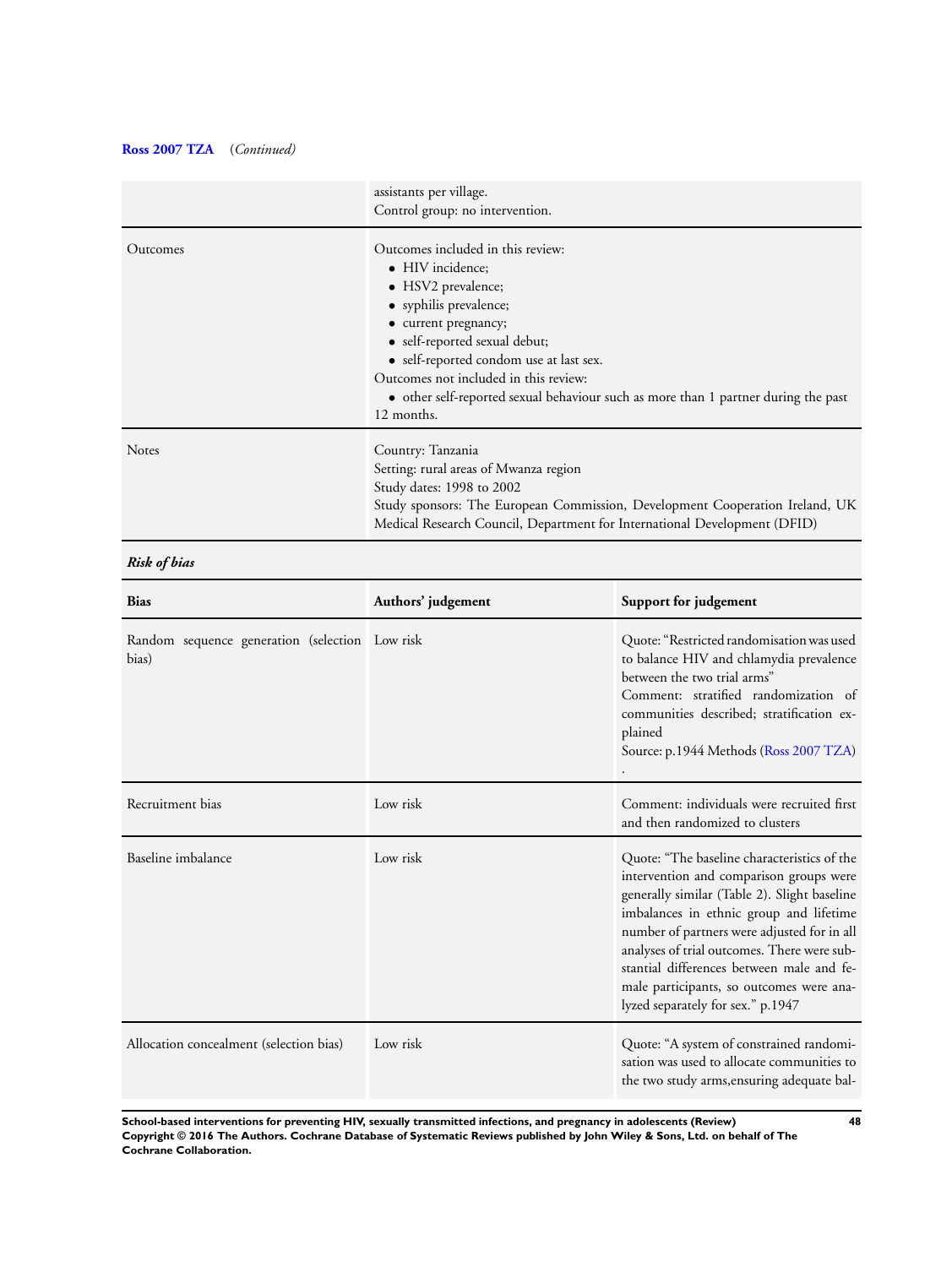## **[Ross 2007 TZA](#page-26-0)** (*Continued)*

|                                                                                           |          | ance on important factors. There were 28,<br>000 ways of allocating half the communi-<br>ties in each stratum to the intervention arm.<br>A computer program tested whether each<br>of these allocations satisfied balance crite-<br>ria, including: (i) mean HIV prevalence in<br>each study arm within 0.075% of overall<br>mean; (ii) mean prevalence of Chlamydia<br>trachomatis (CT) in each arm within 0.1%<br>of overall mean; (iii) one of two communi-<br>ties neighbouring gold mines allocated to<br>each arm; (iv) even distribution of inter-<br>vention communities over the four project<br>districts. A total of 953 allocations satisfied<br>these criteria, and one was randomly cho-<br>sen at a meeting attended by senior govern-<br>ment officials" Source: p.436 (Hayes 2005) |
|-------------------------------------------------------------------------------------------|----------|------------------------------------------------------------------------------------------------------------------------------------------------------------------------------------------------------------------------------------------------------------------------------------------------------------------------------------------------------------------------------------------------------------------------------------------------------------------------------------------------------------------------------------------------------------------------------------------------------------------------------------------------------------------------------------------------------------------------------------------------------------------------------------------------------|
| Blinding of participants and personnel Unclear risk<br>(performance bias)<br>All outcomes |          | Comment: no blinding described.                                                                                                                                                                                                                                                                                                                                                                                                                                                                                                                                                                                                                                                                                                                                                                      |
| Blinding of outcome assessment (detection Unclear risk<br>bias)<br>All outcomes           |          | Comment: blinding was not described.<br>Source: p.1946 Impact evaluation final<br>paragraph. There is no description of the<br>authors blinding the laboratory technicians<br>to the allocation status of the samples                                                                                                                                                                                                                                                                                                                                                                                                                                                                                                                                                                                |
| Incomplete outcome data (attrition bias)<br>All outcomes                                  | Low risk | Quote: "7040 (73%) of the 9645 eligible<br>cohort members were seen at the final sur-<br>vey. Follow up rates were similar in the in-<br>tervention (72%) and comparison (74%)<br>communities, higher among male (77%)<br>than female (69%) participants (P<0.001)<br>"HIV incidence was much lower than pre-<br>dicted based on a previous survey of 15-19<br>year olds in the same communities those<br>who were lost to follow up may have been<br>at a higher risk than those followed up."<br>Comment: similar attrition across inter-<br>vention and comparison groups<br>Source:<br>p.1497 Completeness of follow up<br>p.1949 Table 2<br>p.1951 Discussion                                                                                                                                   |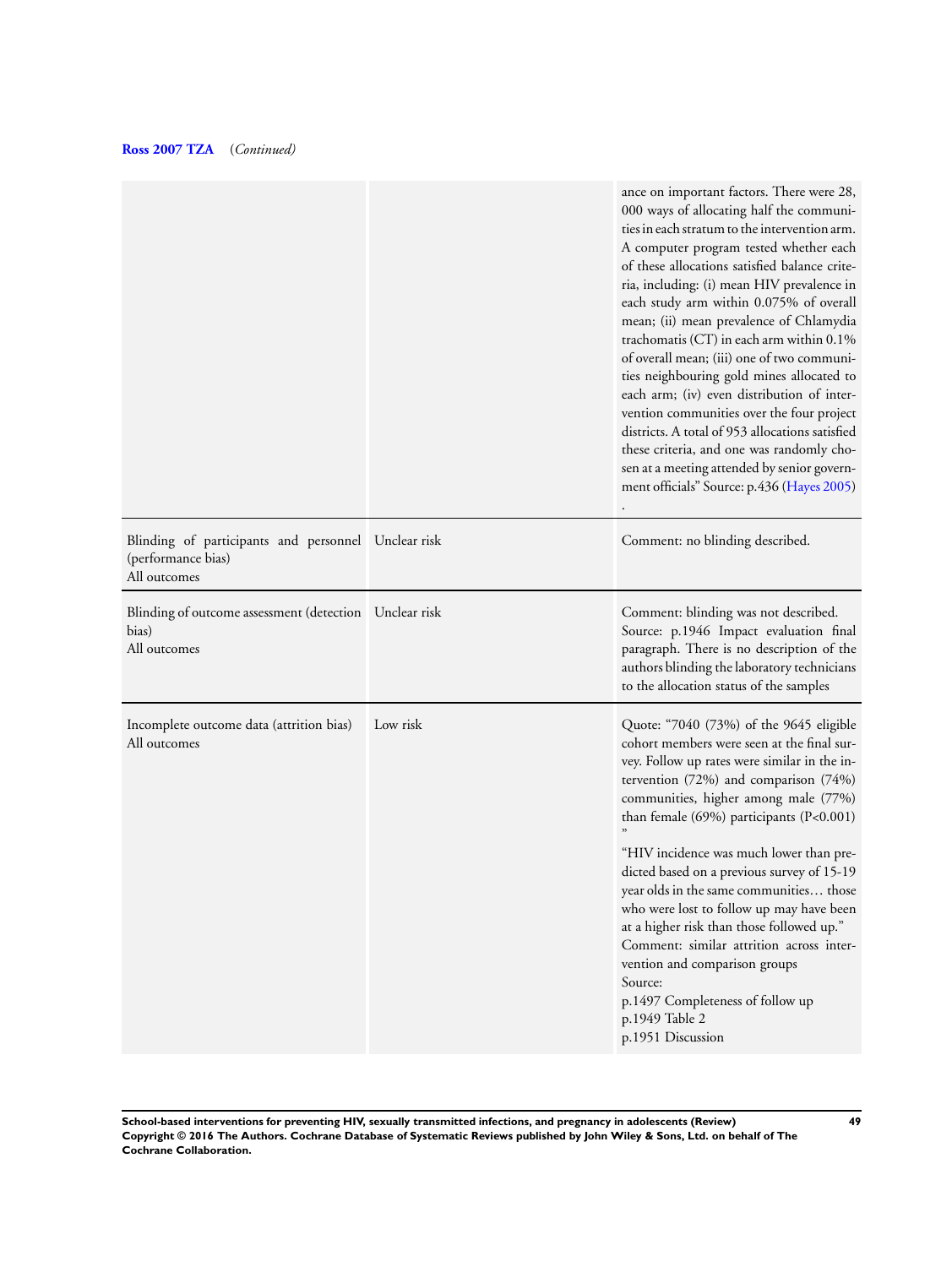## **[Ross 2007 TZA](#page-26-0)** (*Continued)*

| Selective reporting (reporting bias) | Low risk                                                                                                                                                                                                                                                                                                                                                                                                                                                                                                                                                                   | Comment: all outcomes stated in Methods<br>were reported.                                                                                                                                                                                                                                                                                                               |
|--------------------------------------|----------------------------------------------------------------------------------------------------------------------------------------------------------------------------------------------------------------------------------------------------------------------------------------------------------------------------------------------------------------------------------------------------------------------------------------------------------------------------------------------------------------------------------------------------------------------------|-------------------------------------------------------------------------------------------------------------------------------------------------------------------------------------------------------------------------------------------------------------------------------------------------------------------------------------------------------------------------|
| Other bias                           | Low risk                                                                                                                                                                                                                                                                                                                                                                                                                                                                                                                                                                   | Comment: no other source of bias identi-<br>fied.                                                                                                                                                                                                                                                                                                                       |
| <b>Stephenson 2008 GBR</b>           |                                                                                                                                                                                                                                                                                                                                                                                                                                                                                                                                                                            |                                                                                                                                                                                                                                                                                                                                                                         |
| Methods                              | Trial design: cluster-RCT<br>Unit of randomization: schools<br>Number of clusters: 27<br>age 20 as determined by linkage to routine NHS data<br>Length of follow-up: 7 years<br>Adjustment for clustering: yes                                                                                                                                                                                                                                                                                                                                                             | Data collection: survey questionnaires were completed in the classroom at baseline, and<br>after 6 and 18 months. Those who were still in school also completed a questionnaire at<br>54 months after baseline. Those who had left school were provided with a questionnaire<br>by post, by home visit or by GP. Primary outcome measures were abortion and live births |
| Participants                         | Target group: Year 9 pupils, (13 to 14 years old)<br>outcomes<br>team was located                                                                                                                                                                                                                                                                                                                                                                                                                                                                                          | Sample size: 9508 (eligible and followed up for biological outcomes), 8766 for other<br>Exclusions: 8 schools were excluded due to distance from London where the research                                                                                                                                                                                              |
| Interventions                        | The intervention<br>• Did the target group receive sexuality education? Yes.<br>• How many sessions? $3 \times 1$ hour sessions in Year 9.<br>• Who delivered the sessions? Trained peer educators.<br>and condom use, knowledge about pregnancy, STIs (including HIV), contraception,<br>and local sexual health services.<br>• What additional components were there? None.<br>• Were condoms distributed free? No.<br>Control group: usual teacher-led sexual and relationships education (SRE)                                                                         | • What was the content of the session? Sessions focused on sexual communication                                                                                                                                                                                                                                                                                         |
| Outcomes                             | Outcomes included in this review:<br>• current pregnancy;<br>• has been pregnant;<br>• self-reported condom use at first sex;<br>• self-reported condom use at last sex.<br>Outcomes not included in this review:<br>• self-reported sexual intercourse and use of contraceptives at first and last sex;<br>• regretted or pressured sex at first and last sex;<br>· quality of relationship with current partner;<br>• self-reported STI diagnosed by a doctors or nurse;<br>• attendance at clinic for advice about sex;<br>• knowledge of emergency contraceptive pill; |                                                                                                                                                                                                                                                                                                                                                                         |

**School-based interventions for preventing HIV, sexually transmitted infections, and pregnancy in adolescents (Review) 50 Copyright © 2016 The Authors. Cochrane Database of Systematic Reviews published by John Wiley & Sons, Ltd. on behalf of The Cochrane Collaboration.**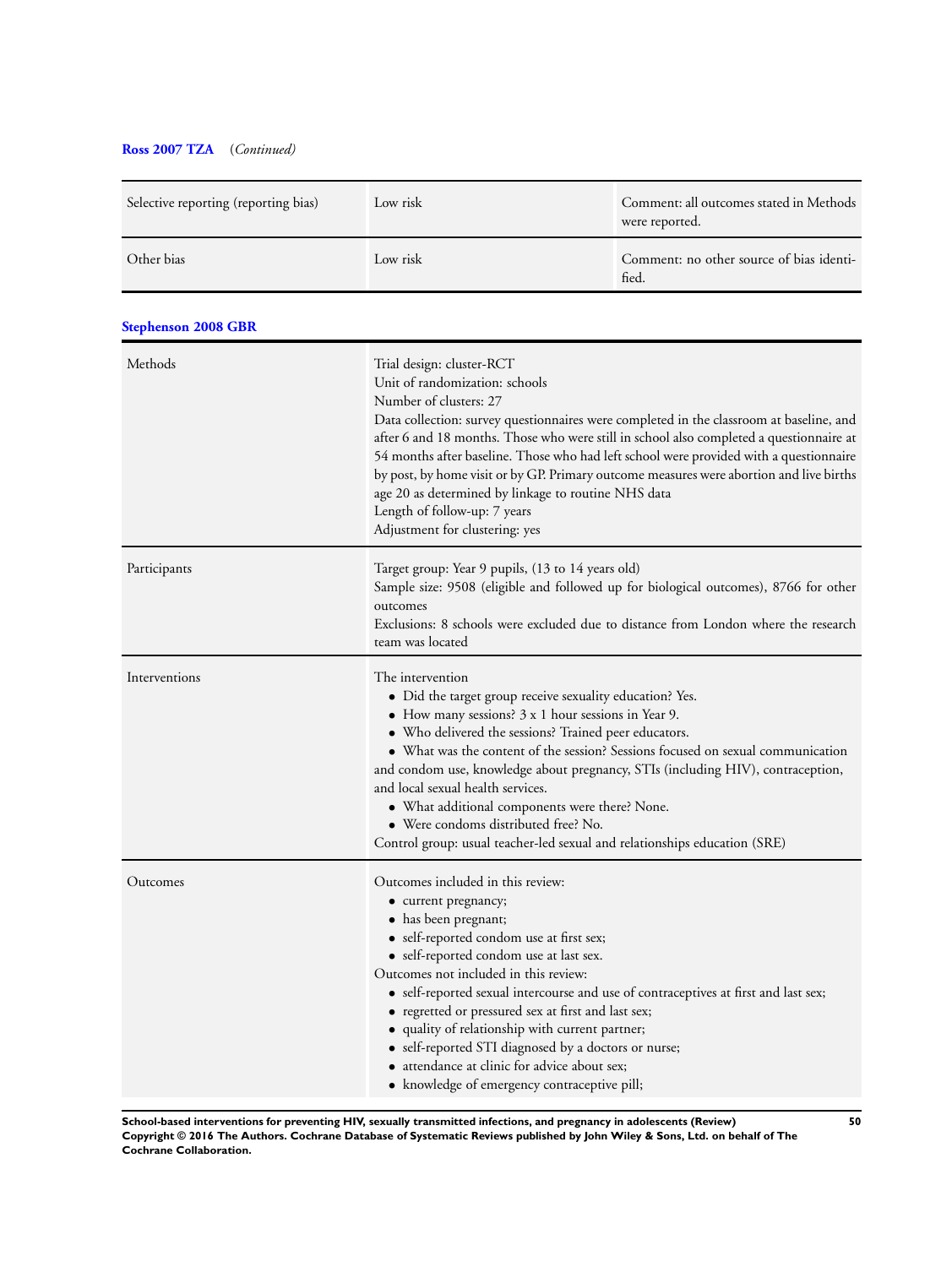## **[Stephenson 2008 GBR](#page-26-0)** (*Continued)*

|              | • ability to identify local sexual health services.                                                                                                            |
|--------------|----------------------------------------------------------------------------------------------------------------------------------------------------------------|
| <b>Notes</b> | Country: England.<br>Setting: rural and urban schools in central and southern England<br>Study dates: 1998-2005<br>Study sponsors: UK Medical Research Council |

### *Risk of bias*

| <b>Bias</b>                                                                               | Authors' judgement | Support for judgement                                                                                                                                                                                                                                                                                                                                                      |
|-------------------------------------------------------------------------------------------|--------------------|----------------------------------------------------------------------------------------------------------------------------------------------------------------------------------------------------------------------------------------------------------------------------------------------------------------------------------------------------------------------------|
| Random sequence generation (selection Low risk<br>bias)                                   |                    | Quote: "Schools were ranked and divided<br>into three risk strata of approximately equal<br>size. Randomisation of schools occurred<br>within strata, using a computer-generated<br>sequence of allocation of block size ten for<br>each"<br>Comment: randomization method ade-<br>quately described, criteria for stratification<br>given<br>Source: p.1581 Randomisation |
| Recruitment bias                                                                          | Unclear risk       | Comment: clusters were randomized first<br>and then individuals were recruited from<br>those clusters                                                                                                                                                                                                                                                                      |
| Baseline imbalance                                                                        | Low risk           | Quote: "The two groups were well bal-<br>anced with respect to demographic data<br>and proportion reporting sexual inter-<br>course at baseline (table 1)." Source: p.342<br>(Stephenson 2004).                                                                                                                                                                            |
| Allocation concealment (selection bias)                                                   | Unclear risk       | Comment: allocation concealment not de-<br>scribed.                                                                                                                                                                                                                                                                                                                        |
| Blinding of participants and personnel Unclear risk<br>(performance bias)<br>All outcomes |                    | Quote: "blinding of participants to type of<br>sex education was not possible"<br>Comment: blinding of participants was not<br>possible.<br>Source: p.1585 Discussion.                                                                                                                                                                                                     |
| Blinding of outcome assessment (detection Low risk<br>bias)<br>All outcomes               |                    | Outcome group: biological outcome mea-<br>sures.<br>Quote: "Following list-cleaning of the trial<br>register through National Health Register<br>(NHS) central register, girls were matched<br>to routine data on live births from two<br>sources: (1) registration of births (2) regis-<br>tration of maternities. Girls were matched                                     |

**School-based interventions for preventing HIV, sexually transmitted infections, and pregnancy in adolescents (Review) 51 Copyright © 2016 The Authors. Cochrane Database of Systematic Reviews published by John Wiley & Sons, Ltd. on behalf of The Cochrane Collaboration.**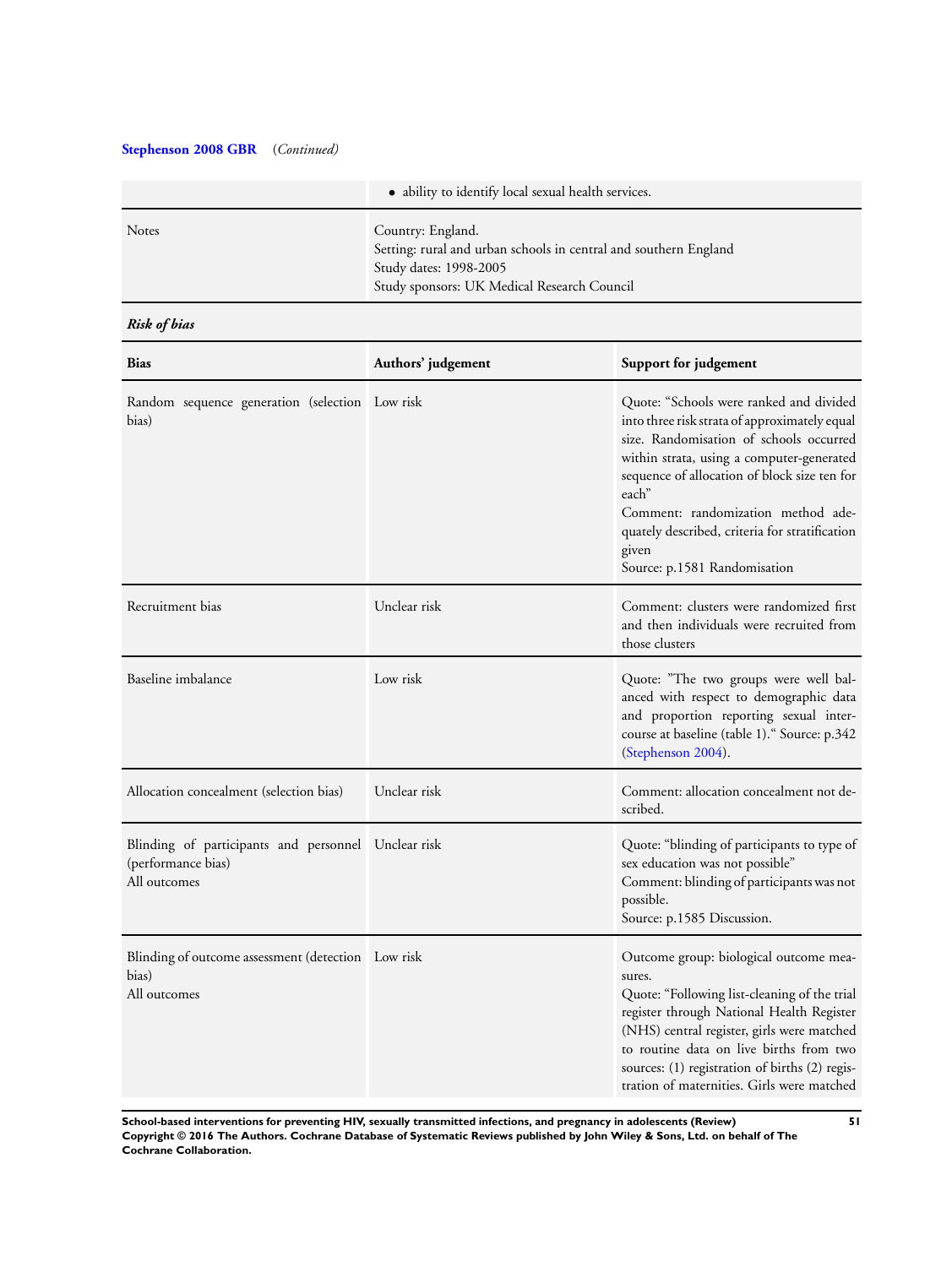## **[Stephenson 2008 GBR](#page-26-0)** (*Continued)*

|                                                          |              | to routine data derived from statutory abor-<br>tion notification" "Matching to routine<br>sources was blinded"<br>Comment: biological outcomes were mea-<br>sured independently of trial co-ordinators<br>Source:<br>p.1580 Outcomes<br>p.1585 Discussion                                                                                                                                                                                                                                                                                                                                                                                                                                                                                                                                                                                                                                                                                                                                                                                                                                                                                                                                                                                                                                                                                                                                                                                                                                                                                                                                                                                                                              |
|----------------------------------------------------------|--------------|-----------------------------------------------------------------------------------------------------------------------------------------------------------------------------------------------------------------------------------------------------------------------------------------------------------------------------------------------------------------------------------------------------------------------------------------------------------------------------------------------------------------------------------------------------------------------------------------------------------------------------------------------------------------------------------------------------------------------------------------------------------------------------------------------------------------------------------------------------------------------------------------------------------------------------------------------------------------------------------------------------------------------------------------------------------------------------------------------------------------------------------------------------------------------------------------------------------------------------------------------------------------------------------------------------------------------------------------------------------------------------------------------------------------------------------------------------------------------------------------------------------------------------------------------------------------------------------------------------------------------------------------------------------------------------------------|
| Incomplete outcome data (attrition bias)<br>All outcomes | Unclear risk | Outcome group: biological outcomes.<br>Quote: "Primary analysis was by intention<br>to treat." There was "more missing data<br>in the trial register for abortion match-<br>ing (postcode and date of birth) than for<br>live birth matching (NHS number only).<br>Any bias from under matching of abortions<br>is likely to be toward underestimation of<br>abortion data in the control arm, since the<br>control arm had more missing data than<br>the intervention arm". "missing postcode<br>for 25% of girls (28% control, 21% inter-<br>vention, $p=0.21$ )"<br>Comment: 100% of all eligible girls were<br>followed up, and an intention-to-treat anal-<br>ysis performed. Missing data for abortions<br>was higher in the control group but the P<br>value was 0.21. It is possible that this might<br>have biased the results towards the null hy-<br>pothesis, but this appears to be a small risk<br>Source:<br>p.1581 Statistical methods<br>p.1583 CONSORT diagram.<br>p.1585 Discussion<br>p1584 Evaluation of outcomes<br>Outcome group: self reported measures.<br>Quote: "Parents did not provide consent<br>for 183 (1.9%) of year 9 pupils (1.5% from<br>control, 2.3% from intervention schools)<br>to take part in the research. Two schools<br>(one from each arm) withdrew because of<br>staff changes without knowing their ran-<br>dom allocation. One school was unable<br>to implement the intervention, but con-<br>tributed to follow-up. Differential loss to<br>follow-up between intervention and con-<br>trol schools was largely attributable to loss<br>of one large school after a parent's objection<br>to the questionnaire, although completion |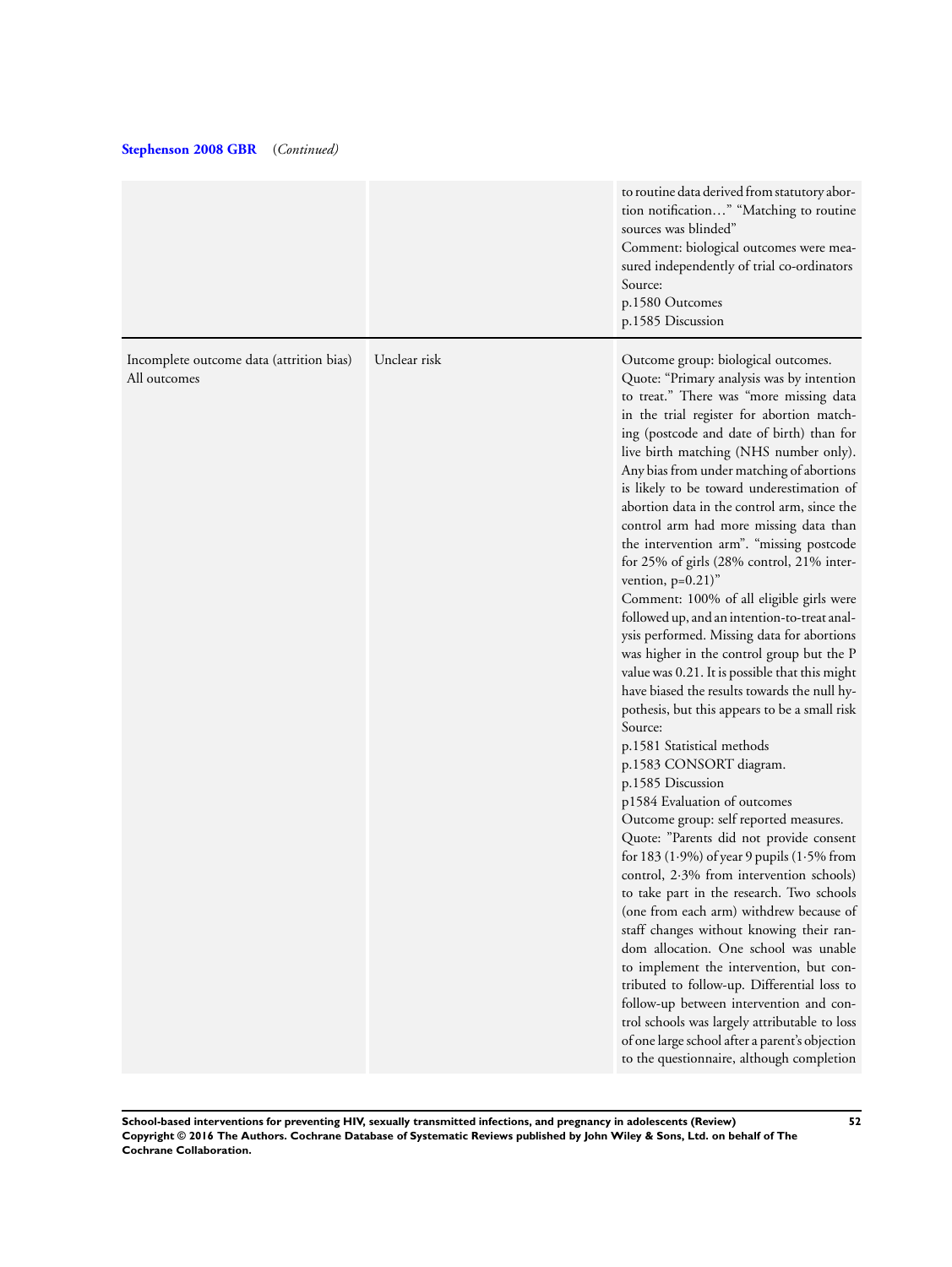### **[Stephenson 2008 GBR](#page-26-0)** (*Continued)*

|                                      |          | rates differed significantly at first follow-up.<br>Source: p.342 (Stephenson 2004).<br>Quote: "Questionnaires at age 18y were<br>completed by significantly more $(p=0.001)$<br>intervention pupils (52.3% overall: 61.3%<br>girls, 43.7% boys) than control pupils (38.<br>1% overall: 45.4% girls, 31.4% boys)."<br>"pupils at higher risk of pregnancy are likely<br>to be harder to follow up"<br>Comment: high rate of loss to follow-up,<br>different between control and intervention<br>arm<br>Source: p.1584 Evaluation of outcomes<br>paragraph 2, CONSORT diagram p.1583,<br>p.1585 Discussion |
|--------------------------------------|----------|------------------------------------------------------------------------------------------------------------------------------------------------------------------------------------------------------------------------------------------------------------------------------------------------------------------------------------------------------------------------------------------------------------------------------------------------------------------------------------------------------------------------------------------------------------------------------------------------------------|
| Selective reporting (reporting bias) | Low risk | Comment: all outcomes stated in Methods<br>were reported.                                                                                                                                                                                                                                                                                                                                                                                                                                                                                                                                                  |
| Other bias                           | Low risk | Comment: no other source of bias identi-<br>fied.                                                                                                                                                                                                                                                                                                                                                                                                                                                                                                                                                          |

**Abbreviations:** HIV: human immunodeficiency virus, HIV-1: human immunodeficiency virus-1, HSV2: herpes simplex virus-2, N/ A: not applicable, STD: sexually transmitted disease; STI: sexually transmitted infection.

## **Characteristics of excluded studies** *[ordered by study ID]*

| Study             | Reason for exclusion   |
|-------------------|------------------------|
| Aninanya 2015     | No biological outcomes |
| Bauermeister 2015 | No biological outcomes |
| Beattie 2015      | Protocol/early report  |
| Borawski 2015     | No biological outcomes |
| Chhabra 2007      | Not an RCT             |
| Coyle 2004        | No biological outcomes |
| <b>Cupp 2013</b>  | No biological outcomes |
| de Walque 2012    | Not school-based       |

**School-based interventions for preventing HIV, sexually transmitted infections, and pregnancy in adolescents (Review) 53 Copyright © 2016 The Authors. Cochrane Database of Systematic Reviews published by John Wiley & Sons, Ltd. on behalf of The Cochrane Collaboration.**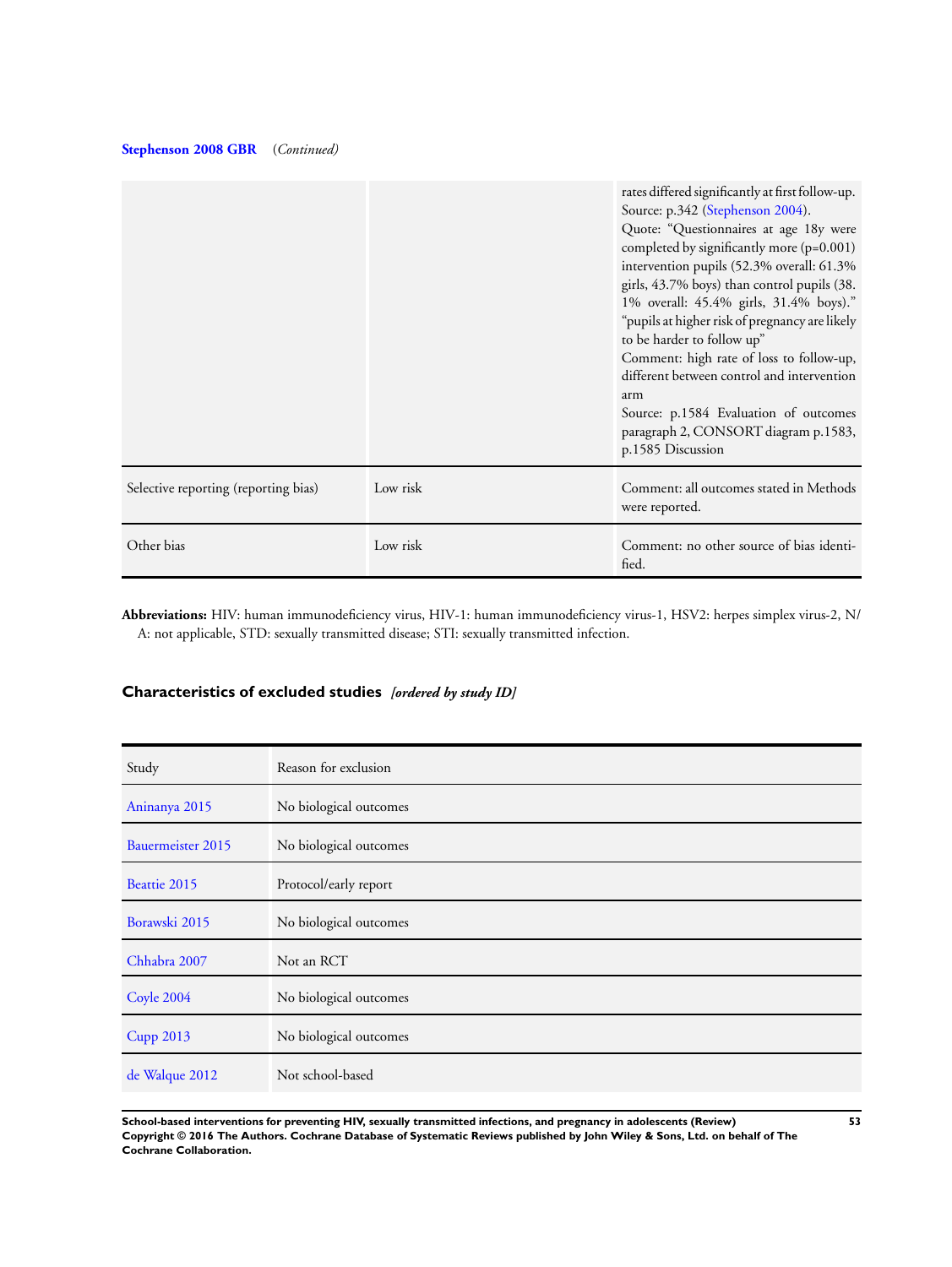#### (*Continued)*

| Dente 2005       | Not an RCT             |
|------------------|------------------------|
| Di Noia 2007     | No biological outcomes |
| DiClemente 2004  | No biological outcomes |
| Dilorio 2007     | Not school-based       |
| Dittus 2014      | No biological outcomes |
| Espada 2015      | No biological outcomes |
| Estrada 2015     | No biological outcomes |
| Gaydos 2008      | No biological outcomes |
| <b>Gray 2007</b> | Not an RCT             |
| Grossman 2013    | Not an RCT             |
| <b>Guse 2012</b> | Systematic review      |
| <b>Hawk 2013</b> | Not school-based       |
| Hidalgo 2015     | No biological outcomes |
| <b>Hill 2014</b> | Not RCT                |
| Jemmott 2010     | No biological outcomes |
| Jewkes 2008      | Not school-based.      |
| Kennedy 2014     | Not school-based       |
| Kirby 1997       | No biological outcomes |
| Langley 2015     | No biological outcomes |
| Li 2008          | Not an RCT             |
| Markham 2012     | No biological outcomes |
| Marsch 2015      | No biological outcomes |
|                  |                        |
| Mathews 2015     | No biological outcomes |

**School-based interventions for preventing HIV, sexually transmitted infections, and pregnancy in adolescents (Review) 54 Copyright © 2016 The Authors. Cochrane Database of Systematic Reviews published by John Wiley & Sons, Ltd. on behalf of The Cochrane Collaboration.**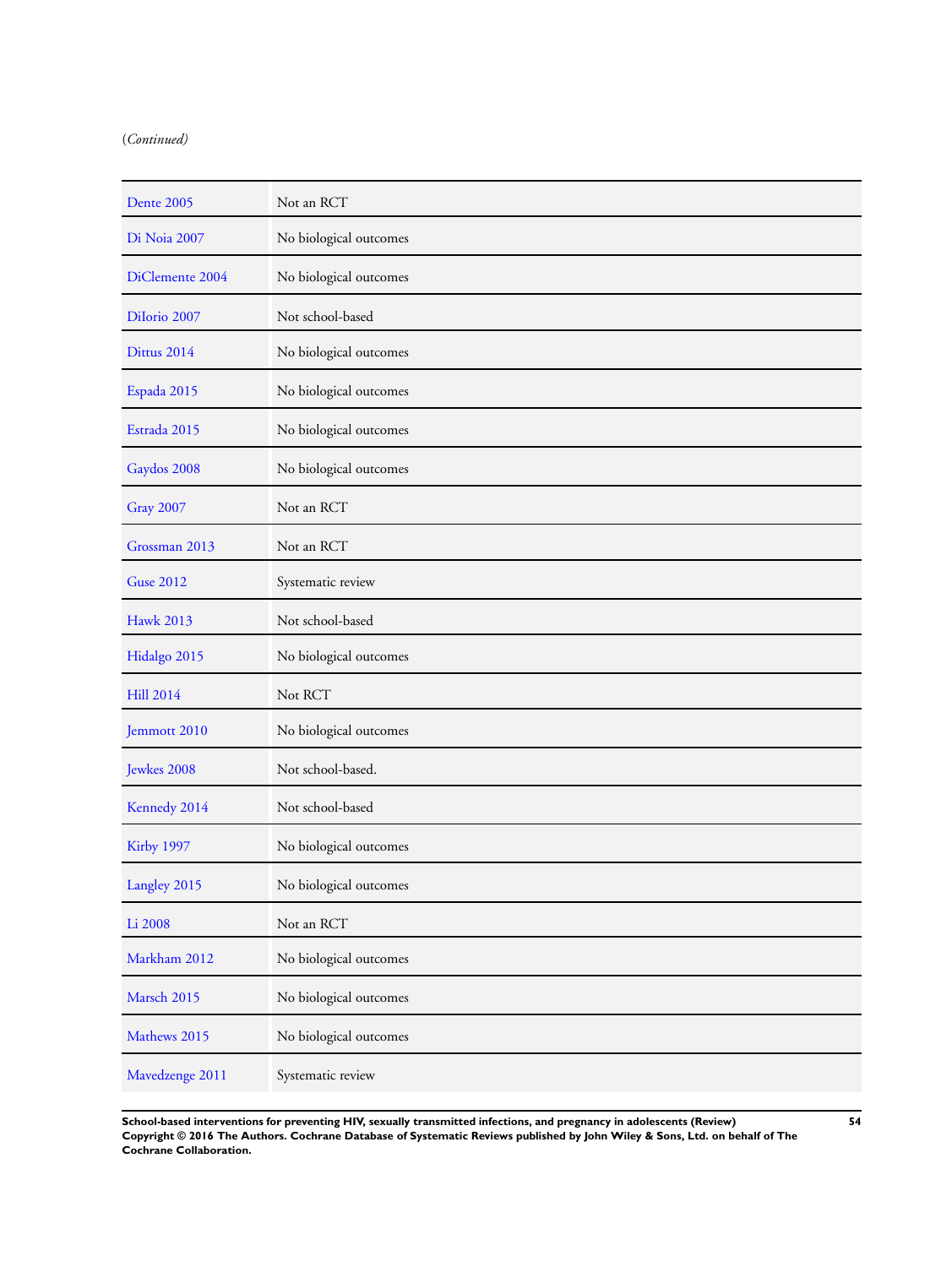#### (*Continued)*

| Mellanby 2000        | Not an RCT             |
|----------------------|------------------------|
| Michielsen 2010      | Systematic review      |
| Morales 2016         | No biological outcomes |
| Morrison 2007        | Not an RCT             |
| Namisi 2013          | No biological outcomes |
| Newby 2013           | Protocol/early report  |
| Oringanje 2016       | Systematic review      |
| Paul-Ebhohimhen 2008 | Systematic review      |
| Pedlow 2003          | Systematic review      |
| Peskin 2015          | No biological outcomes |
| Pettifor 2015        | Protocol/early report  |
| Picot 2012           | Systematic review      |
|                      |                        |
| Prado 2007           | Not school-based       |
| Raiford 2014         | Not school-based       |
| Reyna 2014           | No biological outcomes |
| Rohrbach 2015        | No biological outcomes |
| <b>Ross 2010</b>     | Systematic review      |
| Sanci 2015           | Not school-based       |
| Shahmanesh 2008      | Systematic review      |
| Shepherd 2010        | Systematic review      |
| Simmons 2015         | Not school-based       |
| Spoth 2014           | Not school-based       |
| Stanton 2015         | No biological outcomes |

**School-based interventions for preventing HIV, sexually transmitted infections, and pregnancy in adolescents (Review) 55 Copyright © 2016 The Authors. Cochrane Database of Systematic Reviews published by John Wiley & Sons, Ltd. on behalf of The Cochrane Collaboration.**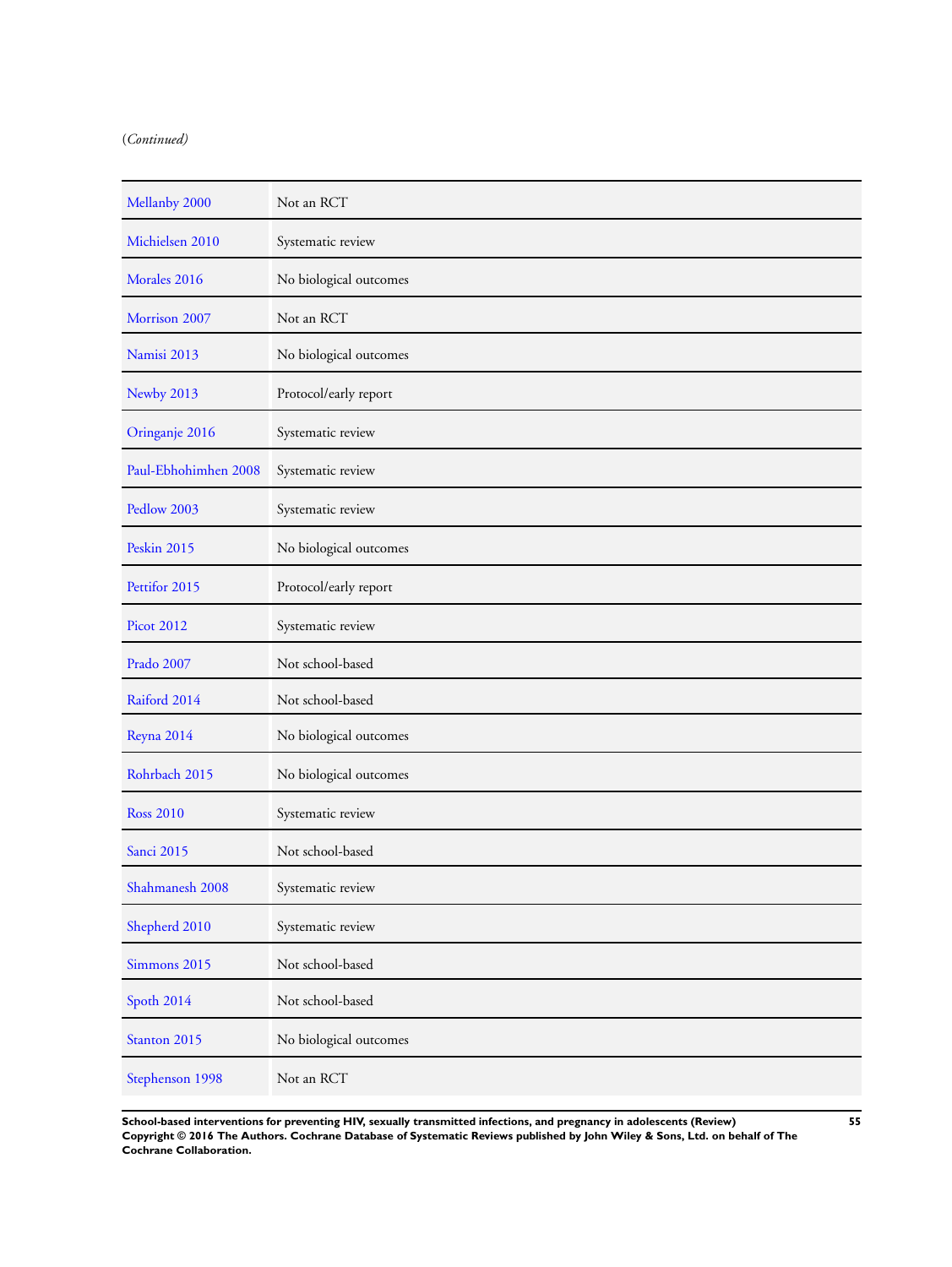(*Continued)*

| Tingey 2015       | Protocol/early report  |
|-------------------|------------------------|
| Tortolero 2010    | No biological outcomes |
| Underhill 2007    | Systematic review      |
| <b>Wang 2014</b>  | No biological outcomes |
| <b>Weiss 2008</b> | Not an RCT             |
| Zhang 2015        | Not an RCT             |
| Zimmerman 2008    | Not an RCT             |

**Abbreviations:** RCT: randomized controlled trial.

# **Characteristics of ongoing studies** *[ordered by study ID]*

### **[ISRCTN56270821](#page-26-0)**

| Trial name or title | Preventing sexual risk behavior and partner violence among adolescents in Cape Town                                                                                                                                                                                                                                                                                  |
|---------------------|----------------------------------------------------------------------------------------------------------------------------------------------------------------------------------------------------------------------------------------------------------------------------------------------------------------------------------------------------------------------|
| Methods             | Cluster-RCT in 42 participating high schools in Western Cape Province                                                                                                                                                                                                                                                                                                |
| Participants        | Males and females in Grade 8 attending public high schools in the Western Cape Province (between 3000<br>and 4000 adolescents)                                                                                                                                                                                                                                       |
| Interventions       | The intervention consists of 4 components:<br>• after-school clubs to prevent sexual risk behaviour and partner violence and to promote healthy<br>relationships;<br>• a school-based health service;<br>• local police officers' involvement in a school safety programme;<br>• a photography project to involve students in improving the school safety programme. |
| Outcomes            | The primary outcomes are: 1. sexual debut; 2. number of partners; 3. consistent use of condoms<br>Secondary outcomes are 1. live births and terminations of pregnancy among female participants, as counts<br>per school, over a 3-year time period; 2. intimate partner violence perpetration and victimization                                                     |
| Starting date       | January 2013                                                                                                                                                                                                                                                                                                                                                         |
| Contact information | Catherine Mathews, South African Medical Research Council                                                                                                                                                                                                                                                                                                            |
| <b>Notes</b>        | www.controlled-trials.com/ISRCTN56270821                                                                                                                                                                                                                                                                                                                             |

**School-based interventions for preventing HIV, sexually transmitted infections, and pregnancy in adolescents (Review) 56 Copyright © 2016 The Authors. Cochrane Database of Systematic Reviews published by John Wiley & Sons, Ltd. on behalf of The Cochrane Collaboration.**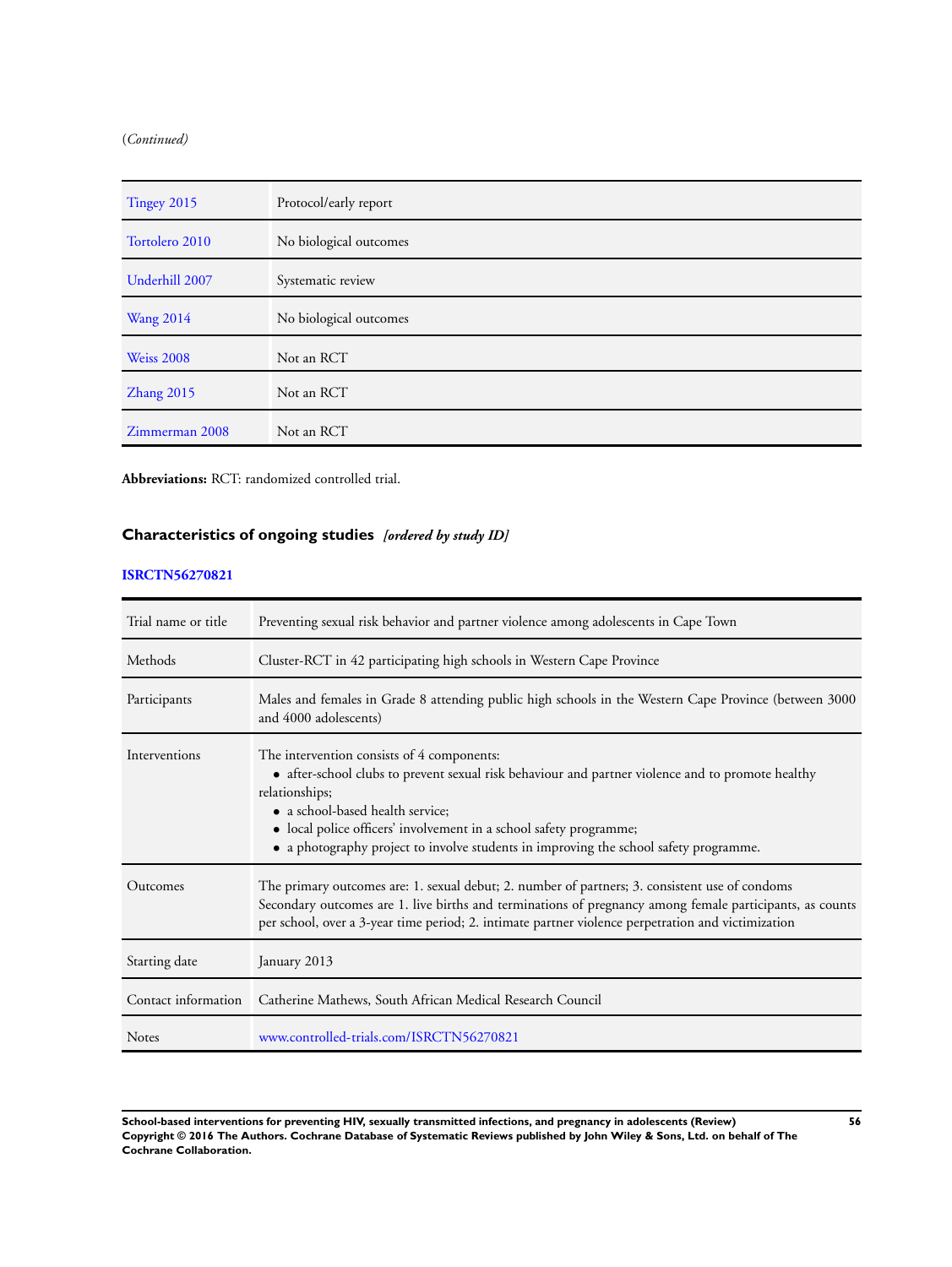| <b>NCT01187979</b>  |                                                                                                                                                                                                                                                                                                                                                                                                                                                                                                                                                                                                                                                                                                                                                                                                                                                                                                                                                                                                                                                                             |
|---------------------|-----------------------------------------------------------------------------------------------------------------------------------------------------------------------------------------------------------------------------------------------------------------------------------------------------------------------------------------------------------------------------------------------------------------------------------------------------------------------------------------------------------------------------------------------------------------------------------------------------------------------------------------------------------------------------------------------------------------------------------------------------------------------------------------------------------------------------------------------------------------------------------------------------------------------------------------------------------------------------------------------------------------------------------------------------------------------------|
| Trial name or title | Reducing HIV in adolescents (RHIVA): a proof of concept cluster randomized controlled trial to evaluate<br>the impact of a cash incentivised prevention intervention to reduce HIV infection in high school learners in<br>rural KwaZulu-Natal, South Africa                                                                                                                                                                                                                                                                                                                                                                                                                                                                                                                                                                                                                                                                                                                                                                                                                |
| Methods             | The impact of the cash incentivised intervention will be assessed using a matched pair, cluster-RCT design.<br>The 14 selected high schools in the Vulindlela School Circuit will be matched in pairs. The matched pairs<br>of schools will be the unit of randomization. Baseline measurements, using a standardized tool (structured<br>questionnaire and biological specimens) will be undertaken simultaneously in each matched pair and will<br>include all eligibly enrolled and consenting learners in the respective schools. On completion of baseline<br>measurements in each matched pair of schools, the randomization code for the pair will be revealed and the<br>intervention will be implemented in the intervention school. All schools will receive the same prevention<br>intervention but only the intervention school will receive the cash incentives. Follow-up measurements will<br>be undertaken approximately 12 and 24 months after implementation of the intervention using a similar<br>standardized assessment tool to that used at baseline |
| Participants        | 4000 Grade 9 and 10 male and female students (aged 13+ years) in 14 schools                                                                                                                                                                                                                                                                                                                                                                                                                                                                                                                                                                                                                                                                                                                                                                                                                                                                                                                                                                                                 |
| Interventions       | Behavioural: cash incentives paid to learners for reaching predetermined milestones<br>Behavioural: standard department of education life skills curriculum                                                                                                                                                                                                                                                                                                                                                                                                                                                                                                                                                                                                                                                                                                                                                                                                                                                                                                                 |
| Outcomes            | Primary: HIV incidence<br>Secondary: academic performance, substance use patterns, pregnancy, contraceptive use, participation in extra-<br>curricular activities, HIV risk-reduction behaviour. Linked HIV and substance use testing will be undertaken<br>in all learners and pregnancy testing in female learners. Other secondary endpoints will be assessed using a<br>structured questionnaire                                                                                                                                                                                                                                                                                                                                                                                                                                                                                                                                                                                                                                                                        |
| Starting date       | September 2010                                                                                                                                                                                                                                                                                                                                                                                                                                                                                                                                                                                                                                                                                                                                                                                                                                                                                                                                                                                                                                                              |
| Contact information | Dr Quarraisha Abdool Karim, Centre for the AIDS Programme of Research in South Africa                                                                                                                                                                                                                                                                                                                                                                                                                                                                                                                                                                                                                                                                                                                                                                                                                                                                                                                                                                                       |
| Notes               | www.clinicaltrials.gov/ct2/show/NCT01187979?term=abdool+karim&rank=4                                                                                                                                                                                                                                                                                                                                                                                                                                                                                                                                                                                                                                                                                                                                                                                                                                                                                                                                                                                                        |

### **[NCT01233531](#page-26-0)**

| Trial name or title | Effects of cash transfer for the prevention of HIV in young South African women                                                                                                                                                                                                                                                                                                                                                                                                           |
|---------------------|-------------------------------------------------------------------------------------------------------------------------------------------------------------------------------------------------------------------------------------------------------------------------------------------------------------------------------------------------------------------------------------------------------------------------------------------------------------------------------------------|
| Methods             | Individually randomized, parallel controlled trial. The overall purpose of this study is to determine whether<br>providing cash transfers to young women and their household, conditional on school attendance, reduces<br>young women's risk of acquiring HIV. The overall goal of the Conditional Cash Transfer (CCT) intervention<br>is to reduce structural barriers to education, with the goal of increasing school attendance of young women,<br>thereby decreasing their HIV risk |
| Participants        | Females 13 to 20 years enrolled in grades 8, 9, 10, or 11 at the beginning of the study at schools at the study<br>site                                                                                                                                                                                                                                                                                                                                                                   |
| Interventions       | Monthly cash transfer payments for attending school In the intervention, young women and their households<br>will be randomized in 1:1 ratio to receive monthly cash transfer payments, conditional on the young woman<br>attending school, or to the control arm. Young women will be recruited at the beginning of grades 8 through<br>11 in the first year of the study                                                                                                                |

**School-based interventions for preventing HIV, sexually transmitted infections, and pregnancy in adolescents (Review) 57 Copyright © 2016 The Authors. Cochrane Database of Systematic Reviews published by John Wiley & Sons, Ltd. on behalf of The Cochrane Collaboration.**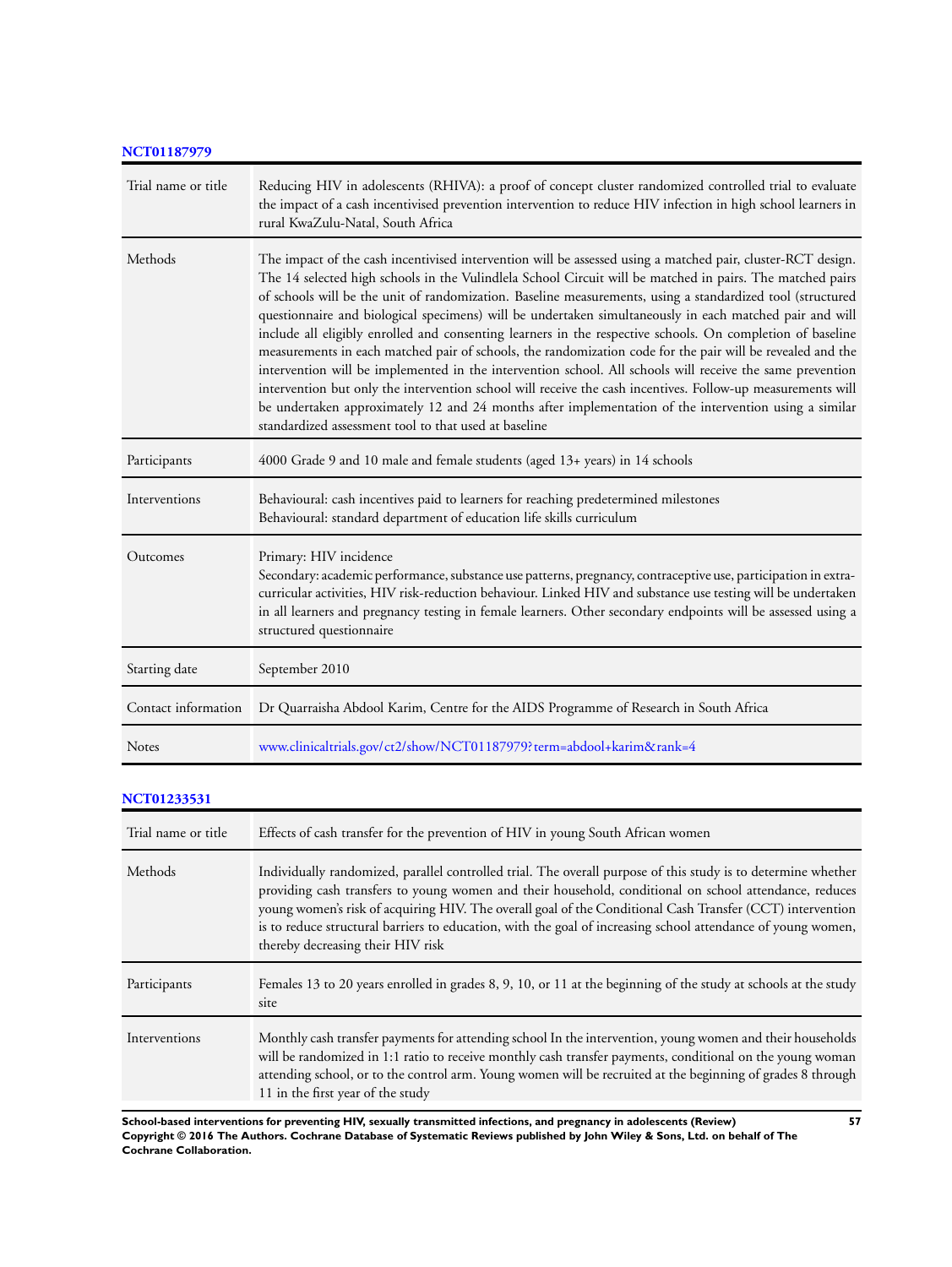#### **[NCT01233531](#page-26-0)** (*Continued)*

| Outcomes            | Primary: HIV incidence<br>Secondary: HSV2 incidence, HSV incidence                                                                                                                                                                                                                                                                                                                                                                                                                                                                                                                                                                               |
|---------------------|--------------------------------------------------------------------------------------------------------------------------------------------------------------------------------------------------------------------------------------------------------------------------------------------------------------------------------------------------------------------------------------------------------------------------------------------------------------------------------------------------------------------------------------------------------------------------------------------------------------------------------------------------|
| Starting date       | March 2011                                                                                                                                                                                                                                                                                                                                                                                                                                                                                                                                                                                                                                       |
| Contact information | Audrey Pettifor, University of North Carolina                                                                                                                                                                                                                                                                                                                                                                                                                                                                                                                                                                                                    |
| Notes               | www.clinicaltrials.gov/ct2/show/NCT01233531?term=hptn+068&rank=1                                                                                                                                                                                                                                                                                                                                                                                                                                                                                                                                                                                 |
| <b>NCT02455583</b>  |                                                                                                                                                                                                                                                                                                                                                                                                                                                                                                                                                                                                                                                  |
| Trial name or title | An assessment of an HIV prevention intervention (Project AIM) on youth sexual intentions, sexual behaviours<br>and HSV-2 incidence and prevalence in junior secondary schools in Eastern Botswana                                                                                                                                                                                                                                                                                                                                                                                                                                                |
| Methods             | Stratified, cluster-RCT                                                                                                                                                                                                                                                                                                                                                                                                                                                                                                                                                                                                                          |
| Participants        | Males and females enrolled in Form 1 in one of 50 selected schools who are fluent and literate in English or<br>Setswana                                                                                                                                                                                                                                                                                                                                                                                                                                                                                                                         |
| Interventions       | Form 1 learners at 25 intervention schools will receive the Project AIM intervention (14 sessions of 40 minutes<br>delivered twice a week) and LIVING (standard of care))                                                                                                                                                                                                                                                                                                                                                                                                                                                                        |
| Outcomes            | Primary: difference in HSV2 incidence between the intervention and control arm at 24 months<br>Secondary: self-reported sexual and sexual-risk related behaviour measured by sexual initiation, number of<br>sexual partners and frequency of alcohol use, sexual intercourse, and condom use; sexual thoughts measured<br>by frequency of thoughts about engaging in sexual activity, attitudes towards education and frequency of<br>thoughts and feelings about the future and hopelessness; attitudes towards partner concurrency, transactional<br>sex and sexual risk communication with a partner; intention to engage in sexual activity |
| Starting date       | September 2014                                                                                                                                                                                                                                                                                                                                                                                                                                                                                                                                                                                                                                   |
| Contact information | Kim S Miller, Centers for Disease Control and Prevention<br>Nontobeko S Tau, Botswana Ministry of Education and Skills Development                                                                                                                                                                                                                                                                                                                                                                                                                                                                                                               |
| Notes               | clinicaltrials.gov/ct2/show/NCT02455583                                                                                                                                                                                                                                                                                                                                                                                                                                                                                                                                                                                                          |
| NCT02665091         |                                                                                                                                                                                                                                                                                                                                                                                                                                                                                                                                                                                                                                                  |
| Trial name or title | Impact of peer education program on HIV/AIDS related sexual behaviours of secondary school students in<br>rural communities, India: a quasi-experimental study                                                                                                                                                                                                                                                                                                                                                                                                                                                                                   |
| Methods             | Individually RCT                                                                                                                                                                                                                                                                                                                                                                                                                                                                                                                                                                                                                                 |
| Participants        | Young people 14 to 18 years old                                                                                                                                                                                                                                                                                                                                                                                                                                                                                                                                                                                                                  |

**School-based interventions for preventing HIV, sexually transmitted infections, and pregnancy in adolescents (Review) 58 Copyright © 2016 The Authors. Cochrane Database of Systematic Reviews published by John Wiley & Sons, Ltd. on behalf of The Cochrane Collaboration.**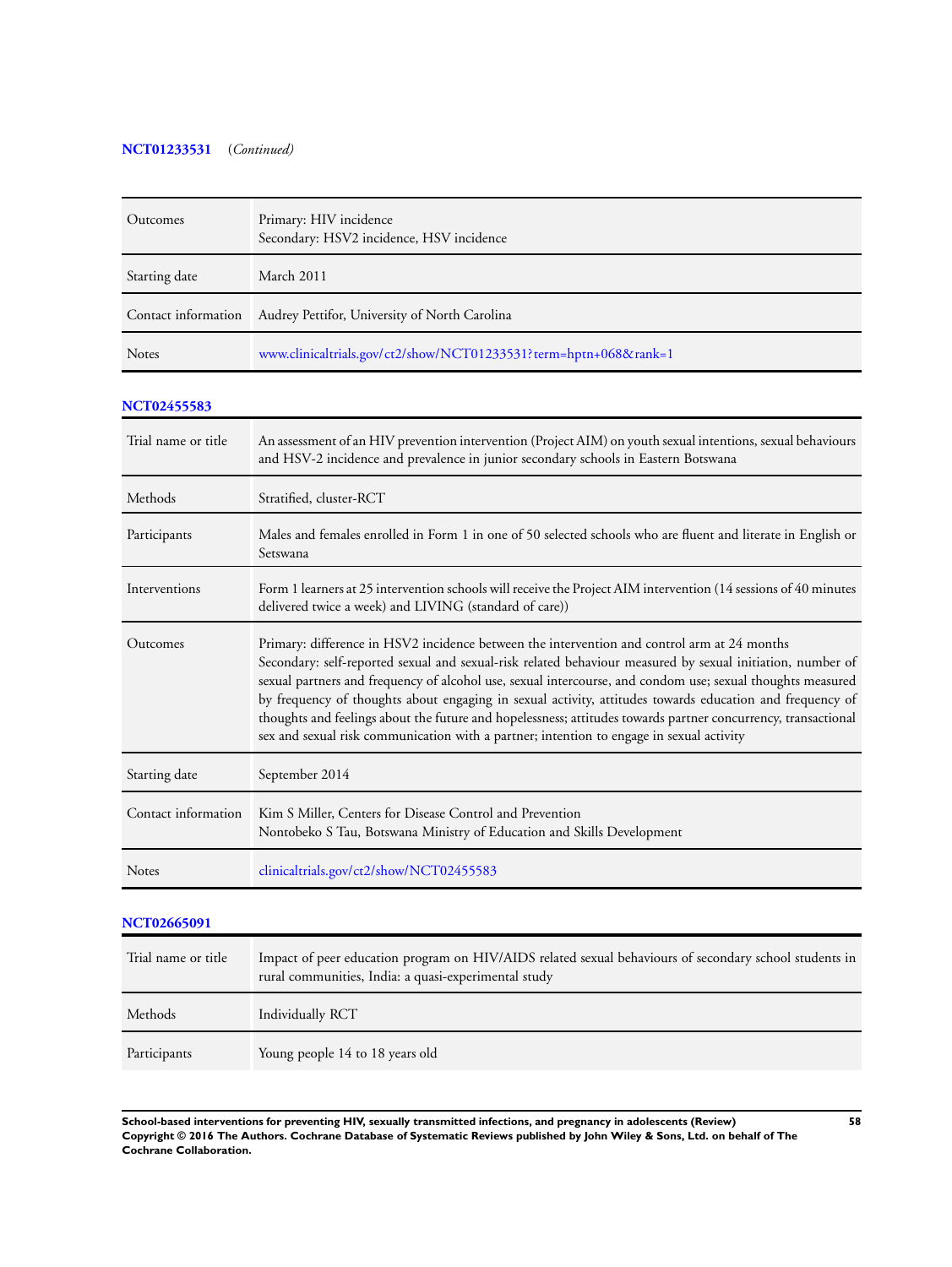### **[NCT02665091](#page-26-0)** (*Continued)*

| Interventions       | Peer education programme                                                                                                                                                   |
|---------------------|----------------------------------------------------------------------------------------------------------------------------------------------------------------------------|
| Outcomes            | Primary: knowledge score of HIV<br>Secondary: willingness to have HIV testing, willingness to participate in HIV counselling services and fre-<br>quency of use of condoms |
| Starting date       | February 2015                                                                                                                                                              |
| Contact information | Hitesh Nayak, NMP Medical Research Institute                                                                                                                               |
| <b>Notes</b>        | clinicaltrials.gov/ct2/show/record/NCT02665091                                                                                                                             |

**Abbreviations:** HIV: human immunodeficiency virus; HSV: herpes simplex virus; HSV2: herpes simplex virus-2.

**School-based interventions for preventing HIV, sexually transmitted infections, and pregnancy in adolescents (Review) 59 Copyright © 2016 The Authors. Cochrane Database of Systematic Reviews published by John Wiley & Sons, Ltd. on behalf of The Cochrane Collaboration.**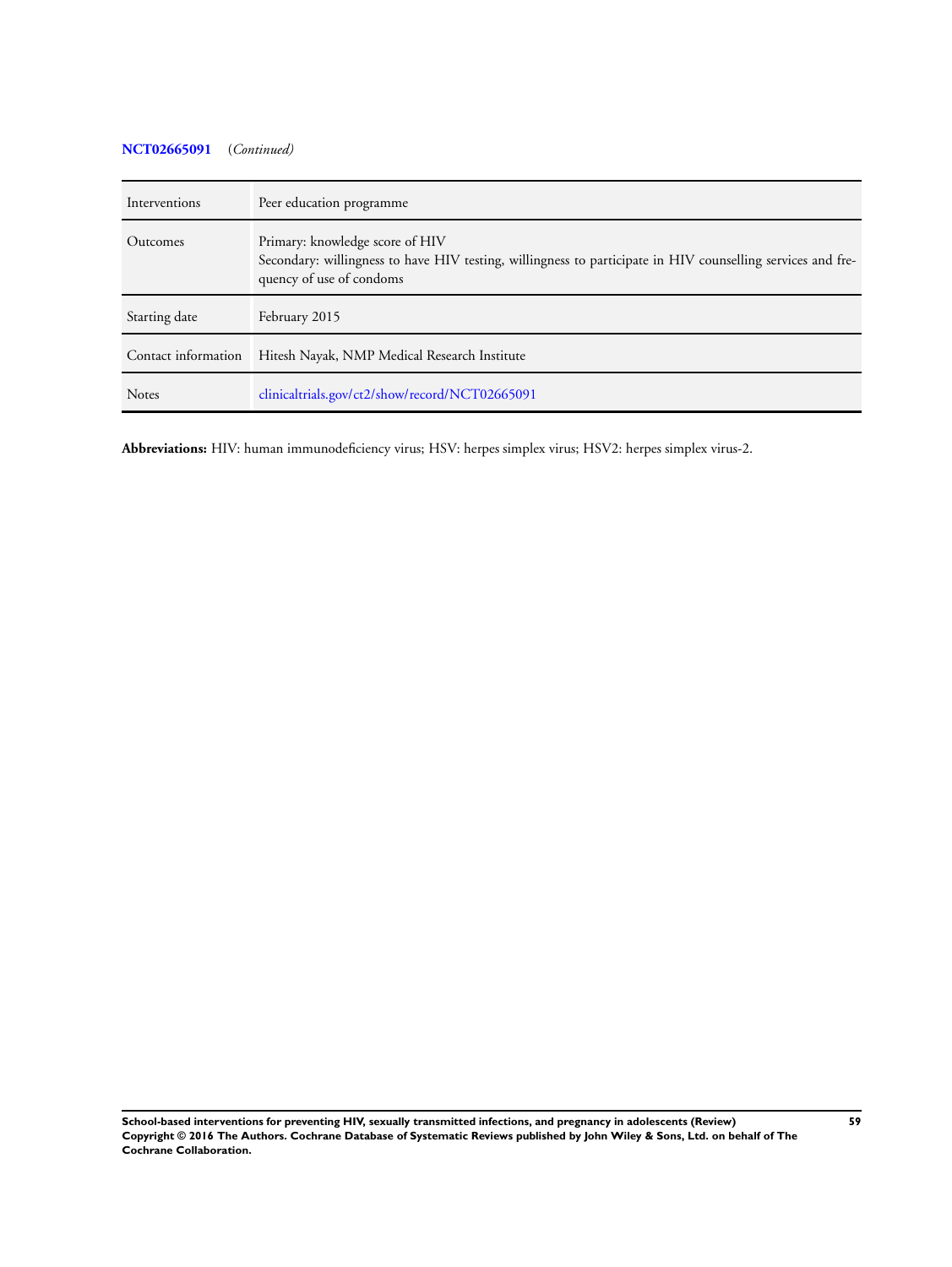### **D A T A A N D A N A L Y S E S**

### **Comparison 1. Educational interventions versus no intervention**

| Outcome or subgroup title                                   | No. of<br>studies | No. of<br>participants | <b>Statistical method</b>   | <b>Effect</b> size  |
|-------------------------------------------------------------|-------------------|------------------------|-----------------------------|---------------------|
| 1 HIV prevalence                                            | 3                 | 14163                  | Risk Ratio (Random, 95% CI) | 1.03 [0.80, 1.32]   |
| 1.1 HIV prevalence young<br>women                           | 3                 | 6680                   | Risk Ratio (Random, 95% CI) | 0.96 [0.67, 1.39]   |
| 1.2 HIV prevalence young<br>men                             | 3                 | 7483                   | Risk Ratio (Random, 95% CI) | $1.28$ [0.71, 2.28] |
| 2 HSV2 prevalence                                           | 3                 | 17508                  | Risk Ratio (Random, 95% CI) | $1.04$ [0.94, 1.15] |
| 2.1 HSV2 prevalence young<br>women                          | 3                 | 8211                   | Risk Ratio (Random, 95% CI) | 1.05 [0.92, 1.20]   |
| 2.2 HSV2 prevalence young<br>men                            | 3                 | 9297                   | Risk Ratio (Random, 95% CI) | $1.02$ [0.88, 1.19] |
| 3 Syphilis prevalence                                       | $\mathbf{1}$      | 6977                   | Risk Ratio (Random, 95% CI) | $0.81$ [0.47, 1.39] |
| 3.1 Syphillis prevalence young<br>women                     | $\mathbf{1}$      | 2877                   | Risk Ratio (Random, 95% CI) | 0.86 [0.42, 1.76]   |
| 3.2 Syphillis prevalence young<br>men                       | $\mathbf{1}$      | 4100                   | Risk Ratio (Random, 95% CI) | 0.74 [0.32, 1.72]   |
| 4 Pregnancy prevalence<br>(short-term)                      | 3                 | 8280                   | Risk Ratio (Random, 95% CI) | $0.99$ [0.85, 1.16] |
| 5 Pregnancy prevalence<br>(long-term)                       | 4                 | 12345                  | Risk Ratio (Random, 95% CI) | $0.55$ [0.34, 0.91] |
| 6 Self-reported sexual debut                                | 4                 | 22623                  | Risk Ratio (Random, 95% CI) | $0.96$ [0.91, 1.01] |
| 6.1 Young women                                             | 3                 | 8126                   | Risk Ratio (Random, 95% CI) | $1.00$ [0.94, 1.06] |
| 6.2 Young men                                               | 3                 | 8475                   | Risk Ratio (Random, 95% CI) | $0.95$ [0.85, 1.06] |
| 6.3 Self-reported sexual debut<br>young women and young men | $\mathbf{1}$      | 6022                   | Risk Ratio (Random, 95% CI) | $0.95$ [0.82, 1.09] |
| 7 Self-reported use of condom at<br>first sex               | 2                 | 8015                   | Risk Ratio (Random, 95% CI) | $1.00$ [0.98, 1.01] |
| 7.1 Used condom at first sex<br>young women                 | 2                 | 4365                   | Risk Ratio (Random, 95% CI) | $0.99$ [0.97, 1.01] |
| 7.2 Used condom at first sex<br>young men                   | 2                 | 3650                   | Risk Ratio (Random, 95% CI) | $1.00$ [0.98, 1.02] |
| 8 Self-reported use of condom at<br>last sex                | 6                 | 18795                  | Risk Ratio (Random, 95% CI) | $1.00$ [0.97, 1.03] |
| 8.1 Used condom last sex<br>young women                     | 4                 | 7444                   | Risk Ratio (Random, 95% CI) | $1.01$ [0.95, 1.07] |
| 8.2 Used condom at last sex<br>young men                    | 4                 | 6412                   | Risk Ratio (Random, 95% CI) | $1.00$ [0.93, 1.07] |
| 8.3 Used condom at last sex<br>women and men                | 2                 | 4939                   | Risk Ratio (Random, 95% CI) | $1.01$ [0.91, 1.12] |

**School-based interventions for preventing HIV, sexually transmitted infections, and pregnancy in adolescents (Review) 60 Copyright © 2016 The Authors. Cochrane Database of Systematic Reviews published by John Wiley & Sons, Ltd. on behalf of The Cochrane Collaboration.**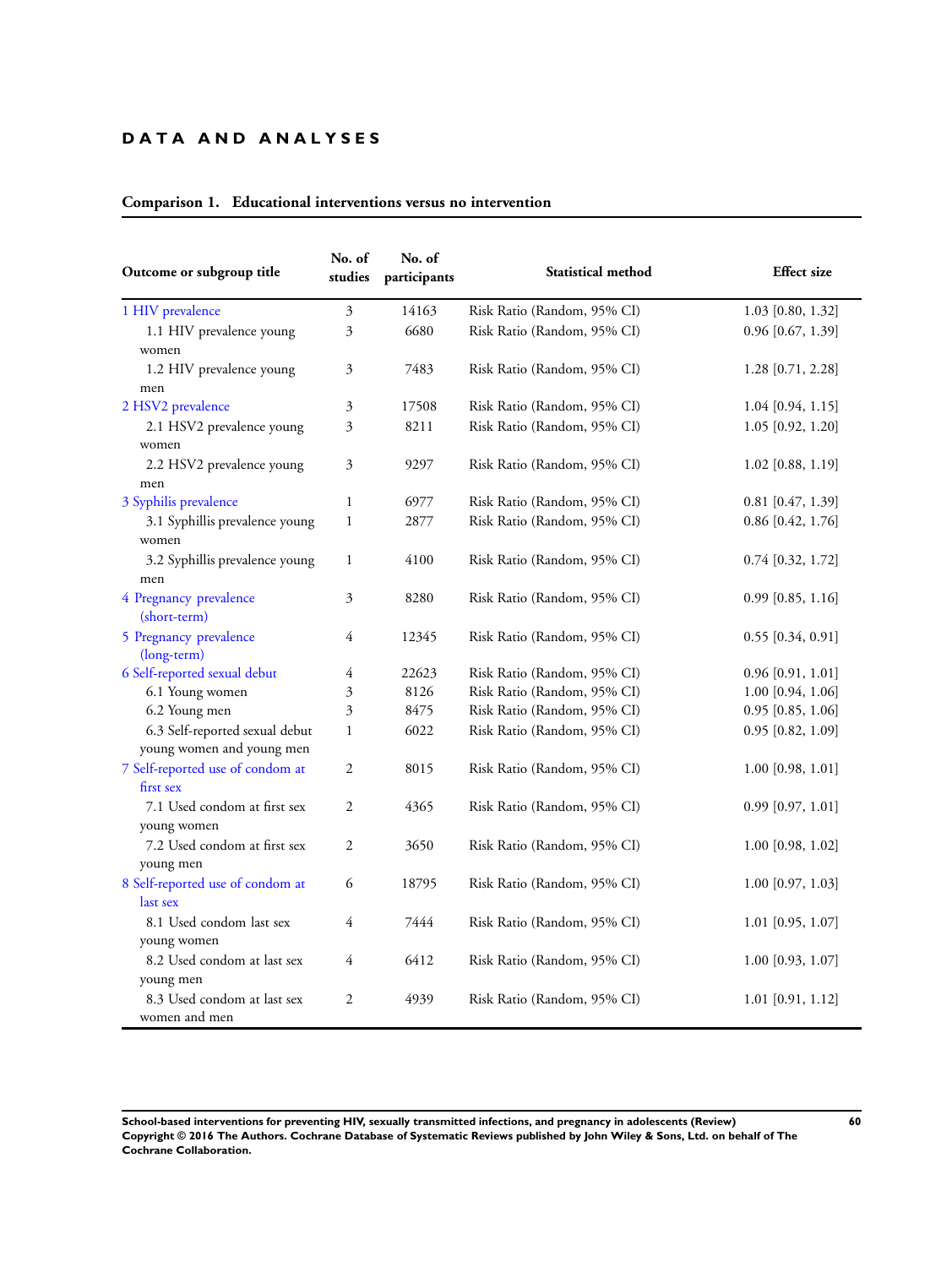|  | Comparison 2. Incentive-based interventions versus no intervention |  |  |
|--|--------------------------------------------------------------------|--|--|
|  |                                                                    |  |  |

| Outcome or subgroup title                                   | No. of<br>studies | No. of<br>participants | Statistical method          | <b>Effect</b> size  |
|-------------------------------------------------------------|-------------------|------------------------|-----------------------------|---------------------|
| 1 HIV prevalence                                            | 2                 | 3805                   | Risk Ratio (Random, 95% CI) | 1.23 [0.51, 2.96]   |
| 1.1 HIV prevalence young<br>women                           | $\mathfrak{2}$    | 2489                   | Risk Ratio (Random, 95% CI) | 1.18 [0.36, 3.89]   |
| 1.2 HIV prevalence young<br>men                             | $\mathbf{1}$      | 1316                   | Risk Ratio (Random, 95% CI) | 1.96 [0.18, 21.07]  |
| 2 HSV2 prevalence                                           | $\mathfrak{2}$    | 7229                   | Risk Ratio (Random, 95% CI) | $0.98$ [0.72, 1.36] |
| 2.1 HSV2 prevalence young<br>women                          | $\overline{2}$    | 4089                   | Risk Ratio (Random, 95% CI) | $0.64$ [0.18, 2.23] |
| 2.2 HSV2 prevalence young<br>men                            | $\mathbf{1}$      | 3140                   | Risk Ratio (Random, 95% CI) | $1.09$ [0.85, 1.39] |
| 3 Syphilis prevalence                                       | 1                 | 1291                   | Risk Ratio (Random, 95% CI) | $0.41$ [0.05, 3.27] |
| 3.1 Syphillis prevalence young<br>women                     | $\mathbf{1}$      | 1291                   | Risk Ratio (Random, 95% CI) | $0.41$ [0.05, 3.27] |
| 4 Pregnancy prevalence<br>(short-term)                      | $\overline{2}$    | 4200                   | Risk Ratio (Random, 95% CI) | $0.76$ [0.58, 0.99] |
| 5 Pregnancy prevalence<br>(long-term)                       | $\mathbf{1}$      | 2891                   | Risk Ratio (Random, 95% CI) | $0.89$ [0.73, 1.08] |
| 6 Self-reported sexual debut                                | 2                 | 7177                   | Risk Ratio (Random, 95% CI) | $0.83$ [0.73, 0.95] |
| 6.1 Young women                                             | 1                 | 1016                   | Risk Ratio (Random, 95% CI) | $0.68$ [0.41, 1.13] |
| 6.2 Self-reported sexual debut<br>young women and young men | $\mathbf{1}$      | 6161                   | Risk Ratio (Random, 95% CI) | $0.85$ [0.74, 0.97] |
| 7 Self-reported use of condom at<br>last sex                | 1                 | 4265                   | Risk Ratio (Random, 95% CI) | $0.98$ [0.85, 1.12] |
| 7.1 Used condom at last sex<br>women and men                | 1                 | 4265                   | Risk Ratio (Random, 95% CI) | $0.98$ [0.85, 1.12] |

### **Comparison 3. Combined incentive-based and educational interventions versus no intervention**

| Outcome or subgroup title              | No. of<br>studies | No. of<br>participants | Statistical method          | <b>Effect size</b>   |
|----------------------------------------|-------------------|------------------------|-----------------------------|----------------------|
| 1 HIV prevalence                       |                   | 2506                   | Risk Ratio (Random, 95% CI) | $1.53$ [0.45, 5.13]  |
| 1.1 HIV prevalence young<br>women      | 1                 | 1174                   | Risk Ratio (Random, 95% CI) | 1.41 [0.35, 5.78]    |
| 1.2 HIV prevalence young<br>men        | 1                 | 1332                   | Risk Ratio (Random, 95% CI) | $1.90$ [0.17, 20.60] |
| 2 HSV2 prevalence                      | 1                 | 5899                   | Risk Ratio (Random, 95% CI) | $0.82$ [0.68, 0.99]  |
| 2.1 HSV2 prevalence young<br>women     | 1                 | 2717                   | Risk Ratio (Random, 95% CI) | $0.76$ [0.62, 0.93]  |
| 2.2 HSV2 prevalence young<br>men       | 1                 | 3182                   | Risk Ratio (Random, 95% CI) | $0.92$ [0.71, 1.19]  |
| 3 Pregnancy prevalence<br>(short-term) | 1                 | 2782                   | Risk Ratio (Random, 95% CI) | $0.90$ [0.67, 1.19]  |

**School-based interventions for preventing HIV, sexually transmitted infections, and pregnancy in adolescents (Review) 61 Copyright © 2016 The Authors. Cochrane Database of Systematic Reviews published by John Wiley & Sons, Ltd. on behalf of The Cochrane Collaboration.**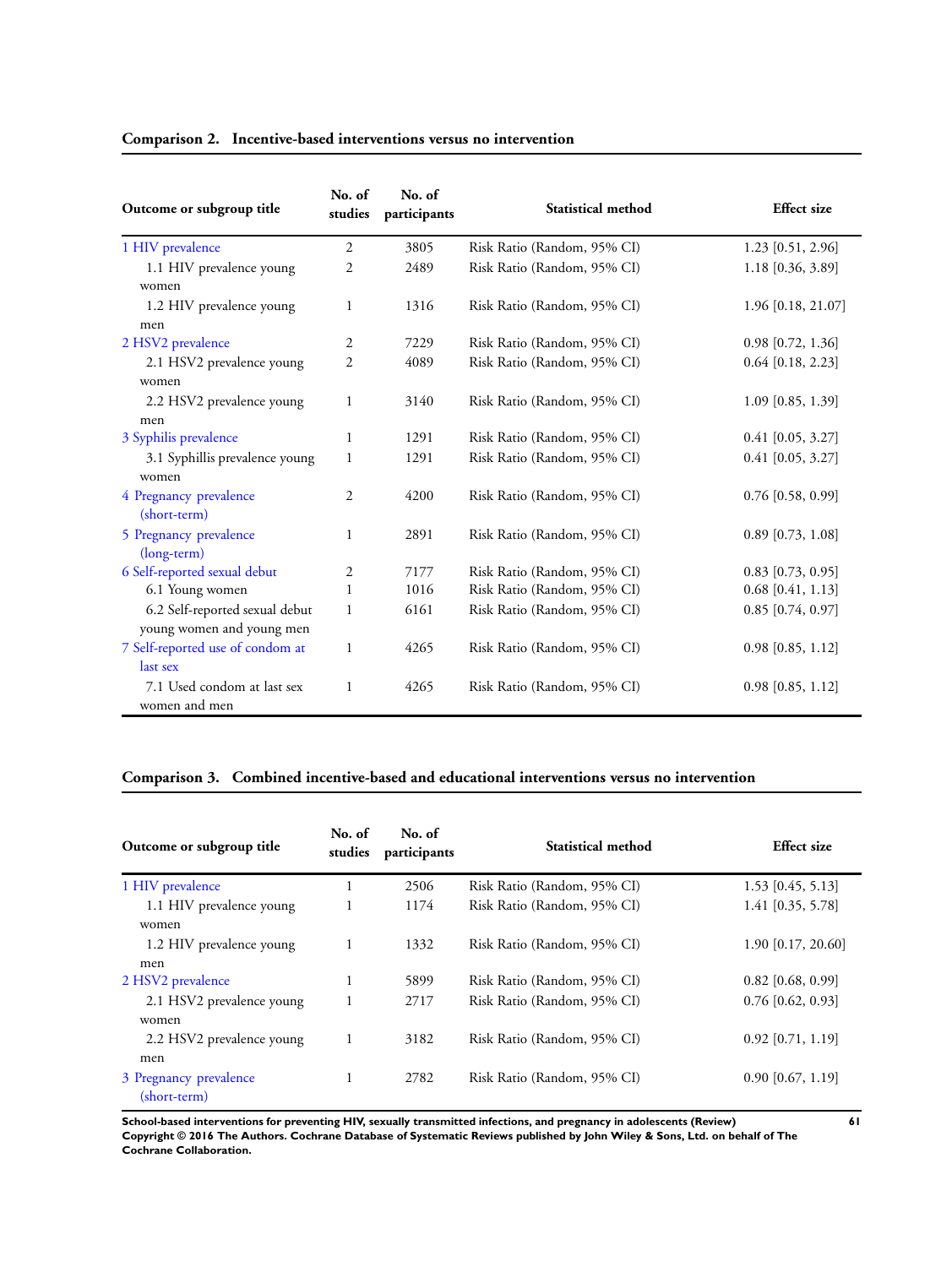| 4 Pregnancy prevalence<br>$(long-term)$                     | 2801 | Risk Ratio (Random, 95% CI) | $0.90$ [0.73, 1.12] |
|-------------------------------------------------------------|------|-----------------------------|---------------------|
| 5 Self-reported sexual debut                                | 6102 | Risk Ratio (Random, 95% CI) | $0.84$ [0.73, 0.97] |
| 5.1 Self-reported sexual debut<br>young women and young men | 6102 | Risk Ratio (Random, 95% CI) | $0.84$ [0.73, 0.97] |
| 6 Self-reported use of condom at<br>last sex                | 4193 | Risk Ratio (Random, 95% CI) | $1.02$ [0.89, 1.17] |
| 6.1 Used condom at last sex<br>women and men                | 4193 | Risk Ratio (Random, 95% CI) | $1.02$ [0.89, 1.17] |

### **Analysis 1.1. Comparison 1 Educational interventions versus no intervention, Outcome 1 HIV prevalence.**

Review: School-based interventions for preventing HIV, sexually transmitted infections, and pregnancy in adolescents

Comparison: 1 Educational interventions versus no intervention

Outcome: 1 HIV prevalence

| Study or subgroup                                                                                        | School-based<br>programmes | Control     | log [Risk Ratio]    |                      | Risk Ratio            | Weight | <b>Risk Ratio</b>           |
|----------------------------------------------------------------------------------------------------------|----------------------------|-------------|---------------------|----------------------|-----------------------|--------|-----------------------------|
|                                                                                                          | $\mathbb N$                | $\mathbb N$ | (SE)                |                      | IV,Random,95% CI      |        | IV, Random, 95% CI          |
| I HIV prevalence young women                                                                             |                            |             |                     |                      |                       |        |                             |
| Cowan 2010 ZWE (1)                                                                                       | 24                         | 1352        | 0.11582(0.18131)    |                      |                       | 50.9%  | $1.12$ $[0.79, 1.60]$       |
| Duflo 2015 KEN (2)                                                                                       | 578                        | 569         | 0.3932(0.6364)      |                      |                       | 4.1%   | $1.48$ $[0.43, 5.16]$       |
| Ross 2007 TZA (3)                                                                                        | 1448                       | 1492        | $-0.35735(0.25295)$ |                      |                       | 26.1%  | $0.70$ $[0.43, 1.15]$       |
| Subtotal (95% CI)                                                                                        | 3267                       | 3413        |                     |                      |                       | 81.1 % | $0.96$ [ 0.67, 1.39 ]       |
| Heterogeneity: Tau <sup>2</sup> = 0.03; Chi <sup>2</sup> = 2.76, df = 2 (P = 0.25); $1^2$ = 28%          |                            |             |                     |                      |                       |        |                             |
| Test for overall effect: $Z = 0.20$ (P = 0.84)                                                           |                            |             |                     |                      |                       |        |                             |
| 2 HIV prevalence young men                                                                               |                            |             |                     |                      |                       |        |                             |
| Cowan 2010 ZWE (4)                                                                                       | 1078                       | 00          | 0.25131(0.31014)    |                      |                       | 17.4 % | $1.29$ $[0.70, 2.36]$       |
| Duflo 2015 KEN (5)                                                                                       | 666                        | 648         | $-0.0274$ (1.4082)  |                      |                       | 0.8 %  | 0.97 [ 0.06, 15.37 ]        |
| Ross 2007 TZA (6)                                                                                        | 2076                       | 2014        | $0.37514$ (1.5802)  |                      |                       | 0.7%   | $1.46$ $[0.07, 32.21]$      |
| Subtotal (95% CI)                                                                                        | 3820                       | 3663        |                     |                      |                       | 18.9%  | $1.28 \mid 0.71, 2.28 \mid$ |
| Heterogeneity: Tau <sup>2</sup> = 0.0; Chi <sup>2</sup> = 0.04, df = 2 (P = 0.98); $I^2$ = 0.0%          |                            |             |                     |                      |                       |        |                             |
| Test for overall effect: $Z = 0.82$ (P = 0.41)                                                           |                            |             |                     |                      |                       |        |                             |
| <b>Total (95% CI)</b>                                                                                    | 7087                       | 7076        |                     |                      |                       | 100.0% | $1.03$ [ 0.80, 1.32 ]       |
| Heterogeneity: Tau <sup>2</sup> = 0.0; Chi <sup>2</sup> = 3.45, df = 5 (P = 0.63); l <sup>2</sup> = 0.0% |                            |             |                     |                      |                       |        |                             |
| Test for overall effect: $Z = 0.21$ (P = 0.83)                                                           |                            |             |                     |                      |                       |        |                             |
| Test for subgroup differences: Chi <sup>2</sup> = 0.63, df = 1 (P = 0.43), $1^2$ = 0.0%                  |                            |             |                     |                      |                       |        |                             |
|                                                                                                          |                            |             |                     |                      |                       |        |                             |
|                                                                                                          |                            |             |                     | 0.1<br>0.01          | $\overline{0}$<br>100 |        |                             |
|                                                                                                          |                            |             |                     | Favours intervention | Favours control       |        |                             |

**School-based interventions for preventing HIV, sexually transmitted infections, and pregnancy in adolescents (Review) 62 Copyright © 2016 The Authors. Cochrane Database of Systematic Reviews published by John Wiley & Sons, Ltd. on behalf of The Cochrane Collaboration.**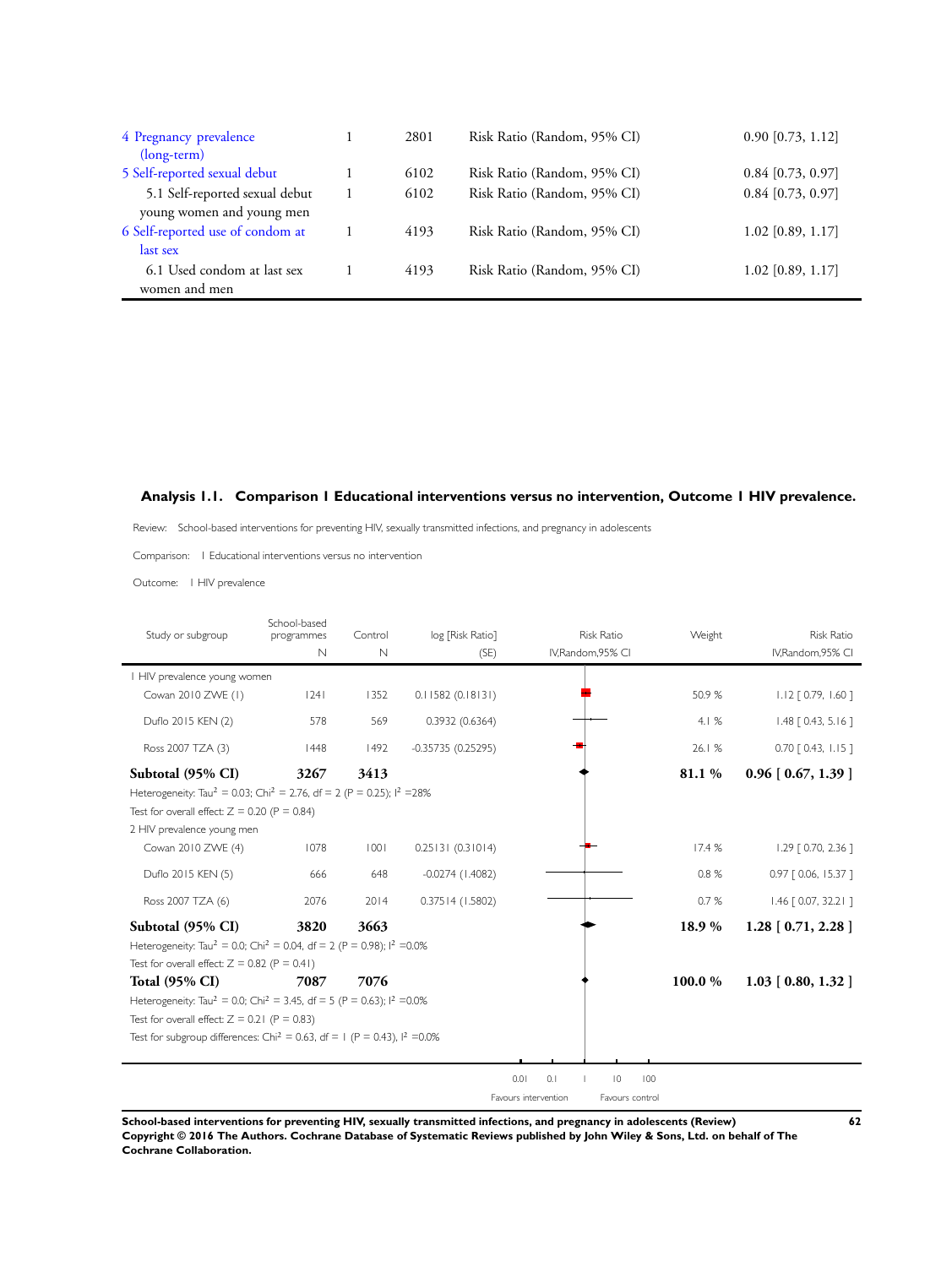<span id="page-65-0"></span>(1) Cowan 2010 ZWE: Three-year curriculum in and out of school including peer education, teachers, parents, community and health workers

(2) Duflo 2015 KEN: Kenyan government's UNICEF HIV/AIDS curriculum only.

(3) Ross 2007 TZA: Three-year curriculum in school (teacher led, peer assisted) plus community mobilisation, condom promotion

(4) Cowan 2010 ZWE: Three-year curriculum in and out of school including peer education, teachers, parents, community and health workers

(5) Duflo 2015 KEN: Kenyan government's UNICEF HIV/AIDS curriculum only.

(6) Ross 2007 TZA: Three-year curriculum in school (teacher led, peer assisted) plus community mobilisation, condom promotion

#### **Analysis 1.2. Comparison 1 Educational interventions versus no intervention, Outcome 2 HSV2 prevalence.**

Review: School-based interventions for preventing HIV, sexually transmitted infections, and pregnancy in adolescents

Comparison: 1 Educational interventions versus no intervention

Outcome: 2 HSV2 prevalence

| Study or subgroup                                                                                        | School-based<br>programmes | Control     | log [Risk Ratio]    | <b>Risk Ratio</b>                       | Weight | <b>Risk Ratio</b>     |
|----------------------------------------------------------------------------------------------------------|----------------------------|-------------|---------------------|-----------------------------------------|--------|-----------------------|
|                                                                                                          | $\mathbb N$                | $\mathbb N$ | (SE)                | IV,Random,95% CI                        |        | IV, Random, 95% CI    |
| HSV2 prevalence young women                                                                              |                            |             |                     |                                         |        |                       |
| Cowan 2010 ZWE (1)                                                                                       | 24                         | 1352        | 0.200078(0.14691)   |                                         | 12.3 % | $1.22$ $[0.92, 1.63]$ |
| Duflo 2015 KEN (2)                                                                                       | 1355                       | 1323        | 0.0271(0.0963)      |                                         | 28.7%  | $1.03$ $[0.85, 1.24]$ |
| Ross 2007 TZA (3)                                                                                        | 448                        | 1492        | $-0.02624(0.12806)$ |                                         | 16.2%  | $0.97$ $[0.76, 1.25]$ |
| Subtotal (95% CI)                                                                                        | 4044                       | 4167        |                     |                                         | 57.2 % | $1.05$ [ 0.92, 1.20 ] |
| Heterogeneity: Tau <sup>2</sup> = 0.0; Chi <sup>2</sup> = 1.45, df = 2 (P = 0.48); l <sup>2</sup> = 0.0% |                            |             |                     |                                         |        |                       |
| Test for overall effect: $Z = 0.72$ (P = 0.47)                                                           |                            |             |                     |                                         |        |                       |
| 2 HSV2 prevalence young men                                                                              |                            |             |                     |                                         |        |                       |
| Cowan 2010 ZWE (4)                                                                                       | 1078                       | 1001        | 0.16228 (0.27645)   |                                         | 3.5 %  | $1.18$ $[0.68, 2.02]$ |
| Duflo 2015 KEN (5)                                                                                       | 1570                       | 1548        | 0.0469 (0.0959)     |                                         | 28.9%  | $1.05$ $[0.87, 1.26]$ |
| Ross 2007 TZA (6)                                                                                        | 2076                       | 2024        | $-0.0955(0.15964)$  |                                         | 10.4%  | $0.91$ $[0.66, 1.24]$ |
| Subtotal (95% CI)                                                                                        | 4724                       | 4573        |                     |                                         | 42.8%  | $1.02$ [ 0.88, 1.19 ] |
| Heterogeneity: Tau <sup>2</sup> = 0.0; Chi <sup>2</sup> = 0.87, df = 2 (P = 0.65); l <sup>2</sup> = 0.0% |                            |             |                     |                                         |        |                       |
| Test for overall effect: $Z = 0.27$ (P = 0.78)                                                           |                            |             |                     |                                         |        |                       |
| <b>Total (95% CI)</b>                                                                                    | 8768                       | 8740        |                     |                                         | 100.0% | $1.04$ [ 0.94, 1.15 ] |
| Heterogeneity: Tau <sup>2</sup> = 0.0; Chi <sup>2</sup> = 2.39, df = 5 (P = 0.79); l <sup>2</sup> = 0.0% |                            |             |                     |                                         |        |                       |
| Test for overall effect: $Z = 0.73$ (P = 0.47)                                                           |                            |             |                     |                                         |        |                       |
| Test for subgroup differences: Chi <sup>2</sup> = 0.07, df = 1 (P = 0.79), $1^2$ = 0.0%                  |                            |             |                     |                                         |        |                       |
|                                                                                                          |                            |             |                     |                                         |        |                       |
|                                                                                                          |                            |             |                     | 0.1<br>0.01<br>$\overline{0}$<br>100    |        |                       |
|                                                                                                          |                            |             |                     | Favours intervention<br>Favours control |        |                       |

**School-based interventions for preventing HIV, sexually transmitted infections, and pregnancy in adolescents (Review) 63 Copyright © 2016 The Authors. Cochrane Database of Systematic Reviews published by John Wiley & Sons, Ltd. on behalf of The Cochrane Collaboration.**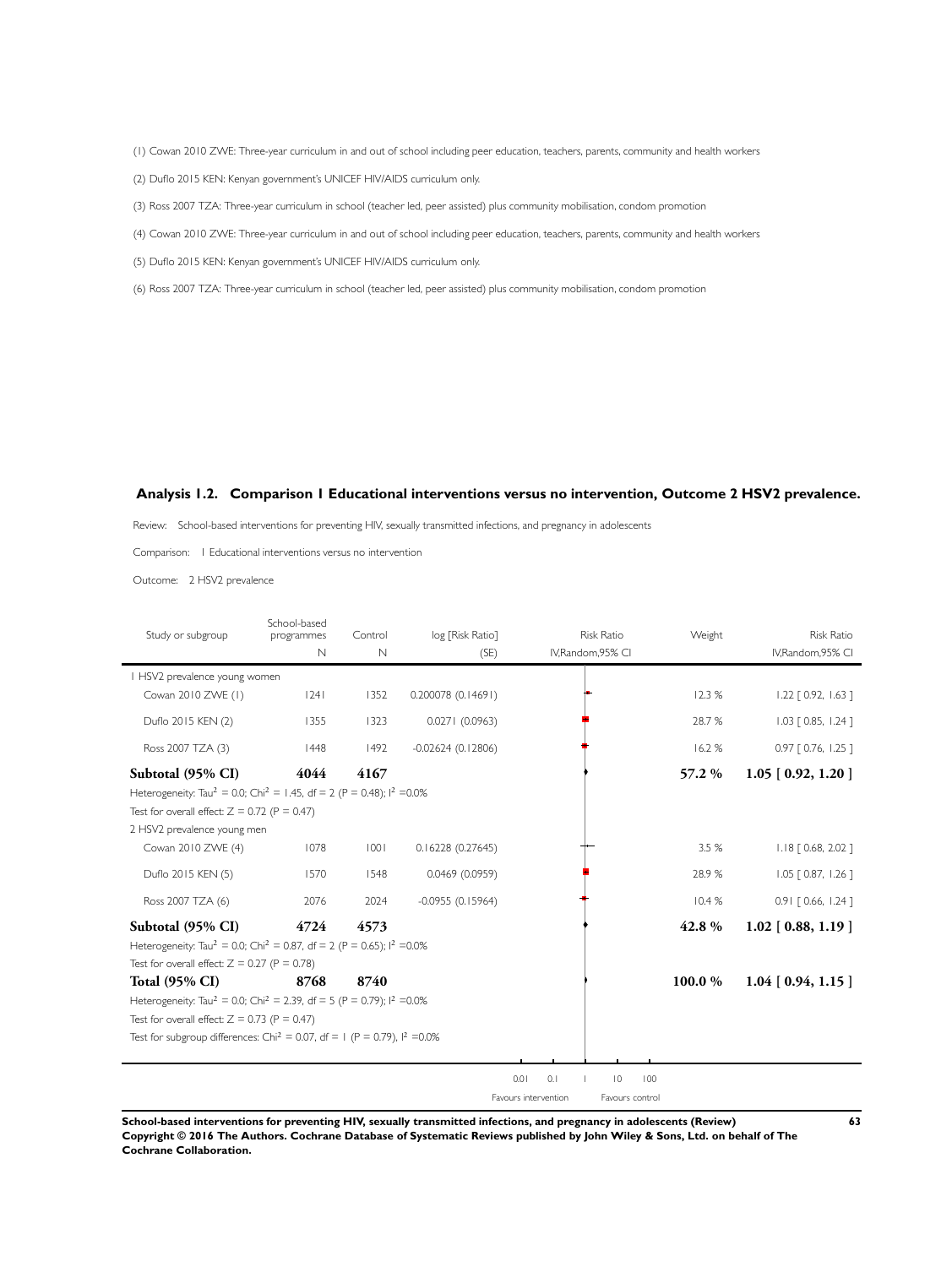<span id="page-66-0"></span>(1) Cowan 2010 ZWE: Three-year curriculum in and out of school including peer education, teachers, parents, community and health workers

(2) Duflo 2015 KEN: Kenyan government's UNICEF HIV/AIDS curriculum only.

(3) Ross 2007 TZA: Three-year curriculum in school (teacher led, peer assisted) plus community mobilisation

(4) Cowan 2010 ZWE: Three-year curriculum in and out of school including peer education, teachers, parents, community and health workers

(5) Duflo 2015 KEN: Kenyan government's UNICEF HIV/AIDS curriculum only.

(6) Ross 2007 TZA: Three-year curriculum in school (teacher led, peer assisted) plus community mobilisation

#### **Analysis 1.3. Comparison 1 Educational interventions versus no intervention, Outcome 3 Syphilis prevalence.**

Review: School-based interventions for preventing HIV, sexually transmitted infections, and pregnancy in adolescents

Comparison: 1 Educational interventions versus no intervention

Outcome: 3 Syphilis prevalence

| Study or subgroup                                                                                        | School-based<br>programmes<br>N | Control<br>$\mathbb N$ | log [Risk Ratio]<br>(SE) |                      | <b>Risk Ratio</b><br>IV, Random, 95% CI | Weight  | <b>Risk Ratio</b><br>IV, Random, 95% CI |
|----------------------------------------------------------------------------------------------------------|---------------------------------|------------------------|--------------------------|----------------------|-----------------------------------------|---------|-----------------------------------------|
| Syphillis prevalence young women                                                                         |                                 |                        |                          |                      |                                         |         |                                         |
| Ross 2007 TZA (1)                                                                                        | 1448                            | 1429                   | $-0.15204(0.36666)$      |                      |                                         | 58.0 %  | $0.86$ $[0.42, 1.76]$                   |
| Subtotal (95% CI)                                                                                        | 1448                            | 1429                   |                          |                      |                                         | 58.0 %  | $0.86$ [ $0.42$ , 1.76 ]                |
| Heterogeneity: not applicable                                                                            |                                 |                        |                          |                      |                                         |         |                                         |
| Test for overall effect: $Z = 0.41$ (P = 0.68)                                                           |                                 |                        |                          |                      |                                         |         |                                         |
| 2 Syphillis prevalence young men                                                                         |                                 |                        |                          |                      |                                         |         |                                         |
| Ross 2007 TZA (2)                                                                                        | 2076                            | 2024                   | $-0.30408(0.43046)$      |                      |                                         | 42.0 %  | $0.74$ $[0.32, 1.72]$                   |
| Subtotal (95% CI)                                                                                        | 2076                            | 2024                   |                          |                      |                                         | 42.0 %  | $0.74$ [ 0.32, 1.72 ]                   |
| Heterogeneity: not applicable                                                                            |                                 |                        |                          |                      |                                         |         |                                         |
| Test for overall effect: $Z = 0.71$ (P = 0.48)                                                           |                                 |                        |                          |                      |                                         |         |                                         |
| <b>Total (95% CI)</b>                                                                                    | 3524                            | 3453                   |                          |                      |                                         | 100.0 % | $0.81$ [ $0.47, 1.39$ ]                 |
| Heterogeneity: Tau <sup>2</sup> = 0.0; Chi <sup>2</sup> = 0.07, df = 1 (P = 0.79); l <sup>2</sup> = 0.0% |                                 |                        |                          |                      |                                         |         |                                         |
| Test for overall effect: $Z = 0.77$ (P = 0.44)                                                           |                                 |                        |                          |                      |                                         |         |                                         |
| Test for subgroup differences: Chi <sup>2</sup> = 0.07, df = 1 (P = 0.79), $1^2$ = 0.0%                  |                                 |                        |                          |                      |                                         |         |                                         |
|                                                                                                          |                                 |                        |                          |                      |                                         |         |                                         |
|                                                                                                          |                                 |                        |                          | 0.1<br>0.01          | $\overline{0}$<br>100                   |         |                                         |
|                                                                                                          |                                 |                        |                          | Favours intervention | Favours control                         |         |                                         |

(1) Ross 2007 TZA: Three-year curriculum in school (teacher led, peer assisted) plus community mobilisation, condom promotion

(2) Ross 2007 TZA: Three-year curriculum in school (teacher led, peer assisted) plus community mobilisation

**School-based interventions for preventing HIV, sexually transmitted infections, and pregnancy in adolescents (Review) 64 Copyright © 2016 The Authors. Cochrane Database of Systematic Reviews published by John Wiley & Sons, Ltd. on behalf of The Cochrane Collaboration.**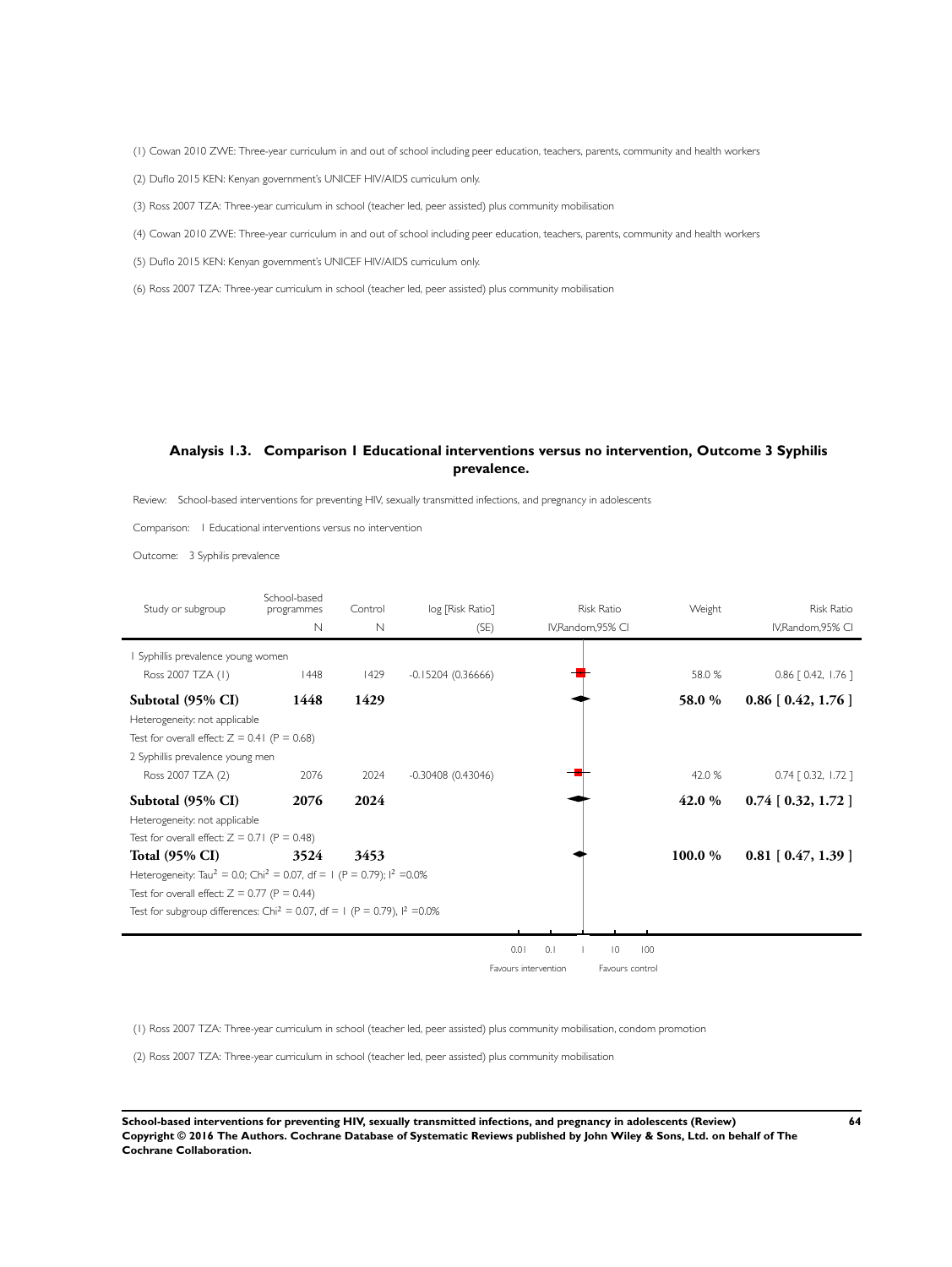### **Analysis 1.4. Comparison 1 Educational interventions versus no intervention, Outcome 4 Pregnancy prevalence (short-term).**

Review: School-based interventions for preventing HIV, sexually transmitted infections, and pregnancy in adolescents

Comparison: 1 Educational interventions versus no intervention

Outcome: 4 Pregnancy prevalence (short-term)

| Study or subgroup                                                                                                                                                                                                                    | School-based<br>programmes<br>$\mathbb N$ | Control<br>N | log [Risk Ratio]<br>(SE) | <b>Risk Ratio</b><br>IV.Random.95% CI | Weight | <b>Risk Ratio</b><br>IV, Random, 95% CI |
|--------------------------------------------------------------------------------------------------------------------------------------------------------------------------------------------------------------------------------------|-------------------------------------------|--------------|--------------------------|---------------------------------------|--------|-----------------------------------------|
| Cowan 2010 ZWE (1)                                                                                                                                                                                                                   | 1237                                      | 1349         | $-0.0508(0.14513)$       |                                       | 30.1%  | $0.95$ $[0.72, 1.26]$                   |
| Duflo 2015 KEN (2)                                                                                                                                                                                                                   | 1395                                      | 1359         | $-0.0475(0.1408)$        |                                       | 32.0 % | $0.95$ $[0.72, 1.26]$                   |
| Ross 2007 TZA (3)                                                                                                                                                                                                                    | 1448                                      | 1492         | 0.06296(0.12941)         |                                       | 37.9 % | $1.06$ $[0.83, 1.37]$                   |
| <b>Total (95% CI)</b><br>Heterogeneity: Tau <sup>2</sup> = 0.0; Chi <sup>2</sup> = 0.47, df = 2 (P = 0.79); l <sup>2</sup> = 0.0%<br>Test for overall effect: $Z = 0.08$ (P = 0.93)<br>Test for subgroup differences: Not applicable | 4080                                      | 4200         |                          |                                       | 100.0% | $0.99$ [ 0.85, 1.16 ]                   |
|                                                                                                                                                                                                                                      |                                           |              |                          | 0.01<br>0.1<br>$\overline{0}$         | 100    |                                         |

Favours intervention Favours control

(1) Cowan 2010 ZWE: Three-year curriculum in and out of school including peer education, teachers, parents, community and health workers

(2) Duflo 2015 KEN: Kenyan government's UNICEF HIV/AIDS curriculum only.

(3) Ross 2007 TZA: Three-year curriculum in school (teacher led, peer assisted) plus community mobilisation

**School-based interventions for preventing HIV, sexually transmitted infections, and pregnancy in adolescents (Review) 65 Copyright © 2016 The Authors. Cochrane Database of Systematic Reviews published by John Wiley & Sons, Ltd. on behalf of The Cochrane Collaboration.**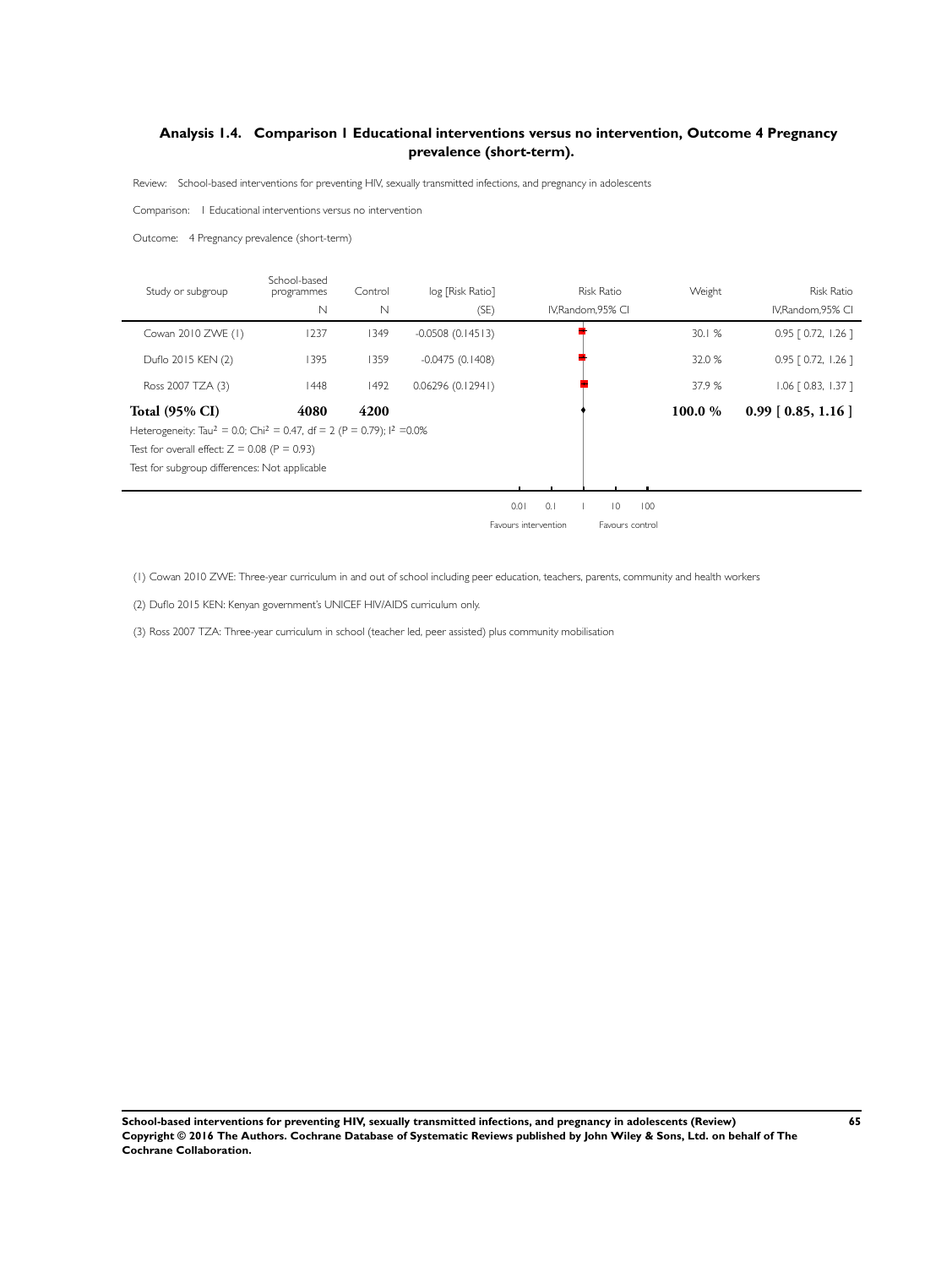### <span id="page-68-0"></span>**Analysis 1.5. Comparison 1 Educational interventions versus no intervention, Outcome 5 Pregnancy prevalence (long-term).**

Review: School-based interventions for preventing HIV, sexually transmitted infections, and pregnancy in adolescents

Comparison: 1 Educational interventions versus no intervention

Outcome: 5 Pregnancy prevalence (long-term)

| Study or subgroup                                                                                 | School-based<br>programmes<br>$\mathbb N$ | Control<br>N | log [Risk Ratio]<br>(SE) |             | Risk Ratio<br>IV, Random, 95% CI | Weight  | <b>Risk Ratio</b><br>IV, Random, 95% CI |
|---------------------------------------------------------------------------------------------------|-------------------------------------------|--------------|--------------------------|-------------|----------------------------------|---------|-----------------------------------------|
|                                                                                                   |                                           |              |                          |             |                                  |         |                                         |
| Cabez n 2005 CHL (1)                                                                              | 293                                       | 75           | $-1.63095(0.3007)$       |             |                                  | 17.8 %  | $0.20$ $\lceil 0.11, 0.35 \rceil$       |
| Cabez n 2005 CHL (2)                                                                              | 180                                       | 185          | $-1.73619(0.4043)$       |             |                                  | 14.8%   | $0.18$ $[0.08, 0.39]$                   |
| Duflo 2015 KEN (3)                                                                                | 1400                                      | 1370         | $-0.008$ $(0.1029)$      |             |                                  | 23.0 %  | $0.99$ $[0.81, 1.21]$                   |
| Henderson 2007 GBR (4)                                                                            | 2125                                      | 2071         | 0.02633(0.15834)         |             |                                  | 21.8%   | $1.03$ $[0.75, 1.40]$                   |
| Stephenson 2008 GBR (5)                                                                           | 2386                                      | 2260         | $-0.21845(0.126837)$     |             |                                  | 22.5 %  | $0.80$ $[0.63, 1.03]$                   |
| <b>Total (95% CI)</b>                                                                             | 6384                                      | 5961         |                          |             |                                  | 100.0 % | $0.55$ [ $0.34$ , $0.91$ ]              |
| Heterogeneity: Tau <sup>2</sup> = 0.27; Chi <sup>2</sup> = 42.62, df = 4 (P<0.00001); $1^2$ = 91% |                                           |              |                          |             |                                  |         |                                         |
| Test for overall effect: $Z = 2.35$ (P = 0.019)                                                   |                                           |              |                          |             |                                  |         |                                         |
| Test for subgroup differences: Not applicable                                                     |                                           |              |                          |             |                                  |         |                                         |
|                                                                                                   |                                           |              |                          |             |                                  |         |                                         |
|                                                                                                   |                                           |              |                          | 0.1<br>0.01 | 100<br>$\overline{0}$            |         |                                         |

Favours intervention Favours control

(1) Cabezon 2005 CHL: 14 unit abstinence only TeenSTAR programme delivered over one year (1998 cohor t)

(2) Cabezon 2005 CHL: 14 unit abstinence only TeenSTAR programme delivered over one year (1997 cohort)

(3) Duflo 2015 KEN: Kenyan government's UNICEF HIV/AIDS curriculum only.

(4) Henderson 2007 GBR: 20 session educational curriculum, 'SHARE', delivered over 2 years

(5) Stephenson 2008 GBR: 3 session curriculum delivered by trained peer educators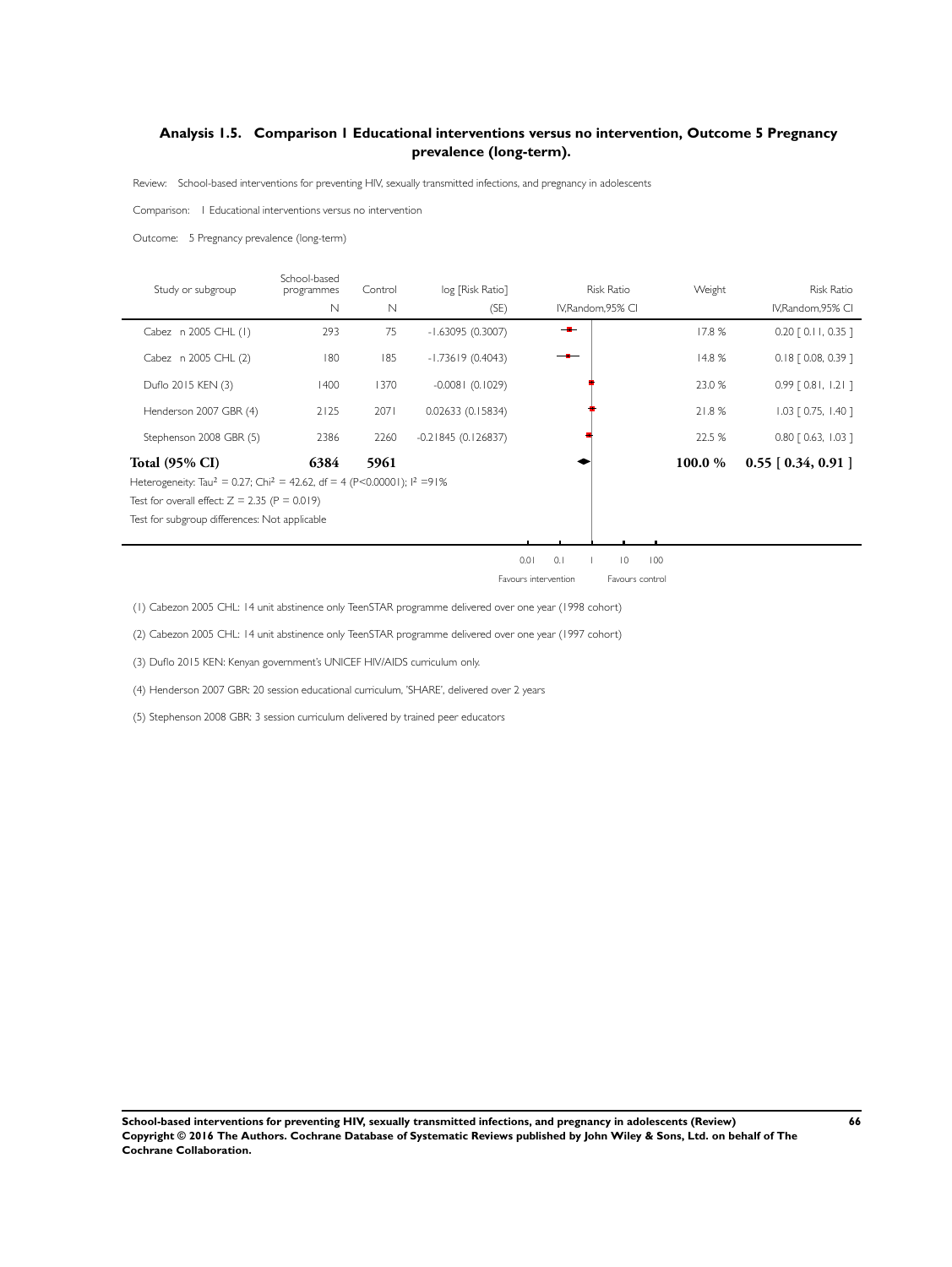### <span id="page-69-0"></span>**Analysis 1.6. Comparison 1 Educational interventions versus no intervention, Outcome 6 Self-reported sexual debut.**

Review: School-based interventions for preventing HIV, sexually transmitted infections, and pregnancy in adolescents

Comparison: 1 Educational interventions versus no intervention

Outcome: 6 Self-reported sexual debut

| Study or subgroup                                                                               | School-based<br>programmes | Control     | log [Risk Ratio]    | <b>Risk Ratio</b>                       | Weight | <b>Risk Ratio</b>        |
|-------------------------------------------------------------------------------------------------|----------------------------|-------------|---------------------|-----------------------------------------|--------|--------------------------|
|                                                                                                 | N                          | $\mathbb N$ | (SE)                | IV,Random,95% CI                        |        | IV, Random, 95% CI       |
| I Young women                                                                                   |                            |             |                     |                                         |        |                          |
| Cowan 2010 ZWE (1)                                                                              | 1217                       | 1289        | 0.00781(0.06951)    |                                         | 10.8%  | $1.01$ $[0.88, 1.15]$    |
| Henderson 2007 GBR (2)                                                                          | 1330                       | 1350        | $-0.03578(0.06608)$ |                                         | 11.7%  | 0.96 [ 0.85, 1.10 ]      |
| Ross 2007 TZA (3)                                                                               | 1448                       | 1492        | 0.001816 (0.039266) |                                         | 22.4 % | $1.00$ $[0.93, 1.08]$    |
| Subtotal (95% CI)                                                                               | 3995                       | 4131        |                     |                                         | 44.9%  | $1.00$ [ 0.94, 1.06 ]    |
| Heterogeneity: Tau <sup>2</sup> = 0.0; Chi <sup>2</sup> = 0.28, df = 2 (P = 0.87); $1^2$ = 0.0% |                            |             |                     |                                         |        |                          |
| Test for overall effect: $Z = 0.16$ (P = 0.87)                                                  |                            |             |                     |                                         |        |                          |
| 2 Young men                                                                                     |                            |             |                     |                                         |        |                          |
| Cowan 2010 ZWE (4)                                                                              | 1038                       | 974         | 0.03122 (0.06448)   |                                         | 12.1%  | $1.03$ $[0.91, 1.17]$    |
| Henderson 2007 GBR (5)                                                                          | 1117                       | 1246        | $-0.01565(0.11206)$ |                                         | 4.9%   | 0.98 [ 0.79, 1.23 ]      |
| Ross 2007 TZA (6)                                                                               | 2076                       | 2024        | $-0.11786(0.03053)$ |                                         | 27.9%  | 0.89 [ 0.84, 0.94 ]      |
| Subtotal (95% CI)                                                                               | 4231                       | 4244        |                     |                                         | 44.9%  | $0.95$ [ $0.85$ , 1.06 ] |
| Heterogeneity: Tau <sup>2</sup> = 0.01; Chi <sup>2</sup> = 4.79, df = 2 (P = 0.09); $1^2$ =58%  |                            |             |                     |                                         |        |                          |
| Test for overall effect: $Z = 0.91$ (P = 0.36)                                                  |                            |             |                     |                                         |        |                          |
| 3 Self-reported sexual debut young women and young men                                          |                            |             |                     |                                         |        |                          |
| Duflo 2015 KEN (7)                                                                              | 3028                       | 2994        | $-0.053(0.0726)$    |                                         | 10.1%  | 0.95 [ 0.82, 1.09 ]      |
| Subtotal (95% CI)                                                                               | 3028                       | 2994        |                     |                                         | 10.1%  | $0.95$ [ 0.82, 1.09 ]    |
| Heterogeneity: not applicable                                                                   |                            |             |                     |                                         |        |                          |
| Test for overall effect: $Z = 0.73$ (P = 0.47)                                                  |                            |             |                     |                                         |        |                          |
| <b>Total (95% CI)</b>                                                                           | 11254                      | 11369       |                     |                                         | 100.0% | $0.96$ [ $0.91, 1.01$ ]  |
| Heterogeneity: Tau <sup>2</sup> = 0.00; Chi <sup>2</sup> = 9.10, df = 6 (P = 0.17); $1^2$ =34%  |                            |             |                     |                                         |        |                          |
| Test for overall effect: $Z = 1.45$ (P = 0.15)                                                  |                            |             |                     |                                         |        |                          |
| Test for subgroup differences: Chi <sup>2</sup> = 0.76, df = 2 (P = 0.68), $1^2$ = 0.0%         |                            |             |                     |                                         |        |                          |
|                                                                                                 |                            |             |                     |                                         |        |                          |
|                                                                                                 |                            |             |                     | 0.7<br>1.5<br>0.5<br>$\overline{2}$     |        |                          |
|                                                                                                 |                            |             |                     | Favours intervention<br>Favours control |        |                          |

**School-based interventions for preventing HIV, sexually transmitted infections, and pregnancy in adolescents (Review) 67 Copyright © 2016 The Authors. Cochrane Database of Systematic Reviews published by John Wiley & Sons, Ltd. on behalf of The Cochrane Collaboration.**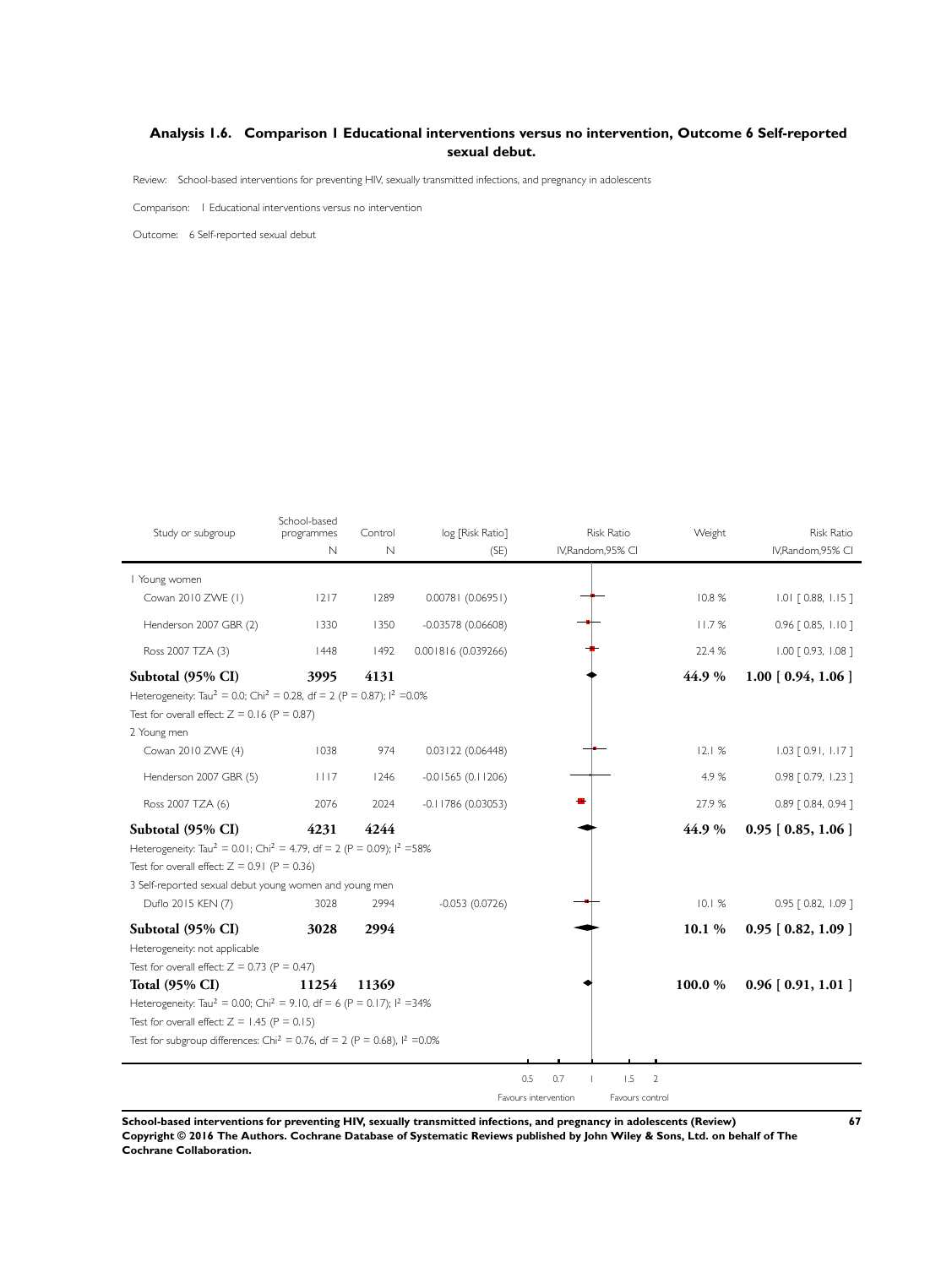- (1) Cowan 2010 ZWE: Three-year curriculum in and out of school including peer education, teachers, parents, community and health workers
- (2) Henderson 2007 GBR: 20 session educational curriculum, 'SHARE', delivered over 2 years
- (3) Ross 2007 TZA: Three-year curriculum in school (teacher led, peer assisted) plus community mobilisation
- (4) Cowan 2010 ZWE: Three-year curriculum in and out of school including peer education, teachers, parents, community and health workers
- (5) Henderson 2007 GBR: 20 session educational curriculum, 'SHARE', delivered over 2 years
- (6) Ross 2007 TZA: Three-year curriculum in school (teacher led, peer assisted) plus community mobilisation
- (7) Duflo 2015 KEN: Kenyan government's UNICEF HIV/AIDS curriculum only

#### **Analysis 1.7. Comparison 1 Educational interventions versus no intervention, Outcome 7 Self-reported use of condom at first sex.**

Review: School-based interventions for preventing HIV, sexually transmitted infections, and pregnancy in adolescents

Comparison: 1 Educational interventions versus no intervention

Outcome: 7 Self-reported use of condom at first sex

| Study or subgroup                                                                                        | School-based<br>programmes | Control     | log [Risk Ratio]    |                      | <b>Risk Ratio</b>   | Weight  | <b>Risk Ratio</b>     |
|----------------------------------------------------------------------------------------------------------|----------------------------|-------------|---------------------|----------------------|---------------------|---------|-----------------------|
|                                                                                                          | N                          | $\mathbb N$ | (SE)                |                      | IV, Random, 95% CI  |         | IV,Random,95% CI      |
| I Used condom at first sex young women                                                                   |                            |             |                     |                      |                     |         |                       |
| Henderson 2007 GBR (1)                                                                                   | 1309                       | 1320        | $-0.00675(0.01256)$ |                      |                     | 36.8%   | $0.99$ $[0.97, 1.02]$ |
| Stephenson 2008 GBR (2)                                                                                  | 989                        | 747         | $-0.01602(0.03084)$ |                      |                     | 6.1%    | 0.98 [ 0.93, 1.05 ]   |
| Subtotal (95% CI)                                                                                        | 2298                       | 2067        |                     |                      |                     | 42.9 %  | $0.99$ [ 0.97, 1.01 ] |
| Heterogeneity: Tau <sup>2</sup> = 0.0; Chi <sup>2</sup> = 0.08, df = 1 (P = 0.78); l <sup>2</sup> = 0.0% |                            |             |                     |                      |                     |         |                       |
| Test for overall effect: $Z = 0.69$ (P = 0.49)                                                           |                            |             |                     |                      |                     |         |                       |
| 2 Used condom at first sex young men                                                                     |                            |             |                     |                      |                     |         |                       |
| Henderson 2007 GBR (3)                                                                                   | 1099                       | 1224        | 0.00563(0.01045)    |                      |                     | 53.1 %  | $1.01$ $[0.99, 1.03]$ |
| Stephenson 2008 GBR (4)                                                                                  | 747                        | 580         | $-0.02529(0.03782)$ |                      |                     | 4.1%    | $0.98$ $[0.91, 1.05]$ |
| Subtotal (95% CI)                                                                                        | 1846                       | 1804        |                     |                      |                     | 57.1 %  | $1.00$ [ 0.98, 1.02 ] |
| Heterogeneity: Tau <sup>2</sup> = 0.0; Chi <sup>2</sup> = 0.62, df = 1 (P = 0.43); $1^2$ = 0.0%          |                            |             |                     |                      |                     |         |                       |
| Test for overall effect: $Z = 0.34$ (P = 0.73)                                                           |                            |             |                     |                      |                     |         |                       |
| Total $(95\% \text{ CI})$                                                                                | 4144                       | 3871        |                     |                      |                     | 100.0 % | $1.00$ [ 0.98, 1.01 ] |
| Heterogeneity: Tau <sup>2</sup> = 0.0; Chi <sup>2</sup> = 1.26, df = 3 (P = 0.74); l <sup>2</sup> = 0.0% |                            |             |                     |                      |                     |         |                       |
| Test for overall effect: $Z = 0.20$ (P = 0.84)                                                           |                            |             |                     |                      |                     |         |                       |
| Test for subgroup differences: Chi <sup>2</sup> = 0.56, df = 1 (P = 0.45), $1^2$ = 0.0%                  |                            |             |                     |                      |                     |         |                       |
|                                                                                                          |                            |             |                     |                      |                     |         |                       |
|                                                                                                          |                            |             |                     | 0.7<br>0.5           | 1.5<br><sup>2</sup> |         |                       |
|                                                                                                          |                            |             |                     | Favours intervention | Favours control     |         |                       |

**School-based interventions for preventing HIV, sexually transmitted infections, and pregnancy in adolescents (Review) 68 Copyright © 2016 The Authors. Cochrane Database of Systematic Reviews published by John Wiley & Sons, Ltd. on behalf of The Cochrane Collaboration.**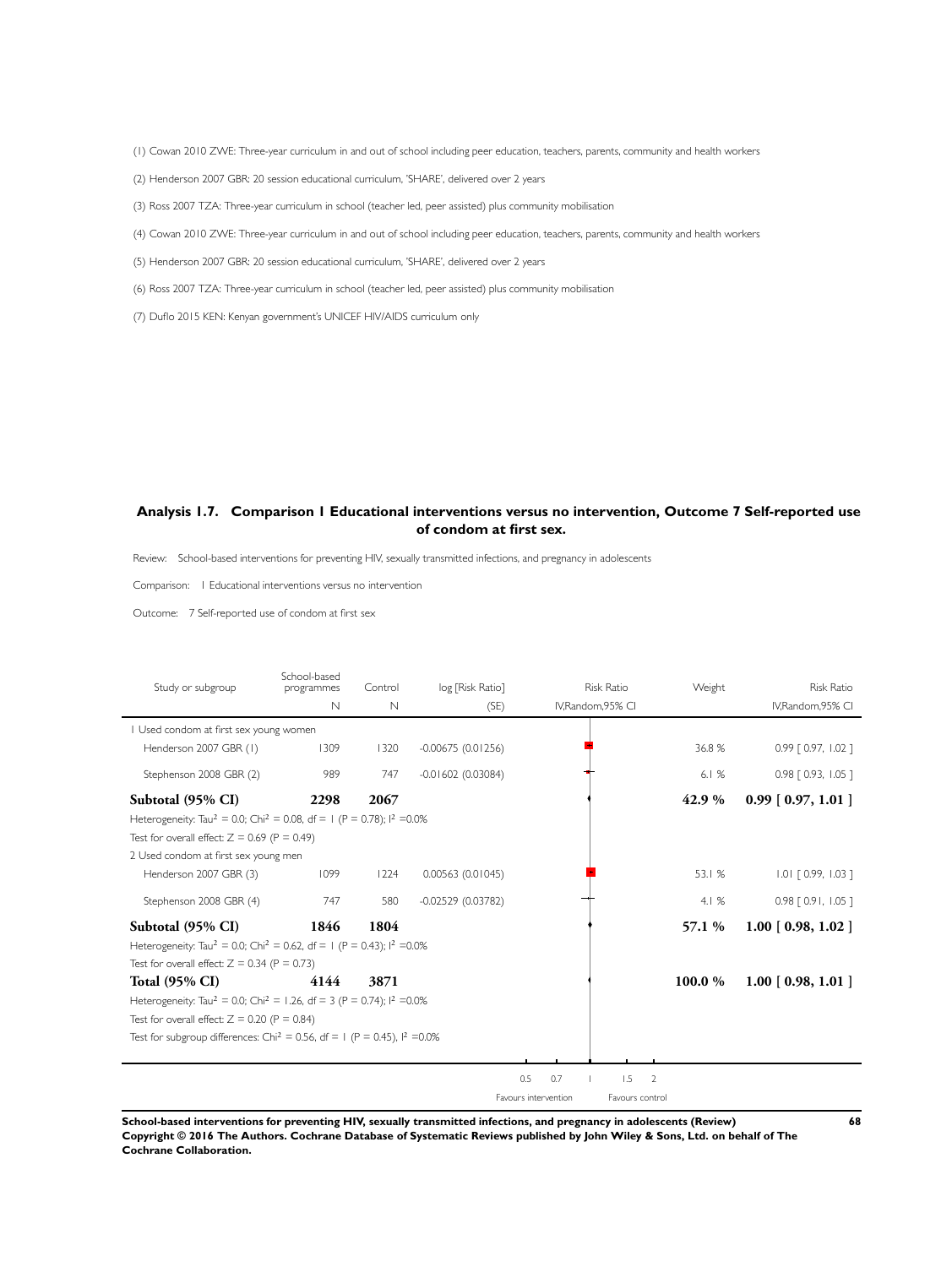- <span id="page-71-0"></span>(1) Henderson 2007 GBR: 20 session educational curriculum, 'SHARE', delivered over 2 years
- (2) Stephenson 2008 GBR: 3 session curriculum delivered by trained peer educators
- (3) Henderson 2007 GBR: 20 session educational curriculum, 'SHARE', delivered over 2 years
- (4) Stephenson 2008 GBR: 3 session curriculum delivered by trained peer educators

#### **Analysis 1.8. Comparison 1 Educational interventions versus no intervention, Outcome 8 Self-reported use of condom at last sex.**

Review: School-based interventions for preventing HIV, sexually transmitted infections, and pregnancy in adolescents

Comparison: 1 Educational interventions versus no intervention

Outcome: 8 Self-reported use of condom at last sex

| Study or subgroup                                                                                        | School-based<br>programmes | Control     | log [Risk Ratio]    | Risk Ratio                              | Weight | <b>Risk Ratio</b>     |
|----------------------------------------------------------------------------------------------------------|----------------------------|-------------|---------------------|-----------------------------------------|--------|-----------------------|
|                                                                                                          | $\mathbb N$                | $\mathbb N$ | (SE)                | IV, Random, 95% CI                      |        | IV, Random, 95% CI    |
| I Used condom last sex young women                                                                       |                            |             |                     |                                         |        |                       |
| Cowan 2010 ZWE (1)                                                                                       | 1209                       | 1282        | $-0.01849(0.06119)$ |                                         | 7.8 %  | 0.98 [ 0.87, 1.11 ]   |
| Henderson 2007 GBR (2)                                                                                   | 644                        | 625         | $-0.01576(0.05941)$ |                                         | 8.3 %  | $0.98$ $[0.88, 1.11]$ |
| Ross 2007 TZA (3)                                                                                        | 1052                       | 1082        | 0.206638 (0.1368)   |                                         | 1.6%   | $1.23$ $[0.94, 1.61]$ |
| Stephenson 2008 GBR (4)                                                                                  | 922                        | 628         | 0.012186 (0.045434) |                                         | 14.1%  | $1.01$ $[0.93, 1.11]$ |
| Subtotal (95% CI)                                                                                        | 3827                       | 3617        |                     |                                         | 31.8%  | $1.01$ [ 0.95, 1.07 ] |
| Heterogeneity: Tau <sup>2</sup> = 0.0; Chi <sup>2</sup> = 2.46, df = 3 (P = 0.48); l <sup>2</sup> = 0.0% |                            |             |                     |                                         |        |                       |
| Test for overall effect: $Z = 0.23$ (P = 0.82)                                                           |                            |             |                     |                                         |        |                       |
| 2 Used condom at last sex young men                                                                      |                            |             |                     |                                         |        |                       |
| Cowan 2010 ZWE                                                                                           | 1035                       | 971         | $-0.01336(0.02734)$ |                                         | 39.0 % | 0.99 [ 0.94, 1.04 ]   |
| Henderson 2007 GBR (5)                                                                                   | 423                        | 453         | 0.019899 (0.04875)  |                                         | 12.3 % | $1.02$ [ 0.93, 1.12 ] |
| Ross 2007 TZA (6)                                                                                        | 1486                       | 1630        | 0.253843 (0.14743)  |                                         | 1.3%   | 1.29 [ 0.97, 1.72 ]   |
| Stephenson 2008 GBR (7)                                                                                  | 249                        | 165         | $-0.08409(0.07738)$ |                                         | 4.9%   | $0.92$ $[0.79, 1.07]$ |
| Subtotal (95% CI)                                                                                        | 3193                       | 3219        |                     |                                         | 57.5 % | $1.00$ [ 0.93, 1.07 ] |
| Heterogeneity: Tau <sup>2</sup> = 0.00; Chi <sup>2</sup> = 4.48, df = 3 (P = 0.21); l <sup>2</sup> =33%  |                            |             |                     |                                         |        |                       |
| Test for overall effect: $Z = 0.03$ (P = 0.97)                                                           |                            |             |                     |                                         |        |                       |
| 3 Used condom at last sex women and men                                                                  |                            |             |                     |                                         |        |                       |
| Duflo 2015 KEN (8)                                                                                       | 2131                       | 2119        | $-0.0056(0.0741)$   |                                         | 5.3 %  | $0.99$ $[0.86, 1.15]$ |
| Jemmott 2015 ZAF (9)                                                                                     | 377                        | 312         | 0.023319 (0.07356)  |                                         | 5.4 %  | $1.02$ $[0.89, 1.18]$ |
|                                                                                                          |                            |             |                     | 0.5<br>0.7<br>1.5<br>$\overline{2}$     |        |                       |
|                                                                                                          |                            |             |                     | Favours intervention<br>Favours control |        |                       |
|                                                                                                          |                            |             |                     |                                         |        |                       |

(*Continued* ... )

**School-based interventions for preventing HIV, sexually transmitted infections, and pregnancy in adolescents (Review) 69 Copyright © 2016 The Authors. Cochrane Database of Systematic Reviews published by John Wiley & Sons, Ltd. on behalf of The Cochrane Collaboration.**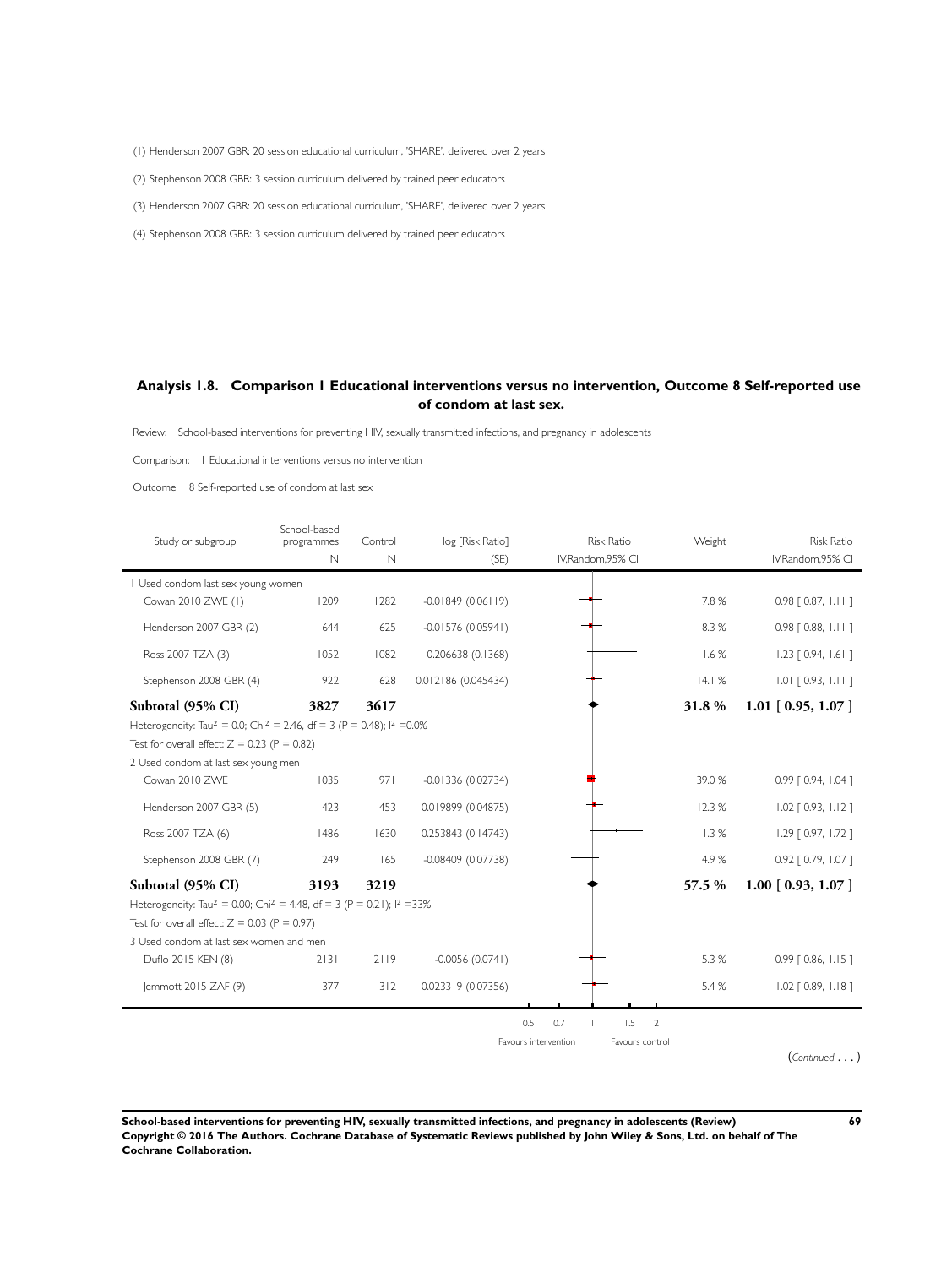(... *Continued*)

| Study or subgroup                                                                                        | School-based<br>programmes | Control     | log [Risk Ratio] |                      | <b>Risk Ratio</b>  | Weight   | <b>Risk Ratio</b>     |
|----------------------------------------------------------------------------------------------------------|----------------------------|-------------|------------------|----------------------|--------------------|----------|-----------------------|
|                                                                                                          | $\mathbb N$                | $\mathbb N$ | (SE)             |                      | IV, Random, 95% CI |          | IV, Random, 95% CI    |
| Subtotal (95% CI)                                                                                        | 2508                       | 2431        |                  |                      |                    | $10.7\%$ | $1.01$ [ 0.91, 1.12 ] |
| Heterogeneity: Tau <sup>2</sup> = 0.0; Chi <sup>2</sup> = 0.08, df = 1 (P = 0.78); l <sup>2</sup> = 0.0% |                            |             |                  |                      |                    |          |                       |
| Test for overall effect: $Z = 0.17$ (P = 0.86)                                                           |                            |             |                  |                      |                    |          |                       |
| Total $(95\% \text{ CI})$                                                                                | 9528                       | 9267        |                  |                      |                    | 100.0 %  | $1.00$ [ 0.97, 1.03 ] |
| Heterogeneity: Tau <sup>2</sup> = 0.0; Chi <sup>2</sup> = 7.17, df = 9 (P = 0.62); l <sup>2</sup> = 0.0% |                            |             |                  |                      |                    |          |                       |
| Test for overall effect: $Z = 0.02$ (P = 0.99)                                                           |                            |             |                  |                      |                    |          |                       |
| Test for subgroup differences: Chi <sup>2</sup> = 0.04, df = 2 (P = 0.98), $1^2$ = 0.0%                  |                            |             |                  |                      |                    |          |                       |
|                                                                                                          |                            |             |                  |                      |                    |          |                       |
|                                                                                                          |                            |             | 0.5              | 0.7                  | $1.5 \t 2$         |          |                       |
|                                                                                                          |                            |             |                  | Favours intervention | Favours control    |          |                       |

(1) Cowan 2010 ZWE: Three-year curriculum in and out of school including peer education, teachers, parents, community and health workers

(2) Henderson 2007 GBR: 20 session educational curriculum, 'SHARE', delivered over 2 years

(3) Ross 2007 TZA: Three-year curriculum in school (teacher led, peer assisted) plus community mobilisation

(4) Stephenson 2008 GBR: 3 session curriculum delivered by trained peer educators

(5) Henderson 2007 GBR: 20 session educational curriculum, 'SHARE', delivered over 2 years

(6) Ross 2007 TZA: Three-year curriculum in school (teacher led, peer assisted) plus community mobilisation

(7) Stephenson 2008 GBR: 3 session curriculum delivered by trained peer educators

(8) Duflo 2015 KEN: Kenyan government's UNICEF HIV/AIDS curriculum only

(9) Jemmott 2015 ZAF: 12 educational sessions delivered over 6 days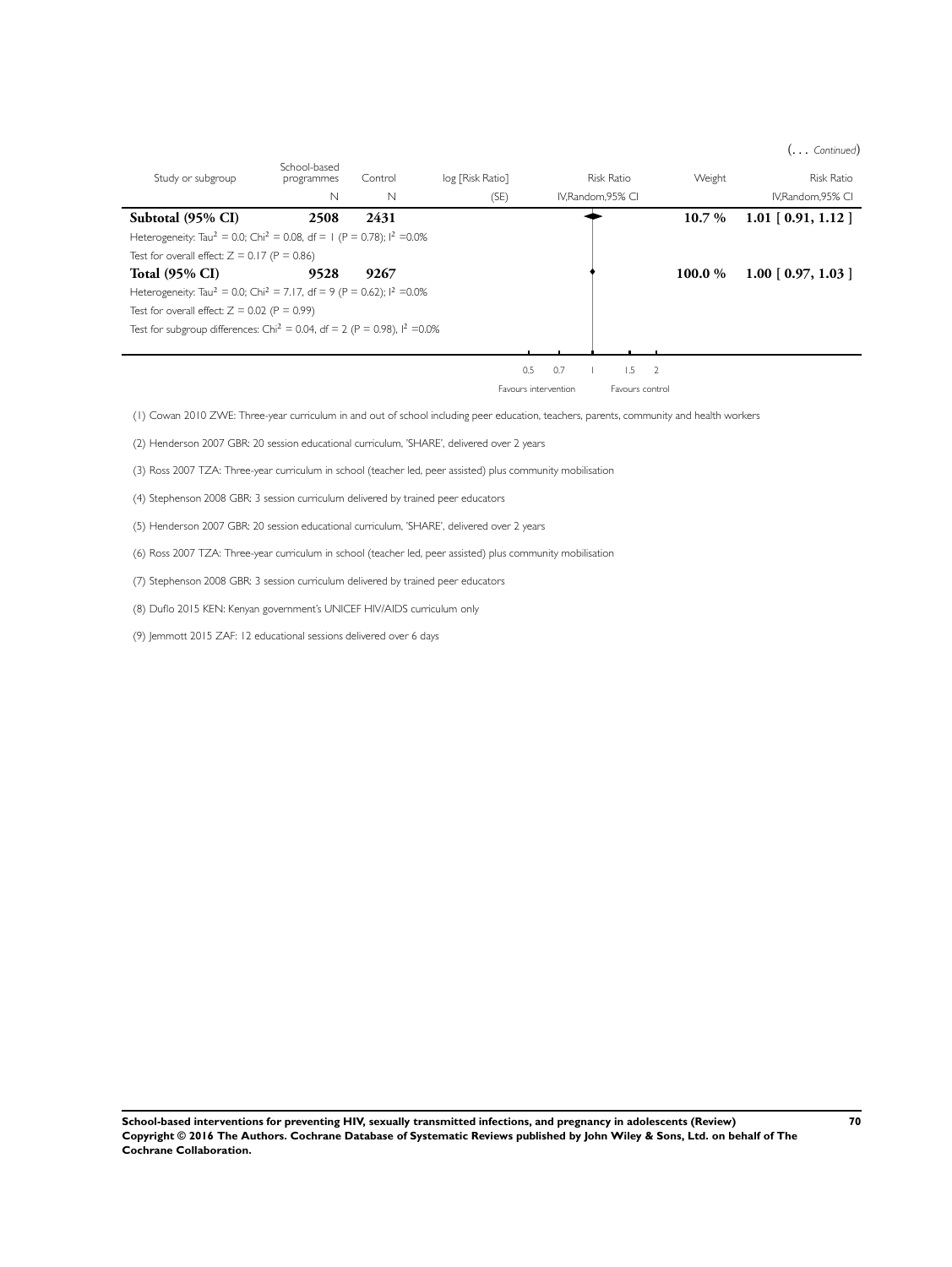# **Analysis 2.1. Comparison 2 Incentive-based interventions versus no intervention, Outcome 1 HIV prevalence.**

Review: School-based interventions for preventing HIV, sexually transmitted infections, and pregnancy in adolescents

Comparison: 2 Incentive-based interventions versus no intervention

Outcome: 1 HIV prevalence

| Study or subgroup                                                                               | Incentive-<br>based<br>programme | Control | log [Risk Ratio]    | <b>Risk Ratio</b>                    | Weight  | <b>Risk Ratio</b>      |
|-------------------------------------------------------------------------------------------------|----------------------------------|---------|---------------------|--------------------------------------|---------|------------------------|
|                                                                                                 | N                                | N       | (SE)                | IV, Random, 95% CI                   |         | IV, Random, 95% CI     |
| HIV prevalence young women                                                                      |                                  |         |                     |                                      |         |                        |
| Baird 2012 MWI (1)                                                                              | 490                              | 799     | $-0.39835(0.48251)$ |                                      | 49.0 %  | $0.67$ [ 0.26, 1.73 ]  |
| Duflo 2015 KEN (2)                                                                              | 631                              | 569     | 0.8217(0.585)       |                                      | 38.7 %  | $2.27$ [ 0.72, 7.16 ]  |
| Subtotal (95% CI)                                                                               | 1121                             | 1368    |                     |                                      | 87.7 %  | $1.18$ [ 0.36, 3.89 ]  |
| Heterogeneity: Tau <sup>2</sup> = 0.46; Chi <sup>2</sup> = 2.59, df = 1 (P = 0.11); $1^2$ =61%  |                                  |         |                     |                                      |         |                        |
| Test for overall effect: $Z = 0.27$ (P = 0.78)                                                  |                                  |         |                     |                                      |         |                        |
| 2 HIV prevalence young men                                                                      |                                  |         |                     |                                      |         |                        |
| Duflo 2015 KEN (3)                                                                              | 668                              | 648     | 0.6717(1.2124)      |                                      | 12.3%   | $1.96$ $[0.18, 21.07]$ |
| Subtotal (95% CI)                                                                               | 668                              | 648     |                     |                                      | 12.3%   | $1.96$ [ 0.18, 21.07 ] |
| Heterogeneity: not applicable                                                                   |                                  |         |                     |                                      |         |                        |
| Test for overall effect: $Z = 0.55$ (P = 0.58)                                                  |                                  |         |                     |                                      |         |                        |
| <b>Total (95% CI)</b>                                                                           | 1789                             | 2016    |                     |                                      | 100.0 % | $1.23$ [ 0.51, 2.96 ]  |
| Heterogeneity: Tau <sup>2</sup> = 0.18; Chi <sup>2</sup> = 2.79, df = 2 (P = 0.25); $1^2$ = 28% |                                  |         |                     |                                      |         |                        |
| Test for overall effect: $Z = 0.46$ (P = 0.65)                                                  |                                  |         |                     |                                      |         |                        |
| Test for subgroup differences: Chi <sup>2</sup> = 0.14, df = 1 (P = 0.71), $1^2$ =0.0%          |                                  |         |                     |                                      |         |                        |
|                                                                                                 |                                  |         |                     |                                      |         |                        |
|                                                                                                 |                                  |         |                     | 0.01<br>0.1<br>100<br>$\overline{0}$ |         |                        |

Favours intervention Favours control

(1) Baird 2012 MWI: Conditional cash transfers on 80% school attendance.

(2) Duflo 2015 KEN: Uniform subsidy (2 uniforms, 18 months apart).

(3) Duflo 2015 KEN: Uniform subsidy (2 uniforms, 18 months apart).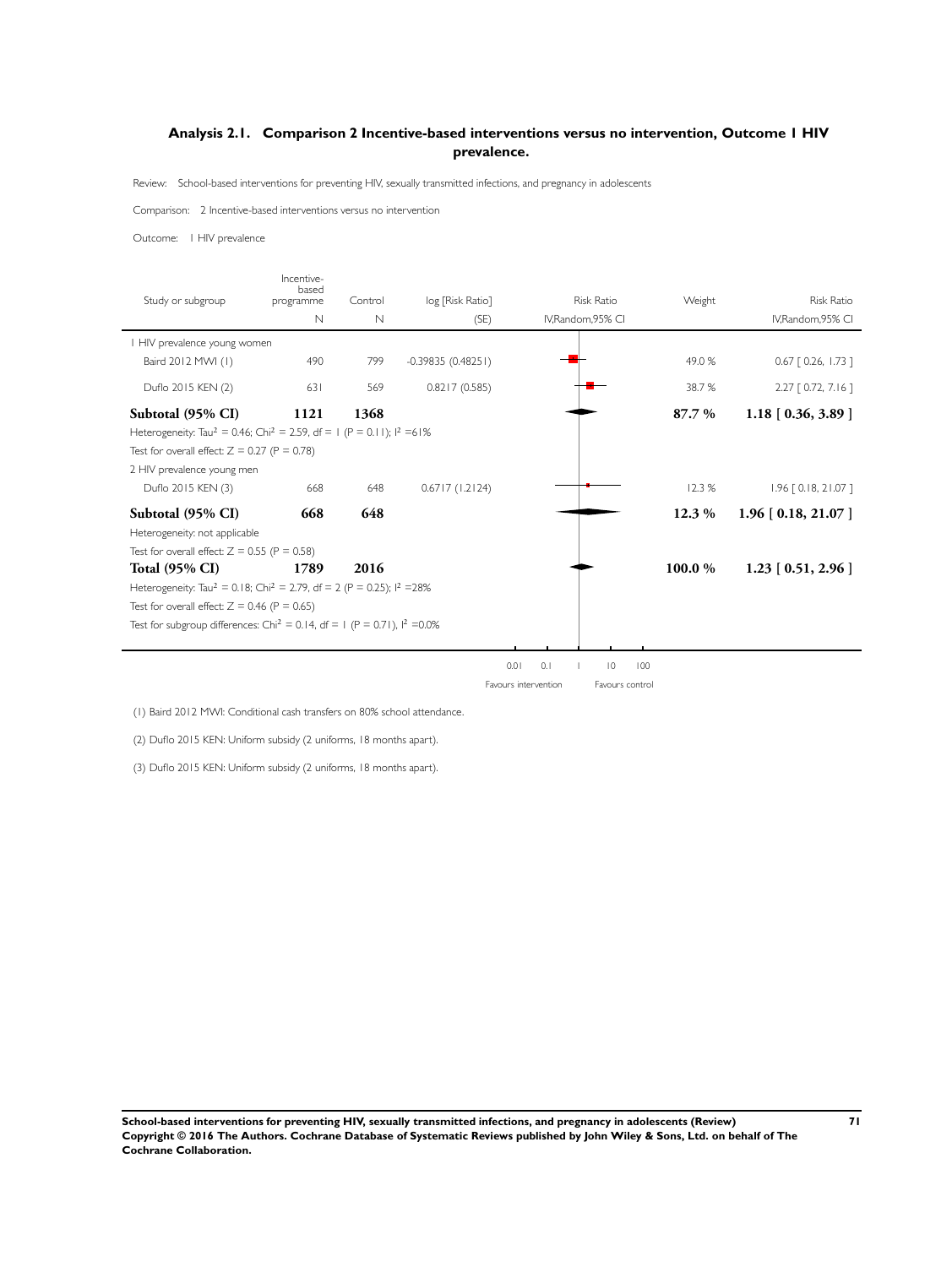# **Analysis 2.2. Comparison 2 Incentive-based interventions versus no intervention, Outcome 2 HSV2 prevalence.**

Review: School-based interventions for preventing HIV, sexually transmitted infections, and pregnancy in adolescents

Comparison: 2 Incentive-based interventions versus no intervention

Outcome: 2 HSV2 prevalence

| Study or subgroup                                                                                                                                                                                     | Incentive-<br>based<br>programme<br>N | Control<br>$\mathbb N$ | log [Risk Ratio]<br>(SE) | IV, Random, 95% CI                  | <b>Risk Ratio</b>                         | Weight | <b>Risk Ratio</b><br>IV, Random, 95% CI |
|-------------------------------------------------------------------------------------------------------------------------------------------------------------------------------------------------------|---------------------------------------|------------------------|--------------------------|-------------------------------------|-------------------------------------------|--------|-----------------------------------------|
| I HSV2 prevalence young women                                                                                                                                                                         |                                       |                        |                          |                                     |                                           |        |                                         |
| Baird 2012 MWI (1)                                                                                                                                                                                    | 488                                   | 796                    | $-1.19712(0.53032)$      |                                     |                                           | 8.1%   | $0.30$ $[0.11, 0.85]$                   |
| Duflo 2015 KEN (2)                                                                                                                                                                                    | 1482                                  | 1323                   | 0.0931 (0.0987)          |                                     |                                           | 48.3 % | $1.10$ $[0.90, 1.33]$                   |
| Subtotal (95% CI)                                                                                                                                                                                     | 1970                                  | 2119                   |                          |                                     |                                           | 56.5 % | $0.64$ [ $0.18$ , 2.23 ]                |
| Heterogeneity: Tau <sup>2</sup> = 0.69; Chi <sup>2</sup> = 5.72, df = 1 (P = 0.02); $1^2$ =83%<br>Test for overall effect: $Z = 0.70$ (P = 0.48)<br>2 HSV2 prevalence young men<br>Duflo 2015 KEN (3) | 1592                                  | 1548                   | 0.085(0.1256)            |                                     |                                           | 43.5 % | 1.09 [ 0.85, 1.39 ]                     |
| Subtotal (95% CI)<br>Heterogeneity: not applicable<br>Test for overall effect: $Z = 0.68$ (P = 0.50)                                                                                                  | 1592                                  | 1548                   |                          |                                     |                                           | 43.5 % | $1.09$ [ 0.85, 1.39 ]                   |
| <b>Total (95% CI)</b>                                                                                                                                                                                 | 3562                                  | 3667                   |                          |                                     |                                           | 100.0% | $0.98$ [ 0.72, 1.36 ]                   |
| Heterogeneity: Tau <sup>2</sup> = 0.05; Chi <sup>2</sup> = 5.77, df = 2 (P = 0.06); $1^2$ =65%                                                                                                        |                                       |                        |                          |                                     |                                           |        |                                         |
| Test for overall effect: $Z = 0.09$ (P = 0.93)                                                                                                                                                        |                                       |                        |                          |                                     |                                           |        |                                         |
| Test for subgroup differences: Chi <sup>2</sup> = 0.67, df = 1 (P = 0.41), $1^2$ = 0.0%                                                                                                               |                                       |                        |                          |                                     |                                           |        |                                         |
|                                                                                                                                                                                                       |                                       |                        |                          | 0.1<br>0.01<br>Favours intervention | 100<br>$\overline{10}$<br>Favours control |        |                                         |

(1) Baird 2012 MWI: Conditional cash transfers on 80% school attendance. No specific educational component.

(2) Duflo 2015 KEN: Uniform subsidy (2 uniforms, 18 months apart).

(3) Duflo 2015 KEN: Uniform subsidy (2 uniforms, 18 months apart).

**School-based interventions for preventing HIV, sexually transmitted infections, and pregnancy in adolescents (Review) 72 Copyright © 2016 The Authors. Cochrane Database of Systematic Reviews published by John Wiley & Sons, Ltd. on behalf of The Cochrane Collaboration.**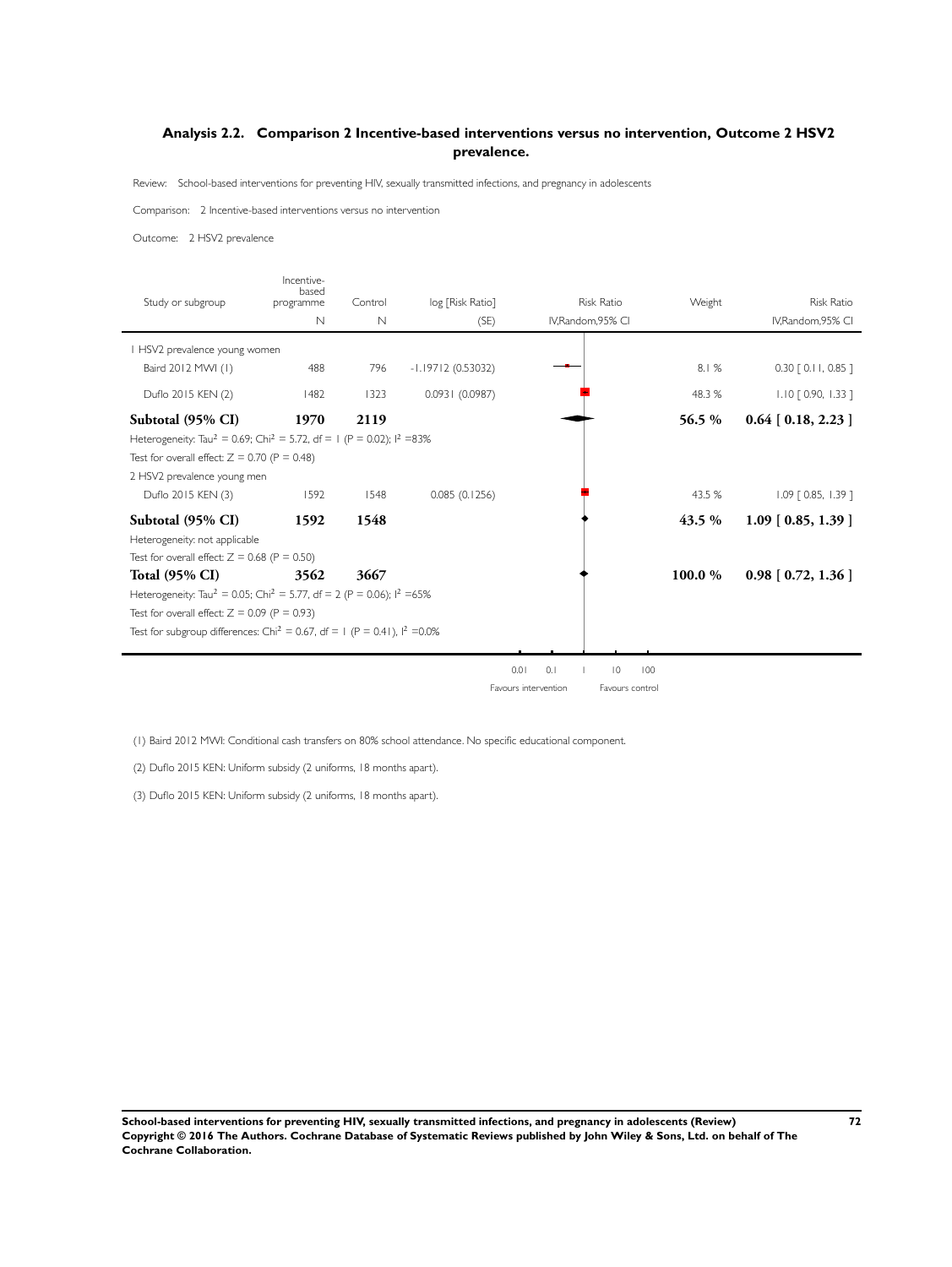### **Analysis 2.3. Comparison 2 Incentive-based interventions versus no intervention, Outcome 3 Syphilis prevalence.**

Review: School-based interventions for preventing HIV, sexually transmitted infections, and pregnancy in adolescents

Comparison: 2 Incentive-based interventions versus no intervention

Outcome: 3 Syphilis prevalence



(1) Baird 2012 MWI: Conditional cash transfers on 80% school attendance.

### **Analysis 2.4. Comparison 2 Incentive-based interventions versus no intervention, Outcome 4 Pregnancy prevalence (short-term).**

Review: School-based interventions for preventing HIV, sexually transmitted infections, and pregnancy in adolescents

Comparison: 2 Incentive-based interventions versus no intervention

Outcome: 4 Pregnancy prevalence (short-term)

| Study or subgroup                                                                                        | Incentive-<br>based<br>programme<br>$\mathbb N$ | Control<br>$\mathbb N$ | log [Risk Ratio]<br>(SE) |                      |     | <b>Risk Ratio</b><br>IV, Random, 95% CI |                 | Weight  | <b>Risk Ratio</b><br>IV, Random, 95% CI |
|----------------------------------------------------------------------------------------------------------|-------------------------------------------------|------------------------|--------------------------|----------------------|-----|-----------------------------------------|-----------------|---------|-----------------------------------------|
| Baird 2012 MWI (1)                                                                                       | 501                                             | 827                    | $-0.3461(0.33421)$       |                      |     |                                         |                 | 16.2%   | $0.71$ $[0.37, 1.36]$                   |
| Duflo 2015 KEN (2)                                                                                       | 1513                                            | 1359                   | $-0.2659(0.1472)$        |                      |     |                                         |                 | 83.8%   | $0.77$ $[0.57, 1.02]$                   |
| <b>Total (95% CI)</b>                                                                                    | 2014                                            | 2186                   |                          |                      |     |                                         |                 | 100.0 % | $0.76$ [ 0.58, 0.99 ]                   |
| Heterogeneity: Tau <sup>2</sup> = 0.0; Chi <sup>2</sup> = 0.05, df = 1 (P = 0.83); l <sup>2</sup> = 0.0% |                                                 |                        |                          |                      |     |                                         |                 |         |                                         |
| Test for overall effect: $Z = 2.07$ (P = 0.038)                                                          |                                                 |                        |                          |                      |     |                                         |                 |         |                                         |
| Test for subgroup differences: Not applicable                                                            |                                                 |                        |                          |                      |     |                                         |                 |         |                                         |
|                                                                                                          |                                                 |                        |                          |                      |     |                                         |                 |         |                                         |
|                                                                                                          |                                                 |                        |                          | 0.01                 | 0.1 | $\overline{0}$                          | 100             |         |                                         |
|                                                                                                          |                                                 |                        |                          | Favours intervention |     |                                         | Favours control |         |                                         |

**School-based interventions for preventing HIV, sexually transmitted infections, and pregnancy in adolescents (Review) 73 Copyright © 2016 The Authors. Cochrane Database of Systematic Reviews published by John Wiley & Sons, Ltd. on behalf of The Cochrane Collaboration.**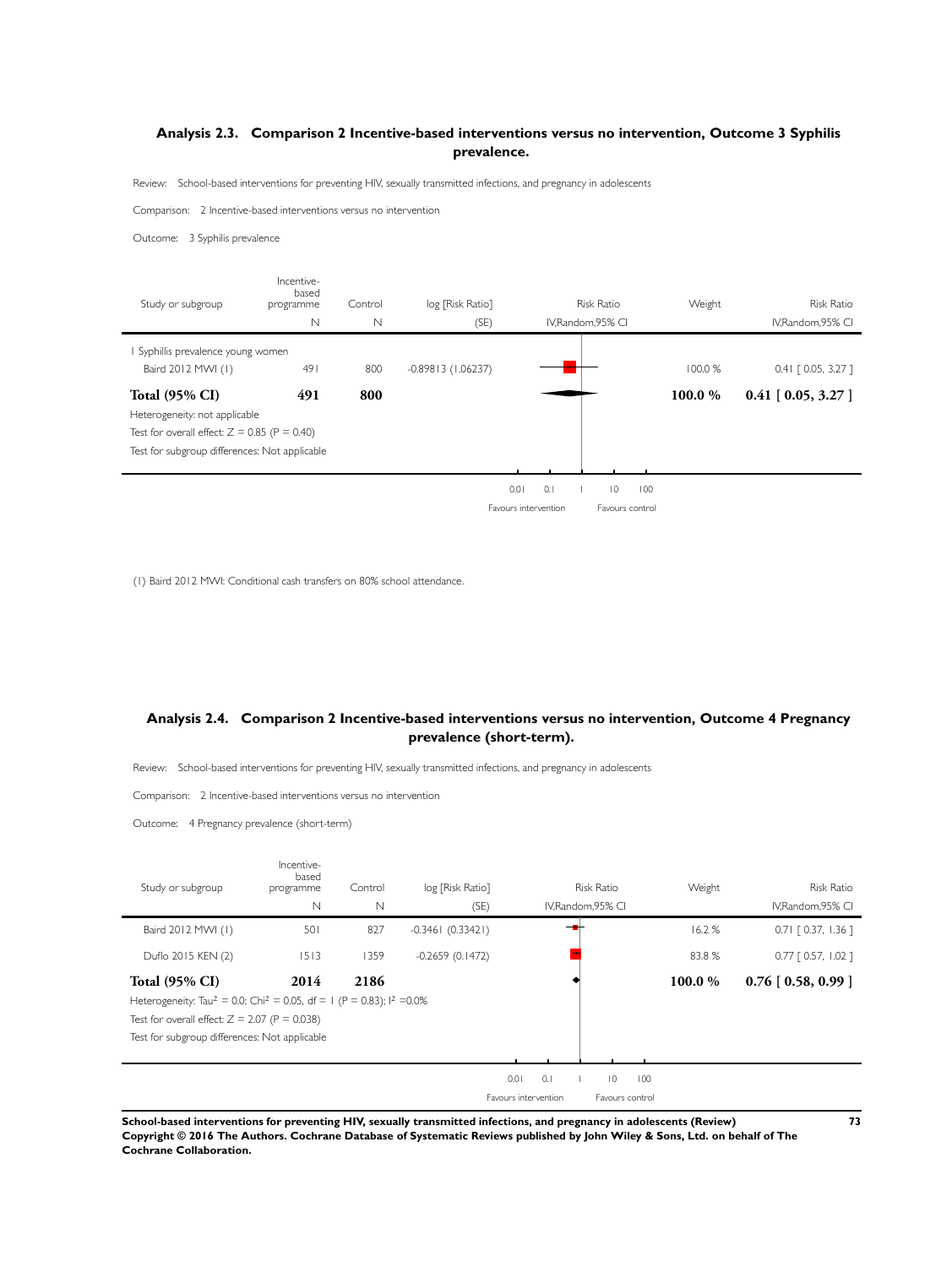(1) Baird 2012 MWI: Conditional cash transfers on 80% school attendance.

(2) Duflo 2015 KEN: Uniform subsidy (2 uniforms, 18 months apart).

### **Analysis 2.5. Comparison 2 Incentive-based interventions versus no intervention, Outcome 5 Pregnancy prevalence (long-term).**

Review: School-based interventions for preventing HIV, sexually transmitted infections, and pregnancy in adolescents

Comparison: 2 Incentive-based interventions versus no intervention

Outcome: 5 Pregnancy prevalence (long-term)



(1) Duflo 2015 KEN: Uniform subsidy (2 uniforms, 18 months apart).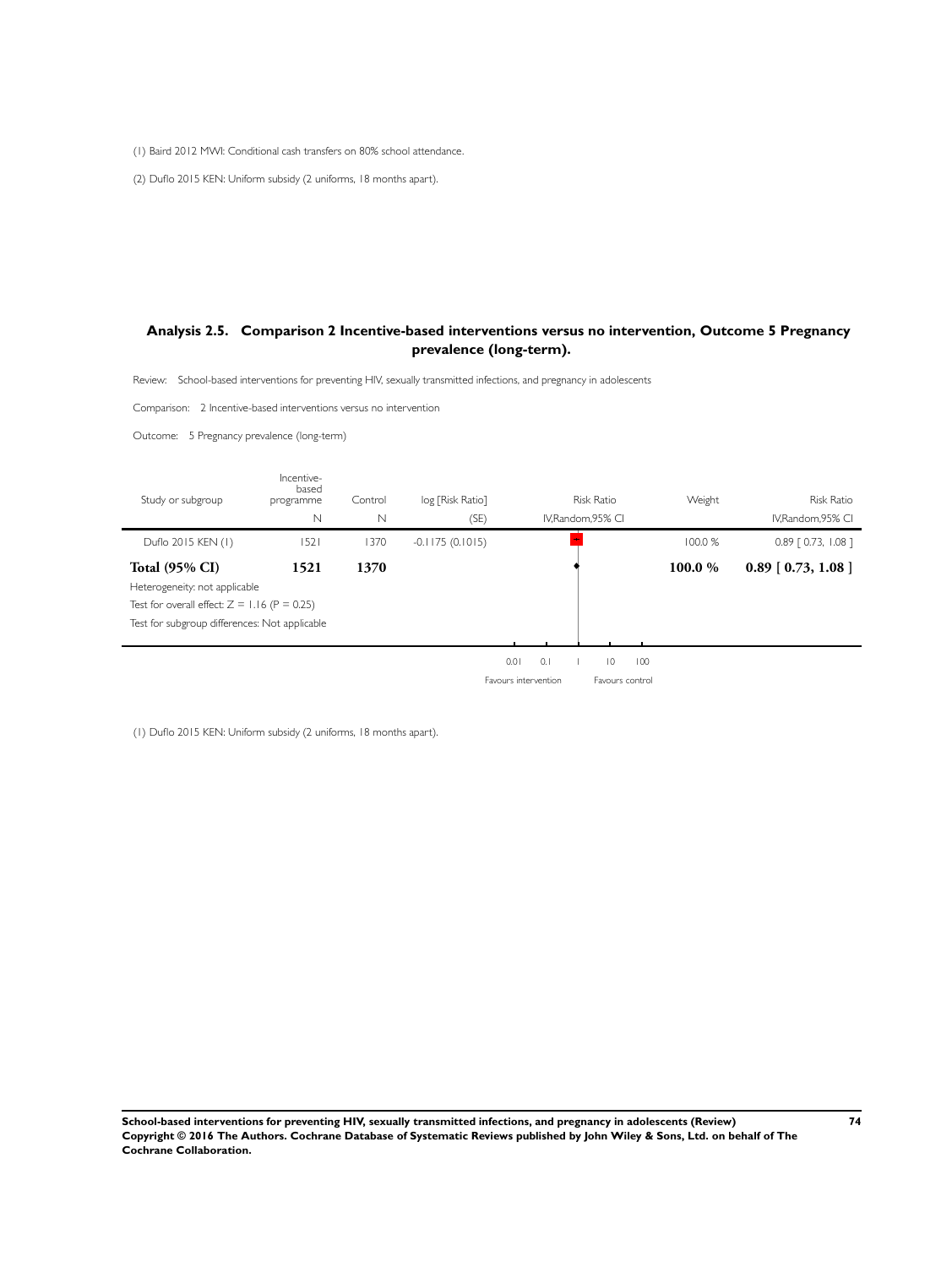# **Analysis 2.6. Comparison 2 Incentive-based interventions versus no intervention, Outcome 6 Self-reported sexual debut.**

Review: School-based interventions for preventing HIV, sexually transmitted infections, and pregnancy in adolescents

Comparison: 2 Incentive-based interventions versus no intervention

Outcome: 6 Self-reported sexual debut

| Study or subgroup                                                                                             | Incentive-<br>based<br>programme<br>$\mathbb N$ | Control<br>N | log [Risk Ratio]<br>(SE) |     |                      | <b>Risk Ratio</b><br>IV, Random, 95% CI | Weight  | <b>Risk Ratio</b><br>IV, Random, 95% CI |
|---------------------------------------------------------------------------------------------------------------|-------------------------------------------------|--------------|--------------------------|-----|----------------------|-----------------------------------------|---------|-----------------------------------------|
| Young women                                                                                                   |                                                 |              |                          |     |                      |                                         |         |                                         |
| Baird 2012 MWI (1)                                                                                            | 371                                             | 645          | $-0.38856(0.25897)$      |     |                      |                                         | 7.1%    | $0.68$ [ $0.41$ , $1.13$ ]              |
| Subtotal (95% CI)                                                                                             | 371                                             | 645          |                          |     |                      |                                         | $7.1\%$ | $0.68$ [ $0.41$ , 1.13 ]                |
| Heterogeneity: not applicable                                                                                 |                                                 |              |                          |     |                      |                                         |         |                                         |
| Test for overall effect: $Z = 1.50$ (P = 0.13)                                                                |                                                 |              |                          |     |                      |                                         |         |                                         |
| 2 Self-reported sexual debut young women and young men                                                        |                                                 |              |                          |     |                      |                                         |         |                                         |
| Duflo 2015 KEN (2)                                                                                            | 3167                                            | 2994         | $-0.1667(0.0715)$        |     |                      |                                         | 92.9%   | $0.85$ $[0.74, 0.97]$                   |
| Subtotal (95% CI)                                                                                             | 3167                                            | 2994         |                          |     |                      |                                         | 92.9%   | $0.85$ [ $0.74$ , $0.97$ ]              |
| Heterogeneity: not applicable                                                                                 |                                                 |              |                          |     |                      |                                         |         |                                         |
| Test for overall effect: $Z = 2.33$ (P = 0.020)                                                               |                                                 |              |                          |     |                      |                                         |         |                                         |
| <b>Total (95% CI)</b>                                                                                         | 3538                                            | 3639         |                          |     |                      |                                         | 100.0%  | $0.83$ [ 0.73, 0.95 ]                   |
| Heterogeneity: Tau <sup>2</sup> = 0.0; Chi <sup>2</sup> = 0.68, df = 1 (P = 0.41); $\mid$ <sup>2</sup> = 0.0% |                                                 |              |                          |     |                      |                                         |         |                                         |
| Test for overall effect: $Z = 2.65$ (P = 0.0081)                                                              |                                                 |              |                          |     |                      |                                         |         |                                         |
| Test for subgroup differences: Chi <sup>2</sup> = 0.68, df = 1 (P = 0.41), $1^2$ = 0.0%                       |                                                 |              |                          |     |                      |                                         |         |                                         |
|                                                                                                               |                                                 |              |                          |     |                      |                                         |         |                                         |
|                                                                                                               |                                                 |              |                          | 0.5 | 0.7                  | 1.5<br>2                                |         |                                         |
|                                                                                                               |                                                 |              |                          |     | Favours intervention | Favours control                         |         |                                         |

(1) Baird 2012 MWI: Conditional cash transfers on 80% school attendance.

(2) Duflo 2015 KEN: Uniform subsidy (2 uniforms, 18 months apart).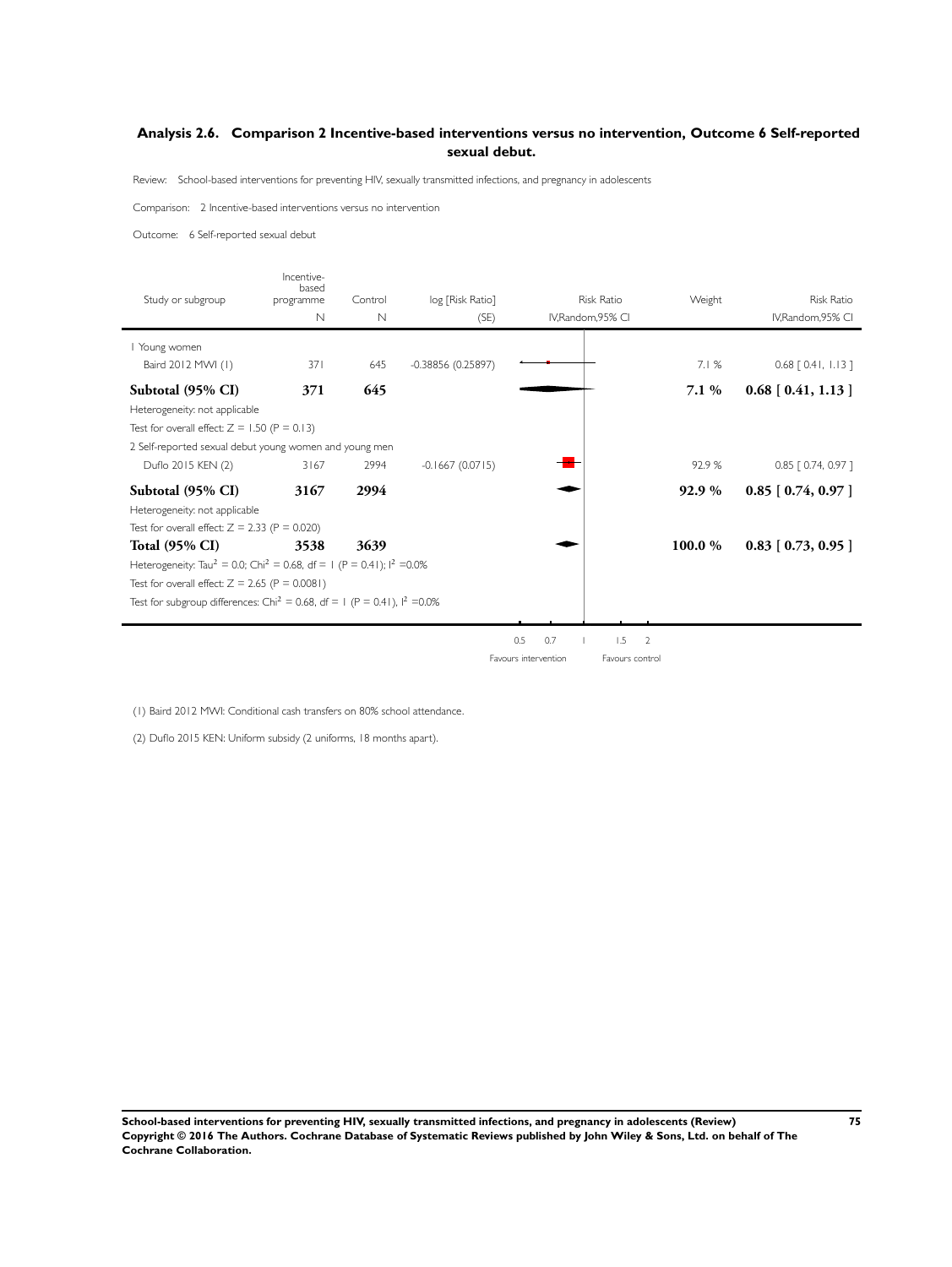### **Analysis 2.7. Comparison 2 Incentive-based interventions versus no intervention, Outcome 7 Self-reported use of condom at last sex.**

Review: School-based interventions for preventing HIV, sexually transmitted infections, and pregnancy in adolescents

Comparison: 2 Incentive-based interventions versus no intervention

Outcome: 7 Self-reported use of condom at last sex



(1) Duflo 2015 KEN: Uniform subsidy (2 uniforms, 18 months apart).

**School-based interventions for preventing HIV, sexually transmitted infections, and pregnancy in adolescents (Review) 76 Copyright © 2016 The Authors. Cochrane Database of Systematic Reviews published by John Wiley & Sons, Ltd. on behalf of The Cochrane Collaboration.**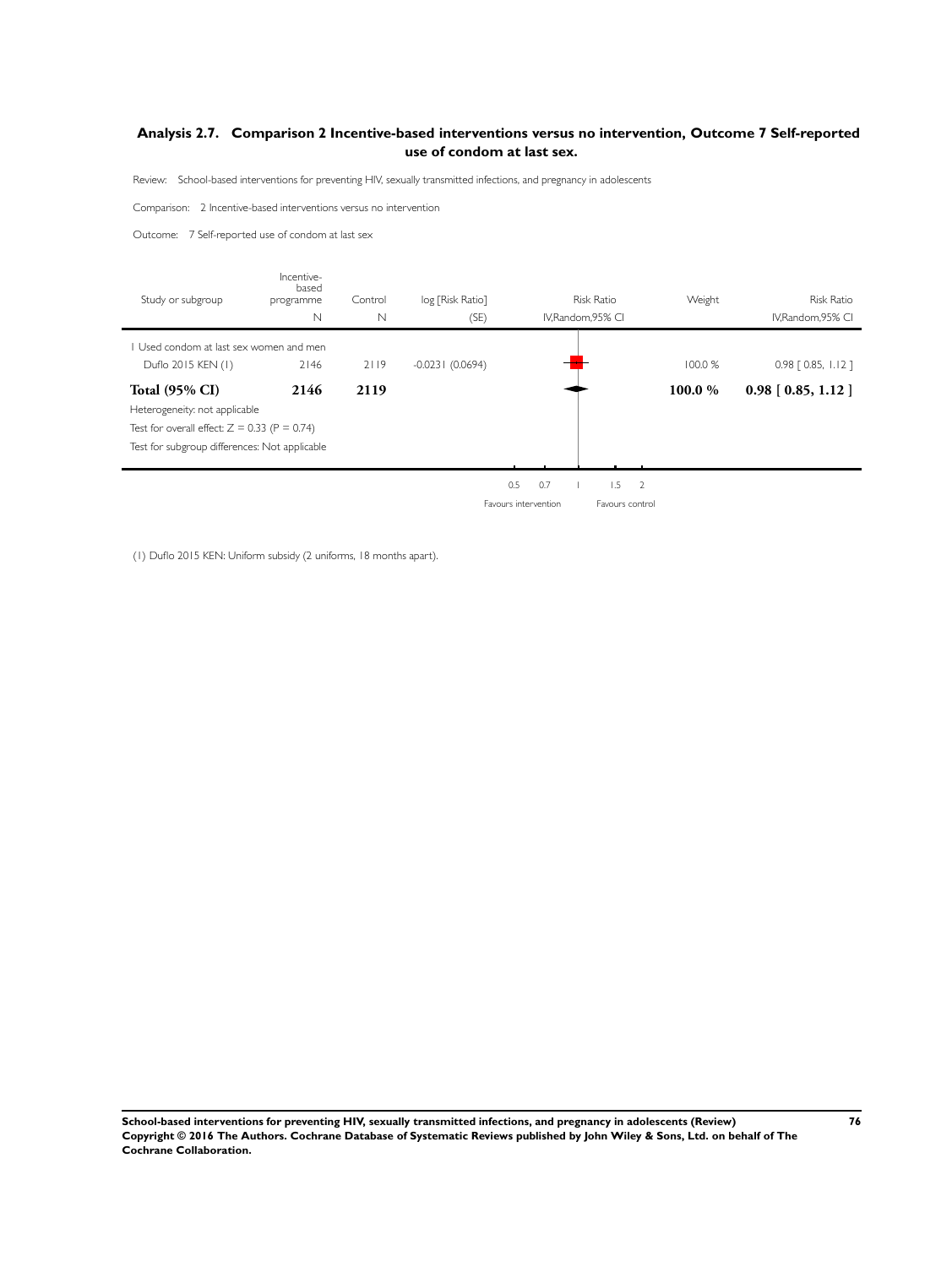## **Analysis 3.1. Comparison 3 Combined incentive-based and educational interventions versus no intervention, Outcome 1 HIV prevalence.**

Review: School-based interventions for preventing HIV, sexually transmitted infections, and pregnancy in adolescents

Comparison: 3 Combined incentive-based and educational interventions versus no intervention

Outcome: 1 HIV prevalence

| Study or subgroup                                                                               | Combined<br>pro-<br>gramme<br>$\mathbb N$ | Control<br>N | log [Risk Ratio]<br>(SE) | <b>Risk Ratio</b><br>IV, Random, 95% CI | Weight | <b>Risk Ratio</b><br>IV, Random, 95% CI |
|-------------------------------------------------------------------------------------------------|-------------------------------------------|--------------|--------------------------|-----------------------------------------|--------|-----------------------------------------|
| I HIV prevalence young women                                                                    |                                           |              |                          |                                         |        |                                         |
| Duflo 2015 KEN (1)                                                                              | 605                                       | 569          | 0.347(0.7182)            |                                         | 74.2 % | $1.41$ $[0.35, 5.78]$                   |
| Subtotal (95% CI)                                                                               | 605                                       | 569          |                          |                                         | 74.2 % | $1.41$ [ 0.35, 5.78 ]                   |
| Heterogeneity: not applicable                                                                   |                                           |              |                          |                                         |        |                                         |
| Test for overall effect: $Z = 0.48$ (P = 0.63)                                                  |                                           |              |                          |                                         |        |                                         |
| 2 HIV prevalence young men                                                                      |                                           |              |                          |                                         |        |                                         |
| Duflo 2015 KEN (2)                                                                              | 684                                       | 648          | $0.6405$ (1.2168)        |                                         | 25.8 % | 1.90 [ 0.17, 20.60 ]                    |
| Subtotal (95% CI)                                                                               | 684                                       | 648          |                          |                                         | 25.8 % | $1.90$ [ 0.17, 20.60 ]                  |
| Heterogeneity: not applicable                                                                   |                                           |              |                          |                                         |        |                                         |
| Test for overall effect: $Z = 0.53$ (P = 0.60)                                                  |                                           |              |                          |                                         |        |                                         |
| <b>Total (95% CI)</b>                                                                           | 1289                                      | 1217         |                          |                                         | 100.0% | $1.53$ [ 0.45, 5.13 ]                   |
| Heterogeneity: Tau <sup>2</sup> = 0.0; Chi <sup>2</sup> = 0.04, df = 1 (P = 0.84); $1^2$ = 0.0% |                                           |              |                          |                                         |        |                                         |
| Test for overall effect: $Z = 0.68$ (P = 0.49)                                                  |                                           |              |                          |                                         |        |                                         |
| Test for subgroup differences: Chi <sup>2</sup> = 0.04, df = 1 (P = 0.84), $1^2$ = 0.0%         |                                           |              |                          |                                         |        |                                         |
|                                                                                                 |                                           |              |                          |                                         |        |                                         |
|                                                                                                 |                                           |              |                          | 0.01<br>0.1<br>$\overline{10}$<br>100   |        |                                         |

Favours intervention Favours control

(1) Duflo 2015 KEN: Uniform subsidy (2 uniforms, 18 months apar t) plus Kenyan government's UNICEF HIV/AIDS curriculum

(2) Duflo 2015 KEN: Uniform subsidy (2 uniforms, 18 months apar t) plus Kenyan government's UNICEF HIV/AIDS curriculum

**School-based interventions for preventing HIV, sexually transmitted infections, and pregnancy in adolescents (Review) 77 Copyright © 2016 The Authors. Cochrane Database of Systematic Reviews published by John Wiley & Sons, Ltd. on behalf of The Cochrane Collaboration.**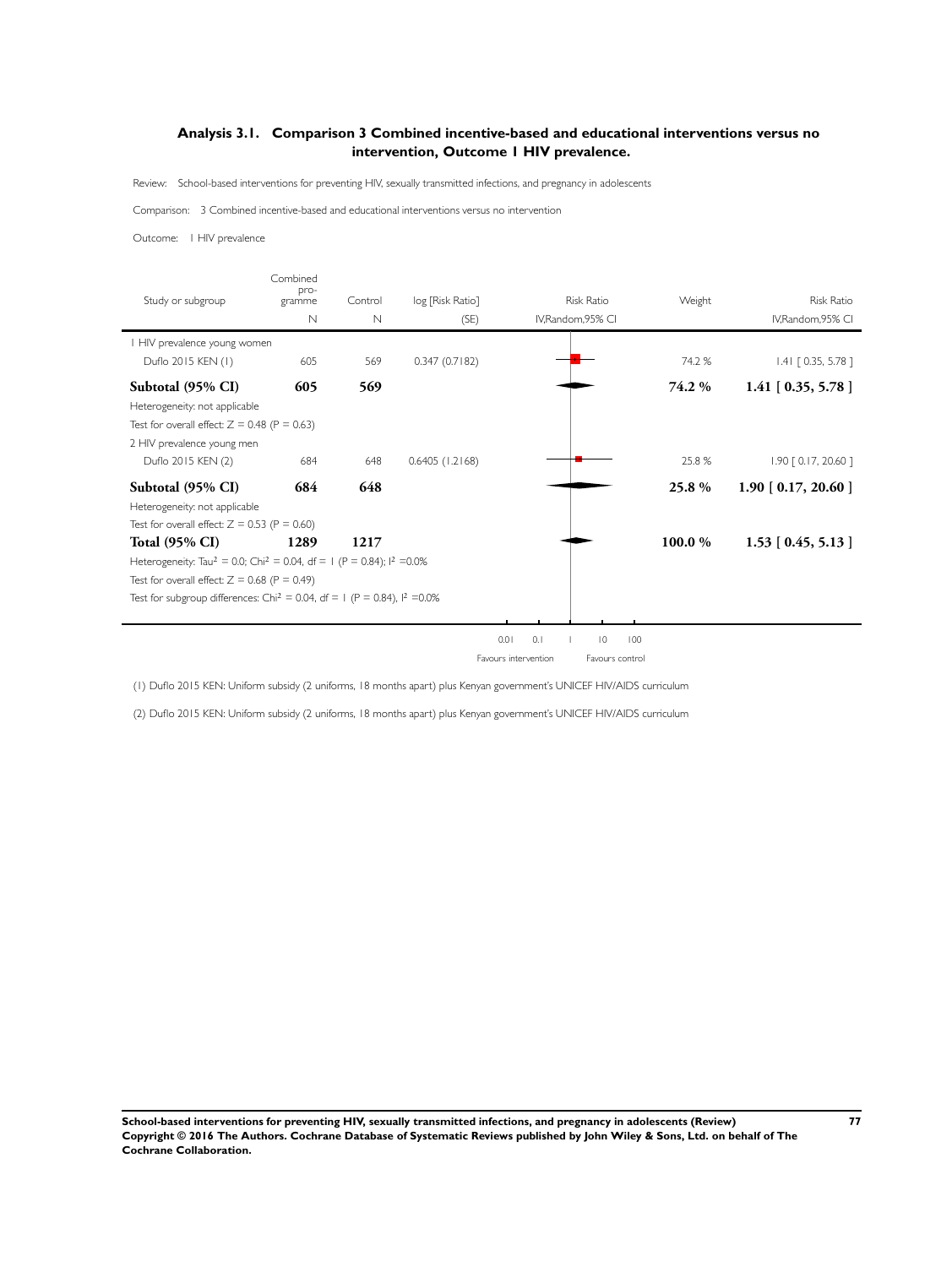## **Analysis 3.2. Comparison 3 Combined incentive-based and educational interventions versus no intervention, Outcome 2 HSV2 prevalence.**

Review: School-based interventions for preventing HIV, sexually transmitted infections, and pregnancy in adolescents

Comparison: 3 Combined incentive-based and educational interventions versus no intervention

Outcome: 2 HSV2 prevalence

| Study or subgroup                                                                              | Combined<br>pro-<br>gramme<br>$\mathbb N$ | Control<br>$\mathbb N$ | log [Risk Ratio]<br>(SE) | <b>Risk Ratio</b><br>IV, Random, 95% CI | Weight        | <b>Risk Ratio</b><br>IV, Random, 95% CI |
|------------------------------------------------------------------------------------------------|-------------------------------------------|------------------------|--------------------------|-----------------------------------------|---------------|-----------------------------------------|
| HSV2 prevalence young women                                                                    |                                           |                        |                          |                                         |               |                                         |
| Duflo 2015 KEN (1)                                                                             | 1394                                      | 1323                   | $-0.2772(0.1053)$        |                                         | 58.4 %        | $0.76$ $[0.62, 0.93]$                   |
| Subtotal (95% CI)                                                                              | 1394                                      | 1323                   |                          |                                         | <b>58.4</b> % | $0.76$ [ 0.62, 0.93 ]                   |
| Heterogeneity: not applicable                                                                  |                                           |                        |                          |                                         |               |                                         |
| Test for overall effect: $Z = 2.63$ (P = 0.0085)                                               |                                           |                        |                          |                                         |               |                                         |
| 2 HSV2 prevalence young men                                                                    |                                           |                        |                          |                                         |               |                                         |
| Duflo 2015 KEN (2)                                                                             | 1634                                      | 1548                   | $-0.0839(0.1318)$        |                                         | 41.6%         | $0.92$ [ 0.71, 1.19 ]                   |
| Subtotal (95% CI)                                                                              | 1634                                      | 1548                   |                          |                                         | 41.6 %        | $0.92$ [ 0.71, 1.19 ]                   |
| Heterogeneity: not applicable                                                                  |                                           |                        |                          |                                         |               |                                         |
| Test for overall effect: $Z = 0.64$ (P = 0.52)                                                 |                                           |                        |                          |                                         |               |                                         |
| <b>Total (95% CI)</b>                                                                          | 3028                                      | 2871                   |                          |                                         | 100.0 %       | $0.82$ [ 0.68, 0.99 ]                   |
| Heterogeneity: Tau <sup>2</sup> = 0.00; Chi <sup>2</sup> = 1.31, df = 1 (P = 0.25); $1^2$ =24% |                                           |                        |                          |                                         |               |                                         |
| Test for overall effect: $Z = 2.07$ (P = 0.039)                                                |                                           |                        |                          |                                         |               |                                         |
| Test for subgroup differences: Chi <sup>2</sup> = 1.31, df = 1 (P = 0.25), $1^2$ =24%          |                                           |                        |                          |                                         |               |                                         |
|                                                                                                |                                           |                        |                          |                                         |               |                                         |
|                                                                                                |                                           |                        |                          | 0.01<br>0.1<br>$\overline{0}$<br>100    |               |                                         |

Favours intervention Favours control

(1) Duflo 2015 KEN: Uniform subsidy (2 uniforms, 18 months apart) plus Kenyan government's UNICEF HIV/AIDS curriculum

(2) Duflo 2015 KEN: Uniform subsidy (2 uniforms, 18 months apar t) plus Kenyan government's UNICEF HIV/AIDS curriculum

**School-based interventions for preventing HIV, sexually transmitted infections, and pregnancy in adolescents (Review) 78 Copyright © 2016 The Authors. Cochrane Database of Systematic Reviews published by John Wiley & Sons, Ltd. on behalf of The Cochrane Collaboration.**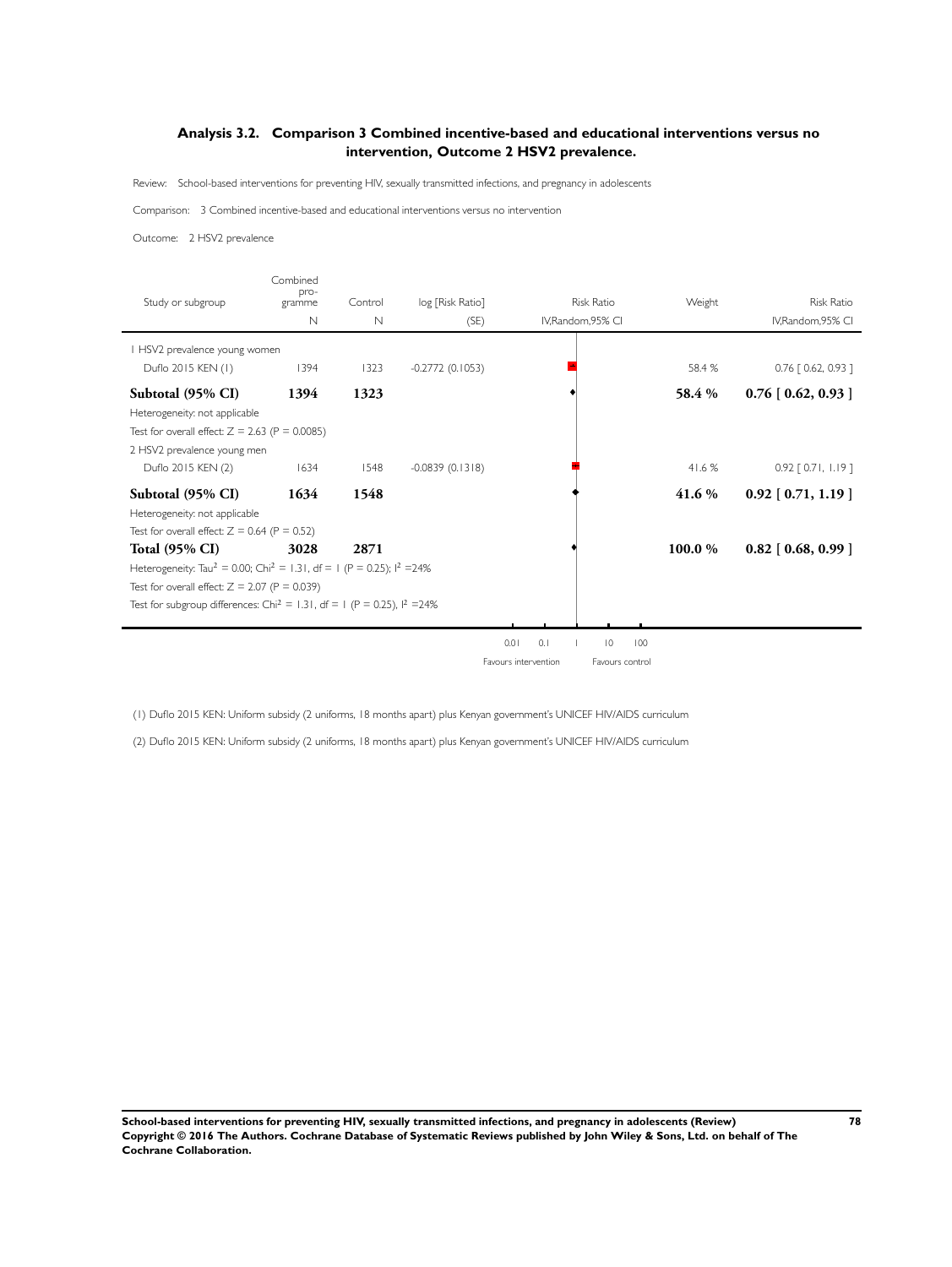### **Analysis 3.3. Comparison 3 Combined incentive-based and educational interventions versus no intervention, Outcome 3 Pregnancy prevalence (short-term).**

Review: School-based interventions for preventing HIV, sexually transmitted infections, and pregnancy in adolescents

Comparison: 3 Combined incentive-based and educational interventions versus no intervention

Outcome: 3 Pregnancy prevalence (short-term)

| Study or subgroup                              | Combined<br>pro-<br>gramme<br>$\mathbb N$ | Control<br>N | log [Risk Ratio]<br>(SE) | <b>Risk Ratio</b><br>IV.Random.95% CI   | Weight  | <b>Risk Ratio</b><br>IV.Random.95% CI |
|------------------------------------------------|-------------------------------------------|--------------|--------------------------|-----------------------------------------|---------|---------------------------------------|
| Duflo 2015 KEN (1)                             | 1423                                      | 1359         | $-0.1079(0.1457)$        |                                         | 100.0 % | $0.90$ $[0.67, 1.19]$                 |
| <b>Total (95% CI)</b>                          | 1423                                      | 1359         |                          |                                         | 100.0%  | $0.90$ [ 0.67, 1.19 ]                 |
| Heterogeneity: not applicable                  |                                           |              |                          |                                         |         |                                       |
| Test for overall effect: $Z = 0.74$ (P = 0.46) |                                           |              |                          |                                         |         |                                       |
| Test for subgroup differences: Not applicable  |                                           |              |                          |                                         |         |                                       |
|                                                |                                           |              |                          |                                         |         |                                       |
|                                                |                                           |              |                          | 0.01<br>0.1<br>$\overline{0}$           | 100     |                                       |
|                                                |                                           |              |                          | Favours intervention<br>Favours control |         |                                       |

(1) Duflo 2015 KEN: Uniform subsidy (2 uniforms, 18 months apart) plus Kenyan government's UNICEF HIV/AIDS curriculum

## **Analysis 3.4. Comparison 3 Combined incentive-based and educational interventions versus no intervention, Outcome 4 Pregnancy prevalence (long-term).**

Review: School-based interventions for preventing HIV, sexually transmitted infections, and pregnancy in adolescents

Comparison: 3 Combined incentive-based and educational interventions versus no intervention

Outcome: 4 Pregnancy prevalence (long-term)

| Study or subgroup                              | Combined<br>pro-<br>gramme<br>N | Control<br>N | log [Risk Ratio]<br>(SE) |                      | <b>Risk Ratio</b><br>IV, Random, 95% CI | Weight    | <b>Risk Ratio</b><br>IV, Random, 95% CI |
|------------------------------------------------|---------------------------------|--------------|--------------------------|----------------------|-----------------------------------------|-----------|-----------------------------------------|
| Duflo 2015 KEN (1)                             | 43                              | 1370         | $-0.1008(0.1086)$        |                      |                                         | 100.0%    | $0.90$ $[0.73, 1.12]$                   |
| <b>Total (95% CI)</b>                          | 1431                            | 1370         |                          |                      |                                         | 100.0 $%$ | $0.90$ [ 0.73, 1.12 ]                   |
| Heterogeneity: not applicable                  |                                 |              |                          |                      |                                         |           |                                         |
| Test for overall effect: $Z = 0.93$ (P = 0.35) |                                 |              |                          |                      |                                         |           |                                         |
| Test for subgroup differences: Not applicable  |                                 |              |                          |                      |                                         |           |                                         |
|                                                |                                 |              |                          |                      |                                         |           |                                         |
|                                                |                                 |              |                          | 0.1<br>0.01          | $\overline{0}$                          | 100       |                                         |
|                                                |                                 |              |                          | Favours intervention | Favours control                         |           |                                         |

**School-based interventions for preventing HIV, sexually transmitted infections, and pregnancy in adolescents (Review) 79 Copyright © 2016 The Authors. Cochrane Database of Systematic Reviews published by John Wiley & Sons, Ltd. on behalf of The Cochrane Collaboration.**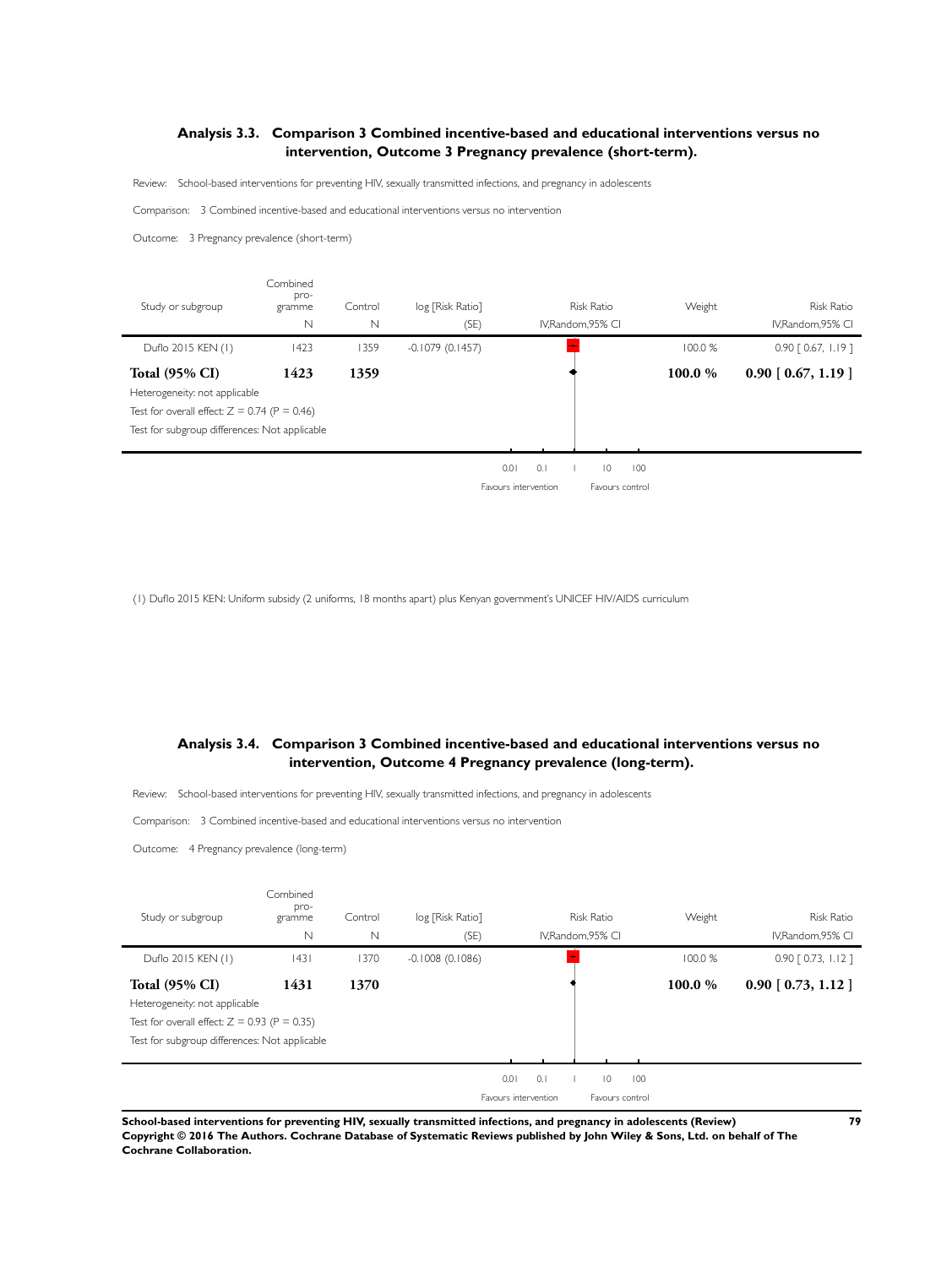(1) Duflo 2015 KEN: Uniform subsidy (2 uniforms, 18 months apart) plus Kenyan government's UNICEF HIV/AIDS curriculum

### **Analysis 3.5. Comparison 3 Combined incentive-based and educational interventions versus no intervention, Outcome 5 Self-reported sexual debut.**

Review: School-based interventions for preventing HIV, sexually transmitted infections, and pregnancy in adolescents

Comparison: 3 Combined incentive-based and educational interventions versus no intervention

Outcome: 5 Self-reported sexual debut

| Study or subgroup                                    | Combined<br>pro-<br>gramme<br>$\mathbb N$ | Control<br>$\mathbb N$ | log [Risk Ratio]<br>(SE) |                      |     | <b>Risk Ratio</b><br>IV, Random, 95% CI | Weight | <b>Risk Ratio</b><br>IV, Random, 95% CI |
|------------------------------------------------------|-------------------------------------------|------------------------|--------------------------|----------------------|-----|-----------------------------------------|--------|-----------------------------------------|
| Self-reported sexual debut young women and young men |                                           |                        |                          |                      |     |                                         |        |                                         |
| Duflo 2015 KEN (1)                                   | 3108                                      | 2994                   | $-0.1718(0.0708)$        |                      |     |                                         | 100.0% | $0.84$ $[0.73, 0.97]$                   |
| <b>Total (95% CI)</b>                                | 3108                                      | 2994                   |                          |                      |     |                                         | 100.0% | $0.84$ [ 0.73, 0.97 ]                   |
| Heterogeneity: not applicable                        |                                           |                        |                          |                      |     |                                         |        |                                         |
| Test for overall effect: $Z = 2.43$ (P = 0.015)      |                                           |                        |                          |                      |     |                                         |        |                                         |
| Test for subgroup differences: Not applicable        |                                           |                        |                          |                      |     |                                         |        |                                         |
|                                                      |                                           |                        |                          |                      |     |                                         |        |                                         |
|                                                      |                                           |                        |                          | 0.5                  | 0.7 | $1.5 \t 2$                              |        |                                         |
|                                                      |                                           |                        |                          | Favours intervention |     | Favours control                         |        |                                         |

(1) Duflo 2015 KEN: Uniform subsidy (2 uniforms, 18 months apar t) plus Kenyan government's UNICEF HIV/AIDS curriculum

**School-based interventions for preventing HIV, sexually transmitted infections, and pregnancy in adolescents (Review) 80 Copyright © 2016 The Authors. Cochrane Database of Systematic Reviews published by John Wiley & Sons, Ltd. on behalf of The Cochrane Collaboration.**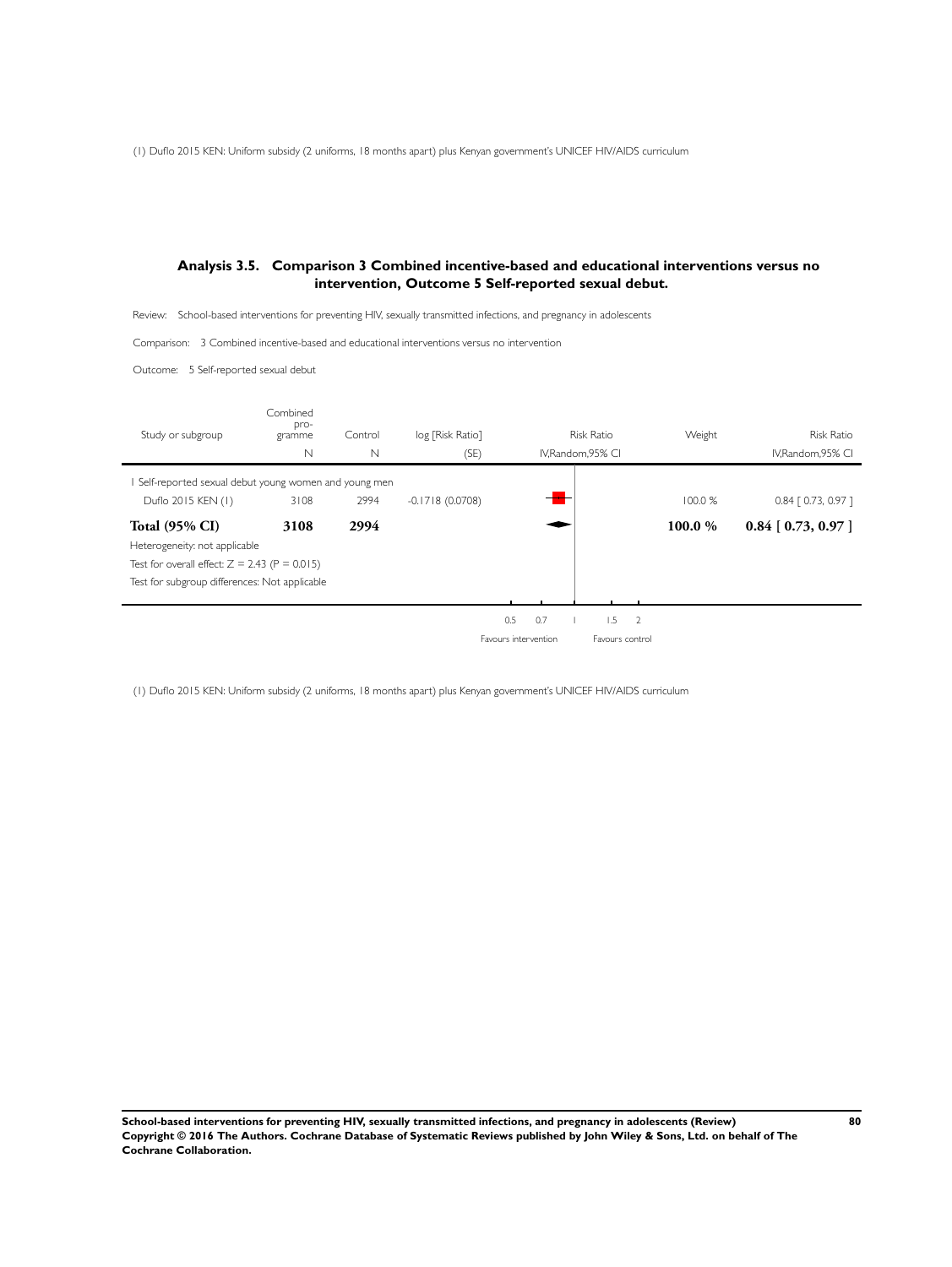### **Analysis 3.6. Comparison 3 Combined incentive-based and educational interventions versus no intervention, Outcome 6 Self-reported use of condom at last sex.**

Review: School-based interventions for preventing HIV, sexually transmitted infections, and pregnancy in adolescents

Comparison: 3 Combined incentive-based and educational interventions versus no intervention

Outcome: 6 Self-reported use of condom at last sex



(1) Duflo 2015 KEN: Uniform subsidy (2 uniforms, 18 months apar t) plus Kenyan government's UNICEF HIV/AIDS curriculum

# **A D D I T I O N A L T A B L E S**

### **Table 1. Description of educational interventions**

| Study<br>(Country)                       |                                                                                       | Target group Target group education |                                                                     | Other<br>components               | Outcome<br>measurement                                                                                                                               |                                                 |         |
|------------------------------------------|---------------------------------------------------------------------------------------|-------------------------------------|---------------------------------------------------------------------|-----------------------------------|------------------------------------------------------------------------------------------------------------------------------------------------------|-------------------------------------------------|---------|
|                                          |                                                                                       | intervention                        | Duration of Number of Delivered by Content <sup>1</sup><br>sessions |                                   |                                                                                                                                                      |                                                 |         |
| Cabezón<br><b>CHL</b><br>2005<br>(Chile) | Girls (age 15 1 year<br>to 16 years) at-<br>tend-<br>ing an all girls'<br>high school |                                     | 14                                                                  | Teachers                          | TeenSTAR<br>programme<br>focusing<br>on abstinence,<br>fertility aware-<br>ness, and psy-<br>chological and<br>personal<br>aspects of sex-<br>uality | N/A                                             | 3 years |
| Cowan 2010<br><b>ZWE</b><br>(Zimbabwe)   | Form 2 pupils 3 years<br>(median age<br>15 years)                                     |                                     | Unclear<br>both in-and-<br>out of school'                           | A<br>school leaver vel-<br>(peer) | who oping knowl- nity-based                                                                                                                          | A focus on de- A 22-ses- 4 years<br>sion commu- |         |

**School-based interventions for preventing HIV, sexually transmitted infections, and pregnancy in adolescents (Review) 81 Copyright © 2016 The Authors. Cochrane Database of Systematic Reviews published by John Wiley & Sons, Ltd. on behalf of The Cochrane Collaboration.**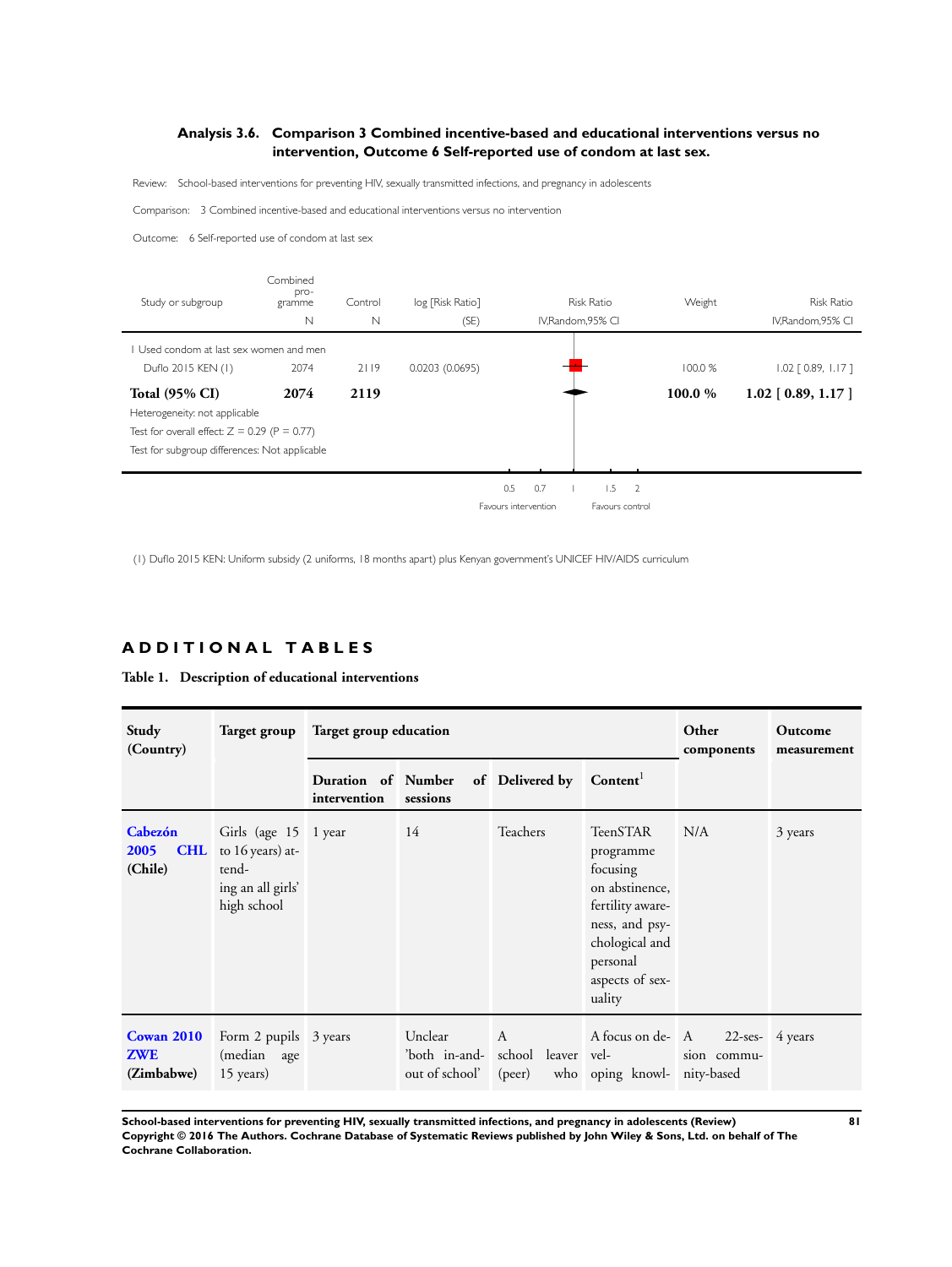## **Table 1. Description of educational interventions** (*Continued)*

|                                                           |                                                             |              |       | received train-<br>ing and super-<br>vision             | edge and skills<br>around sexual<br>health issues                                                                                              | programme<br>for<br>par-<br>ents and com-<br>munity stake-<br>holders aimed<br>at improving<br>commu-<br>nication with<br>and commu-<br>nity support<br>of teenagers<br>A<br>strand aimed<br>at nurses and<br>rural<br>clinic workers<br>aiming to im-<br>prove accessi-<br>bility of clinics<br>to young peo-<br>ple |           |
|-----------------------------------------------------------|-------------------------------------------------------------|--------------|-------|---------------------------------------------------------|------------------------------------------------------------------------------------------------------------------------------------------------|-----------------------------------------------------------------------------------------------------------------------------------------------------------------------------------------------------------------------------------------------------------------------------------------------------------------------|-----------|
| <b>Duflo</b> 2015<br><b>KEN</b> (Kenya)                   | 6th grade stu- No<br>dents (median given<br>age 13.5 years) | details No   | given | details Teachers                                        | Kenyan gov-<br>ernment's<br><b>UNICEF/</b><br><b>HIV/AIDS</b><br>curriculum fo-<br>cusing on ab-<br>stinence until<br>marriage                 | Health clubs 2 years<br>to deliver HIV 7 years<br>information<br>outside<br>the<br>classroom                                                                                                                                                                                                                          |           |
| <b>Henderson</b><br>2007<br><b>GBR</b> (Great<br>Britain) | $13-15$<br>olds                                             | year 2 years | 20    | Teachers                                                | Aimed<br>to reduce un-<br>wanted preg-<br>nancies,<br>reduce unsafe<br>sex, and im-<br>prove<br>the<br>quality of sex-<br>ual<br>relationships | 5-day training 4.5 years<br>for teachers                                                                                                                                                                                                                                                                              |           |
| <b>Jemmott</b><br>2015<br><b>ZAF</b><br>(South<br>Africa) | Grade 6 pupils 6 days<br>(age range 9 to<br>18 years)       |              | 12    | Adult facilita-<br>tors with 8<br>days of train-<br>ing | Mixed-sex ses-<br>sions involved<br>games, brain-<br>storm-<br>ing, role-play-<br>ing, group dis-<br>cussions, and                             | Par-<br>ticipants were<br>given assign-<br>ments to take<br>home and to<br>complete with<br>parents                                                                                                                                                                                                                   | 4.5 years |

**School-based interventions for preventing HIV, sexually transmitted infections, and pregnancy in adolescents (Review) 82 Copyright © 2016 The Authors. Cochrane Database of Systematic Reviews published by John Wiley & Sons, Ltd. on behalf of The Cochrane Collaboration.**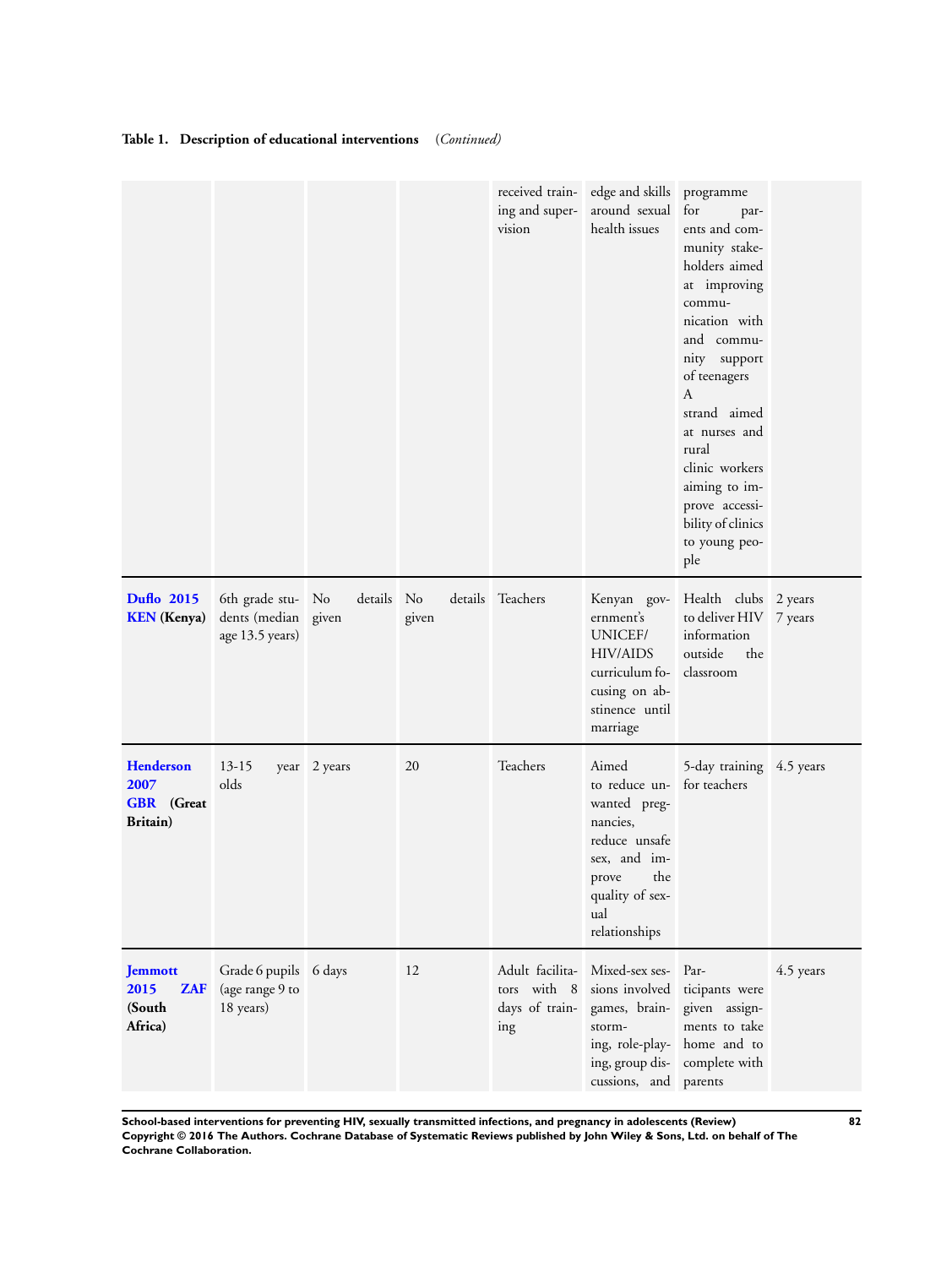|  | Table 1. Description of educational interventions (Continued) |  |
|--|---------------------------------------------------------------|--|
|--|---------------------------------------------------------------|--|

|                                                                   |                                                                      |         |    |                                  | comic work-<br>books with a<br>series of char-<br>acters and sto-<br>rylines                                                                                                                 |                                                                                                                                                                                                                                                                                                                                                                                                                              |         |
|-------------------------------------------------------------------|----------------------------------------------------------------------|---------|----|----------------------------------|----------------------------------------------------------------------------------------------------------------------------------------------------------------------------------------------|------------------------------------------------------------------------------------------------------------------------------------------------------------------------------------------------------------------------------------------------------------------------------------------------------------------------------------------------------------------------------------------------------------------------------|---------|
| <b>Ross</b> 2007<br>TZA (Tanza-<br>nia)                           | Primary<br>school<br>students (age<br>range $14$ to $>$<br>18 years) | 3 years | 36 | Teachers with<br>peer assistants | vide<br>knowl-<br>edge and skills<br>to delay sexual<br>debut, reduce<br>risk-<br>sexual<br>taking, and in-<br>crease appro-<br>health services                                              | Aimed to pro- Health work- 3 years<br>ers<br>were<br>trained for 1<br>week<br>in the provi-<br>sion of youth-<br>friendly sexual<br>and reproduc-<br>priate use of tive health ser-<br>vices and su-<br>pervised quar-<br>terly<br>Com-<br>munity mobi-<br>lization activ-<br>ities including<br>annual youth<br>health weeks,<br>inter-<br>school compe-<br>titions<br>and<br>performances,<br>and quarterly<br>video shows |         |
| <b>Stephenson</b><br>2008<br><b>GBR</b> (Great years)<br>Britain) | Year 9 pupils 4 months<br>(age 13 to 14                              |         | 3  | Peers                            | Aimed at im- N/A<br>proving skills<br>in sexual com-<br>munica-<br>tion and con-<br>dom use and<br>knowledge of<br>pregnancy,<br>STIs, contra-<br>cep-<br>tion, and local<br>health services |                                                                                                                                                                                                                                                                                                                                                                                                                              | 7 years |

<sup>1</sup>None of the interventions included free distribution of condoms.

Abbreviations: N/A: not applicable ; STI: sexually transmitted infection.

**School-based interventions for preventing HIV, sexually transmitted infections, and pregnancy in adolescents (Review) 83 Copyright © 2016 The Authors. Cochrane Database of Systematic Reviews published by John Wiley & Sons, Ltd. on behalf of The Cochrane Collaboration.**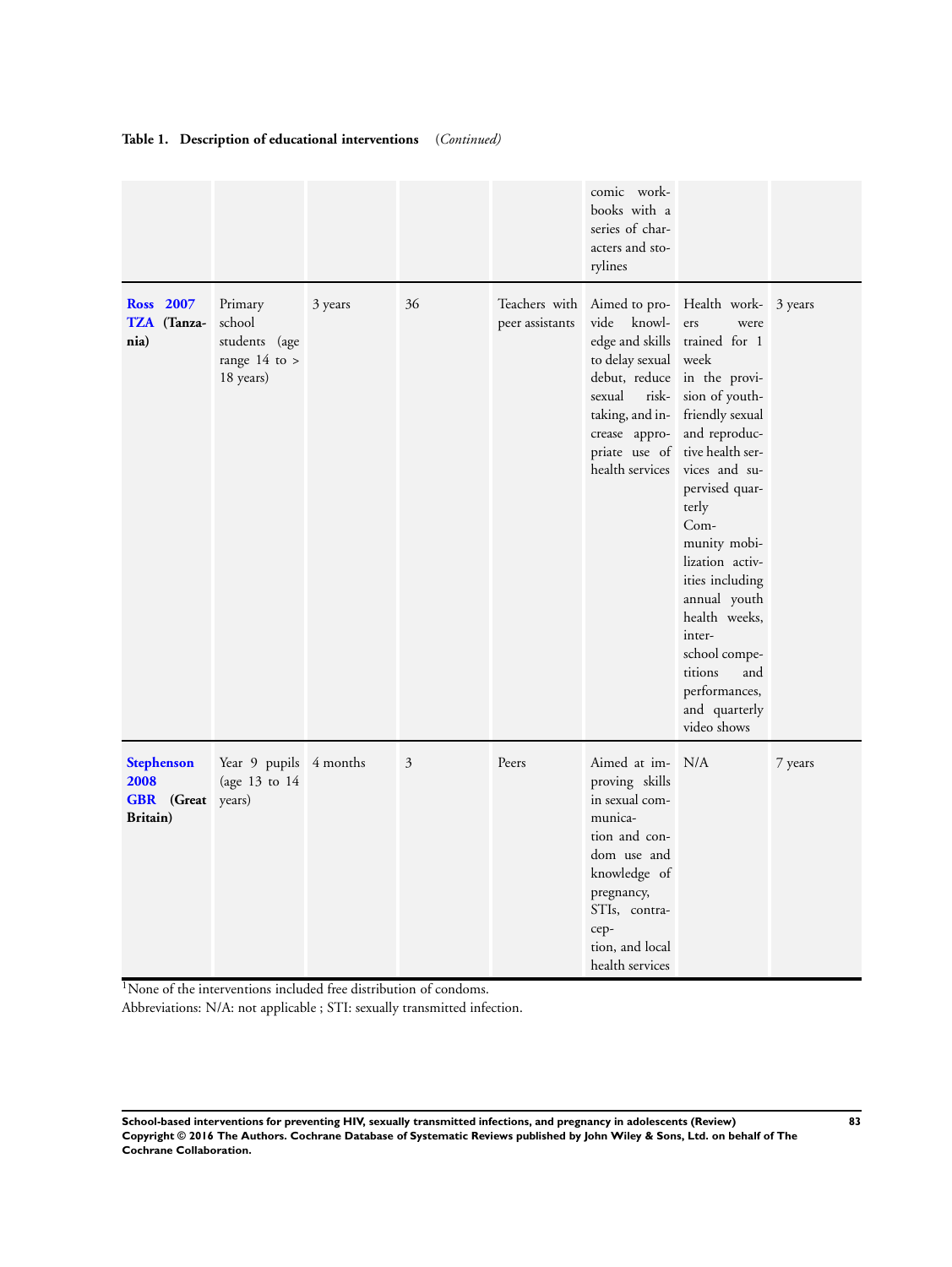### **Table 2. Description of incentive-based interventions**

| <b>Study ID</b><br>(Country)           | Target group                                                          | Incentive-based components |                                                                                                                         |                | Outcome<br>measurement                              |                 |
|----------------------------------------|-----------------------------------------------------------------------|----------------------------|-------------------------------------------------------------------------------------------------------------------------|----------------|-----------------------------------------------------|-----------------|
|                                        |                                                                       | <b>Type</b>                | <b>Size</b>                                                                                                             | Conditional    | Frequency                                           |                 |
| Baird<br><b>MWI</b><br>(Malawi)        | married Cash<br>2012 Never<br>girls<br>(age $13$ to $22$<br>years)    |                            | $USD \quad 1 \quad \text{to} \quad 5 \quad \text{Yes}$<br>to the partici-<br>pant and<br>$USD 4$ to 10 to<br>her family |                | Monthly                                             | 1.5 years       |
| Duflo<br>2015<br><b>KEN</b><br>(Kenya) | 6th grade stu-School uniform<br>(median<br>dents<br>age $13.5$ years) |                            | $\overline{a}$                                                                                                          | N <sub>o</sub> | At<br>of school year and 7 years<br>18 months later | start $2$ years |

## **Table 3. Optimal information size calculations**

| <b>Outcome</b>      | Assumed risk $1$ | Clinically important relative reduction Sample size required <sup>2,3</sup> |        |
|---------------------|------------------|-----------------------------------------------------------------------------|--------|
| HIV prevalence      | $10/1000(1\%)$   | 25%                                                                         | 43,576 |
| HIV prevalence      | $10/1000(1\%)$   | 50%                                                                         | 9344   |
| HSV2 prevalence     | 110/1000 (11%)   | 25%                                                                         | 3606   |
| Syphilis prevalence | 30/1000(3%)      | 25%                                                                         | 14,264 |
| Pregnancy           | 90/1000 (9%)     | 25%                                                                         | 4494   |

<sup>1</sup>The assumed risk is the median control group risk from the included studies.

<sup>2</sup>We based all calculations on 2-sided tests, with a ratio of 1:1, power of 0.8, and confidence level of 0.05.

<sup>3</sup>We performed all calculations using [www.sealedenvelope.com/power/binary-superiority](http://www.sealedenvelope.com/power/binary-superiority).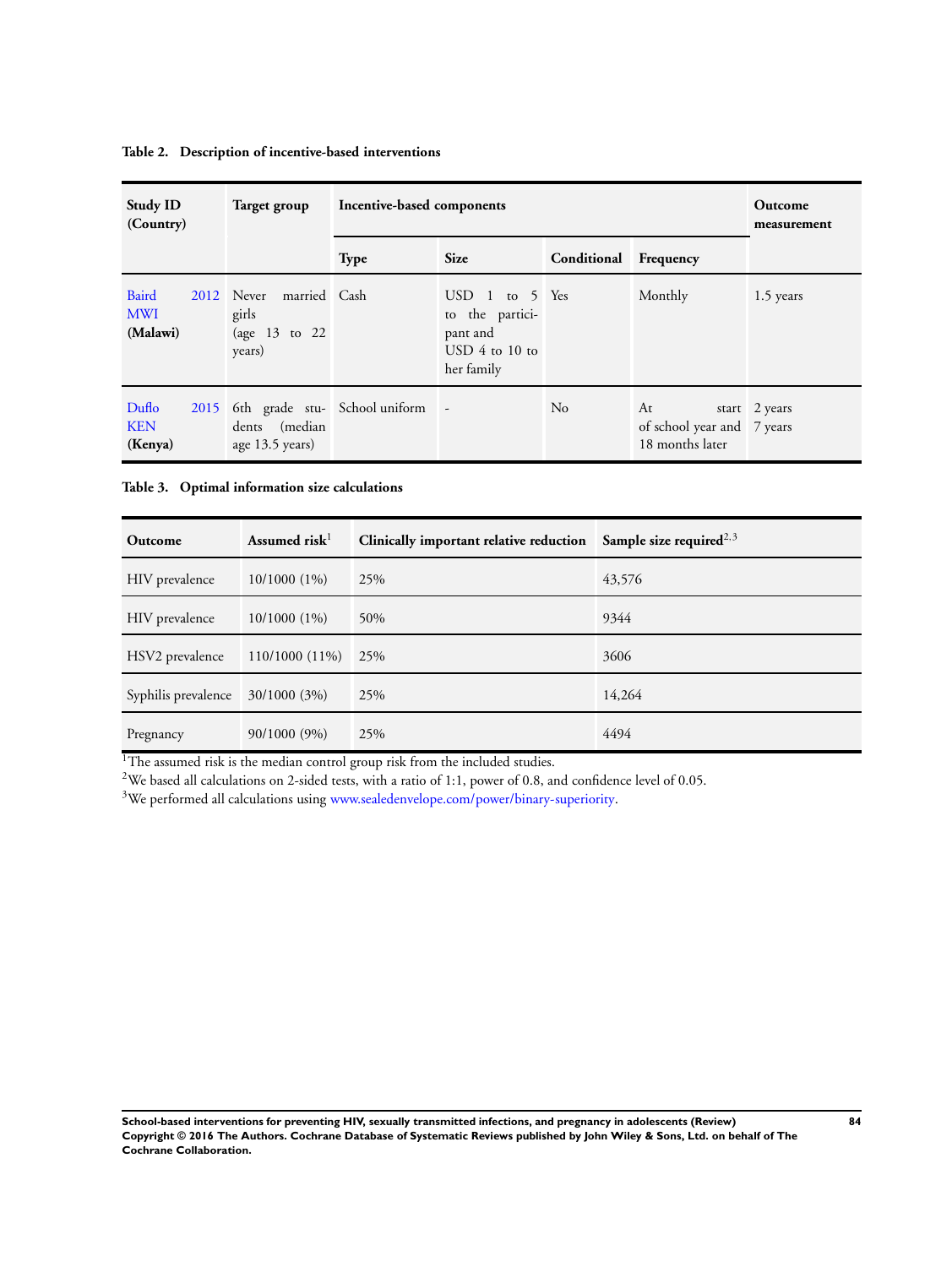# **A P P E N D I C E S**

# **Appendix 1. PubMed search strategy**

| Search | Query                                                                                                                                                                                                                                                                                                                                                                                                                                                                                                                                                                                                                                                                             |
|--------|-----------------------------------------------------------------------------------------------------------------------------------------------------------------------------------------------------------------------------------------------------------------------------------------------------------------------------------------------------------------------------------------------------------------------------------------------------------------------------------------------------------------------------------------------------------------------------------------------------------------------------------------------------------------------------------|
| #10    | Search (((#7 AND #8))) AND (""[Date - Publication] : ""[Date - Publication])                                                                                                                                                                                                                                                                                                                                                                                                                                                                                                                                                                                                      |
| #9     | Search (#7 AND #8)                                                                                                                                                                                                                                                                                                                                                                                                                                                                                                                                                                                                                                                                |
| #8     | Search (youth [tiab] OR youths [tiab] OR youngster [tiab] OR teenager [tiab] OR teenagers [tiab] OR teen [tiab] OR teens [tiab]<br>OR adolescent[mh] OR adolescent[tiab] OR adolescents[tiab] OR adolescence[tiab] OR child[mh] OR child[tiab] OR<br>children[tiab] OR young person*[tiab] OR young people[tiab])                                                                                                                                                                                                                                                                                                                                                                 |
| #7     | Search (#3 AND #4 AND #5 AND #6)                                                                                                                                                                                                                                                                                                                                                                                                                                                                                                                                                                                                                                                  |
| #6     | Search (randomized controlled trial [pt] OR controlled clinical trial [pt] OR randomized [tiab] OR placebo [tiab] OR<br>"clinical trials as topic"[mesh: noexp] OR randomly [tiab] OR trial [ti]) NOT (animals [mh] NOT humans [mh])                                                                                                                                                                                                                                                                                                                                                                                                                                              |
| #5     | Search (Schools[mh] OR schools[tiab] OR school[tiab] OR community[tiab] OR communities[tiab] OR community net-<br>works[mh] OR teacher[tiab] OR teachers[tiab] OR classroom[tiab] OR classrooms[tiab] OR educator[tiab] OR educa-<br>tors[tiab] OR peer[tiab] OR peers[tiab])                                                                                                                                                                                                                                                                                                                                                                                                     |
| #4     | Search (sexual behavior[mh] OR sexual behavior[tiab] OR sexual behaviour[tiab] OR sex behavior[tiab] OR sex be-<br>haviour[tiab] OR sex education[mh] OR sex education[tiab] OR sex counseling[mh] OR sex counseling[tiab] OR sex coun-<br>selling[tiab] OR health education/methods[mh] OR health education[tiab] OR health knowledge, attitudes, practice[mh])<br>$\mathcal{L}$                                                                                                                                                                                                                                                                                                 |
| #3     | Search $(\#1 \text{ OR } \#2)$                                                                                                                                                                                                                                                                                                                                                                                                                                                                                                                                                                                                                                                    |
| #2     | Search (sexually transmitted diseases[mh] OR sexually transmitted disease*[tiab] OR sexually transmissible disease*[tiab]<br>OR sexually transmitted infection*[tiab] OR sexually transmissible infection*[tiab] OR sexually transmitted infectious dis-<br>ease*[tiab] OR sexually transmissible infectious disease*[tiab] OR sexually transmitted disorder*[tiab] OR sexually trans-<br>missible disorder*[tiab] OR STI[tiab] OR STIs[tiab] OR STD[tiab] OR STDs[tiab])                                                                                                                                                                                                         |
| #1     | Search (HIV Infections[MeSH] OR HIV[MeSH] OR hiv[tiab] OR hiv-1*[tiab] OR hiv-2*[tiab] OR hivI[tiab] OR<br>hiv2[tiab] OR hiv infect*[tiab] OR human immunodeficiency virus[tiab] OR human immunedeficiency virus[tiab] OR<br>human immuno-deficiency virus[tiab] OR human immune-deficiency virus[tiab] OR ((human immun*[tiab]) AND (defi-<br>ciency virus[tiab])) OR acquired immunodeficiency syndrome[tiab] OR acquired immunedeficiency syndrome[tiab] OR ac-<br>quired immuno-deficiency syndrome[tiab] OR acquired immune-deficiency syndrome[tiab] OR ((acquired immun*[tiab])<br>AND (deficiency syndrome[tiab])) OR "sexually transmitted diseases, Viral"[MeSH:NoExp]) |

**School-based interventions for preventing HIV, sexually transmitted infections, and pregnancy in adolescents (Review) 85 Copyright © 2016 The Authors. Cochrane Database of Systematic Reviews published by John Wiley & Sons, Ltd. on behalf of The Cochrane Collaboration.**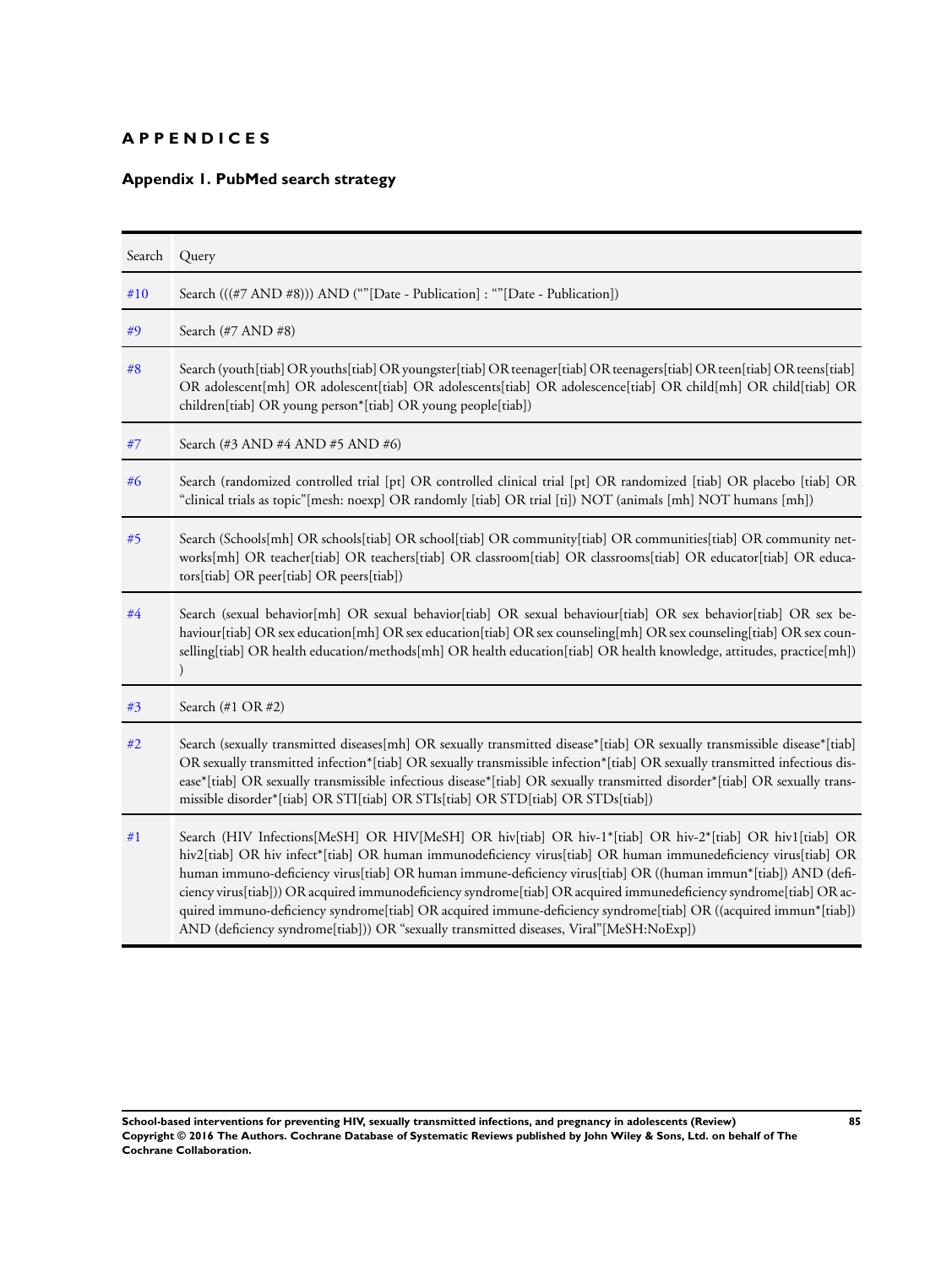# **Appendix 2. Embase search strategy**

| No  | Query                                                                                                                                                                                                                                                                                                                                                                                                                                                                                                                                                                                                                                                                                     | Results  |
|-----|-------------------------------------------------------------------------------------------------------------------------------------------------------------------------------------------------------------------------------------------------------------------------------------------------------------------------------------------------------------------------------------------------------------------------------------------------------------------------------------------------------------------------------------------------------------------------------------------------------------------------------------------------------------------------------------------|----------|
| #15 | #12 AND #13 AND [27-3-2015]/sd NOT [7-4-2016]/sd                                                                                                                                                                                                                                                                                                                                                                                                                                                                                                                                                                                                                                          | 81       |
| #14 | #12 AND #13                                                                                                                                                                                                                                                                                                                                                                                                                                                                                                                                                                                                                                                                               | 912      |
| #13 | 'adolescent'/de OR adolescent:ab,ti OR adolescents:ab,ti OR 3103461<br>'adolescence'/de OR adolescence:ab,ti OR 'youth'/de OR<br>youth:ab,ti OR youths:ab,ti OR 'teenager'/de OR teenager:ab,<br>ti OR teenagers:ab,ti OR teens:ab,ti OR 'child'/de OR child:<br>ab,ti OR 'children'/de OR children:ab,ti OR 'minor'/de OR<br>minor:ab,ti OR 'minors'/de OR minors:ab,ti OR 'student'/<br>de OR student:ab,ti OR 'students'/de OR students:ab,ti OR<br>'young person':ab,ti OR 'young persons':ab,ti OR 'young peo-<br>ple':ab,ti                                                                                                                                                         |          |
| #12 | #3 AND #9 AND #10 AND #11                                                                                                                                                                                                                                                                                                                                                                                                                                                                                                                                                                                                                                                                 | 1691     |
| #11 | 'school'/de OR school:ab,ti OR 'schools'/de OR schools:ab,ti<br>OR 'community'/de OR community:ab,ti OR communities:<br>ab,ti OR 'teacher'/de OR teacher:ab,ti OR teachers:ab,ti OR<br>classroom:ab,ti OR classrooms:ab,ti OR educator:ab,ti OR ed-<br>ucators:ab,ti OR peer:ab,ti OR peers:ab,ti                                                                                                                                                                                                                                                                                                                                                                                         | 808453   |
| #10 | 'sexual behavior'/de OR 'sexual behavior':ab,ti OR 'sexual be-<br>haviour'/de OR 'sexual behaviour':ab,ti OR 'sex behavior'/de<br>OR 'sex behavior':ab,ti OR 'sex':ab,ti OR 'sex'/de OR (sex:ab,<br>ti AND behaviour:ab,ti) OR 'sex education'/de OR 'sex ed-<br>ucation':ab,ti OR 'sex counseling'/de OR 'sex counseling':ab,<br>ti OR 'sex counselling':ab,ti OR 'sexual health'/de OR 'sexual<br>health':ab,ti OR 'sexual education'/de OR 'sexual education':<br>ab, ti OR 'school health education'/de OR 'school health edu-<br>cation':ab,ti OR 'attitudes to health':ab,ti OR 'health knowl-<br>edge, attitudes, practice'/de OR 'health knowledge, attitudes,<br>practice':ab,ti | 662610   |
| #9  | #4 NOT #8                                                                                                                                                                                                                                                                                                                                                                                                                                                                                                                                                                                                                                                                                 | 1598799  |
| #8  | #5 NOT #7                                                                                                                                                                                                                                                                                                                                                                                                                                                                                                                                                                                                                                                                                 | 5322811  |
| #7  | #5 AND #6                                                                                                                                                                                                                                                                                                                                                                                                                                                                                                                                                                                                                                                                                 | 1455470  |
| #6  | 'human'/de OR 'normal human'/de OR 'human cell'/de                                                                                                                                                                                                                                                                                                                                                                                                                                                                                                                                                                                                                                        | 17012217 |
| #5  | 'animal'/de OR 'animal experiment'/de OR 'invertebrate'/de<br>OR 'animal tissue'/de OR 'animal cell'/de OR 'nonhuman'/<br>de                                                                                                                                                                                                                                                                                                                                                                                                                                                                                                                                                              | 6778281  |

**School-based interventions for preventing HIV, sexually transmitted infections, and pregnancy in adolescents (Review) 86 Copyright © 2016 The Authors. Cochrane Database of Systematic Reviews published by John Wiley & Sons, Ltd. on behalf of The Cochrane Collaboration.**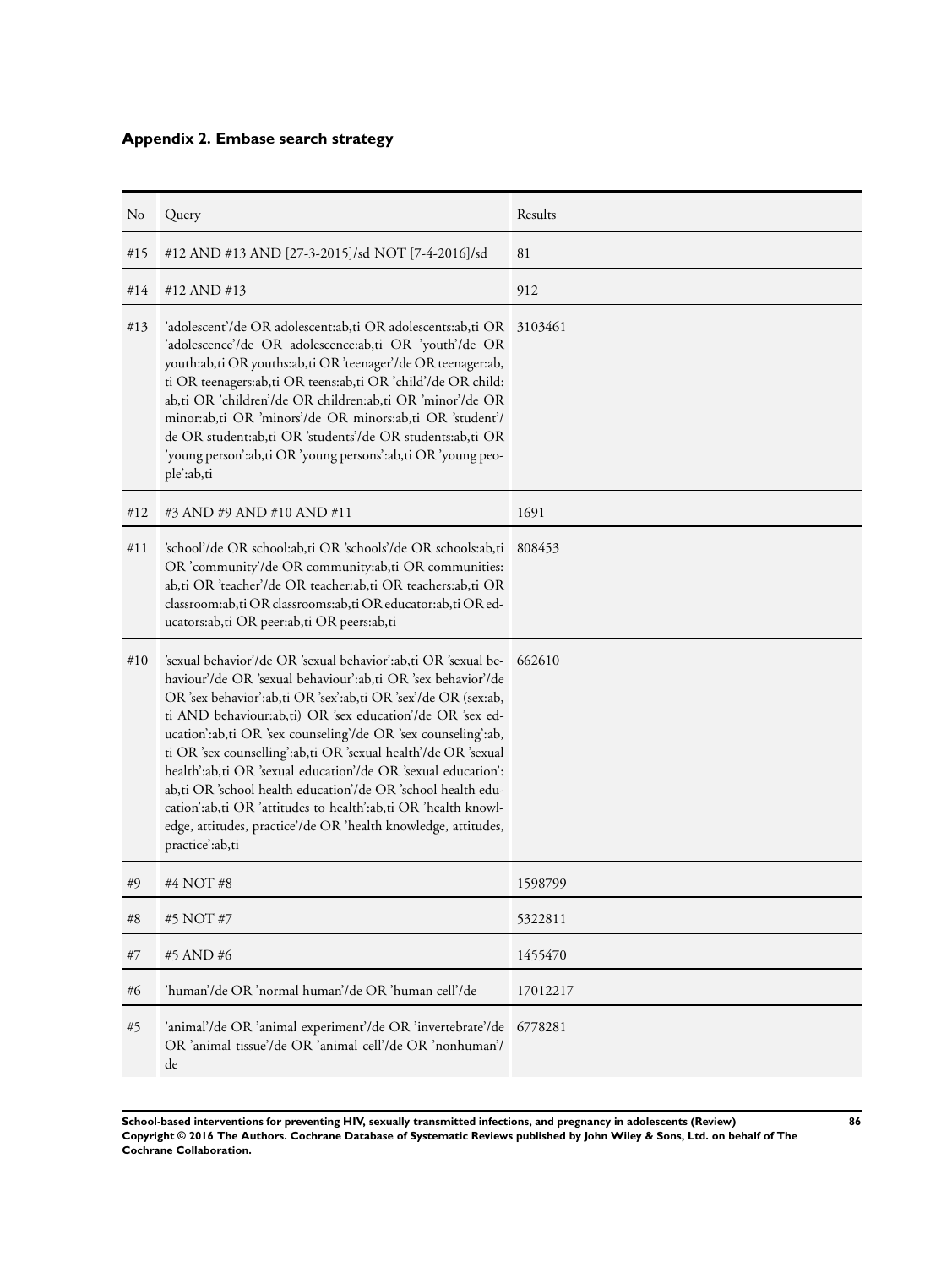### (*Continued)*

| #4 | 'randomized controlled trial'/de OR 'randomized controlled 1792524<br>trial' OR random*:ab,ti OR trial:ti OR allocat*:ab,ti OR fac-<br>torial*:ab,ti OR placebo*:ab,ti OR assign*:ab,ti OR volun-<br>teer*:ab,ti OR 'crossover procedure'/de OR 'crossover proce-<br>dure' OR 'double-blind procedure'/de OR 'double-blind pro-<br>cedure' OR 'single-blind procedure'/de OR 'single-blind pro-<br>cedure' OR (doubl* NEAR/3 blind*):ab,ti OR (singl*:ab,ti<br>AND blind*:ab,ti) OR crossover*:ab,ti OR cross+over*:ab,ti<br>OR (cross NEXT/1 over*):ab,ti                                                                                                                                                                                                                                                               |        |
|----|--------------------------------------------------------------------------------------------------------------------------------------------------------------------------------------------------------------------------------------------------------------------------------------------------------------------------------------------------------------------------------------------------------------------------------------------------------------------------------------------------------------------------------------------------------------------------------------------------------------------------------------------------------------------------------------------------------------------------------------------------------------------------------------------------------------------------|--------|
| #3 | #1 OR #2                                                                                                                                                                                                                                                                                                                                                                                                                                                                                                                                                                                                                                                                                                                                                                                                                 | 517510 |
| #2 | 'sexually transmitted diseases'/exp OR 'sexually transmitted<br>diseases':ab,ti OR 'sexually transmitted diseases, bacterial'/exp<br>OR 'sexually transmitted diseases, viral'/exp OR (sexually:ab,<br>ti AND transmitted:ab,ti AND disease*:ab,ti) OR (sexually:<br>ab, ti AND transmissible: ab, ti AND disease*: ab, ti) OR (sex-<br>ually:ab,ti AND transmitted:ab,ti AND infection*:ab,ti) OR<br>(sexually:ab,ti AND transmissible:ab,ti AND infection*:ab,ti)<br>OR (sexually:ab,ti AND transmitted:ab,ti AND infectious:ab,<br>ti AND disease*:ab,ti) OR (sexually:ab,ti AND transmissible:<br>ab,ti AND infectious:ab,ti AND disease*:ab,ti) OR (sexually:<br>ab,ti AND transmitted:ab,ti AND disorder*:ab,ti) OR (sex-<br>ually:ab,ti AND transmissible:ab,ti AND disorder*:ab,ti) OR<br>sti:ab,ti OR std:ab,ti | 105559 |
| #1 | 'human immunodeficiency virus infection'/exp OR 'human<br>immunodeficiency virus infection':ab,ti OR 'human immun-<br>odeficiency virus'/exp OR 'human immunodeficiency virus':<br>ab,ti OR 'human immunedeficiency virus':ab,ti OR 'hu-<br>man immune-deficiency virus':ab,ti OR 'human immuno-de-<br>ficiency virus':ab,ti OR hiv:ab,ti OR 'hiv+1':ab,ti OR 'hiv+2':<br>ab, ti OR 'acquired immunodeficiency syndrome':ab, ti OR 'ac-<br>quired immuno+deficiency syndrome':ab,ti OR 'acquired im-<br>mune+deficiency syndrome':ab,ti OR 'acquired immunedefi-<br>ciency syndrome':ab,ti                                                                                                                                                                                                                               | 440747 |

# **Appendix 3. CENTRAL search strategy**

| ID | Search                                              |
|----|-----------------------------------------------------|
| #1 | MeSH descriptor: [HIV Infections] explode all trees |
| #2 | MeSH descriptor: [HIV] explode all trees            |

**School-based interventions for preventing HIV, sexually transmitted infections, and pregnancy in adolescents (Review) 87 Copyright © 2016 The Authors. Cochrane Database of Systematic Reviews published by John Wiley & Sons, Ltd. on behalf of The Cochrane Collaboration.**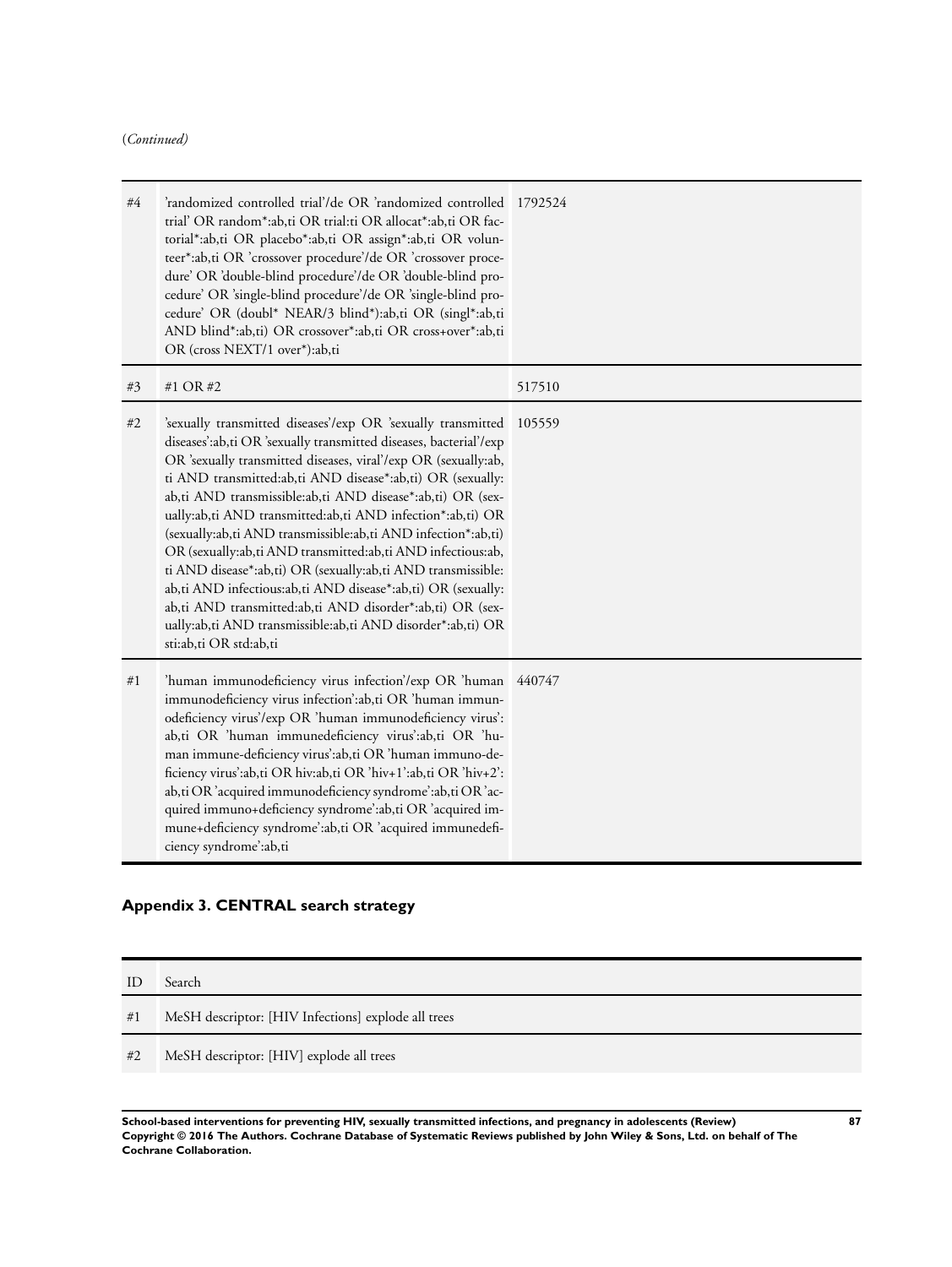#### (*Continued)*

- #3 hiv or hiv-1\* or hiv-2\* or hiv1 or hiv2 or HIV INFECT\* or HUMAN IMMUNODEFICIENCY VIRUS or HUMAN IMMUNEDEFICIENCY VIRUS or HUMAN IMMUNE-DEFICIENCY VIRUS or HUMAN IMMUNO-DEFICIENCY VIRUS or HUMAN IMMUN\* DEFICIENCY VIRUS or ACQUIRED IMMUNODEFICIENCY SYNDROME or AC-QUIRED IMMUNEDEFICIENCY SYNDROME or ACQUIRED IMMUNO-DEFICIENCY SYNDROME or AC-QUIRED IMMUNE-DEFICIENCY SYNDROME or ACQUIRED IMMUN\* DEFICIENCY SYNDROME
- #4 MeSH descriptor: [Lymphoma, AIDS-Related] this term only
- #5 MeSH descriptor: [Sexually Transmitted Diseases, Viral] this term only

#6 #1 or #2 or #3 or #4 or #5

- #7 sexually transmitted disease\*:ti,ab,kw or sexually transmissible disease\*:ti,ab,kw or sexually transmitted infection\*:ti,ab,kw or sexually transmissible infection\*:ti,ab,kw or sexually transmitted infectious disease\*:ti,ab,kw or sexually transmissible infectious disease\*:ti,ab,kw or sexually transmitted disorder\*:ti,ab,kw or sexually transmissible disorder\*:ti,ab,kw or STI:ti,ab,kw or STIs: ti,ab,kw or STD:ti,ab,kw or STDs:ti,ab,kw
- #8 MeSH descriptor: [Sexually Transmitted Diseases] explode all trees
- #9 #7 or #8
- #10 #6 or #9
- #11 MeSH descriptor: [Sexual Behavior] explode all trees
- #12 MeSH descriptor: [Sex Education] this term only
- #13 MeSH descriptor: [Sex Counseling] this term only
- #14 MeSH descriptor: [Health Education] this term only
- #15 MeSH descriptor: [Attitude to Health] 1 tree(s) exploded
- #16 sexual behavior:ti,ab,kw or sexual behaviour:ti,ab,kw or sex behavior:ti,ab,kw or sex behaviour:ti,ab,kw or sex education:ti,ab, kw or sex counseling:ti,ab,kw or sex counselling:ti,ab,kw
- #17 #11 or #12 or #13 or #14 or #15 or #16
- #18 MeSH descriptor: [Schools] this term only
- #19 MeSH descriptor: [Community Networks] explode all trees
- #20 school\*:ti,ab,kw or community:ti,ab,kw or communities:ti,ab,kw or teacher\*:ti,ab,kw or classroom\*:ti,ab,kw or educator\*:ti, ab,kw or peer\*:ti,ab,kw

#21 #18 or #19 or #20

#22 MeSH descriptor: [Adolescent] this term only

**School-based interventions for preventing HIV, sexually transmitted infections, and pregnancy in adolescents (Review) 88 Copyright © 2016 The Authors. Cochrane Database of Systematic Reviews published by John Wiley & Sons, Ltd. on behalf of The Cochrane Collaboration.**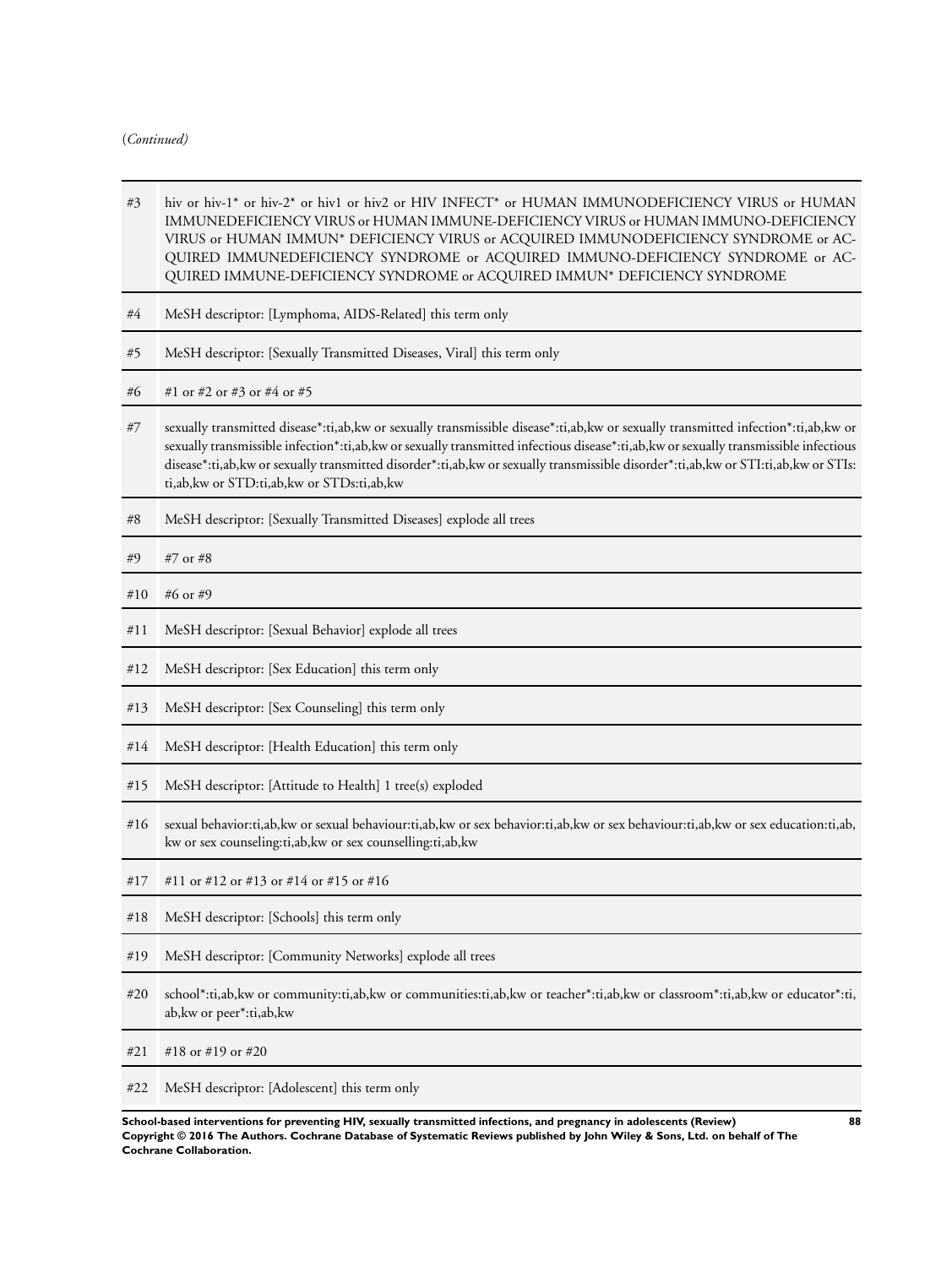(*Continued)*

| #23 | MeSH descriptor: [Child] this term only                                                                                                                                                                            |
|-----|--------------------------------------------------------------------------------------------------------------------------------------------------------------------------------------------------------------------|
| #24 | youth*:ti,ab,kw or teenager*:ti,ab,kw or teen:ti,ab,kw or teens:ti,ab,kw adolescen*:ti,ab,kw or child:ti,ab,kw or children:ti,ab,<br>kw or youngster:ti,ab, kw or young person:ti,ab, kw or young people:ti,ab, kw |
| #25 | #22 or #23 or #24                                                                                                                                                                                                  |
| #26 | #10 and #17 and #21 and #25 Publication Year from YEAR to YEAR, in Trials                                                                                                                                          |

### **Appendix 4. WHO ICTRP search strategy**

sexually transmitted disease AND sexual behavior AND school OR sexually transmitted disease AND sexual behaviour AND school OR sexually transmitted disease AND sexual behavior AND community OR sexually transmitted disease AND sexual behaviour AND community OR hiv AND sexual behavior AND school OR hiv AND sexual behaviour AND school OR hiv AND sexual behavior AND community OR hiv AND sexual behaviour AND community

# **H I S T O R Y**

Protocol first published: Issue 1, 2007

Review first published: Issue 11, 2016

| Date                     | Event | Description                                                                             |
|--------------------------|-------|-----------------------------------------------------------------------------------------|
| 24 August 2011           |       | Feedback has been incorporated Feedback from peer-review incorporated into the protocol |
| 29 November 2010 Amended |       | Revised the protocol                                                                    |
| 12 November 2008 Amended |       | Converted to RevMan 5 and re-published without new citation.                            |

# **C O N T R I B U T I O N S O F A U T H O R S**

AMJ and either DS, CM, AK, or AH conducted the searches, independently assessed all papers for inclusion, and extracted the data. AMJ and CL conducted the analyses and CL provided overall statistical advice. AMJ wrote the review and DS, CM, AK, AH, and CL commented on the review drafts and approved the final submission.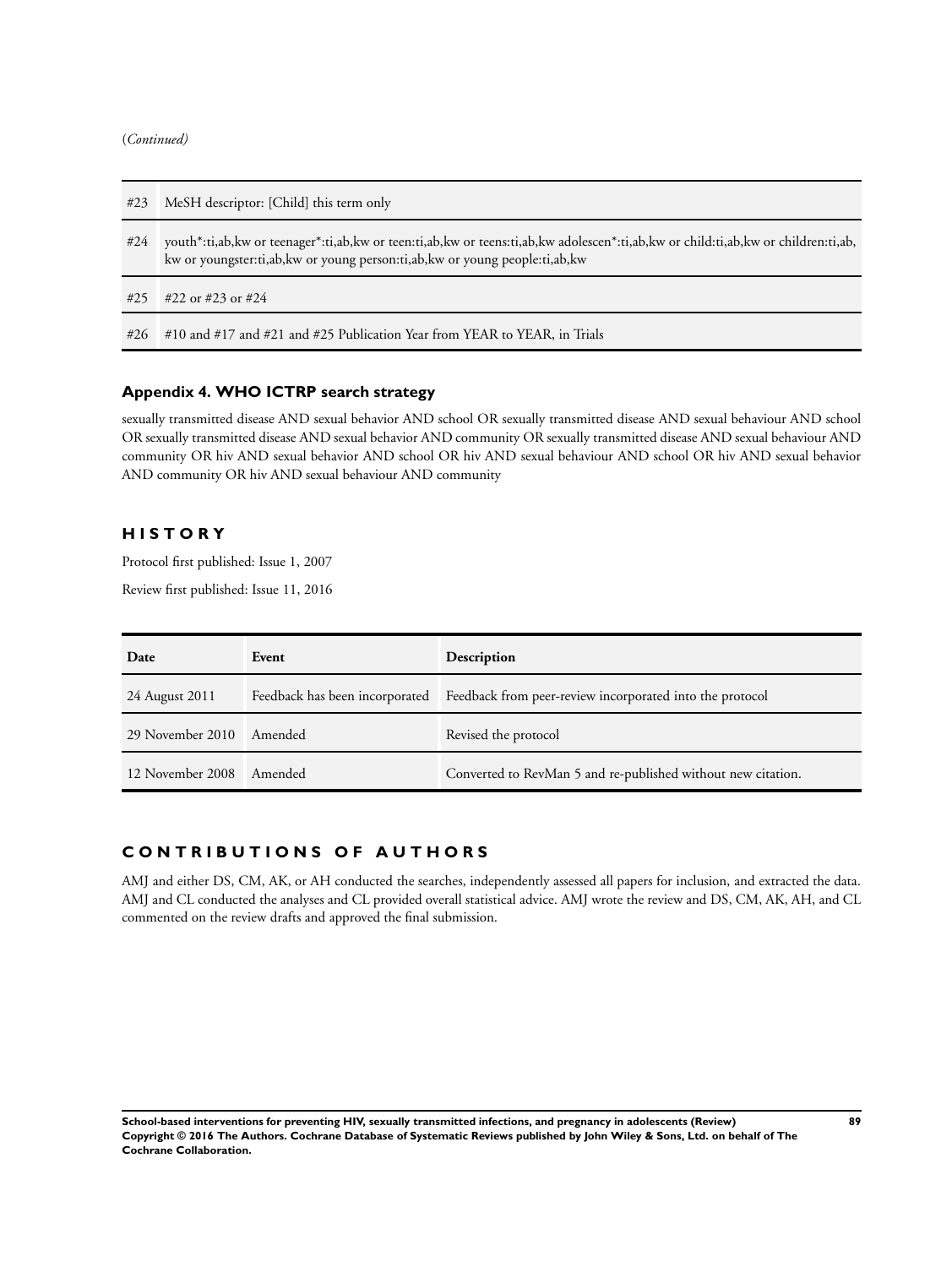### **D E C L A R A T I O N S O F I N T E R E S T**

Two review authors (AMJ and CM) are investigators in an ongoing study evaluating the effects of school-based HIV and intimate partner violence prevention intervention programme on biologically measured pregnancy outcome for adolescents.

DS has no known conflicts of interest.

AK has no known conflicts of interest.

AH has no known conflicts of interest.

CL has no known conflicts of interest.

## **S O U R C E S O F S U P P O R T**

#### **Internal sources**

• University of York, UK.

Support for AMJ from October 2012 to date, and AH from January to March 2014.

• Liverpool School of Tropical Medicine, UK.

#### **External sources**

• South African Medical Research Council, South Africa.

Funded the time of AMJ to September 2012 and time of CM and CL.

• Stellenbosch University, South Africa.

Funded the time of AK.

• South African Cochrane Centre, South Africa.

Provided academic training for AMJ and CM and support for the review authors, assisted with the searches and procured some of the full-text articles.

• Department for International Development (DFID), UK. Grant: 5242

# **D I F F E R E N C E S B E T W E E N P R O T O C O L A N D R E V I E W**

The only major deviation from the protocol and the review was a change in the title in line with recent guidance from Cochrane, which suggested that a more explanatory title be used. The original registered title was 'School-based interventions to postpone sexual intercourse and promote condom use among adolescents'

# **I N D E X T E R M S**

#### **Medical Subject Headings (MeSH)**

<sup>∗</sup>Contraception; <sup>∗</sup>Pregnancy in Adolescence; <sup>∗</sup> School Health Services; HIV Infections [epidemiology; <sup>∗</sup>prevention & control; transmission]; Herpes Genitalis [epidemiology; \*prevention & control; transmission]; Herpesvirus 2, Human; Program Evaluation; Randomized Controlled Trials as Topic; Reward; Sex Education; Sexually Transmitted Diseases [prevention & control]; Syphilis [epidemiology; <sup>∗</sup>prevention & control]